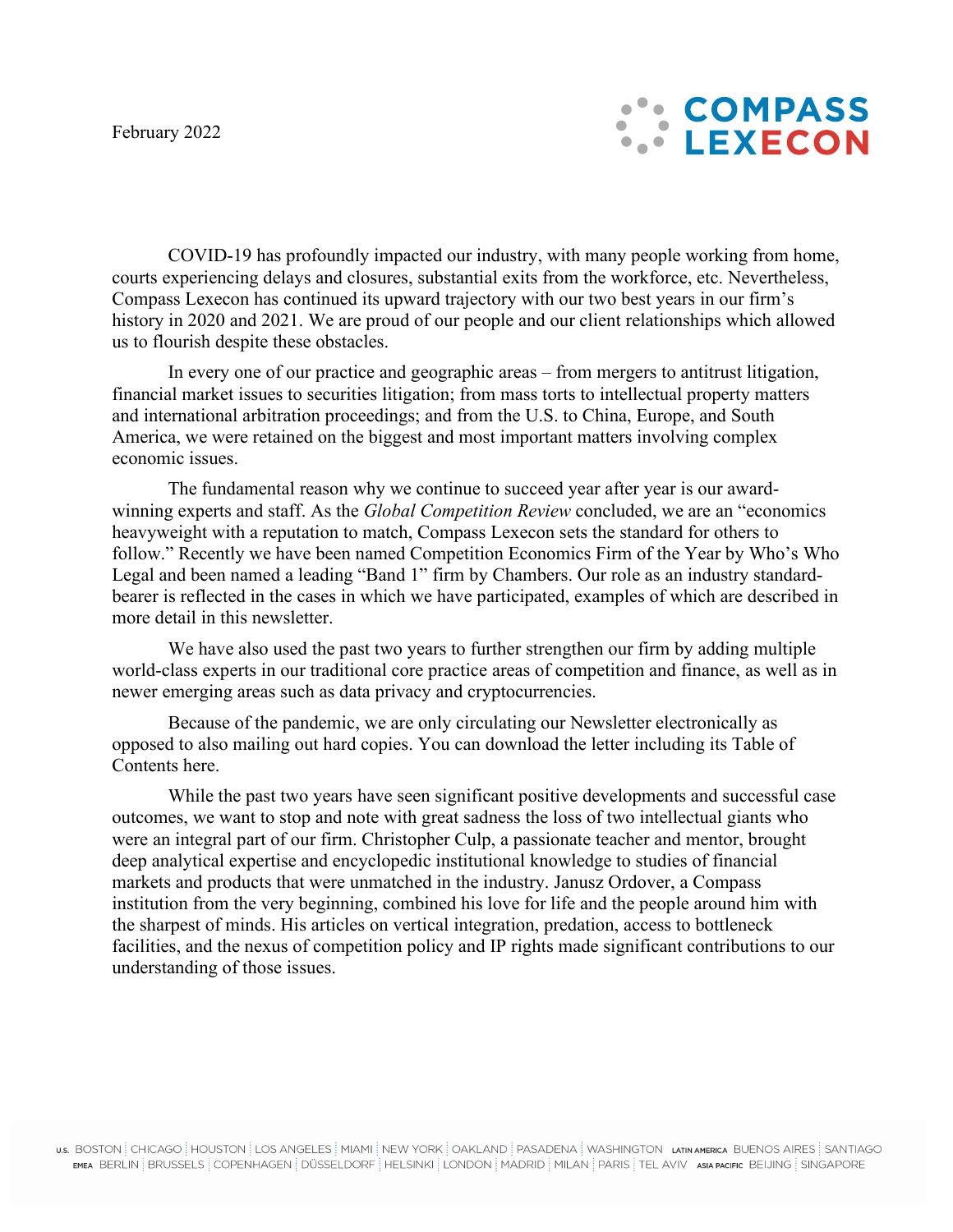# **Table of Contents**

| Litigation re: Expropriation of ConocoPhillips Crude Oil Assets in Venezuela 17     |  |
|-------------------------------------------------------------------------------------|--|
|                                                                                     |  |
|                                                                                     |  |
|                                                                                     |  |
| EC Merger Investigation of Marsh & McLennan Companies' Acquisition of Jardine Lloyd |  |
|                                                                                     |  |
|                                                                                     |  |
|                                                                                     |  |
|                                                                                     |  |
|                                                                                     |  |
|                                                                                     |  |
|                                                                                     |  |
|                                                                                     |  |
|                                                                                     |  |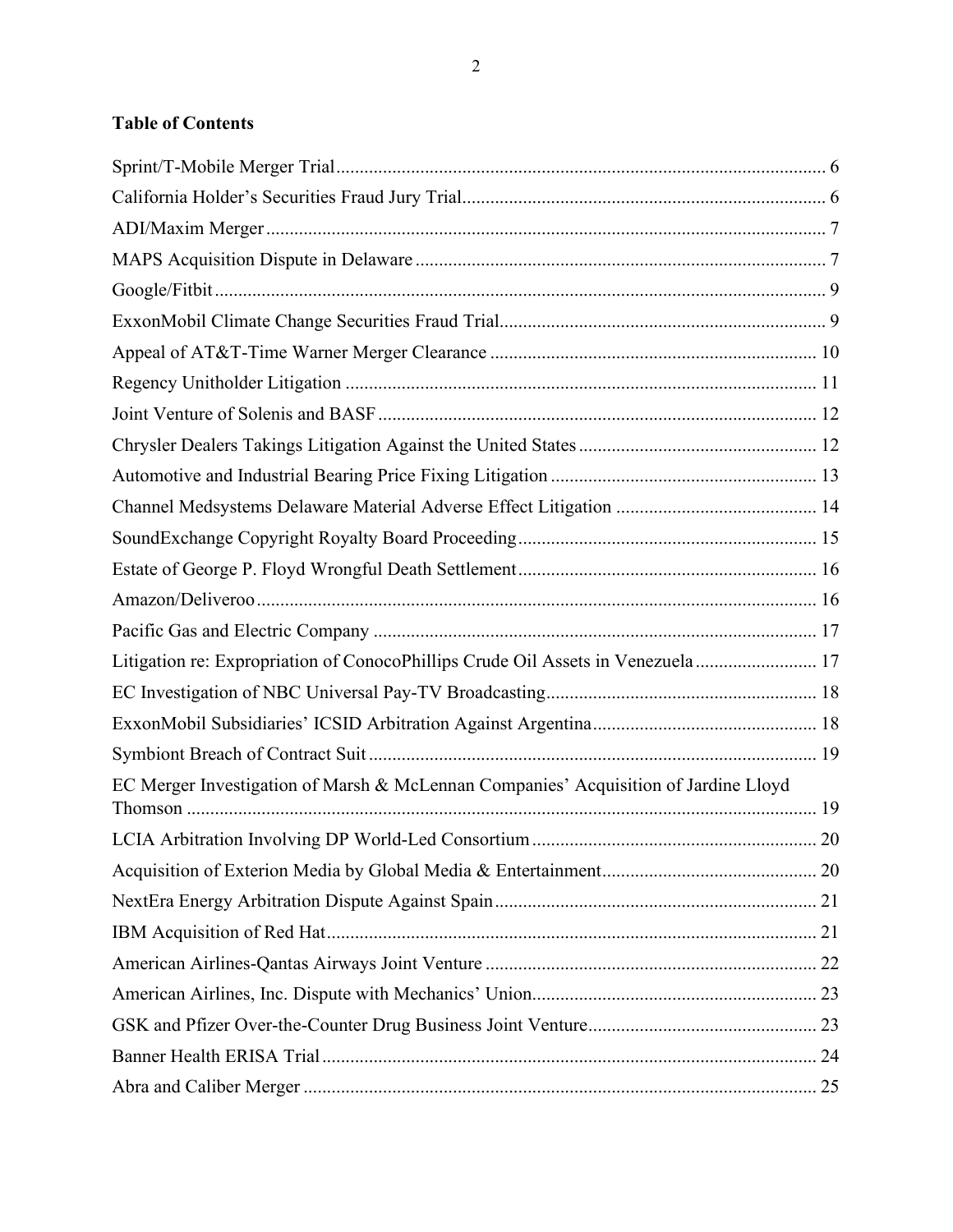| Capacity Market Design for Lithuanian Transmission System Operator LitGrid 26              |  |
|--------------------------------------------------------------------------------------------|--|
|                                                                                            |  |
| EagleView Technologies Patent Infringement Case Against Verisk Analytics  27               |  |
|                                                                                            |  |
|                                                                                            |  |
|                                                                                            |  |
|                                                                                            |  |
|                                                                                            |  |
|                                                                                            |  |
|                                                                                            |  |
|                                                                                            |  |
|                                                                                            |  |
|                                                                                            |  |
| CenturyLink and CenturyLink Investment Management ERISA Class Action  32                   |  |
|                                                                                            |  |
|                                                                                            |  |
|                                                                                            |  |
|                                                                                            |  |
|                                                                                            |  |
|                                                                                            |  |
|                                                                                            |  |
|                                                                                            |  |
|                                                                                            |  |
|                                                                                            |  |
| European Commission Revision of the State Aid Guidelines for EU Emission Trading Scheme 38 |  |
|                                                                                            |  |
| Swedish Competition Authority Dominance Investigation Into Insurance Company Folksam 39    |  |
|                                                                                            |  |
|                                                                                            |  |
|                                                                                            |  |
|                                                                                            |  |
|                                                                                            |  |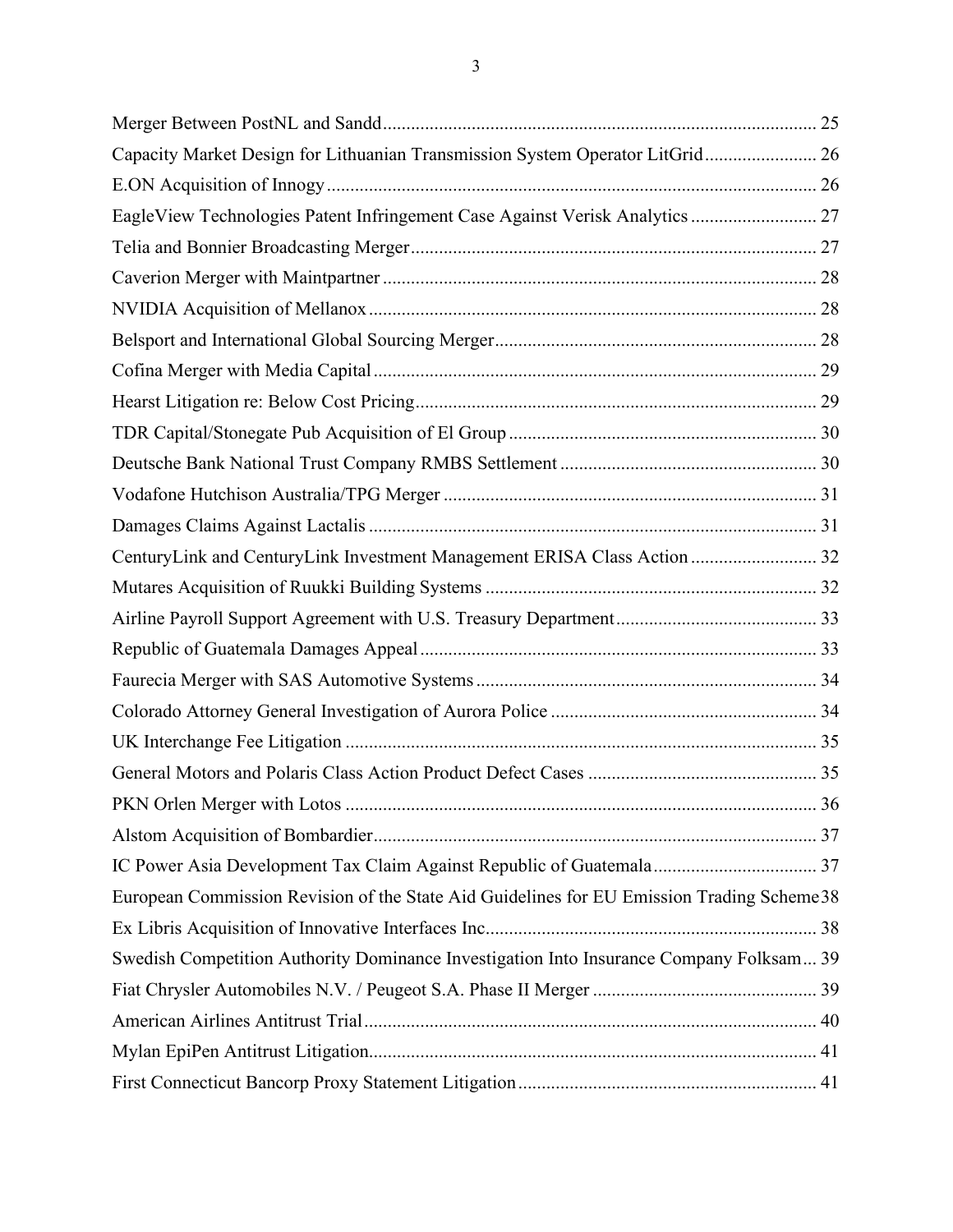| White Paper on U.S. Export Control Policy Impacting Vendors of EDA Tools 43               |  |
|-------------------------------------------------------------------------------------------|--|
|                                                                                           |  |
|                                                                                           |  |
|                                                                                           |  |
|                                                                                           |  |
|                                                                                           |  |
|                                                                                           |  |
| D.E. Shaw Composite Holdings, L.L.C. and Madison Dearborn Capital Partners IV, L.P.       |  |
|                                                                                           |  |
|                                                                                           |  |
|                                                                                           |  |
|                                                                                           |  |
| Foundation Resolution Corp. Pension Committee vs. Aon Hewitt Investment Consulting, Inc.  |  |
|                                                                                           |  |
|                                                                                           |  |
|                                                                                           |  |
|                                                                                           |  |
|                                                                                           |  |
|                                                                                           |  |
|                                                                                           |  |
|                                                                                           |  |
|                                                                                           |  |
| Valassis Communications, Inc. v. News America Marketing In-Store Services LLC, et al.  54 |  |
|                                                                                           |  |
|                                                                                           |  |
|                                                                                           |  |
|                                                                                           |  |
|                                                                                           |  |
|                                                                                           |  |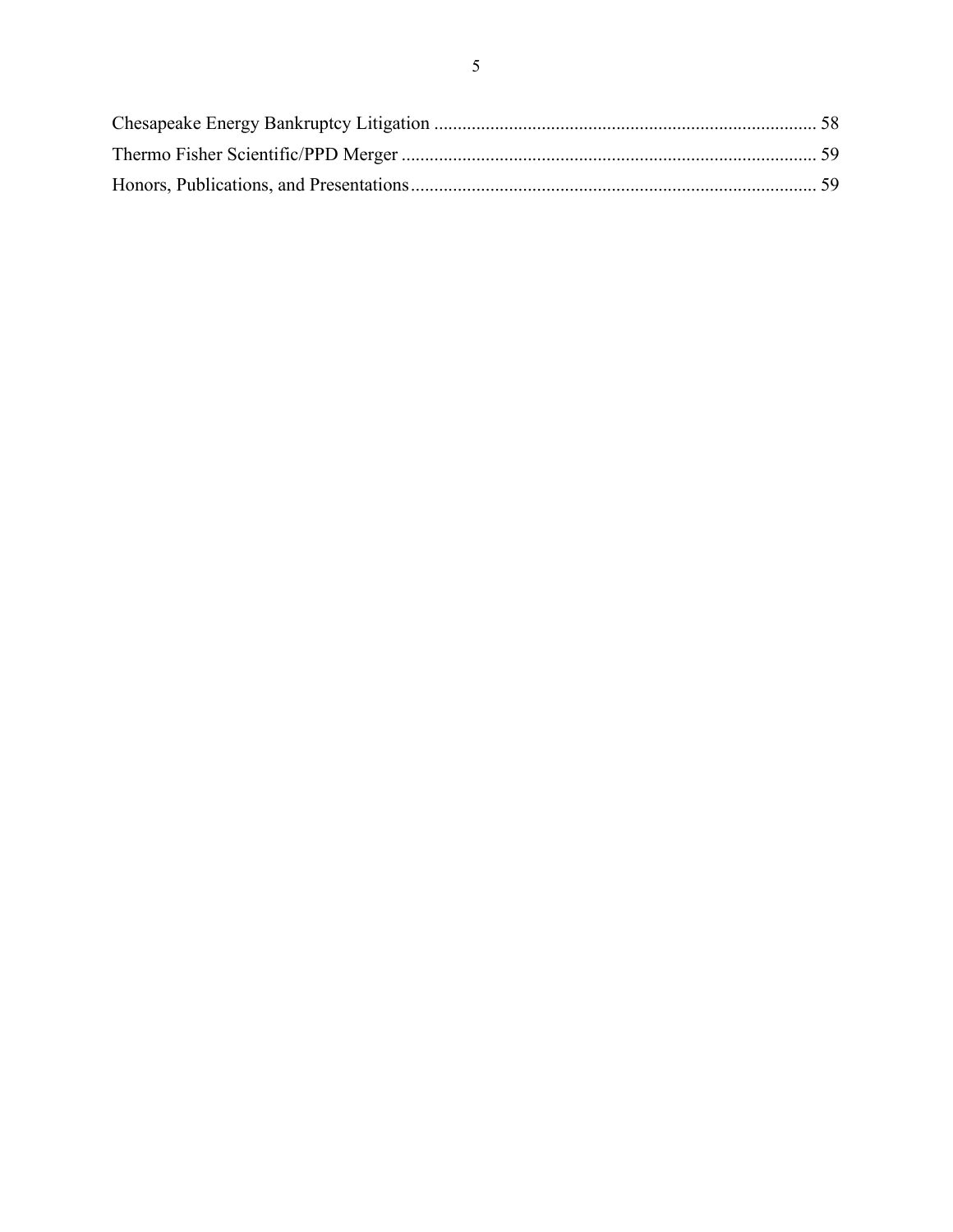#### <span id="page-5-0"></span>**Sprint/T-Mobile Merger Trial**

In February 2020, the U.S. District Court for the Southern District of New York ruled in favor of Deutsche Telekom AG, T-Mobile US, Inc., Softbank Group Corp., and Sprint Corporation in *State of New York et al. v. Deutsche Telekom AG. et al*., concluding that the proposed merger "is not reasonably likely to substantially lessen competition." Thirteen states and the District of Columbia brought the lawsuit against the parties seeking to enjoin the merger of Sprint and T-Mobile.

Compass Lexecon expert Professor [Michael Katz](https://www.compasslexecon.com/professionals/michael-l-katz/) testified at the trial and Judge Victor Marrero cited favorably to his testimony numerous times in his decision approving the merger, agreeing with Professor Katz's economic analyses regarding merger-specific efficiencies and the risks of anticompetitive unilateral and coordinated effects. Judge Marrero's decision was consistent with previous decisions by the United States Department of Justice (DOJ) and Federal Communications Commission (FCC) to clear the deal, subject to certain conditions. During the DOJ and FCC regulatory review processes, Professor Katz, along with Drs. [Mark Israel](https://www.compasslexecon.com/professionals/mark-a-israel/) and Bryan Keating, filed several declarations and white papers showing that the proposed merger would be procompetitive.

Professor Katz and Compass Lexecon were retained by George S. Cary, Dan P. Culley, David I. Gelfand, and Mark W. Nelson of Cleary Gottlieb Steen & Hamilton LLP. Professor Katz and Compass Lexecon also worked closely with Joshua H. Soven of Wilson Sonsini Goodrich & Rosati, Hallie B. Levin of Wilmer Cutler Pickering Hale and Dorr LLP, Bradley S. Lui and David L. Meyer of Morrison & Foerster LLP, and Matthew P. Hendrickson and Steven C. Sunshine of Skadden, Arps, Slate, Meagher & Flom LLP. Professor Katz was supported by a Compass Lexecon team that included [Bryan Keating,](https://www.compasslexecon.com/professionals/bryan-keating/) [Allan Shampine,](https://www.compasslexecon.com/professionals/allan-l-shampine/) [Theresa Sullivan,](https://www.compasslexecon.com/professionals/theresa-sullivan/) [Ka Hei](https://www.compasslexecon.com/professionals/ka-hei-tse/)  [Tse,](https://www.compasslexecon.com/professionals/ka-hei-tse/) [Josephine Xu,](https://www.compasslexecon.com/professionals/josephine-xu/) and others from the Compass Lexecon Washington, DC office. Other Compass Lexecon team members included Jai Choudhari, Yilin Li, [Ian MacSwain,](https://www.compasslexecon.com/professionals/ian-w-macswain/) Endi Mato, [Robert Oandasan,](https://www.compasslexecon.com/professionals/robert-oandasan/) [Michael Sabor,](https://www.compasslexecon.com/professionals/michael-sabor/) Matt Schmitt, Zain Shahid, [Benjamin Spulber,](https://www.compasslexecon.com/professionals/benjamin-a-spulber/) Rachel Tosney, [Glenn Woroch,](https://www.compasslexecon.com/professionals/glenn-woroch/) and Allan Zhang.

#### <span id="page-5-1"></span>**California Holder's Securities Fraud Jury Trial**

The Plaintiff in this unusual California state court holder's action, Ahmed Hussein, claimed he planned to sell his large stake in Quality Systems Inc. (now known as NextGen Healthcare) after he became disillusioned with the company. Mr. Hussein further claimed that he was convinced not to do so by a series of false statements that he relied on that covered up a massive fraud which was later revealed. Hussein and his expert claimed that he suffered over \$400 million in damages as a result. After a two-week jury trial in Orange County, California, a jury wholly rejected Plaintiff's claims. The trial was closely watched as the first holder's action to go to trial since the 1930s.

Compass Lexecon's President Professor Daniel R. Fischel was retained by Defendants to provide expert testimony concerning whether the economic evidence supported Plaintiff's claims and to respond to Plaintiff's expert's opinion that Mr. Hussein suffered hundreds of millions of dollars in damages.

At trial, Professor Fischel testified that Mr. Hussein's pattern of waging proxy contests, continual complaints about the Board and management, and his overall behavior were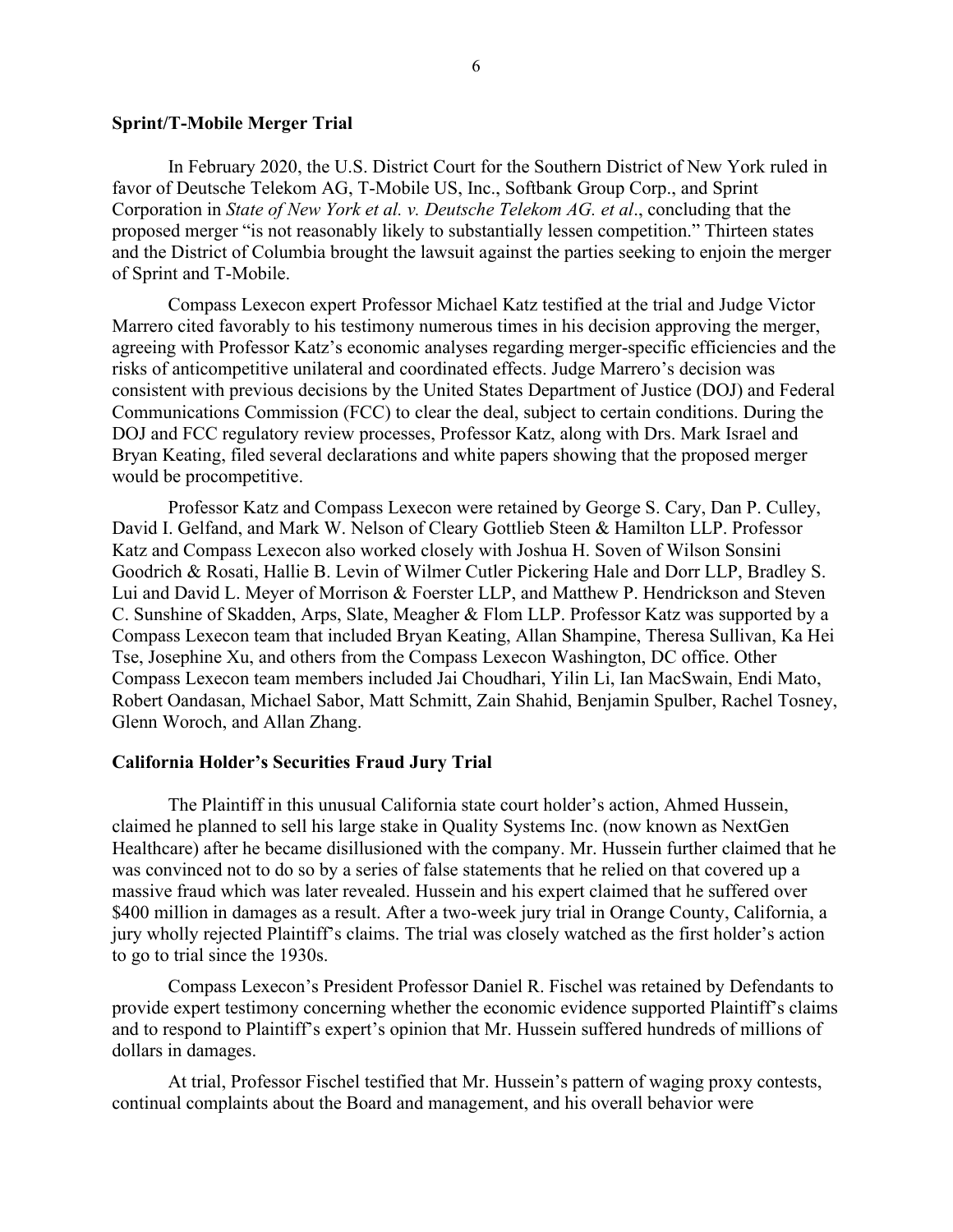inconsistent with a plan to sell shares in light of the economics of shareholder voting and the economic literature on the choice between exit and voice as applied to corporate shareholders. Professor Fischel also testified about the fundamental flaws underlying Mr. Hussein's expert's opinions about damages and opined that the economic evidence did not support an award of any damages. The jury agreed and rendered a total defense verdict.

Compass Lexecon worked closely with counsel from Latham & Watkins, LLP including Peter W. Wald (co-lead counsel with Michele D. Johnson), Nicholas J. Siciliano, and Whitney B. Weber who successfully represented the Defendants. Professor Fischel was assisted by a team in Compass Lexecon's Chicago office that included Jessica Mandel, Ran Wei, Nabila Lotayef, David Ross, Anne Marie Yale, and Samuel Hollander.

#### <span id="page-6-0"></span>**ADI/Maxim Merger**

Compass Lexecon successfully assisted Analog Devices, Inc. (ADI) in its acquisition of Maxim Integrated Products, Inc. (Maxim). Both companies are headquartered in the U.S. and are primarily active in the design, manufacture, and marketing of analog and mixed signal semiconductor devices, across a range of applications including the industrial, communications, automotive, and consumer sectors. As of August 2021, the transaction has received unconditional approval in all relevant regulatory jurisdictions, including the United States, European Union, China, Japan, South Korea, Singapore, Taiwan, and the Philippines.

Compass Lexecon advised the Parties throughout the regulatory review process, from pre-notification to the approval from the relevant regulatory agencies, providing economic analysis demonstrating the pro-competitive nature of the transaction.

The Compass Lexecon team was led by Miguel de la Mano and Elizabeth Wang, with Jason Wu as project manager and support from Cecilia Nardini, Jake Cheng, Alejandro Abisambra, Bella Li, Georg Clemens, Nancy Wang, Ruben Savelkoul, Josep Peya, Willow Liu, Wendy Wei, Janice Shiu, Siyi Chen, Alina Rymar, Ann-Christine Schwegmann, James Sood, and Justice Yennie from the U.S., EU, and China offices. Compass Lexecon worked closely with Joseph Larson, Lori Sherman, and Emily Samra from Wachtell, Lipton, Rosen & Katz; John Boyce, Jessica Staples, Madalina Secareanu, Shweta Vasani, and Gareth Goh from Slaughter and May; Janet Hui and Xuefei Bai from JunHe; and Jeff White, Kristin Sanford, Geneva Hardesty, Neil Rigby, and Chris Thomas from Weil, Gotshal & Manges LLP.

#### <span id="page-6-1"></span>**MAPS Acquisition Dispute in Delaware**

In this widely publicized case, MAPS Hotels and Mirae Asset (MAPS) represented by Quinn Emanuel Urquhart & Sullivan, LLP (Quinn Emanuel) obtained the first successful post-COVID-19 judicial ruling allowing a buyer to avoid closing a previously agreed upon transaction.

The case involved MAPS' September 2019 agreement to acquire Strategic Hotels & Resorts (Strategic) and its 15 U.S.-based luxury hotels for \$5.8 billion from AB Stable. MAPS alleged that subsequent to signing, with the spread and increasing effects of COVID-19, Strategic took actions, such as closing two hotels, limiting operations at others, and laying off thousands of employees without MAPS' consent. MAPS claimed that these actions were inconsistent with the covenant in the Sale and Purchase Agreement (SPA) to operate in the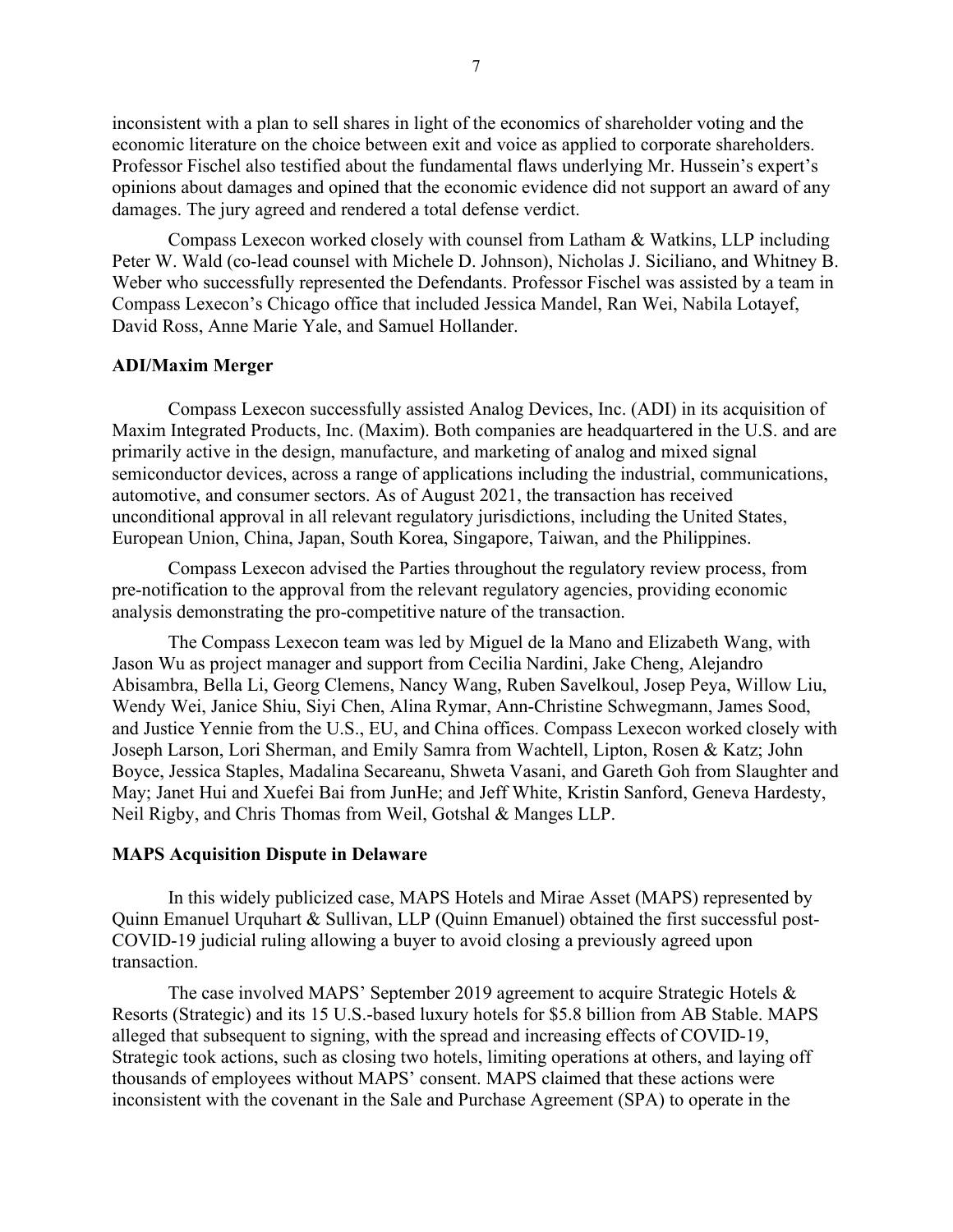ordinary course. MAPS also claimed that their ability to secure title insurance, a condition to closing, was impeded by AB Stable's inability to transfer clear title to the properties. Further, MAPS claimed that Strategic had suffered a material adverse effect (MAE) between signing and closing. As a result, on May 3, 2020, MAPS notified AB Stable that they were terminating the agreement.

In response, AB Stable filed a lawsuit in Delaware Chancery Court seeking specific performance and compelling MAPS to close based on its allegation that MAPS' attempts to terminate the sale and purchase agreement were invalid and that the true reason for their actions was buyer's remorse. MAPS filed counterclaims seeking a declaration that the AB Stable had breached multiple provisions of the SPA and validating its termination.

Compass Lexecon and its President Professor Daniel Fischel were retained by MAPS through their counsel Quinn Emanuel to assess the performance of Strategic after the signing and the resultant decline in value. Professor Fischel filed two expert reports and testified at trial, opining that the segment of the hotel industry in which Strategic operated suffered disproportionate declines and was not expected to recover for many years. Professor Fischel also responded to AB Stable's expert's claims that the 15 hotels had experienced similar or better performance than its closest competitors.

Compass Lexecon also supported the work of MAPS' contract language expert, Professor John Coates IV of Harvard University, who submitted an expert report and testified at deposition about the language of the ordinary course covenant and the material adverse effect definition.

In November 2020, Vice Chancellor J. Travis Laster found that AB Stable (and its subsidiaries) had failed to operate only in the ordinary course consistent with past practice in all material respects between the signing and closing, and that MAPS had shown that the AB Stable had failed to comply with other necessary closing conditions related to contested title to the hotel properties. As a result, the Court held that MAPS was not legally obligated to close the previously agreed upon transaction. On the MAE issue, Vice Chancellor Laster ruled that, because the pandemic could reasonably have been encompassed in one of the MAE exclusions and there was no disproportionate impact clause, he did not need to assess whether the company had suffered a MAE. In addition, the Court ruled that MAPS should be refunded their deposit of \$581.7 million plus interest, awarded their transaction expenses of approximately \$3.7 million, and in addition awarded millions of dollars of fees as the prevailing party.

Compass Lexecon worked closely with counsel from Quinn Emanuel including Michael B. Carlinsky, Andrew J. Rossman, and Kimberly E. Carson, who successfully represented MAPS. We also work closely with Michael A. Barlow of MAPS' Delaware counsel Abrams & Bayliss LLP. In addition to Professor Fischel, the Compass Lexecon team included Rajiv Gokhale, Jessica Mandel, Pavithra Kumar, Kevin Hartt, Heather Freilich-Farby, Monica Xie, and Nikita Tourani, among others.

This case is one of the many similar acquisition-related disputes that have emerged from the COVID-19 pandemic. Compass Lexecon has been retained on either the buyer or seller side in virtually all of these cases and in multiple other engagements as consultants where litigation was avoided. The MAPS victory follows the historic victory of Compass Lexecon's client Fresenius in the [Akorn v. Fresenius](https://www.compasslexecon.com/cases/compass-lexecon-client-prevails-in-historic-delaware-mae-trial/) case, where the Delaware Chancery Court (later affirmed by the Delaware Supreme Court) held for the first time that a buyer was excused from closing its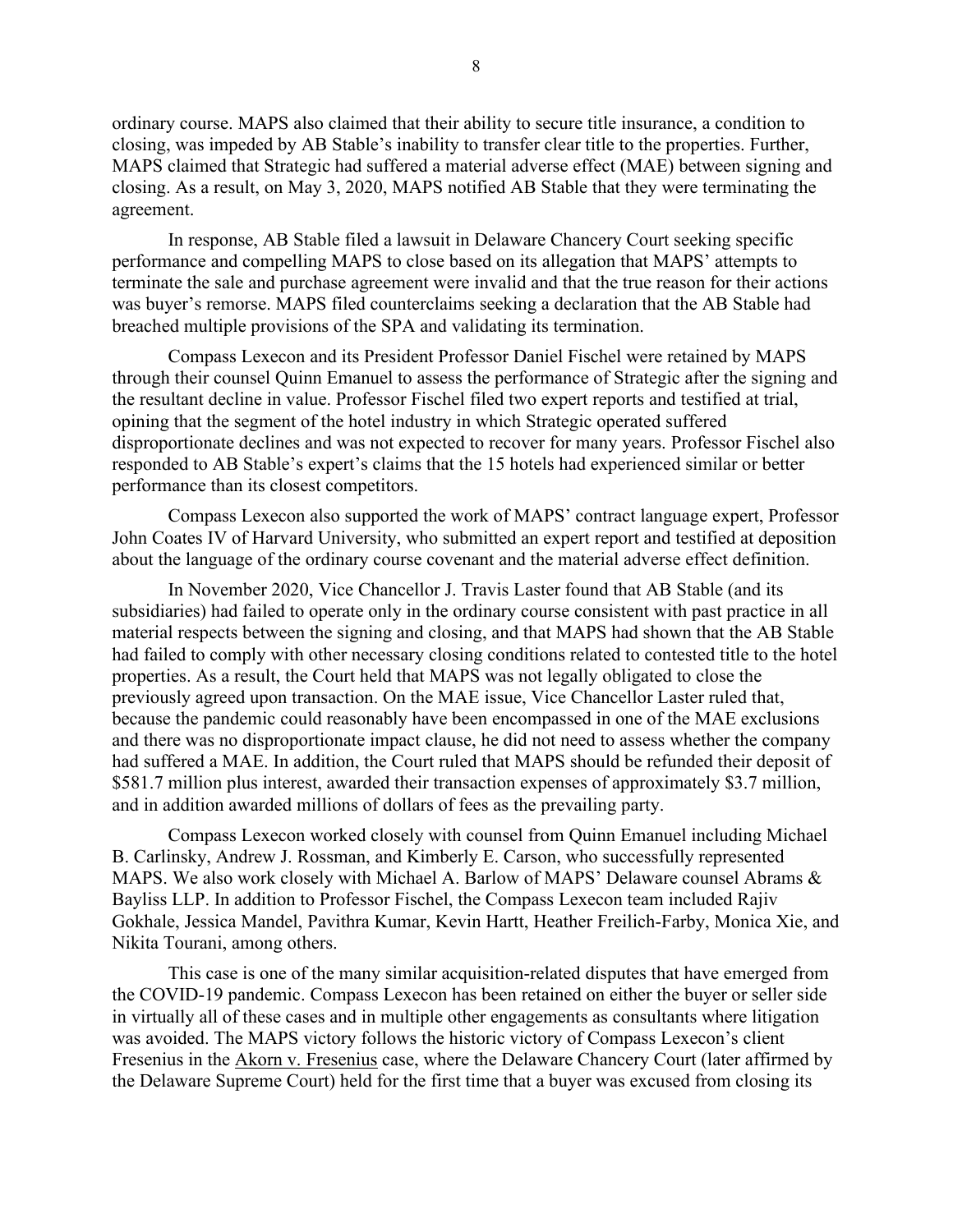transaction because the target had suffered an MAE. Fresenius was successfully represented in that case by Paul, Weiss, Rifkind, Wharton & Garrison LLP.

### <span id="page-8-0"></span>**Google/Fitbit**

In December 2020, the European Commission (EC) conditionally cleared the \$2.1 billion merger between Google and Fitbit, following a Phase II investigation. Google and Fitbit showed limited horizontal overlap in their activities, as Fitbit is a small player in the rapidly growing smartwatch sector and Google does not sell smartwatches.

The investigation by the EC focused on theories of harm related to vertical foreclosure as well as the aggregation of personal data which could be gathered by Google and used for advertising and other purposes. In particular, the EC expressed concerns that Google may restrict competitors' access to Fitbit's Web Application Programming Interface which would harm startups in the growing digital healthcare space. Similarly, Google could foreclose competing manufacturers of smartwatches by degrading their interoperability with smartphones that run on Google's Android operating system.

The Compass Lexecon European team provided economic advice to Google during the EC merger proceedings, collaborating closely with U.S. colleagues who continue to provide assistance in the ongoing reviews by the U.S. Department of Justice (DOJ) and the Australian Competition Authority (ACCC). Given concerns on the data aspect of the transaction, we conducted a 4-V (variety, volume, velocity, value) analysis of the Fitbit data. The European and U.S. teams cooperated to conduct a quantitative analysis to assess the merged entity's incentive to foreclose competing smartwatch vendors through degrading interoperability with Android. We also produced an economic rebuttal in response to submissions by complainants to the deal.

Compass Lexecon's European team included Thilo Klein, Miguel de la Mano, Christopher Milde, Tom Bowman, Manuel Zanoni, Rebecca Reichert, Tim Ciesla, Tianyu Chen, and Terhi Torronen. The teams worked closely with Google's counsel, Cleary Gottlieb Steen & Hamilton LLP, including Robbert Snelders, Elaine Ewing, Christian Fischoeder, Paul Stuart, and Conor Opdebeeck-Wilson. The Compass Lexecon U.S. team continues to provide assistance with the ongoing reviews by the U.S. DOJ and Australian ACCC.

#### <span id="page-8-1"></span>**ExxonMobil Climate Change Securities Fraud Trial**

The Attorney General of the State of New York (NYAG) alleged that ExxonMobil provided false and misleading statements to the market regarding its management of "economic risks posed to its business by the increasingly stringent policies and regulations that it expects governments to adopt to address climate change." Specifically, the NYAG in this matter asserted that ExxonMobil engaged in a "longstanding fraudulent scheme" "sanctioned at the highest levels of the company," "effect[ively] erect[ing] a Potemkin village to create the illusion that it had fully considered the risks of climate change regulation and had factored those risks into its business operations." The NYAG further alleged that "in reality [ExxonMobil] knew that its representations were not supported by the facts and were contrary to its internal business practices."

Compass Lexecon and Senior Consultant, Professor Allen Ferrell were retained by Paul, Weiss, Rifkind, Wharton & Garrison LLP, counsel for ExxonMobil to respond to the NYAG's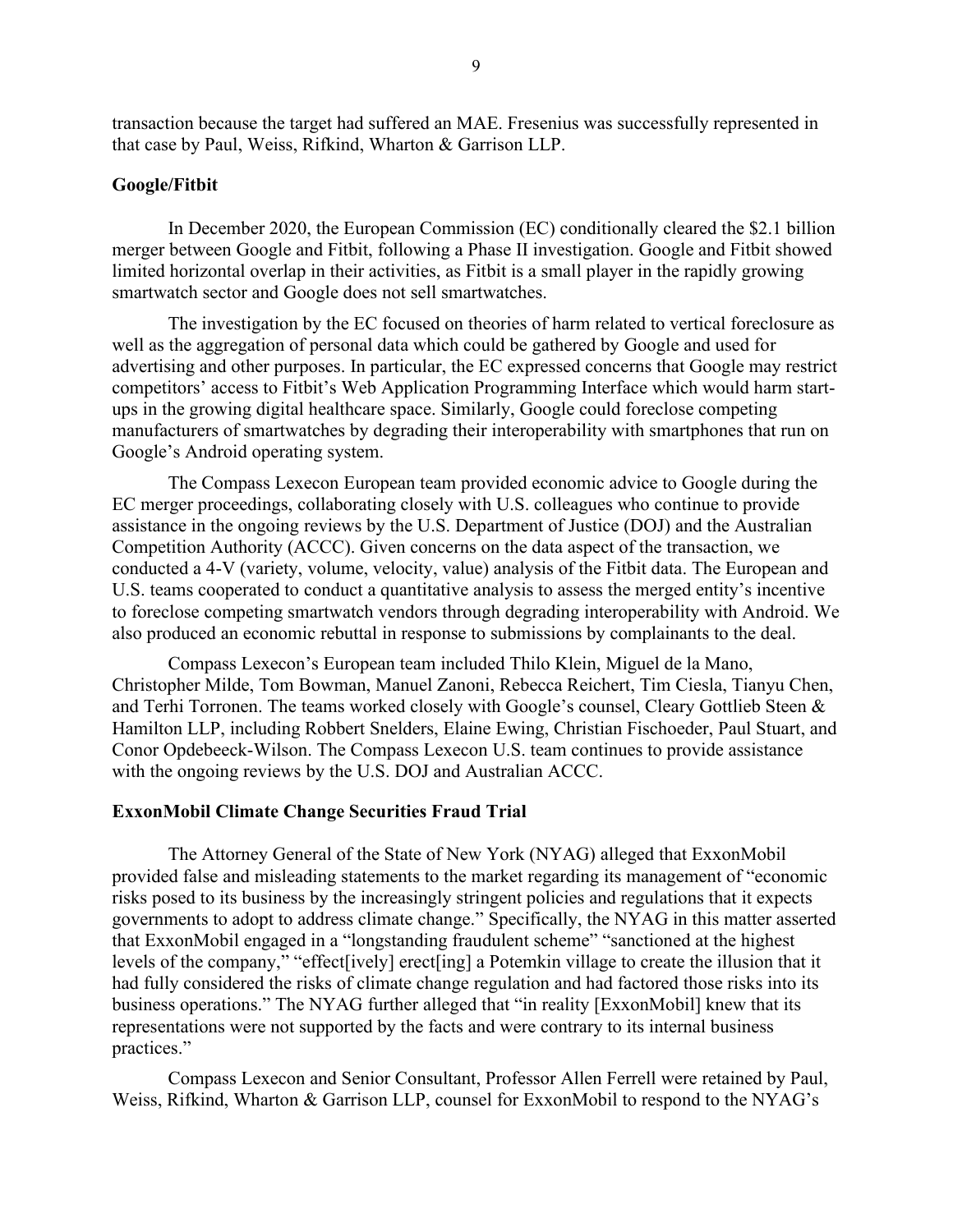allegations. A trial was held in the Supreme Court of the State of New York in October 2019. Professor Ferrell testified, among other things, that NYAG's experts failed to present evidence that ExxonMobil's alleged misrepresentations introduced inflation into ExxonMobil's stock price, that none of the purported corrective disclosures identified by the NYAG's experts caused a statistically significant decrease in ExxonMobil's stock price, and that as a result, NYAG's experts failed to establish that the alleged misrepresentations and purported corrective disclosures were material to the market's assessment of ExxonMobil's stock. Professor Ferrell also testified that the aggregate damages methodology offered by NYAG's expert was fundamentally flawed and unreliable.

In December 2019, Justice Barry R. Ostrager rejected the NYAG's claims in their entirety finding that the NYAG failed to establish that ExxonMobil violated either the Martin Act or Executive Law  $\S 63(12)$  in connection with its public disclosures regarding its accounting for climate change risks. Justice Ostrager found that "the testimony of the expert witnesses called by the [NYAG] was eviscerated on cross-examination and by ExxonMobil's expert witnesses." Justice Ostrager's opinion extensively discussed and repeatedly relied upon Professor Ferrell's testimony. For example, based on Professor Ferrell's testimony, the court determined that "there is no evidence that any misleading statements in these publications inflated the price of ExxonMobil stock." In rejecting the NYAG's expert's claim that certain announcements related to investigations into ExxonMobil were corrective, the court emphasized that "as ExxonMobil's highly credentialed expert, Professor Ferrell, testified, there is something circular about claiming that a stock drop precipitated by the announcement of an investigation constitutes evidence of wrongdoing."

Professor Ferrell and Compass Lexecon worked closely with attorneys at Paul, Weiss, Rifkind, Wharton & Garrison LLP including Theodore V. Wells, Jr., Daniel J. Toal, Justin Anderson, Nora Ahmed, and Daniel G. Winter, who successfully represented ExxonMobil. Professor Ferrell was supported by a Compass Lexecon team led by Adel Turki in Compass Lexecon's New York office that included Michael Kwak, Nicholas Fasano, and Monica Xie. Dr. Ferrell was also assisted by Jessica Mandel and Michael Keable from Compass Lexecon's Chicago office.

# <span id="page-9-0"></span>**Appeal of AT&T-Time Warner Merger Clearance**

In February 2019, the U.S. Court of Appeals rejected the Department of Justice's appeal of the U.S. District Court's opinion allowing the merger of AT&T and Time Warner to proceed without conditions. The Department of Justice announced soon thereafter that it would not seek additional review of this decision, bringing it to a successful close after more than two years of Compass Lexecon's work on this matter, involving more than 100 experts and staff.

Compass Lexecon was retained by AT&T and Time Warner, initially to provide economic support in the regulatory proceeding surrounding the merger of the two companies, and ultimately to assist with the litigation brought by the U.S. Department of Justice to block the deal (*United States of America v. AT&T Inc., DirecTV Group Holdings, LLC, and Time Warner Inc.*). Following almost two years of regulatory proceedings and a six-week trial, Judge Richard J. Leon in 2018 ruled in favor of AT&T and Time Warner, permitting the merger to proceed without conditions, setting up the DOJ's appeal, and the Court of Appeals' affirmation of the District Court decision.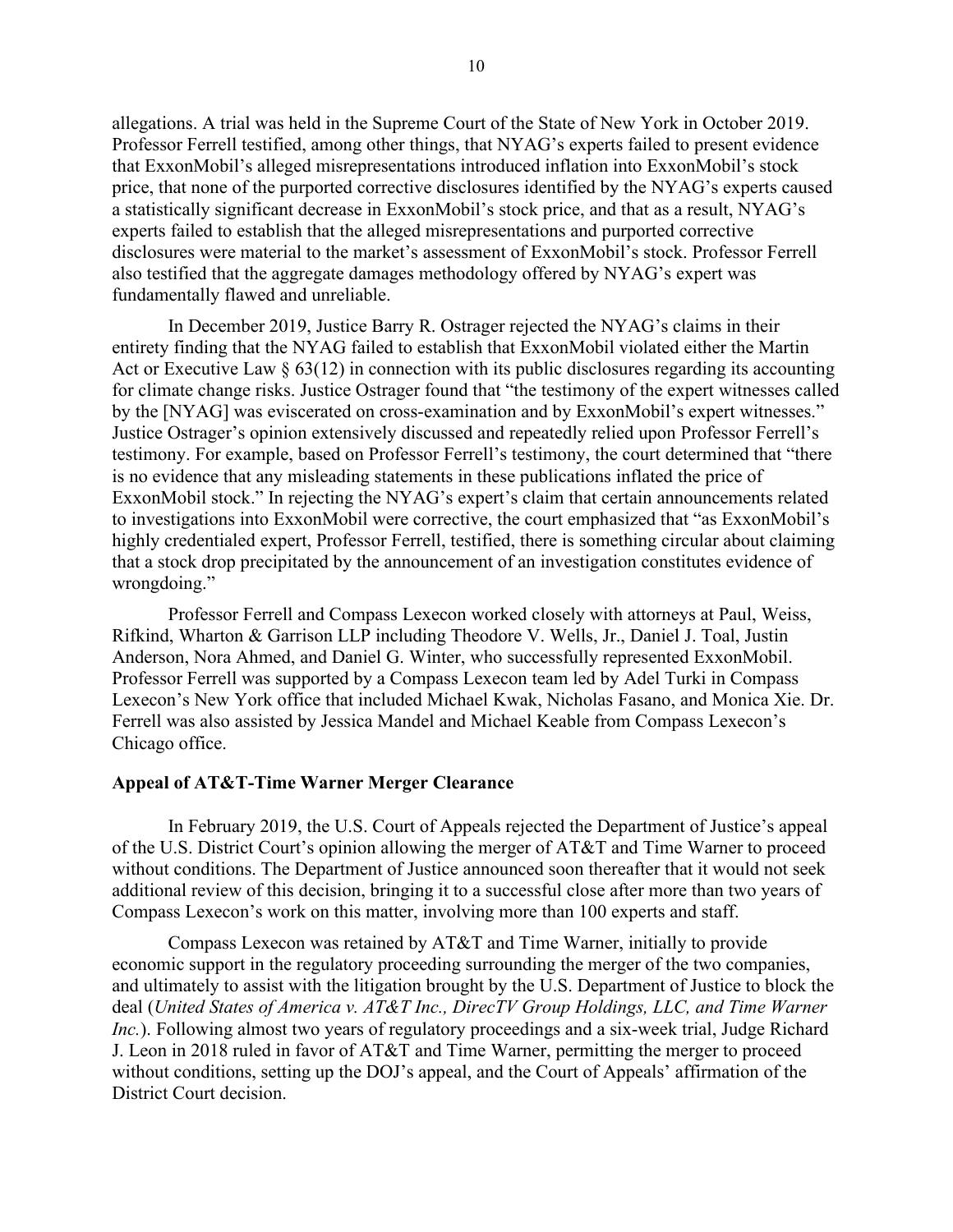The appellate opinion cited repeatedly to the testimony of Compass Lexecon expert Professor Dennis Carlton, the primary economic witness for AT&T and Time Warner, as well as referencing points made by Professor Michael Katz and other witnesses for whom Compass Lexecon provided support. For example, at trial, Professor Carlton emphasized that the Department of Justice's predicted price increases from the merger were unreliable given that similar previous mergers had not produced statistically detectable increases in prices. Professor Katz emphasized that the Department's model failed to account for AT&T's arbitration commitment. The Court of Appeals agreed with both, stating that "the government's objections that the district court misunderstood and misapplied economic principles and clearly erred in rejecting the quantitative model are unpersuasive. Accordingly, we affirm."

Compass Lexecon experts Dennis Carlton, Michael Katz, Daniel Fischel, and Rajiv Gokhale all filed reports in the litigation, and Professors Carlton and Katz were both called to testify. Compass Lexecon also provided support for Professor Peter Rossi. Compass Lexecon Senior Managing Director Mark Israel was the primary economic expert during the almost twoyear regulatory process leading up to the trial.

These experts were supported by a team whose overall chief of staff was Executive Vice President Allan Shampine. Other Executive Vice Presidents and Compass Lexecon economic experts involved included Mary Coleman, Philip Haile, Todd Kendall, Jessica Mandel, Loren Poulsen, Marius Schwartz, Hal Sider, Thomas Stemwedel, Theresa Sullivan, and David Weiskopf. Other Compass Lexecon team members included Dzmitry Asinski, Daniel Cherette, Georgi Giozov, Otto Hansen, Margaret Hlebowitsh, Nauman Ilias, Alice Kaminski, Constance Kelly, John Kelly, Andrew Linde, Evan McKay, Federico Mini, Avisheh Mohsenin, Robert Oandasan, Joel Papke, Michael Sabor, Judy Smith, Ben Spulber, Ka Hei Tse, Duo Xu, and Allan Zhang.

In addition to in-house counsel for AT&T and Time Warner, including David R. McAtee, Paul T. Cappuccio, David Lawson, Jim Meza, David Smutny and many others, Compass Lexecon worked closely with counsel from seven outside law firms representing AT&T and Time Warner, including Daniel M. Petrocelli, M. Randall Oppenheimer, Katrina Robson and Sergei Zaslavsky from O'Melveny & Myers LLP; Wm. Randolph Smith, Christopher A. Cole and Jeane A. Thomas from Crowell & Moring LLP; Michael Kellogg, Evan Leo, Kevin Miller and Aaron Panner from Kellogg, Hansen, Todd, Figel & Frederick PLLC; Richard L. Rosen, Debbie Feinstein, Maureen R. Jeffreys and Jonathan Gleklen from Arnold & Porter Kaye Scholer LLP; Robert C. Walters, Mike Raiff, Joshua Lipton, Sean M. Royall and Eric J. Stock from Gibson, Dunn & Crutcher LLP; C. Frederick Beckner III, Peter D. Keisler and Jonathan E. Nuechterlein from Sidley Austin LLP; and Peter T. Barbur, Kevin J. Orsini, Christine A. Varney and Allison Davido from Cravath, Swaine & Moore LLP.

#### <span id="page-10-0"></span>**Regency Unitholder Litigation**

In February 2021, Chancellor Bouchard of the Delaware Chancery Court issued a 127 page memorandum opinion in favor of Compass Lexecon's clients Regency GP LP and Regency GP LLC in an investor suit brought by a class of unitholders of Regency Energy Partners LP (Regency) arising from a unit-for-unit merger in which Energy Transfer Partners L.P. (ETP) acquired Regency for approximately \$10 billion (the Merger). At the time of the Merger, Regency and ETP were both controlled by Energy Transfer Equity, L.P. (ETE). Plaintiff alleged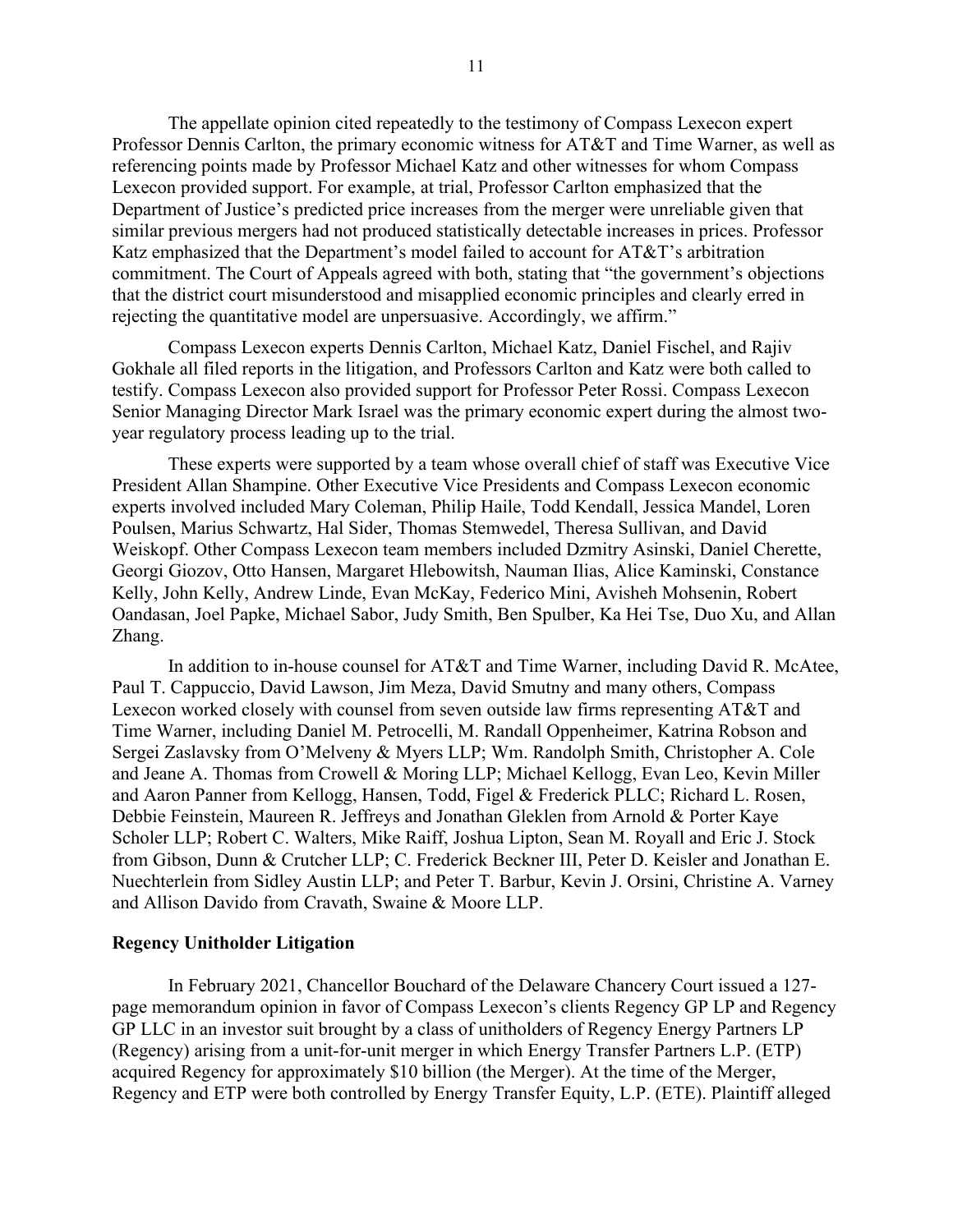that Defendants breached the partnership agreement's requirements that the Merger be fair and reasonable to Regency's unitholders and the agreement's covenant of good faith and fair dealing. In particular, Plaintiff alleged that ETE and ETP took advantage of a temporary decline in oil and gas prices to use their control over Regency GP to transfer Regency's valuable assets and growth opportunities to ETP at a price that was unfair to Regency's unitholders.

Plaintiff sought over \$1.6 billion in damages based on the opinion of its valuation expert that the stand-alone value of Regency's common units based on a discounted cash flow analysis using a dividend discount model (DDM) exceeded the price of the ETP units received in exchange for Regency units on the Merger date. Relying extensively on the opinions and analyses of Compass Lexecon expert Kevin Dages, the Court found that Plaintiff failed to prove damages. In particular, the Court found that "Dages' analyses showed that every apples-to-apples comparison (market-to-market or DDM-to-DDM) demonstrated that members of the Class suffered no damages and that the only way [Plaintiff's expert] could attest to the existence of damages was by making an apples-to-oranges comparison of a DDM-valuation of Regency's units to the market price of ETP's units," a valuation methodology the Court concluded was "unreliable."

Compass Lexecon was retained by Michael C. Holmes, John C. Wander, Craig E. Zieminski, Jeffrey Crough, and Meredith Jeanes Lyons of Vinson & Elkins LLP and Rolin P. Bissell and Tammy L. Mercer of Young Conaway Stargatt & Taylor, LLP. Mr. Dages was supported by a Compass Lexecon team that included Jennifer Milliron, David Strahlberg, and Andrew Lin.

### <span id="page-11-0"></span>**Joint Venture of Solenis and BASF**

In 2019, Solenis and BASF completed the creation of a joint venture combining their global paper and water chemicals businesses, with a pro forma sales value of approximately \$3 billion. Compass Lexecon advised the parties and their legal advisors on the merger control process across a number of jurisdictions, including reviews carried out by the European Commission and by the competition authorities in Brazil and China.

Our experts assisted in the preparation of notification documents and responses to authority information requests and provided economic analyses to address a range of horizontal and vertical foreclosure concerns raised by the authorities and the complainants. These analyses included an assessment of the flexibility of production capacity, customer overlap and switching analyses, and an analysis of vertical foreclosure incentives.

The Compass Lexecon team was led by Kirsten Edwards-Warren with assistance from Andrew Swan and Cecilia Nardini.

#### <span id="page-11-1"></span>**Chrysler Dealers Takings Litigation Against the United States**

After struggling for years, in late 2008 Chrysler Corporation was forced to seek Government assistance to avoid failure. As part of the TARP program, the U.S. Treasury provided Chrysler a bridge loan which required Chrysler to develop a plan to achieve long term viability. In April 2009, Chrysler filed for bankruptcy, in the process rejecting 789 dealer franchise agreements. Several groups of rejected dealers sued the United States claiming that the Government, in its role as lender of last resort, coerced Chrysler into rejecting the franchise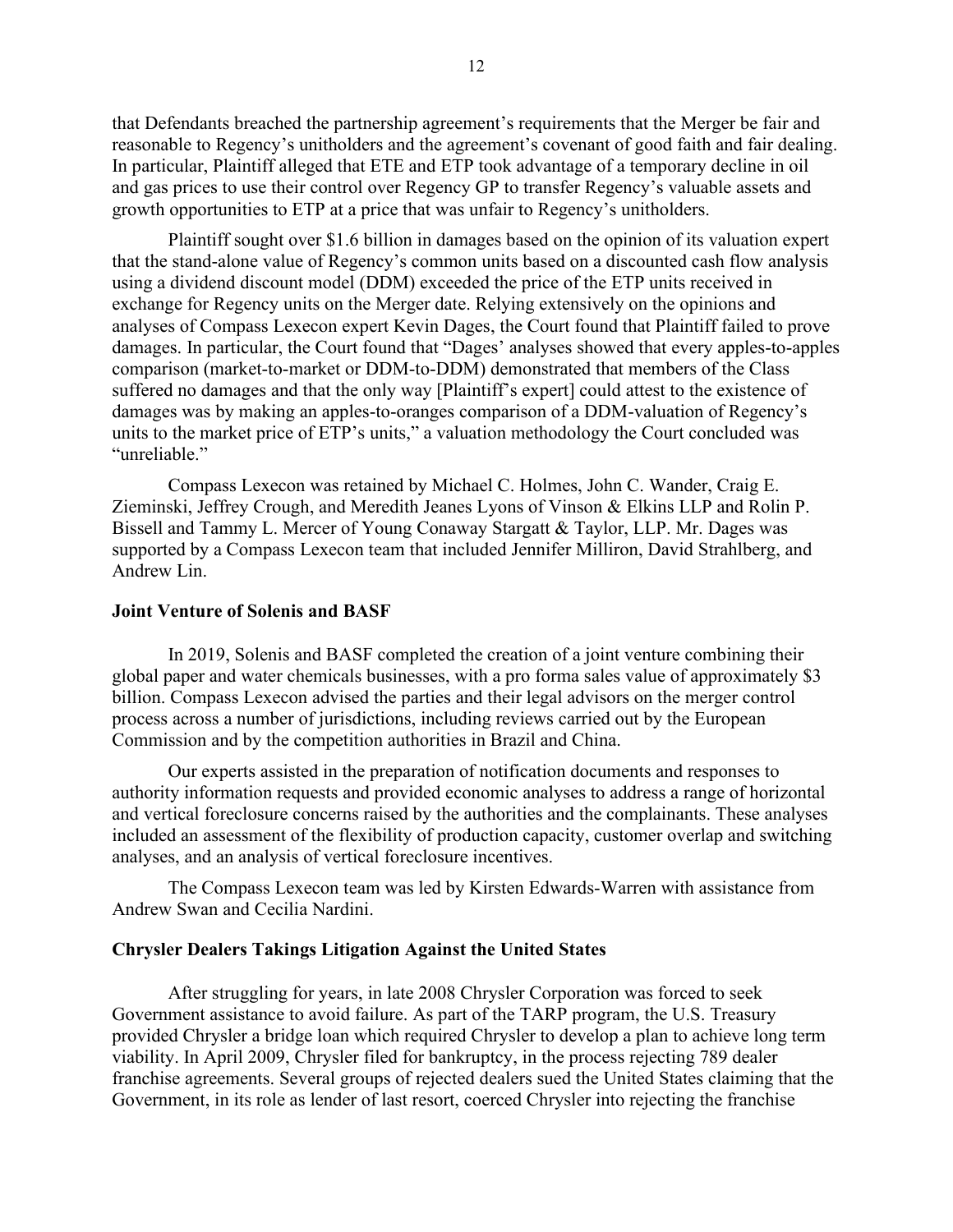agreements and claiming the rejection was an illegal taking under the Fifth Amendment. Plaintiffs claimed that, but for the rejections, the dealers would have survived and retained value under several scenarios. The dealers sought \$1 billion in damages.

Compass Lexecon and its President, Professor Daniel Fischel, were retained by the U.S. Department of Justice to respond to Plaintiffs' various alleged scenarios. At a trial was held in the Court of Federal Claims in April and May 2019, Professor Fischel testified, among other things, that Plaintiffs' scenarios were implausible and unsupported, that Chrysler was insolvent and could not have survived absent Government support, that Plaintiffs' experts claims that Chrysler could have been bought by various other auto companies were not plausible, that financing necessary for a restructuring with continued production was not available in the market, and the Government's terms, rather than being coercive, were consistent with terms commonly requested by commercial lenders to protect their capital.

In October 2019, Judge Nancy B. Firestone of the Court of Federal Claims rejected the Plaintiffs' claims in their entirety, holding that "the evidence established that Chrysler would have faced immediate liquidation" absent Government assistance and that Plaintiffs "failed to prove their franchise agreements would have had value" absent Government assistance. Her opinion extensively discussed and repeatedly relied upon Professor Fischel's testimony. The court emphasized, for example, that "Professor Fischel, with his extensive expertise, provided persuasive testimony which confirmed to the court that [Plaintiffs' expert's] opinions were based on pure speculation," and that Professor Fischel's testimony "systematically and convincingly explained" why Plaintiffs' claims had no merit.

In December 2020, the United States Court of Appeal for the Federal District affirmed the opinion of the lower court, agreeing that the dealers had not established that the franchise agreements had value.

Professor Fischel was supported by a Compass Lexecon team led by Jessica Mandel in Compass Lexecon's Chicago office that included Todd Kendall, Clifford Ang, Avisheh Mohsenin, Robin Stahl, Kevin Hartt, Andrew Lin, and Heather Freilich. We worked closely with attorneys at the United States Department of Justice including Kenneth Dintzer, Elizabeth Hosford, James Connor, Alison Vicks, and Zachary Sullivan.

# <span id="page-12-0"></span>**Automotive and Industrial Bearing Price Fixing Litigation**

Plaintiffs in In re: Bearings Cases (part of In re Automotive Parts Antitrust Litigation) alleged that manufacturers of steel ball and roller bearings for automotive and industrial use conspired to elevate their prices. Compass Lexecon expert Professor Robert Willig was retained by Defendants to assess economic issues relevant to whether a class consisting of all direct purchasers of such bearings should be certified.

Judge Marianne O. Battani of the United States District Court for the Eastern District of Michigan denied direct purchaser Plaintiffs' motion for class certification in this litigation. This was the first class certification ruling in the many ongoing class actions related to the alleged price fixing of auto parts. Judge Battani ruled that the named Plaintiffs differed from large portions of the class in both size and how their prices were set and that, as a result, Plaintiffs failed to satisfy the "typicality" and "adequacy" requirements for class certification under Rule 23(a). She also ruled that Plaintiffs failed to demonstrate that questions of common evidence and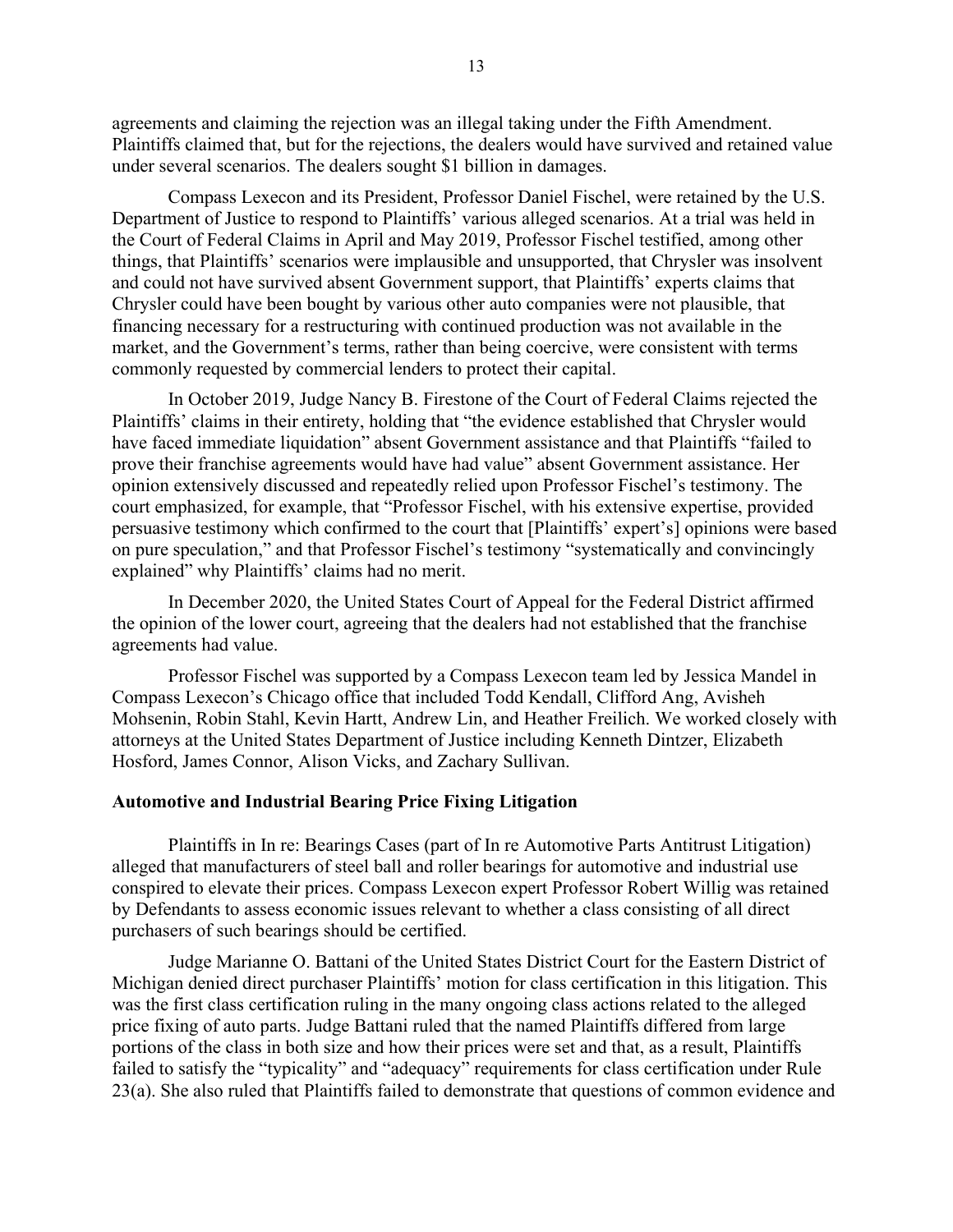methods predominate over individual ones because their expert's damages model did not distinguish between the various mechanisms of alleged price fixing.

Professor Willig marshaled evidence and performed analyses that were relied upon by Defendants' counsel in persuasively making the arguments on which Judge Battani based her ruling. In particular, Professor Willig showed that the named Plaintiffs (which are small distributors of industrial aftermarket bearings) differed materially from other members of the proposed class (such as automotive OEMs) in the types of bearings they purchased, the mechanisms through which such purchases were made, and the prices they paid. Professor Willig also testified that Plaintiffs' expert's damages model estimated a single overcharge for all transactions and applied that overcharge to all customers in spite of the heterogeneity across customer size, products purchased, purchasing mechanisms, and the conduct to which they were allegedly subjected.

Professor Willig was retained by counsel for a joint defense group and worked closely with teams from Cleary Gottlieb Steen & Hamilton LLP, Lane Powell PC, Reed Smith LLP, and Winston & Strawn LLP. Professor Willig was supported by a team led by Dr. Jith Jayaratne in Compass Lexecon's Oakland office that included Dr. Maya Meidan, Dr. Chris Cavanagh, Ani Gupta, Todd Bettisworth, Kelvin Huang, and Nathan Hyatt.

#### <span id="page-13-0"></span>**Channel Medsystems Delaware Material Adverse Effect Litigation**

In November 2017, Boston Scientific entered into an agreement to acquire Channel Medsystems conditional on Channel Medsystems receiving FDA approval for their Cerene device. Boston Scientific terminated this agreement in May 2018 alleging that Channel Medsystems had breached its representations and warranties under the agreement, and that such breaches gave rise to a Material Adverse Effect (MAE). Channel Medsystems filed a complaint in the Delaware Court of Chancery seeking a declaratory judgement that Boston Scientific had breached its obligations under the merger agreement, that no MAE had occurred, that Channel Medsystems did not breach any representations or warranties that would reasonably be expected to have resulted in an MAE, and that Boston Scientific had no right to terminate the merger agreement. Boston Scientific filed counterclaims for fraud based on alleged misrepresentations and omissions regarding Channel Medsystems' quality systems, seeking rescission of the merger agreement based on breaches of various representations and warranties, and seeking a declaratory judgement that Boston Scientific had the right to terminate the merger.

Compass Lexecon and Senior Consultant Professor Kenneth Lehn were retained by Paul, Weiss, Rifkind, Wharton & Garrison LLP, counsel for Channel Medsystems to respond to Boston Scientific's valuation expert who purported to show that Channel Medsystems had suffered a MAE. A four-day trial was held in the Delaware Court of Chancery in April 2019. Professor Lehn testified, among other things, that Boston Scientific's expert inappropriately included expected synergies from the transaction in his valuation of Channel Medsystems and failed to account for any uncertainty as to whether the FDA would approve the Cerene device. Professor Lehn also testified that Boston Scientific's expert failed to independently validate key assumptions provided by Boston Scientific, including free cash flow projections, the discount rate, the terminal value, and the implicit assumption that delays related to the fraud would affect Channel Medsystem's free cash flows in perpetuity.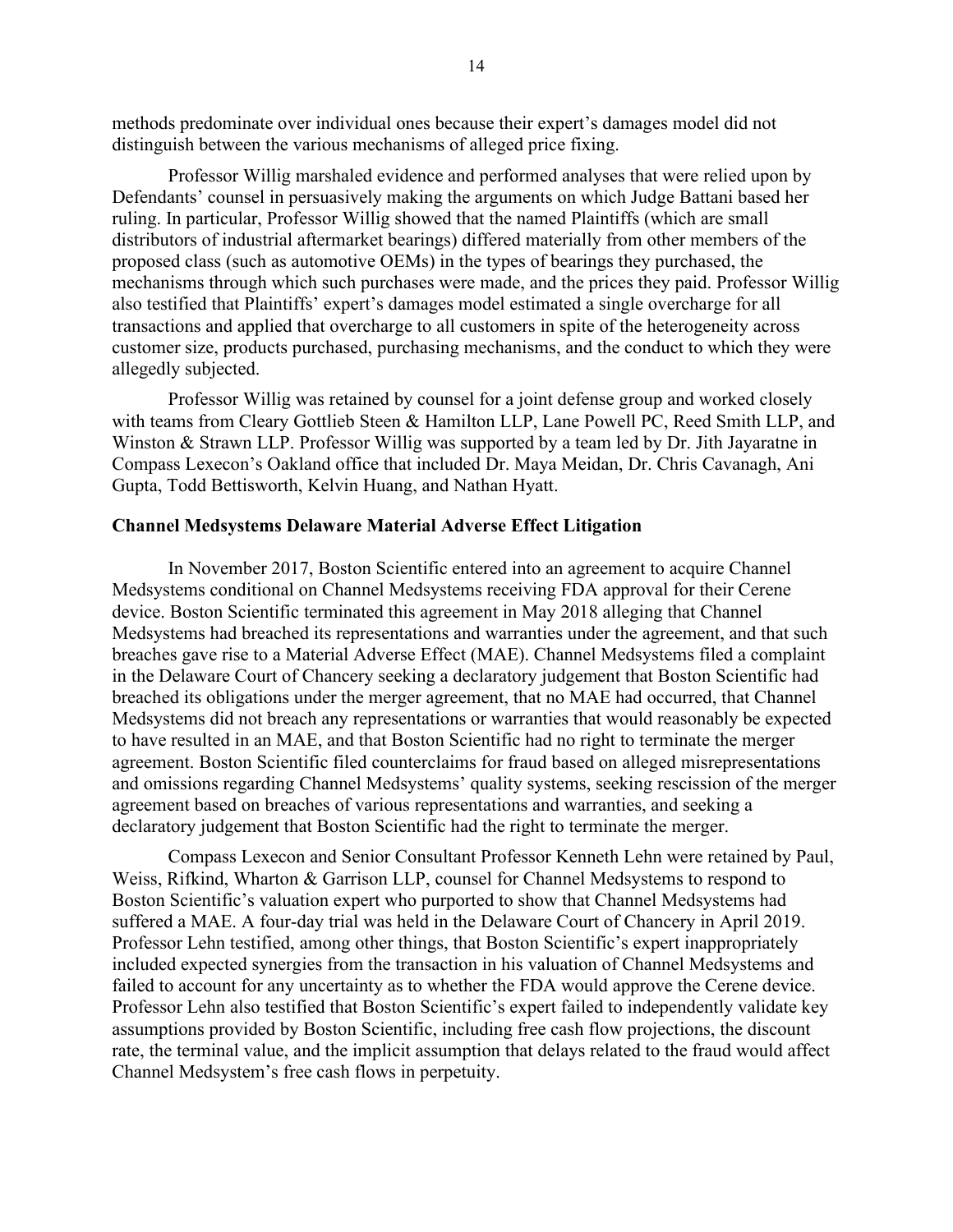On December 18, 2019, Chancellor Andre G. Bouchard of the Delaware Court of Chancery, ruled that Boston Scientific had failed to prove that Channel Medsystems had suffered a MAE and was therefore not entitled to terminate its merger agreement. The Court also ruled that Boston Scientific had breached its obligations to use commercially reasonable efforts to consummate the merger and had failed to prove its counterclaim, that it was fraudulently induced to invest approximately \$11 million in Channel Medsystems in making a series of investments from 2015 to 2017. Chancellor Bouchard's opinion relied upon Professor Lehn's testimony which was described by the Court as credible and without contradiction.

Professor Lehn and Compass Lexecon worked closely with attorneys at Paul, Weiss, Rifkind, Wharton & Garrison LLP including Andrew G. Gordon, Jaren Janghorbani, Daniel Mason, Paul A. Paterson, and Andrew J. Markquart. We also worked closely with William M. Lafferty from Morris, Nichols, Arsht & Tunnell LLP. Professor Lehn was supported by a Compass Lexecon team led by Adel Turki in Compass Lexecon's New York office that included Michael Kwak and Monica Xie.

#### <span id="page-14-0"></span>**SoundExchange Copyright Royalty Board Proceeding**

On June 11, 2021, the Copyright Royalty Board (CRB) Judges issued a determination in favor of SoundExchange in a proceeding to set royalty rates for digital performances of sound recordings over the internet by non-interactive music streaming services, known as *Web V*. Representing sound recording copyright owners and recording artists, SoundExchange retained Compass Lexecon economists Jonathan M. Orszag and Professor Robert D. Willig to analyze the issues and provide expert testimony. Opposing parties sponsored reports and testimony from five economic experts. Mr. Orszag put forth testimony proposing royalty rates based on a benchmarking analysis and rebuttal testimony addressing flaws in all five opposing economic experts' analyses, while Professor Willig proffered testimony proposing royalty rates based on opportunity cost and bargaining models fit to financial and consumer survey data, and rebutted testimony from two of the opposing economic experts.

After hearing nearly seven days of trial testimony from Mr. Orszag and Professor Willig, the CRB Judges established per-play royalty rates that are 17% higher for ad-supported services and 8% higher for subscription non-interactive streaming services. As a result, SoundExchange, the record companies, and music artists will earn many hundreds of millions of dollars more from streaming royalty revenues between 2021 and 2025. The opposing experts had proposed a range of decreases in these rates (with some opposing experts proposing sharp decreases); the CRB Judges rejected such low rates and promulgated new rates with significant increases. In the prior *Web IV* proceeding, the CRB Judges had lowered the then-statutory rates, so their decision to increase rates in the *Web V* decision reflects an important victory for SoundExchange, the record companies, and music recording artists. As SoundExchange CEO Mike Huppe put it, the decision "means that creators will be compensated more fairly when their recordings are played on digital music services" and represents "a step forward toward building a healthier music industry."

Mr. Orszag was supported by Aren Megerdichian, who led a team that included Marc Huntley, Lily Chen, Robert Foley, Nathan Hyatt, Neil Ries, Anastasia Thatcher, Yu Zhu, Akawin Tanjitpiyanond, and Eugia Yao. Professor Willig was supported by Peter Clayburgh, who led a team that included Gilad Levin, Rodrigo Montes, David Fenichel, James Tam, and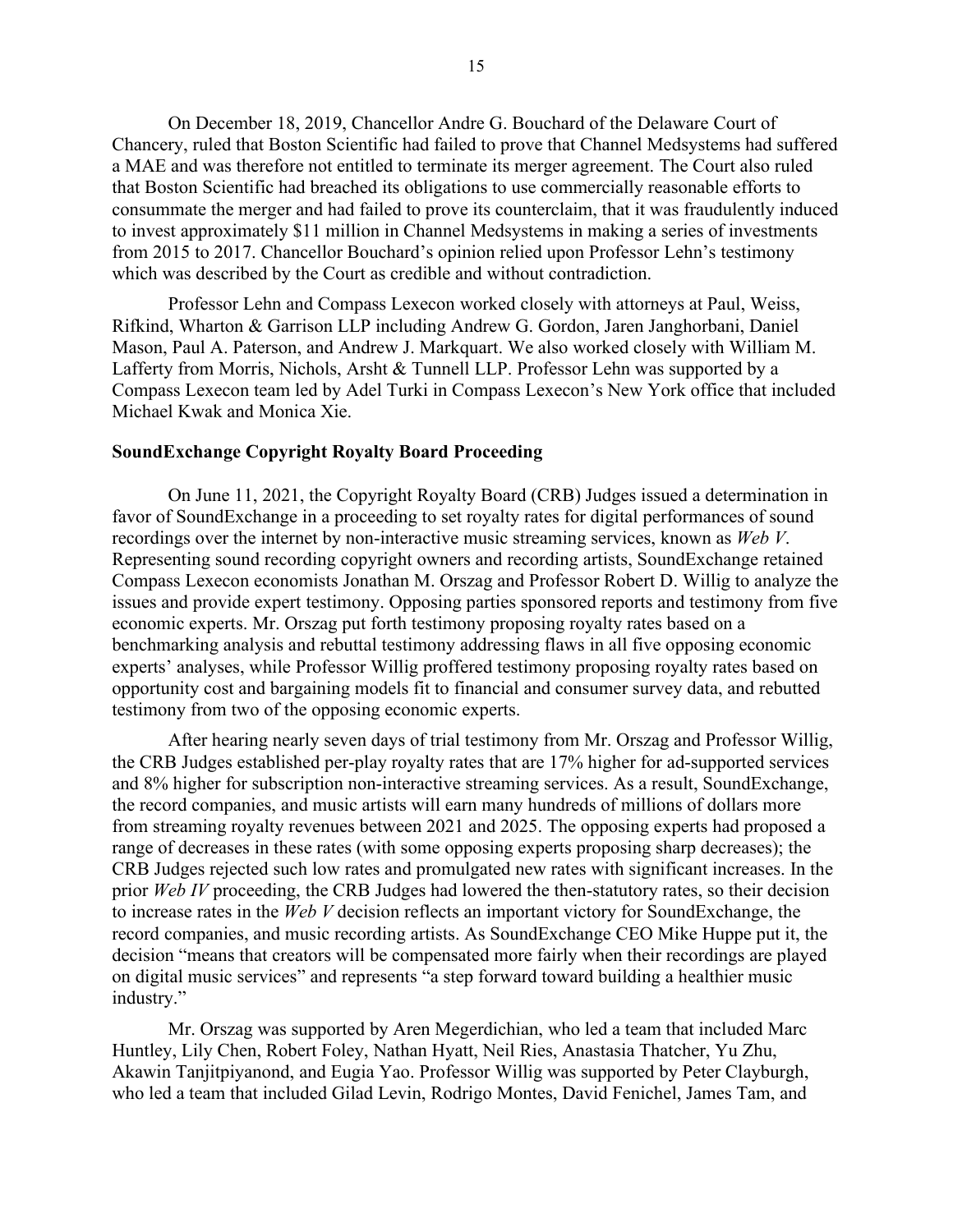May Huang. Compass Lexecon worked with Jenner & Block LLP, including David A. Handzo, Steven R. Englund, Previn Warren, Alex Trepp, Emily Chapuis, Loreal R. Rock, Andrew B. Cherry, and Sarah J. Clark.

#### <span id="page-15-0"></span>**Estate of George P. Floyd Wrongful Death Settlement**

On May 25, 2020, George P. Floyd, Jr., a resident of the City of Minneapolis (the "City"), was arrested by Minneapolis Police Department officers. After one of the officers pressed his knee against Mr. Floyd's neck for almost nine minutes, he became unconscious and was transported to a nearby hospital, where he was pronounced dead. Mr. Floyd's death sparked widespread protests in Minneapolis and that later spread to cities throughout the U.S. and other cities globally.

A federal civil rights lawsuit was filed by the Trustee of George Floyd's family against the City of Minneapolis and the four officers accused of causing Mr. Floyd's death. The ability of the City to pay a substantial settlement or judgment was expected to be a major source of contention between the parties.

Counsel for the Trustee approached Compass Lexecon's President, Professor Daniel Fischel, about being an expert for the family on the ability to pay issue. Professor Fischel accepted the engagement and offered, under the circumstances, for he and Compass Lexecon to go forward on a pro bono basis. With that understanding, Professor Fischel, together with Compass Lexecon Executive Vice Presidents Andria van der Merwe and Todd D. Kendall, prepared an analysis based on a detailed review and evaluation of the City's finances, outstanding debt, and other liabilities which also compared the City along these dimensions with other large cities. The Compass Lexecon team also analyzed market evidence, including commentary from credit agencies, and concluded that the City had the ability to pay a settlement well in excess of a typical wrongful death payment.

In March 2021, the parties reached a \$27 million settlement, which attracted national attention when it was announced. The commentary focused on the societal significance of the settlement including its historic size. For example, *The New York Times* reported that "the settlement was among the largest in a case of police misconduct," and substantially larger than settlements in other well-publicized cases of police killings in recent years. Counsel for Mr. Floyd's family said that the settlement was "the largest pretrial settlement ever for a civil rights claim." A portion of the settlement amount will be used to benefit the neighborhood where Mr. Floyd was killed.

Compass Lexecon worked with Nicolette Ward of Romanucci & Blandin LLC, who represented the Trustee for the Next of Kin of Mr. Floyd.

## <span id="page-15-1"></span>**Amazon/Deliveroo**

In August 2020, the UK Competition and Markets Authority (CMA) cleared Amazon's minority investment in Deliveroo, after a Phase II investigation. The CMA stated Deliveroo is active in the online restaurant delivery and, in addition, delivers convenience groceries through partnerships with retailers. It found Amazon's activities to include operating as an online retailer as well as being active in the online restaurant delivery market up until November 2018. The CMA initially provisionally cleared the transaction concluding that Deliveroo could be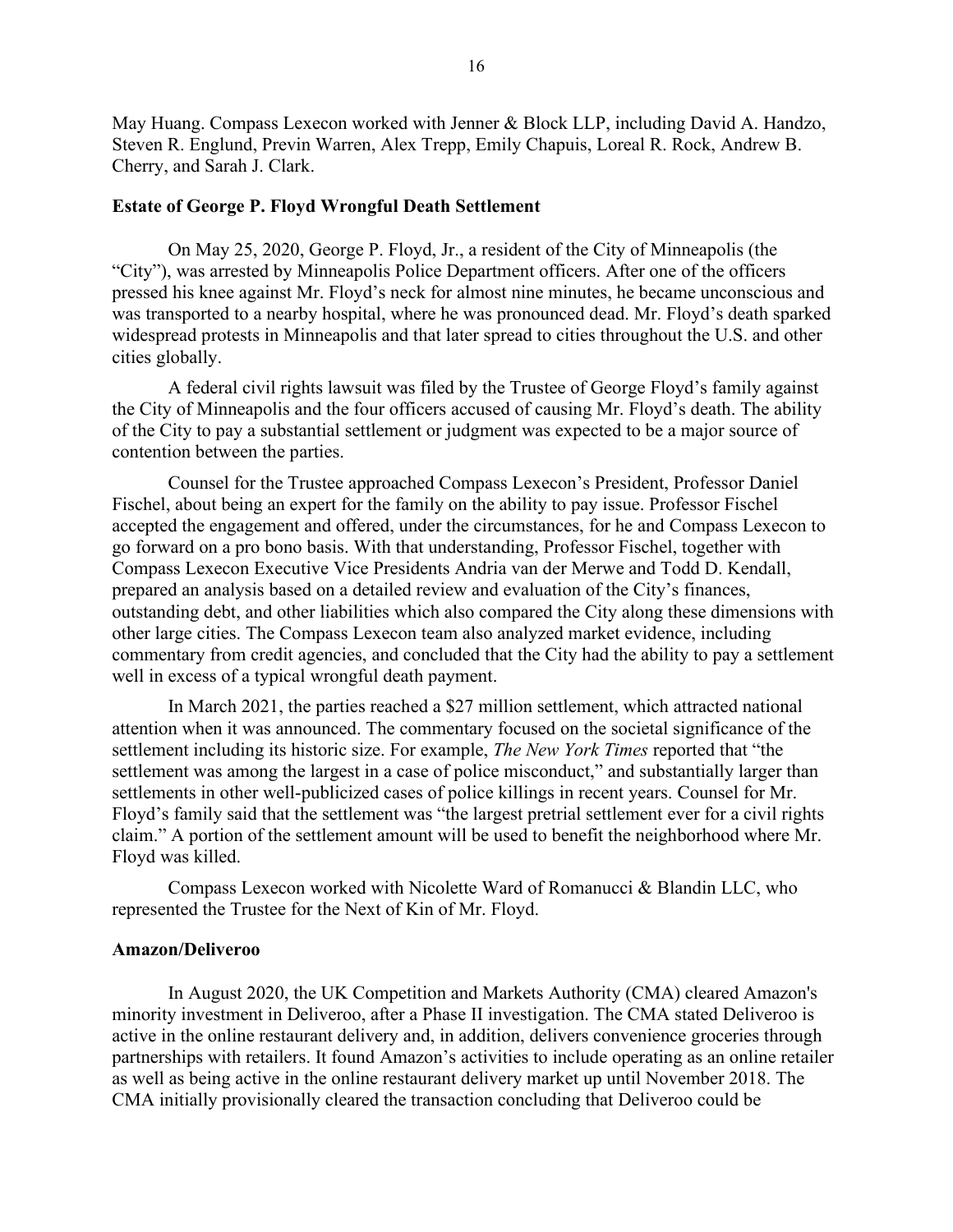considered a 'failing firm' due to the financial impact of the coronavirus pandemic on its business. However, in light of the speedy recovery of the restaurant food delivery market and after reviewing Deliveroo's financial position in April 2020, the CMA concluded that it would resume its substantive assessment of the transaction, and no longer consider Deliveroo as a failing firm. The CMA ultimately found that the minority investment of 16% will not substantially lessen competition in the relevant markets.

Compass Lexecon assisted Roofoods (trading as Deliveroo) during the CMA investigation of Amazon's investment in Deliveroo. We prepared replies to the CMA's RFI and made a review of the competitiveness of the online restaurant delivery market in the UK. More specifically, while using information on all of Deliveroo's transactions since 2016, we provided an analysis of the Parties' grocery offerings, and we prepared, conducted, and analyzed a survey of Deliveroo customers.

The Compass Lexecon team included Neil Dryden, Stefano Trento, Segye Shin, Gwilhem Charbonnier, Su-Ann Lim, and Felix Giallombardo, with assistance from Jorge Padilla, Alejandro Requejo, John Davies, Patricia Lorenzo, Lotta Vaananen, and Rashid Muhamedrahimov.

# <span id="page-16-0"></span>**Pacific Gas and Electric Company**

Compass Lexecon was retained by Pacific Gas and Electric Company (PG&E) to provide analysis and expert testimony related to the magnitude of losses suffered by individuals, businesses, and government entities resulting from the 2017 North Bay Wildfires. In December 2020, Compass Lexecon's President Professor Daniel Fischel testified on behalf of PG&E in a regulatory hearing before the California Public Utilities Commission (CPUC) to establish that at least \$7.5 billion of the settlement funds that PG&E paid in connection with its plan of reorganization for wildfire-related claims of individuals, businesses, and government entities was reasonably attributable to the 2017 North Bay wildfires.

Based on analysis of a wide variety of public data sources, Professor Fischel determined that substantially more than \$7.5 billion in PG&E settlements are attributable to the 2017 North Bay wildfires. That analysis estimated losses relating to the value of destroyed and damaged residential and commercial buildings and their contents; alternative living expenses for individuals displaced from their homes; losses in business income and employee wages; and agricultural losses and other losses relating to fatalities; injuries; and emotional distress as well as government losses. In the spring of 2021, the CPUC issued a decision finding that PG&E had met this requirement. The CPUC's decision favorably cited Professor Fischel's testimony, noting that "we are persuaded that at least \$7.5 billion of the wildfire claims costs paid as part of PG&E's Reorganization Plan are attributable to the 2017 North Bay Wildfires."

Professor Fischel was assisted in his analysis by a team in Compass Lexecon's Chicago office that included Hal Sider, Alice Kaminski, and Otto Hansen. Compass Lexecon worked closely with attorneys at Munger, Tolles & Olson LLP on this project.

### <span id="page-16-1"></span>**Litigation re: Expropriation of ConocoPhillips Crude Oil Assets in Venezuela**

Dr. Manuel A. Abdala and Professor Pablo T. Spiller were retained by Claimants ConocoPhillips Company et al. to provide their independent assessment regarding the value of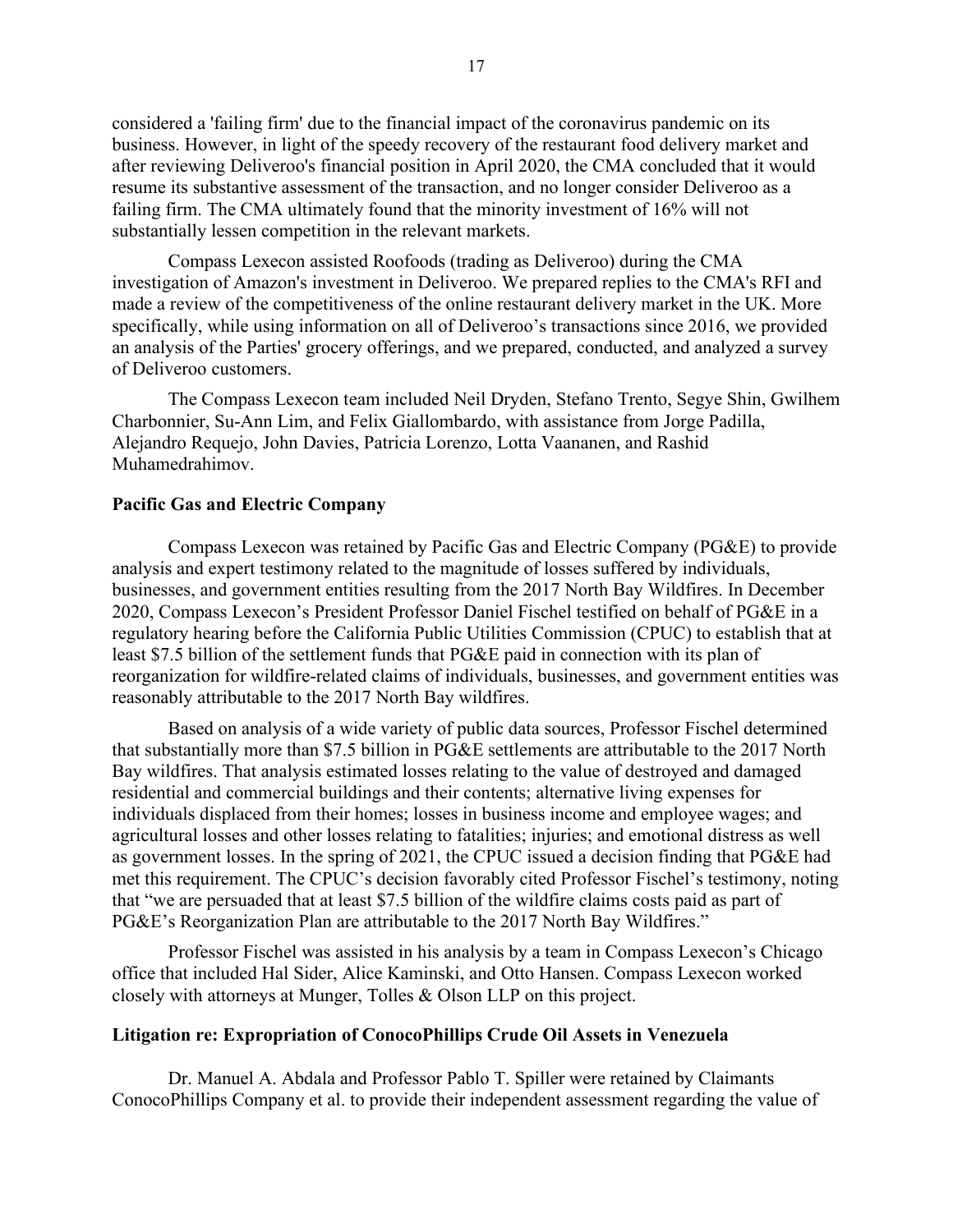two large-scale heavy crude oil projects (Petrozuata and Hamaca) and an offshore crude oil project (Corocoro) that had been expropriated by the Bolivarian Republic of Venezuela in June 2007. After a 12-year arbitration process, an ICSID Tribunal awarded US\$8.45 billion in damages to Claimants related to expropriation and US\$286.7 million related to other compensation arising from the shareholder association agreements.

The opinions of Dr. Abdala and Professor Spiller involved the fair market valuation of the expropriated assets under multiple methodologies, as well as the economic interpretation of contractual compensation caps, all of which were assessed at multiple valuation dates. The Tribunal accepted Dr. Abdala and Professor Spiller's proposed use of the DCF methodology as the main approach to valuation and concurred with their opinion that the post-expropriation performance of the companies should only be considered insofar as it would be representative of how Claimants would have managed the Projects. The Tribunal agreed with the Compass Lexecon experts' explanation about the distinction between IRRs and discount rates, and the need to set interest rates commensurate with the opportunity cost of financing an investment in the expropriated assets.

Dr. Abdala and Professor Spiller were supported by a team led by Pablo López Zadicoff that included Carla Chavich who provided strategic support to the team throughout the process. The team also included Andres Barrera and Rachel Marx. Compass Lexecon worked with D. Brian King and Elliot Friedman of Freshfields Bruckhaus Deringer LLP and Constantine Partasides QC, Jan Paulsson, Luke Sobota, Gaëtan Verhoosel, and Manish Aggarwal of Three Crowns LLP.

### <span id="page-17-0"></span>**EC Investigation of NBC Universal Pay-TV Broadcasting**

In March 2019, the European Commission (EC) closed its investigation into the licensing practices of a number of Hollywood studios and large European pay-TV broadcasters after the parties accepted legally binding commitments to change their practices. The EC had investigated territorial restrictions in pay-TV broadcasting, which allegedly violated competition law by restricting customers in certain European countries from accessing pay-TV movies which were shown by pay-TV operators in other countries, a practice also referred to as 'geo-blocking'.

Compass Lexecon advised NBC Universal, one of the movie studios subject to the EC's investigation. We assessed the efficiency benefits from the territorial restrictions and conducted an analysis regarding the alleged anticompetitive effects.

Our team, led by Lorenzo Coppi, and including Stefano Trento, Kadu Prasad, Raquel Diez, Agata Lewicka, Michele Avagliano, Gwilhem Charbonnier, and Su-Ann Lim, worked with lawyers from Clifford Chance.

## <span id="page-17-1"></span>**ExxonMobil Subsidiaries' ICSID Arbitration Against Argentina**

Compass Lexecon experts Dr. Manuel A. Abdala and Professor Pablo T. Spiller were retained by two ExxonMobil subsidiaries, Mobil Exploration and Development Argentina Inc. and Mobil Argentina S.A., to assess damages in their ICSID international arbitration claim against the Argentine Republic. The Claimants sought compensation for the reduction in value of their investments in the upstream natural gas sector in Argentina, because of the government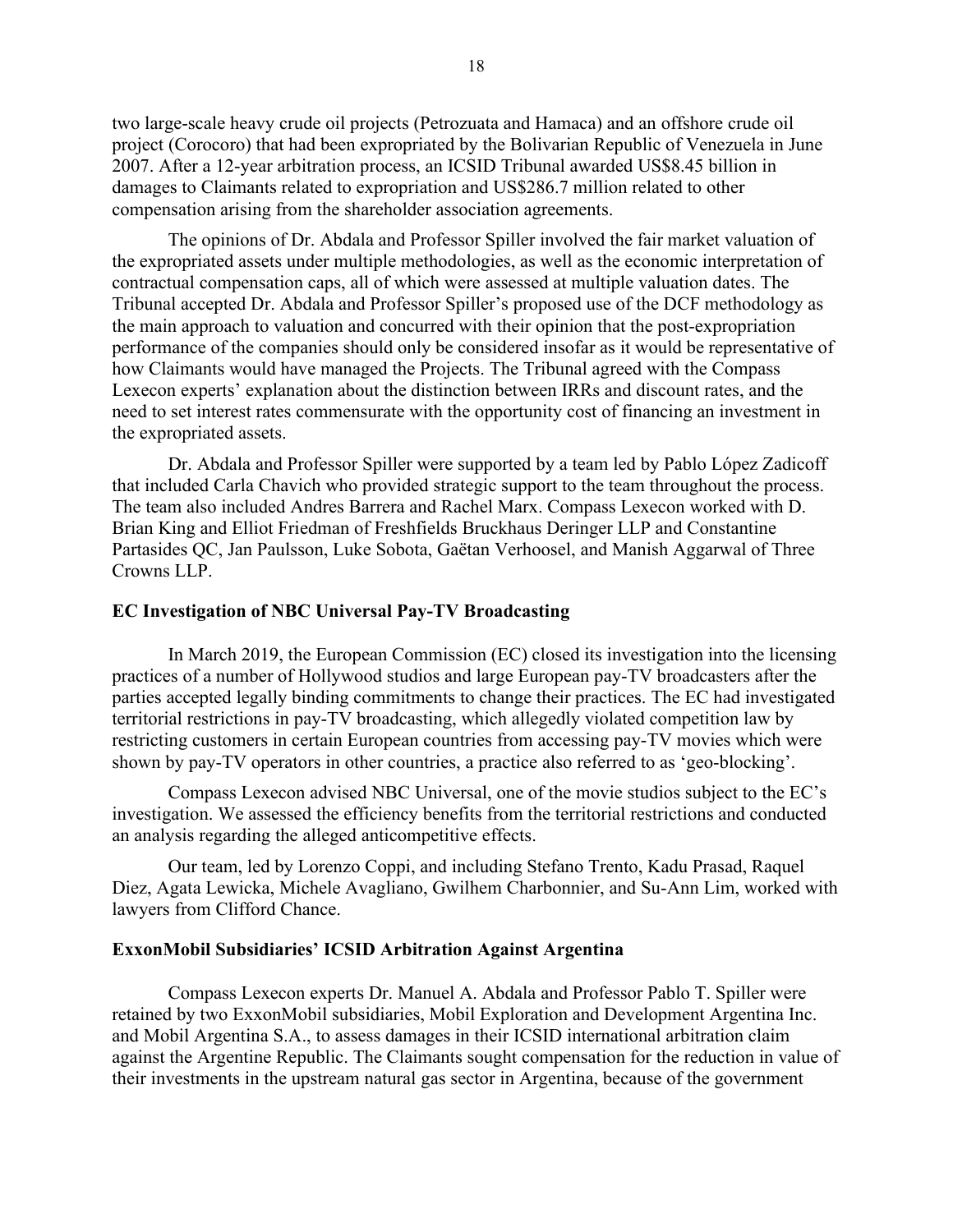imposing export restrictions and taxes, re-routing dispatch orders, and interfering with wellhead price formation.

In its 2016 award made public in March 2019, the Tribunal followed Dr. Abdala and Professor Spiller's proposed valuation methodology and relied on their valuation model to determine compensation to Claimants of US\$196.2 million, plus six percent interest, from March 31, 2014, until the date of payment. The Tribunal relied on the natural gas supply and demand model developed by Dr. Abdala and Professor Spiller to determine the counterfactual wellhead prices applicable to Argentine basins and thus to Claimants' investments.

Dr. Abdala and Professor Spiller were supported by a Compass Lexecon team led by Ariel Medvedeff and Miguel Nakhle. Claimants were represented by Doak Bishop, Craig S. Miles, Guillermo Aguilar-Álvarez and Silvia Marchili of King & Spalding LLP and Argentine counsels José A. Martínez de Hoz (h.) and Jimena Vega Olmos.

### <span id="page-18-0"></span>**Symbiont Breach of Contract Suit**

Compass Lexecon's client Symbiont.io, Inc. (Symbiont) entered into a joint venture agreement (JVA) with Ipreo Holdings, LLC (Ipreo) that was implemented through a separate entity, Synaps Loans LLC (Synaps). Subsequently, Ipreo was acquired by IHS Markit (Markit). Symbiont filed suit alleging that Ipreo breached the non-competition provision in its JVA when Ipreo was acquired by Markit because Markit had a business that competed with Synaps called ClearPar that Symbiont claims should have been run through Synaps, as described in the JVA.

In August 2021, Vice Chancellor Laster of the Delaware Chancery Court issued a 129 page memorandum opinion in favor of Symbiont finding that Ipreo breached the noncompetition provision in the JVA and awarding Symbiont its share of the after-tax profits of Markit's ClearPar business from August 2, 2018 (the date Markit's acquisition of Ipreo closed) through November 30, 2020. The Court noted that "Symbiont's share of a liquidating distribution will likely be in the vicinity of \$70 million," which is based on a damages calculation proffered by Compass Lexecon Executive Vice President Rajiv B. Gokhale. In addition, to support that such a damages award was not "an unconscionable result," the Court relied on Mr. Gokhale's alternative estimate of damages – two discounted cash flow analyses that the Court described as using "conservative assumptions" and "reasonable set[s] of inputs."

Compass Lexecon worked closely with counsel from Paul, Weiss, Rifkind, Wharton & Garrison LLP, including Andrew Gordon, Jaren Janghorbani, Daniel Mason, and Maia Usui. Mr. Gokhale was assisted by a Compass Lexecon team consisting of Adel Turki, Cliff Ang, and Andrew Linde.

# <span id="page-18-1"></span>**EC Merger Investigation of Marsh & McLennan Companies' Acquisition of Jardine Lloyd Thomson**

Following a Phase I investigation, the European Commission (EC) cleared the acquisition by Marsh & McLennan Companies (MMC), one of the leading global insurance and reinsurance brokers, of Jardine Lloyd Thomson (JLT) conditional on the divestment of JLT's global Aerospace practice. The transaction was valued at £4.3 billion (approximately US\$5.6 billion).

Compass Lexecon's experts advised MMC during the EC merger control process. They analyzed dozens of overlap markets in insurance broking and reinsurance broking, which helped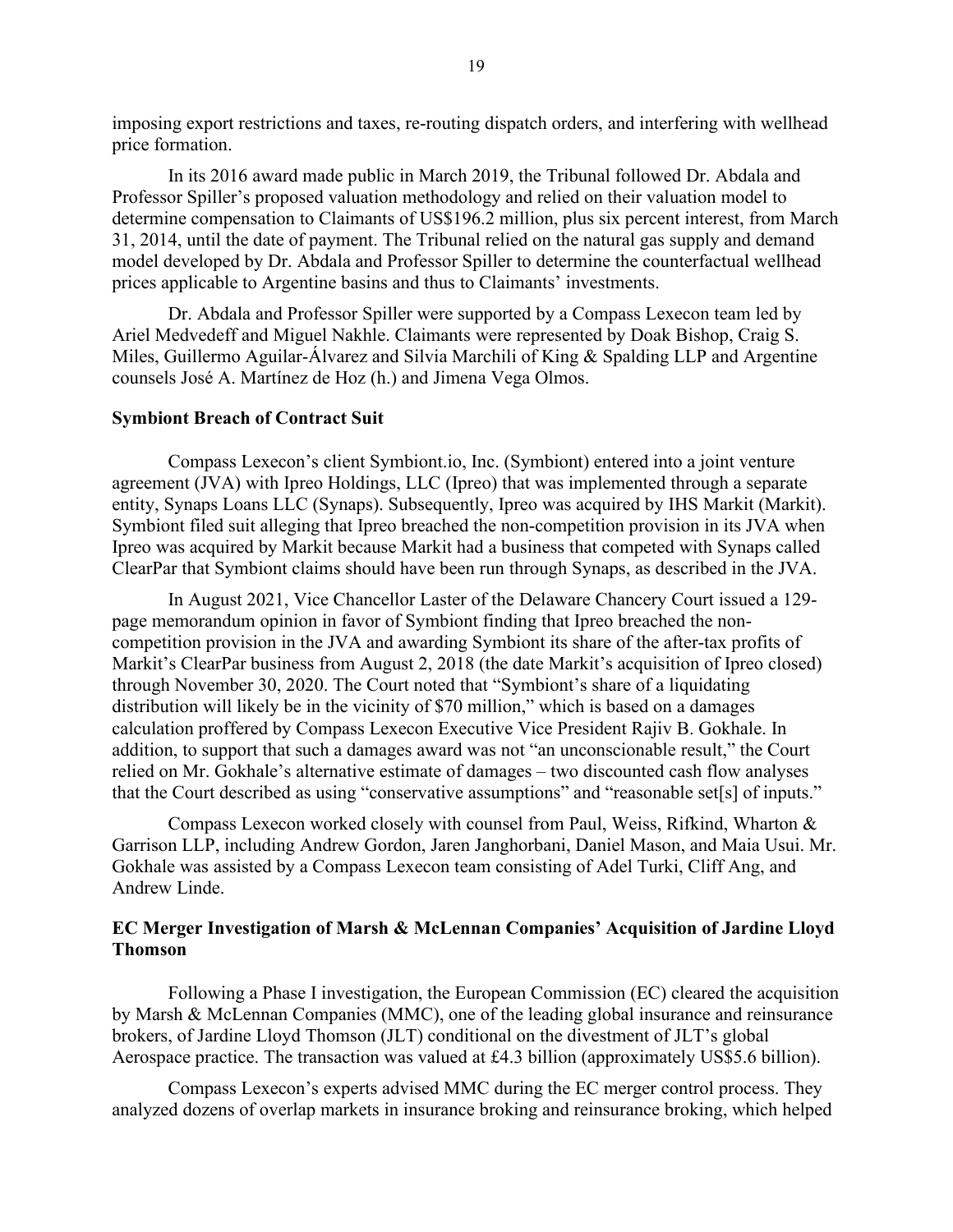narrow the concern to insurance broking in Aircraft Operators and Aerospace Manufacturing. Compass Lexecon also assisted with economic analysis of the design of the proposed divestment remedy, which fully addressed the EC's concerns.

The Compass Lexecon team was led by Neil Dryden, who was assisted by Thomas Bowman, Verdi Choo, Alyssa Lam, and Ferenc Pető. Compass Lexecon worked alongside partners John Boyce, Bertrand Louveaux, Lisa Wright, and associates Alexander Chadd, Jantira Raftery, Poppy Smith, and Rebecca West of Slaughter and May (advising MMC); partner Greg Olsen, and associates Cintia Aguilar Flores, Chandralekha Ghosh, and Sabra Ferhat of Clifford Chance (advising JLT); and Peter Beshar, Mikhail Vanyo, Katherine Brennan, and Connor Kuratek of MMC's in-house counsel team.

#### <span id="page-19-0"></span>**LCIA Arbitration Involving DP World-Led Consortium**

Compass Lexecon expert, Professor Pablo T. Spiller, was retained by DP World Djibouti FZCO, Dubai (International) Djibouti FZE, and Doraleh Container Terminal SA (DCT) (Respondents) as a damages expert in an arbitration in front of the London Court of International Arbitration. The arbitration was started by Djibouti (Claimant) with the purpose of rescinding the DCT concession. As part of the arbitration, Respondents filed various counterclaims and instructed Professor Spiller to provide his independent assessment of damages pertaining to the breach of DCT's exclusivity of container traffic in Djibouti and unpaid historical royalties for container traffic not transferred to DCT. In a prior Award, the Tribunal rejected Djibouti's claims in their entirety. In its Award in 2019, the Tribunal awarded damages for the two counterclaims of US\$ 500 million.

Regarding the breach of exclusivity, Professor Spiller's opinion involved the assessment of the loss in profits that DCT would suffer due to the construction of additional container ports in Djibouti. The Tribunal relied fully upon Professor Spiller's explanations, including the traffic that would be lost, the relevant discount rate, and the rationale for future profitable expansions of the port. The Tribunal also relied on Professor Spiller's explanation for calculating the historical amounts of royalties owed.

Professor Spiller was supported by a team led by Carla Chavich and included Jack Ghaleb. Compass Lexecon worked with A. William Urquhart, Anthony Sinclair, Ted Greeno, Jonathan Cooper, and Jagdish J. Menezes of Quinn Emanuel Urquhart & Sullivan, LLP as well as with Mark Howard QC of Brick Court Chambers.

### <span id="page-19-1"></span>**Acquisition of Exterion Media by Global Media & Entertainment**

In April 2019, the Competition and Markets Authority (CMA) approved the acquisition of Exterion Media by Global Media & Entertainment Limited (Global) at Phase I, combining two of the largest outdoor advertising companies in the UK. Compass Lexecon experts worked closely with the legal team and leadership at Global throughout the merger review process to address the CMA's concerns.

The Parties overlap in out-of-home (OOH) advertising in the UK. Global is active in OOH advertising via two providers that it acquired in 2018, namely Primesight and Outdoor Plus. Global subsequently acquired Exterion Media in November 2018. The acquisition combined OOH assets across various environments including roadside and transport, such as the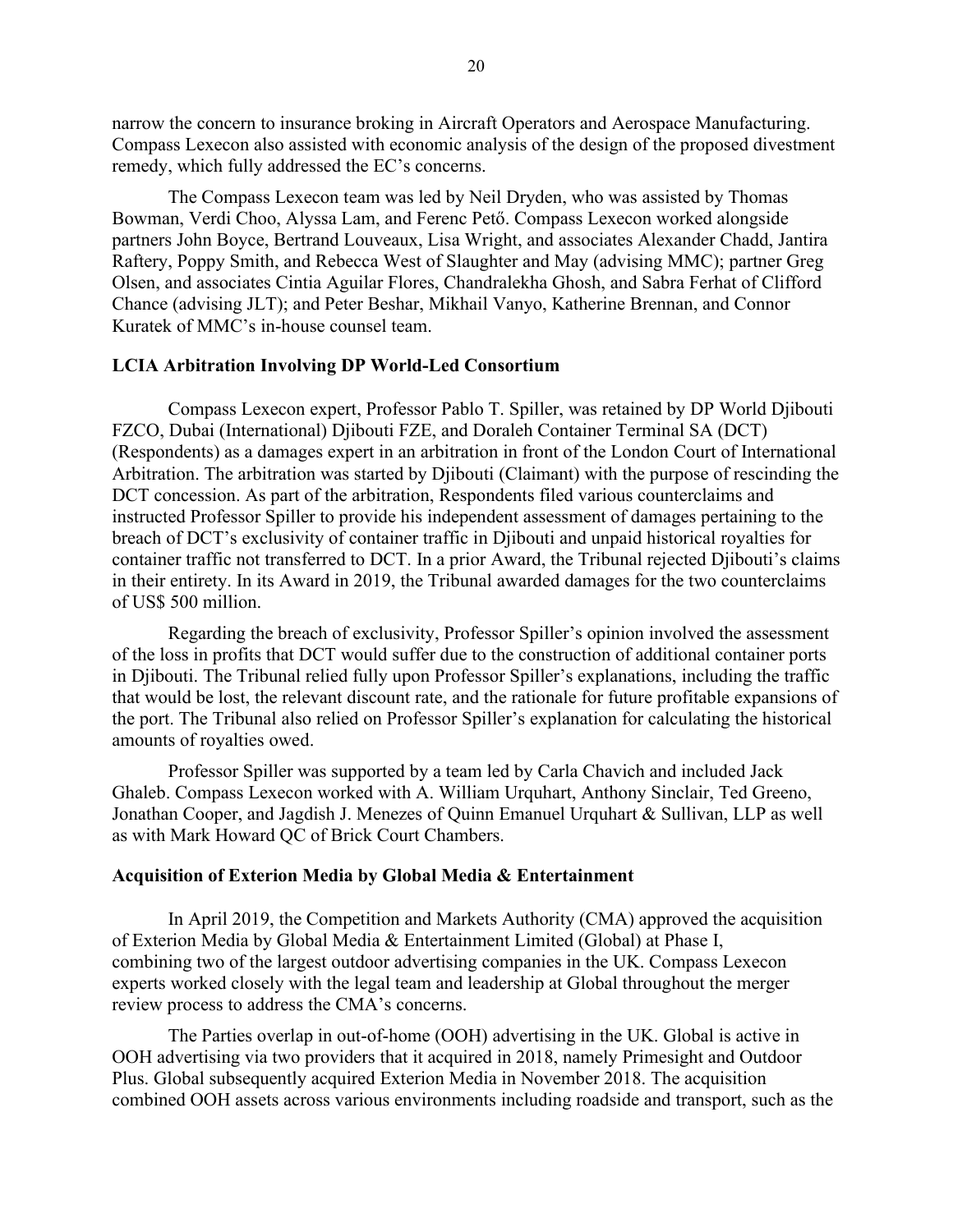London Underground. Our experts assisted in showing that the Parties are not close competitors in either the procurement of sites or the supply of OOH advertising in the UK and/or London. Our experts also addressed the conglomerate theories of harm, showing that Global would have neither the ability nor the incentive to foreclose OOH competitors.

The Compass Lexecon team was led by [Neil Dryden,](https://www.compasslexecon.com/professionals/neil-dryden/) who was assisted by [Andy](https://www.compasslexecon.com/professionals/andy-parkinson/)  [Parkinson,](https://www.compasslexecon.com/professionals/andy-parkinson/) [Segye Shin,](https://www.compasslexecon.com/professionals/segye-shin/) and Gabriele Corbetta. Compass Lexecon worked alongside partners Rod Carlton and Simon Priddis, and associates Imogen Ditchfield, Mark Wagh, and Nathan Wilkins of Freshfields Bruckhaus Deringer LLP; CEO Stephen Miron, Chief Strategy Officer Will Harding, General Counsel Ruth Daniels, Head of Strategy and Development Seb Enser-Wright, and the heads of the OOH businesses of Global; and John Fingleton and Alex Baker of Fingleton LTD.

### <span id="page-20-0"></span>**NextEra Energy Arbitration Dispute Against Spain**

Compass Lexecon experts Dr. Manuel A. Abdala and Professor Pablo T. Spiller were retained by NextEra Energy (Claimant) as regulatory and quantum experts in an Energy Charter Treaty arbitration against the Kingdom of Spain, held under ICSID rules. The dispute focused on several claims affecting the value of Claimant's investments as developer and operator of two concentrated solar plants, due to the overhaul of Spain's regulatory regime for renewables, which started in mid-2013.

The Tribunal found that the overhaul of the renewables regulatory framework in mid-2013 was a fundamental and radical change of regime that "…went beyond anything that might have been reasonably expected by Claimants when they undertook their investment", concluding that there was a denial of fair and equitable treatment. To determine damages, the Tribunal relied exclusively on the regulatory and quantum analysis put forward by Dr. Abdala and Professor Spiller, based on providing Claimant's solar plants with a reasonable rate of return aligned with the promises and expectations of the original regulatory framework. Such rate of return was based on the industry's WACC plus a premium, which the Tribunal set at 2%. The Tribunal also agreed with Compass Lexecon's experts on the measurement of the asset base, which at  $\epsilon$ 720.6 million was computed based on actual investment costs, as opposed to standardized costs, as argued by Spain's economic experts.

Dr. Abdala and Professor Spiller were supported by a team led by Julian Delamer that included Alan Rozenberg, Jack Ghaleb, James Wong, and Vladimir Tsimaylo. Compass Lexecon worked with Karyl Nairn, David Herlihy, and George A. Zimmerman of Skadden, Arps, Slate, Meagher & Flom LLP.

#### <span id="page-20-1"></span>**IBM Acquisition of Red Hat**

In June 2019, the European Commission [unconditionally approved](http://europa.eu/rapid/press-release_IP-19-3433_en.htm) the acquisition of Red Hat by IBM at Phase I. The Commission's clearance decision followed unconditional approvals by the U.S. Department of Justice and several other national competition authorities. The \$34 billion transaction, which at the time was the largest software and third-largest tech merger ever completed, combined IBM's wide range of enterprise software, hardware, and IT services offerings with Red Hat's leading position in open-source enterprise software and support services.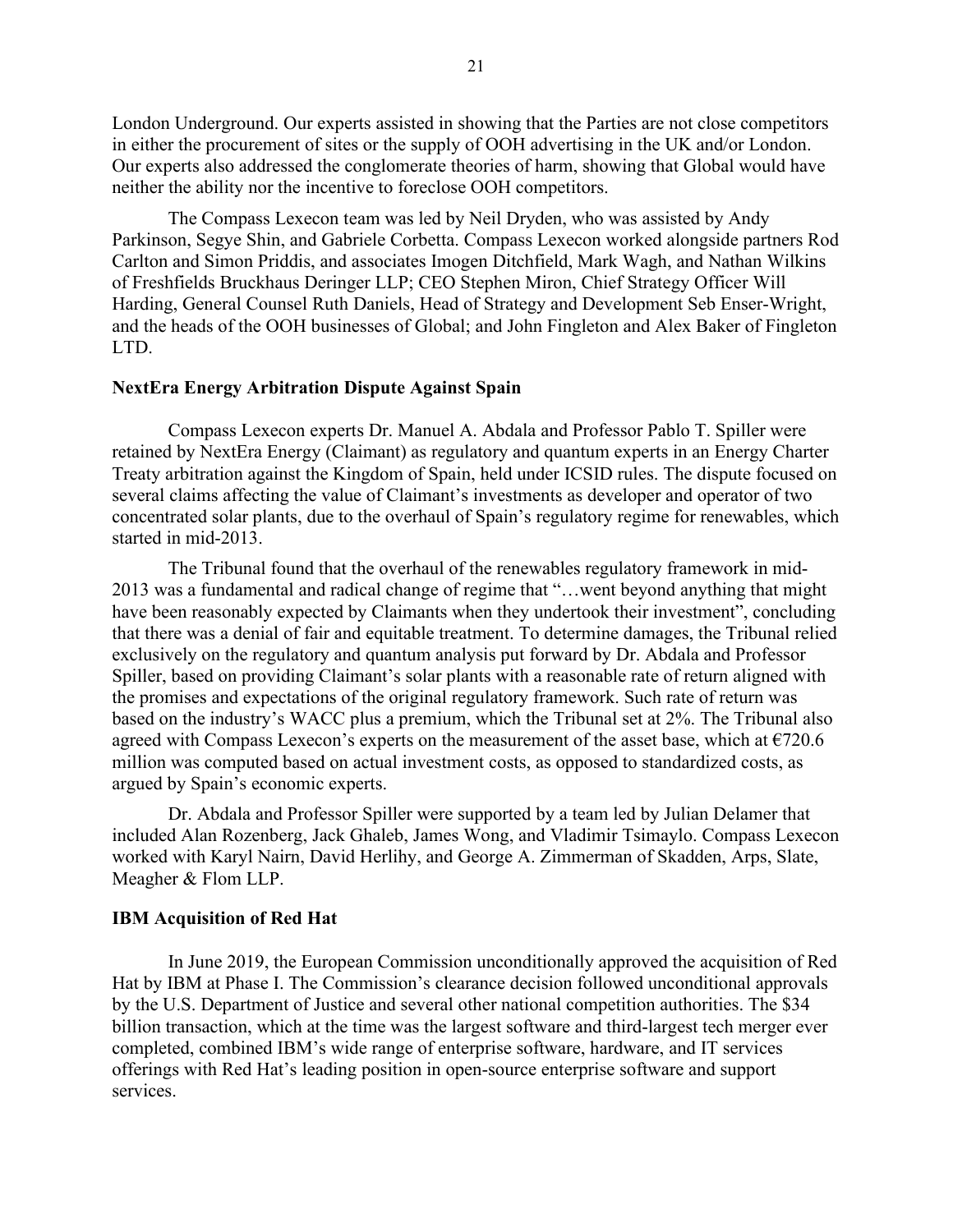Compass Lexecon experts worked closely with IBM and its legal advisors, Hogan Lovells and Cleary Gottlieb Steen & Hamilton LLP, throughout the Commission's merger review process and on reviews by other national authorities. Our experts assisted the parties to respond to concerns related to a range of horizontal, vertical, and conglomerate effects that were raised by the Commission and third parties during the review process, including that the merger would: lead to a reduction in competition in middleware and system infrastructure software; give IBM the ability and incentive to bundle, or to degrade the interoperability of, the parties' offerings with rivals' hardware and software offerings, to weaken competition from these rivals across the enterprise IT stack; and cause IBM to restrict access to Red Hat's source code or to influence the direction of its open source projects to weaken competition from existing and potential competitors.

Compass Lexecon's experts' analyses demonstrated that substantial pro-competitive benefits would result from the merger. These included IBM's intention to use the complementary capabilities of Red Hat to further develop and offer open hybrid cloud solutions, thereby increasing the choice for enterprise customers.

The Compass Lexecon team included [Jorge Padilla,](https://www.compasslexecon.com/professionals/jorge-padilla/) [Kirsten Edwards-Warren,](https://www.compasslexecon.com/professionals/kirsten-edwards-warren/) [Gregor](https://www.compasslexecon.com/professionals/gregor-langus/)  [Langus,](https://www.compasslexecon.com/professionals/gregor-langus/) [Andrew Swan,](https://www.compasslexecon.com/professionals/andrew-swan/) [Su-Ann Lim,](https://www.compasslexecon.com/professionals/su-ann-lim/) Aiden Lo, [Shiva Shekhar,](https://www.compasslexecon.com/professionals/shiva-shekhar/) Kacem El Guernaoui, Juho Anttila, and Balram Sennik in Europe, and [Elizabeth Wang,](https://www.compasslexecon.com/professionals/elizabeth-xiao-ru-wang/) [Todd Kendall,](https://www.compasslexecon.com/professionals/todd-d-kendall/) [Sophie Yang,](https://www.compasslexecon.com/professionals/sophie-yang/) [Mary](https://www.compasslexecon.com/professionals/mary-j-li/)  [Li,](https://www.compasslexecon.com/professionals/mary-j-li/) [Jake Cheng,](https://www.compasslexecon.com/professionals/jake-cheng/) Theodore Kalambokidis, Bella Li, Willow Liu, and Xiao Yu in the United States.

### <span id="page-21-0"></span>**American Airlines-Qantas Airways Joint Venture**

Compass Lexecon was retained by American Airlines and Qantas Airways to provide an economic analysis of the competitive effects of a proposed "metal-neutral joint venture" that would include joint capacity planning and pricing on flights between North America and Australia and New Zealand. Such joint ventures require a grant of antitrust immunity (ATI) by the U.S. Department of Transportation (DOT), which determines whether public benefits are likely to result from immunized cooperation and whether the benefits can only be achieved by granting ATI. In July 2019, the DOT gave final approval to the application, via a Final Order adopting an earlier tentative decision. The DOT explained that "[a]fter examining the record before us, we tentatively conclude that [American and Qantas] have presented a persuasive case regarding the need for ATI to provide the claimed public benefits."

The application for ATI submitted by American and Qantas relied heavily on a variety of Compass Lexecon studies which found that a grant of ATI would generate \$221 million per year in consumer benefits from codeshare availability improvements; \$89 million per year from fare reductions; and 180,000 new passengers per year stimulated by the additional codesharing and lower fares. The Compass Lexecon studies were presented in a report included in the ATI application. Compass Lexecon subsequently prepared additional studies for the DOT in response to follow-up questions from DOT staff.

In addition to in-house counsel for American, including Stephen Johnson, Bruce Wark, and James Kaleigh, Compass Lexecon worked closely with outside counsel including Daniel M. Wall, Farrell J. Malone, Andrew Paik, Carla Weaver, and Cassandra Martin from Latham & Watkins LLP, and Dennis Schmelzer from Dechert LLP. Compass Lexecon economists involved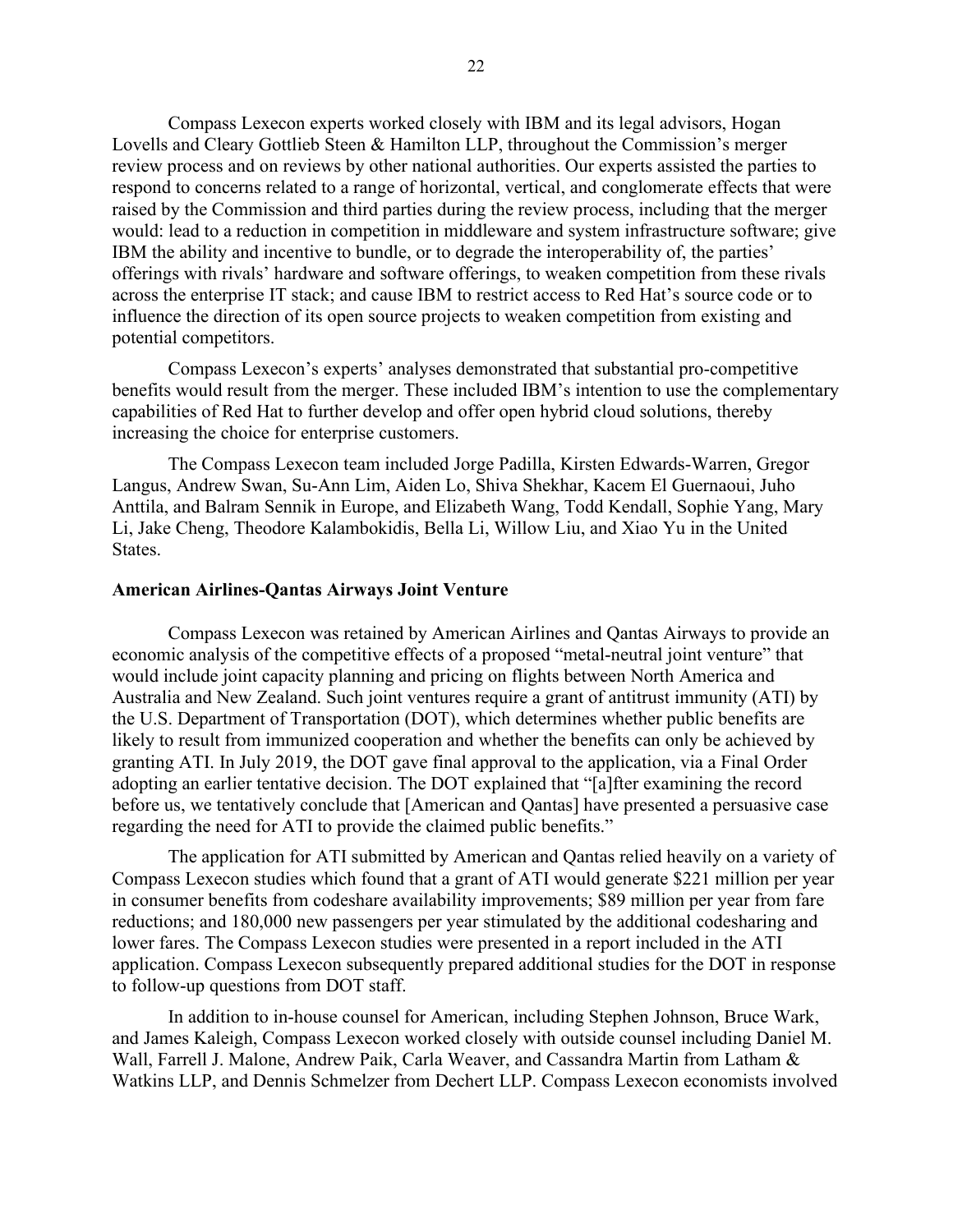in the preparation of the studies included Gustavo Bamberger, Lynette Neumann, and Narsid Golic in Chicago; Mark Israel in Washington, DC; and Robert Calzaretta in Oakland.

#### <span id="page-22-0"></span>**American Airlines, Inc. Dispute with Mechanics' Union**

In August 2019, U.S. District Court Judge John H. McBryde of the Northern District of Texas issued Compass Lexecon's client, American Airlines, Inc. (American or the Company), a permanent injunction against the Transport Workers Union of America, AFL-CIO (TWU), and the International Association of Machinists and Aerospace Workers (together with the TWU, the Union) for failing to exert every reasonable effort to prevent and stop an illegal slowdown campaign by their American mechanic members. Judge McBryde's decision relied heavily on the expert reports and trial testimony of Compass Lexecon's Executive Vice President Darin N. Lee.

Beginning in February 2019—in and around the same time that the Union began to ratchet up its rhetoric about obtaining a favorable contract—American began to experience a decline in overnight work productivity from its Union-represented mechanics. Several other maintenance-related metrics were heavily influenced by mechanic behavior started to exhibit atypical changes. At the same time, American began to experience increased operational disruption with elevated numbers of maintenance-related cancellations and prolonged delays.

American retained Dr. Lee to analyze various mechanic- and maintenance-related metrics to determine whether the observed changes could be attributed to a concerted change in behavior by the Company's mechanics. Dr. Lee submitted multiple reports and testified at trial, opining that mechanics had indeed been working slower than usual and restricting their work product. Dr. Lee further opined that the cumulative effect of mechanics' behavioral changes had led to statistically significant increases in maintenance-related cancellations and delays, which was indicative of a concerted slowdown to disrupt American's operations.

Following a July 2019 trial, Judge McBryde issued a concise opinion rejecting as "implausible" the Union's expert's analysis, which purported to demonstrate that the observed changes were due to exogenous events such as a CBS news report that allegedly incited mechanics to work more slowly as a safety precaution, noting that "Defendants could have refuted [Dr. Lee's analysis] by arguing that Lee failed to consider some other factor that could also explain the slowdown, but they failed to do anything of the sort. Their criticisms instead reflect a misunderstanding of statistics and Dr. Lee's analysis." Instead, Judge McBryde relied heavily on Dr. Lee's statistical analysis in finding the mechanics to be the "culprit" of the slowdown, reacting to "heated, years-long contract negotiations that eventually reached a boiling point." Following Judge McBryde's ruling, the Union and its American mechanic members are permanently enjoined from continuing the slowdown and are under specific orders to return behavior to status quo.

Dr. Lee was assisted by a team in Compass Lexecon's Boston office that included Eric Amel, Erin Secatore, Mu Liu, and Doug Schwartz. The consulting team was led by Eric Amel and Erin Secatore. Compass Lexecon worked closely with counsel from O'Melveny & Myers LLP, including Robert Siegel, Mark W. Robertson, Sloane Ackerman, Rachel S. Janger, and Charles J. Mahoney who successfully represented American.

#### <span id="page-22-1"></span>**GSK and Pfizer Over-the-Counter Drug Business Joint Venture**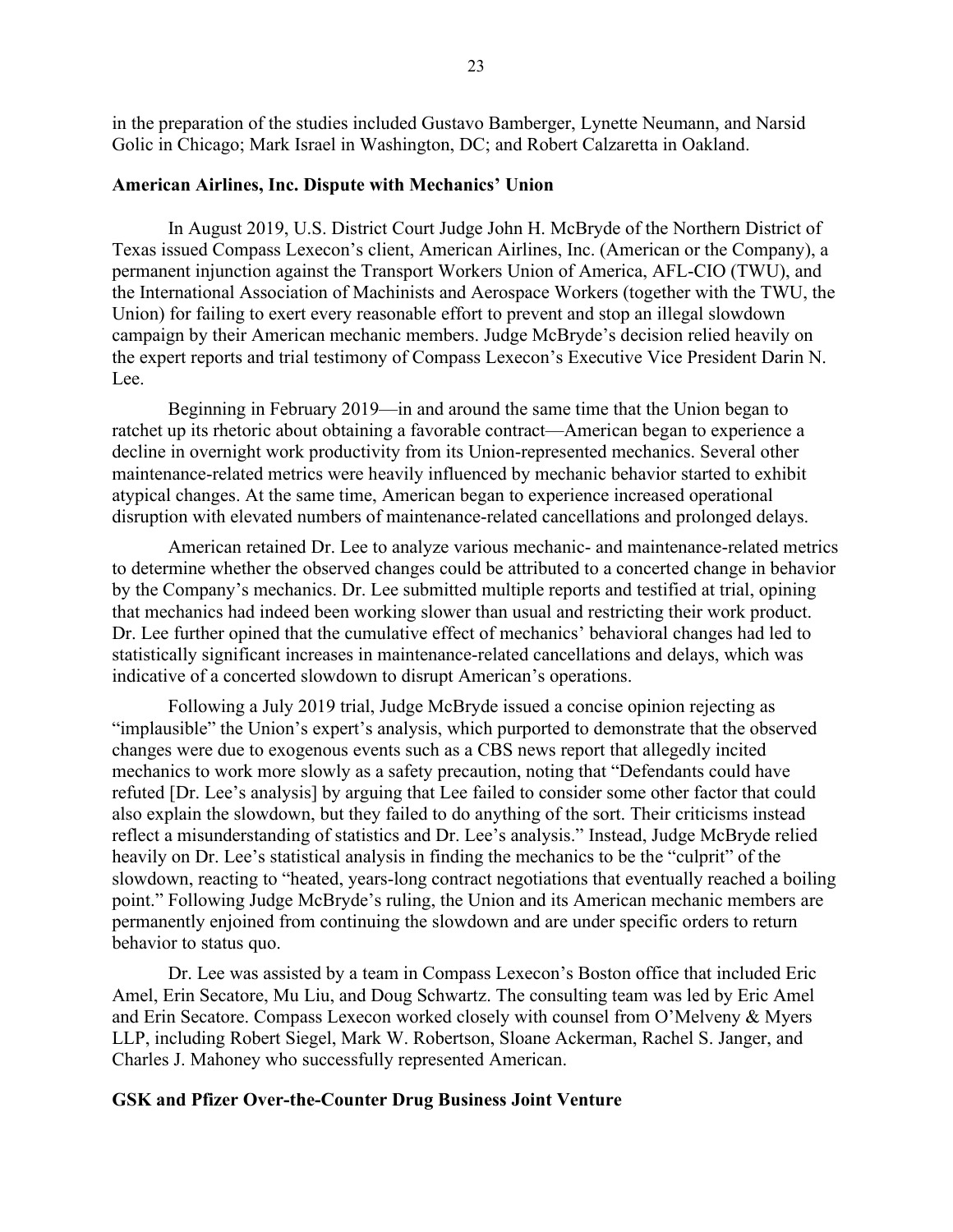In December 2018, GlaxoSmithKline plc (GSK) and Pfizer Inc. agreed to combine their consumer healthcare businesses through a multi-billion-dollar transaction. GSK markets common over-the-counter health care products such as Excedrin, TUMS, Prevacid, and Triaminic, while Pfizer markets Nexium, Advil, Robitussin, and Dimetapp. Compass Lexecon teams in the US and UK provided economic and econometric analyses in support of the transaction. In the US, the Compass Lexecon team presented detailed econometric results to the FTC showing little competition between the parties' brands, and strong pricing constraints from generic medications. In the UK, the Compass Lexecon team supported the European Commission's review along with other international filings. The deal received clearance without a second request in the U.S. in March 2019 and received approval in the EU in July 2019.

The Washington, DC-based Compass Lexecon team included Ben Wagner, John Campbell, Rob Oandasan, Eric Yde, and Carlos Paez. The non-US-based Compass Lexecon team included Kirsten Edwards-Warren, John Davies, and Marion Chabrost. Compass Lexecon worked closely with a legal team from Kirkland and Ellis LLP that was led by Matthew J. Reilly, Paula Riedel, Marin Boney, Jeffrey Ayer, Stephanie Greco, Joel Gory, Lauren Taylor, Jordan Goater, and Arjun Chandran, and with a team from Ropes & Gray LLP that was led by Michael S. McFalls and Jonathan S. Klarfeld.

### <span id="page-23-0"></span>**Banner Health ERISA Trial**

Plaintiff in this litigation claimed that Banner Health failed to fulfill certain fiduciary obligations under ERISA by, among other actions, failing to prudently monitor the Mutual Fund Window offered under the Banner Health Employees 401(k) Plan, retaining the Fidelity Freedom Funds investment options for too long, and paying excessive recordkeeping fees.

After an eight-day bench trial, Judge William J. Martínez rejected in their entirety Plaintiffs' claims regarding the Mutual Fund Window and the Fidelity Freedom Funds and found Plaintiffs' damages claims with respect to recordkeeping fees to be unreliable. Judge Martínez awarded only a small damages amount (unrelated to Plaintiffs' expert's testimony) totaling less than three percent of the overall damages claimed by Plaintiffs.

Compass Lexecon Senior Managing Director Dr. Adel Turki was retained by Banner Health to provide expert rebuttal testimony concerning the alleged damages from the Mutual Fund Window and the Fidelity Freedom Funds. At trial, Dr. Turki opined that there was "no evidence whatsoever that [the Mutual Fund Window funds analyzed by Plaintiffs' expert] systematically underperformed their benchmarks or . . . created any loss to the participants [who] chose to invest in those options." The Court agreed with Dr. Turki's conclusion. Citing Dr. Turki's testimony, the Court found that "there is simply no credible evidence (in the form of expert opinion or otherwise), that Plan Participants who invested in these four selected funds suffered any economic loss as a result." Also crediting the opinions of Dr. Turki, the Court further found that Plaintiffs' expert "made a large number of unjustified assumptions and serious calculation errors, and that as a result [Plaintiffs' expert's] loss calculations are so unreliable and unsupportable that they cannot form the basis for any finding in favor of Plaintiffs…"

Dr. Turki was also retained by Banner Health to provide expert rebuttal testimony concerning the alleged excessive recordkeeping fees calculated by Plaintiffs' experts. At trial, Dr. Turki opined that Plaintiffs' expert's damages model was unreliable as the expert had not provided any empirical evidence to support his allegedly reasonable recordkeeping fees.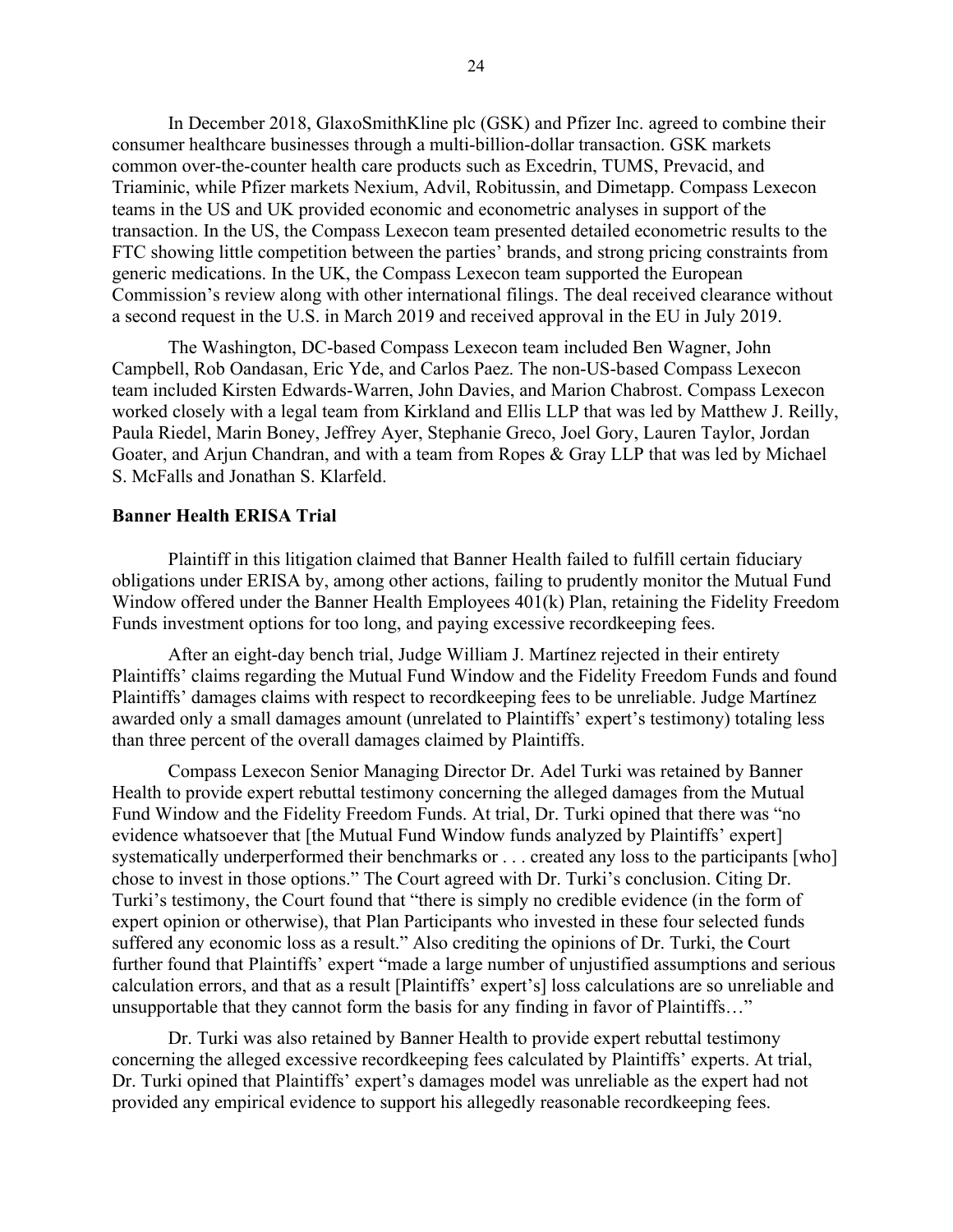Therefore, Dr. Turki opined that the claimed expected per-participant fees and related damages calculations were unverifiable. The Court agreed with Dr. Turki concluding that Plaintiffs' expert's "estimate of the losses incurred by the Plan as a result of the excessive recordkeeping and administrative fees charged to the Plan by Fidelity to be unreliable…" Nonetheless, the Court concluded that the Plan's recordkeeping and administrative fees should have been more closely monitored and that this breach of the duty of prudence caused economic losses to the Plan. Given that the Court found Plaintiffs' expert's damages analysis unreliable, the Court fashioned its own method for calculating damages unrelated to Plaintiffs' expert's testimony.

Compass Lexecon worked closely with counsel from McDermott Will & Emery, including, Margaret H. Warner, Jennifer B. Routh, Theodore M. Becker, and Richard J. Pearl. Dr. Turki was assisted by a team in Compass Lexecon's New York office that included Michael Kwak and Nicholas Fasano.

## <span id="page-24-0"></span>**Abra and Caliber Merger**

In December 2018, ABRA Auto Body Repair and Caliber Collision announced a merger that would create the collision repair provider with the largest geographic coverage in the United States. Compass Lexecon was retained by counsel for both ABRA and Caliber to provide economic analysis in support of the transaction. Compass Lexecon's work was used to demonstrate that significant competition for collision repair services would remain post-merger. In January 2019, the Federal Trade Commission cleared the transaction with no remedies.

The Washington-based Compass Lexecon team included Benjamin Wagner, Bo Bourke, Damien Peng, and Donovan Kaddis. Compass Lexecon worked closely with Peter Thomas, John Goheen, and Andrew E. Hasty of Simpson Thacher & Bartlett LLP and Nathaniel L. Asker and Aleksandr B. Livshits of Fried, Frank, Harris, Shriver & Jacobson LLP.

#### <span id="page-24-1"></span>**Merger Between PostNL and Sandd**

In September 2019, the Dutch Authority for Consumers and Markets (ACM) prohibited the transaction by which former Dutch state postal monopoly PostNL would acquire rival operator Sandd. The decision followed an in-depth Phase II investigation. PostNL and Sandd argued that the combination of their postal networks was necessary to ensure the continuity and affordability of postal services, in the context of rapidly declining postal volumes. However, the ACM rejected their arguments as the acquisition would create a monopolist in the postal delivery market, with the risk of significant price increases outweighing potential efficiencies or universal postal service obligations.

One month later, in October 2019, the Dutch Minister of Economic Affairs & Climate overruled the ACM's decision based on overriding public interests, but subject to conditions to, for example, ensure cost-based postal tariffs and provide regional transport companies access to PostNL's national network. It was the first time in the Netherlands that the Minister has overruled the refusal of a merger license by the ACM.

Compass Lexecon was retained by the ACM and conducted an independent review of the acquisition from an economic perspective. In particular, the ACM asked us to review the efficiency defense by the parties with regards to whether the efficiencies were significant,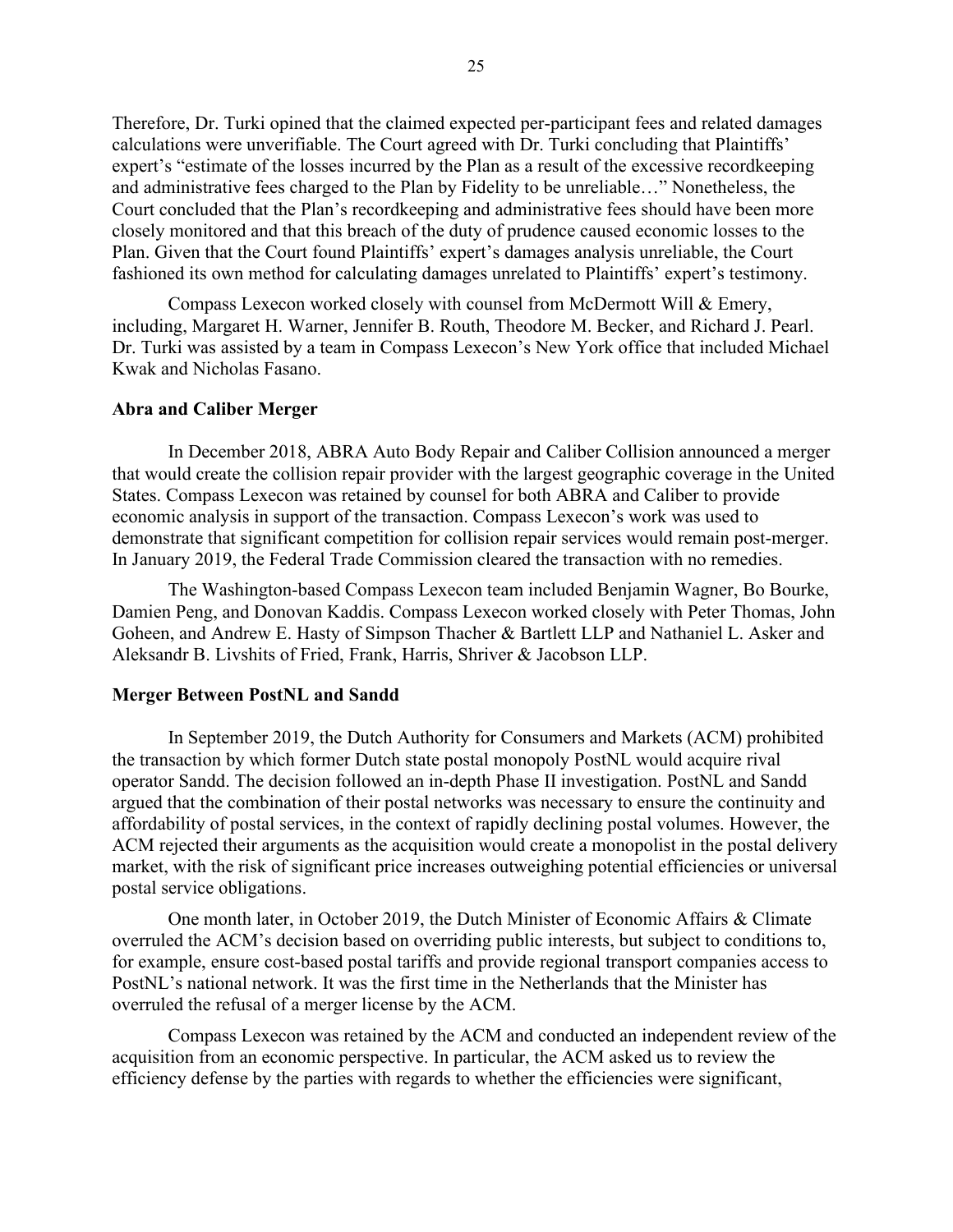verifiable, merger-specific, and passed on to consumers. Our analysis confirmed the conclusions of the ACM.

The Compass Lexecon team included Miguel de la Mano and Guillaume Duquesne.

### <span id="page-25-0"></span>**Capacity Market Design for Lithuanian Transmission System Operator LitGrid**

Compass Lexecon advised the Lithuanian Transmission System Operator, LitGrid, on the design and market rules of the Capacity Market in the electricity sector. The Lithuanian Capacity Mechanism (CM) will be the first in the Baltic States. To ensure the security of supply, several European countries have initiated power market reforms to introduce CMs. The European Commission considers CMs as State Aid measures and requires a thorough assessment of their competitive effect on the electricity market.

LitGrid engaged Compass Lexecon to support in the development of a CM that would be suitable for the Lithuanian electric power system. The system faces specific supply issues related to the retirement of large volumes of existing thermal capacity; high reliance on imports from interconnectors; and plans for the synchronization of the Baltic electricity network with the Central European Network in 2025.

Our energy experts worked closely with LitGrid and their legal advisors, TGS Baltic, to align the CM design, market rules, and legislation with the requirements of other project parties, including the Ministry of Energy and the National Commission for Energy Control andPrices (NCC). Our experts demonstrated that the CM complied with EU State aid guidelines and managed interactions with the DG Competition case team. Together with the legal advisors, our experts also assisted in the implementation of the CM and prepared detailed Market Rules defining the terms and conditions of collaboration between the capacity market operator and the capacity market participants.

The Compass Lexecon team included [Fabien Roques](https://www.compasslexecon.com/professionals/fabien-roques/) and [Dmitri Perekhodtsev.](https://www.compasslexecon.com/professionals/dmitri-perekhodtsev/)

# <span id="page-25-1"></span>**E.ON Acquisition of Innogy**

Following a Phase-II investigation, the European Commission (EC) cleared the acquisition by E.ON of Innogy's distribution and consumer solutions business as well as certain electricity generation assets of Innogy, subject to conditions. This Transaction is part of an extensive asset swap between E.ON and RWE. Both headquartered in Germany, E.ON and Innogy are active across the whole energy supply chain, including generation, wholesale supply, transmission, distribution, retail supply, and energy-related activities (such as metering and emobility). Both companies are present in several member States, although their activities mainly overlap in Czechia, Germany, Hungary, Slovakia, and the UK.

Compass Lexecon experts advised E.ON throughout the merger control proceedings. They developed and presented to the EC several economic analyses to assess the likelihood of unilateral effects in the energy market in Germany, the UK, and three CEE countries (Czechia, Hungary, and Slovakia)*.* Compass Lexecon prepared, among other things, a marginconcentration analysis of the German retail market, as well as other economic analyses based on market share data at the municipality-level, tariffs, metering points, and switching data, which showed that the merging parties were rarely each other's rivals in the supply of regular electricity and gas and will continue to face strong competitive pressure from many suppliers. An analysis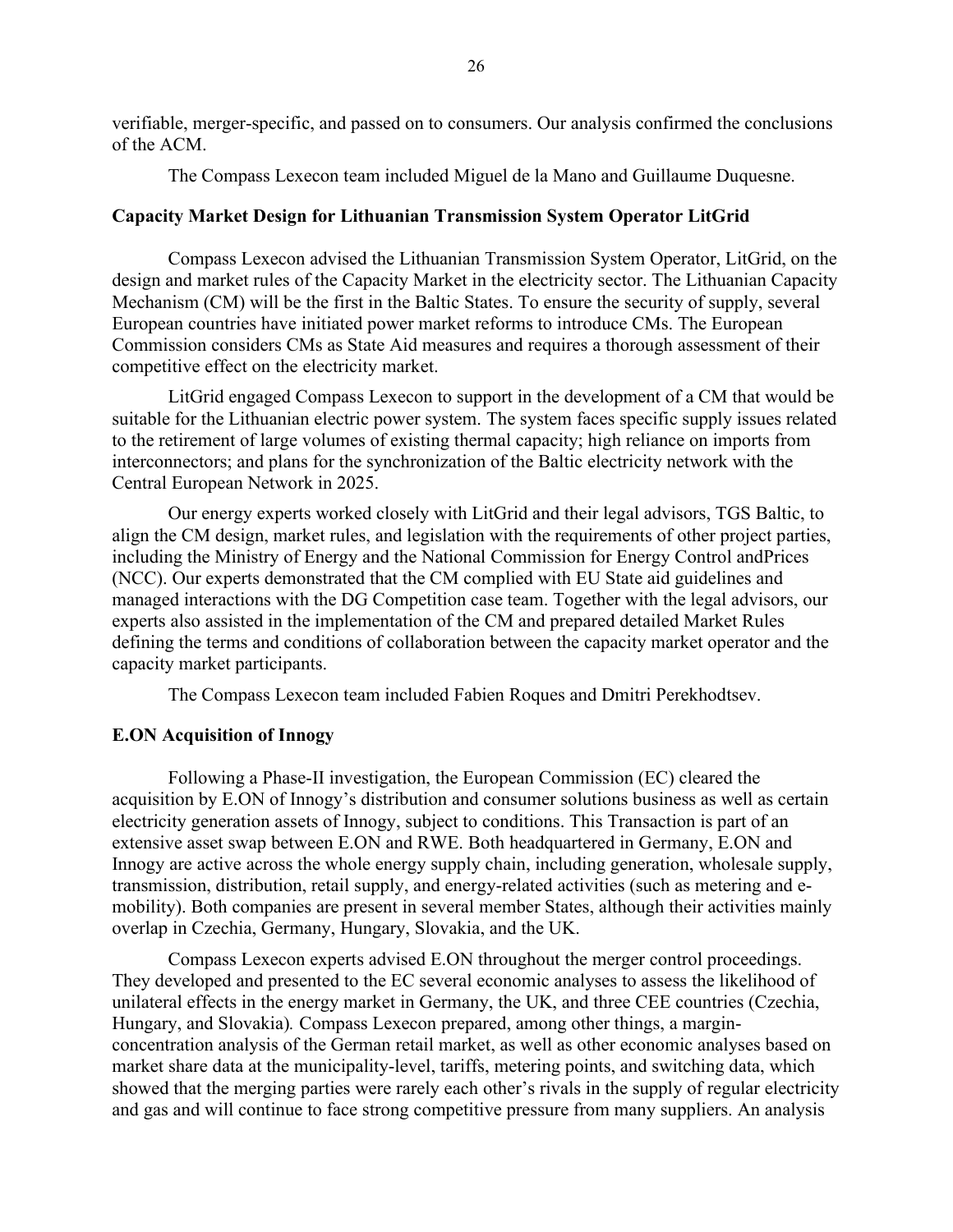of concession tender data for electricity and gas distribution networks in Germany also showed that the merging parties focused on different geographic areas. For the UK and CEE markets, they conducted several analyses related to market definition and closeness of competition through, for example, the analysis of switching, tariffs, margins, and tender data. Compass Lexecon experts also provided support in the assessment of remedies.

The Compass Lexecon team included Enrique Andreu, Miguel de la Mano, Urs Haegler, Thilo Klein, and Nadine Watson, assisted by Martina Caldana, Guillaume Duquesne, Scott Holbrook, Valérie Meunier, Orjan Sandewall, Bernardo Sarmento, with several economists and analysts. Compass Lexecon worked alongside Christian Ahlborn, Christoph Barth, and Carsten Grave of Linklaters.

#### <span id="page-26-0"></span>**EagleView Technologies Patent Infringement Case Against Verisk Analytics**

Compass Lexecon's client EagleView Technologies claimed Verisk Analytics infringed multiple patents. In a twelve-day jury trial, EagleView prevailed and the jury awarded the full \$125 million in lost profits damages Compass Lexecon Senior Consultant Dr. Jonathan Arnold testified to at trial.

At issue was the market for rooftop aerial measurement products. In particular, EagleView created an entirely new class of products that saved time and money in the roof repair industry. Dr. Arnold offered detailed testimony quantifying lost profits under the *Panduit* test. He successfully demonstrated that EagleView satisfied each predicate for recovering the profits lost. In addition to quantifying lost profits, Dr. Arnold demonstrated that the presence of Defendants' infringing products in the market caused price to erode over time. Despite the fact that infringing sales represented a relatively small portion of overall demand, Dr. Arnold showed that price erosion caused about two-thirds of EagleView's overall economic loss. Dr. Arnold also quantified a reasonable royalty pursuant to the *Georgia-Pacific* factors and explained why a royalty would not adequately compensate the patent owner given the facts and circumstances of the dispute.

EagleView Technologies was successfully represented by Adam R. Alper, Michael W. De Vries, Brandon H. Brown, Reza Dokhanchy, Patricia A. Carson, Leslie M. Schmidt, Gianni Cutri, Joel R. Merkin, and Kristina N. Hendricks of Kirkland & Ellis LLP; Liza M. Walsh, Hector D. Ruiz and Eleonore Ofosu-Antwi of Walsh Pizzi O'Reilly Falanga LLP and David Silverman, General Counsel of EagleView Technologies. The Compass Lexecon team supporting Dr. Arnold was led by Anne Marie Yale with assistance from Kevin Hartt, Judy Smith, and Amessha Jones from Compass Lexecon's Chicago office.

#### <span id="page-26-1"></span>**Telia and Bonnier Broadcasting Merger**

In November 2019, the European Commission (EC) approved the  $E868.6$  million (\$957 million) acquisition of Bonnier Broadcasting by Telia, subject to conditions, after a Phase II investigation. The investigation focused primarily on the parties' activities in the wholesale supply and retail distribution of TV channels in Finland and Sweden, where the EC feared a reduction of competition as a result of the transaction. Compass Lexecon was hired by Tele2, a rival operator, to analyze the potential anticompetitive effects of the transaction. We submitted a report with quantitative analyses showing that the merged entity would have the ability and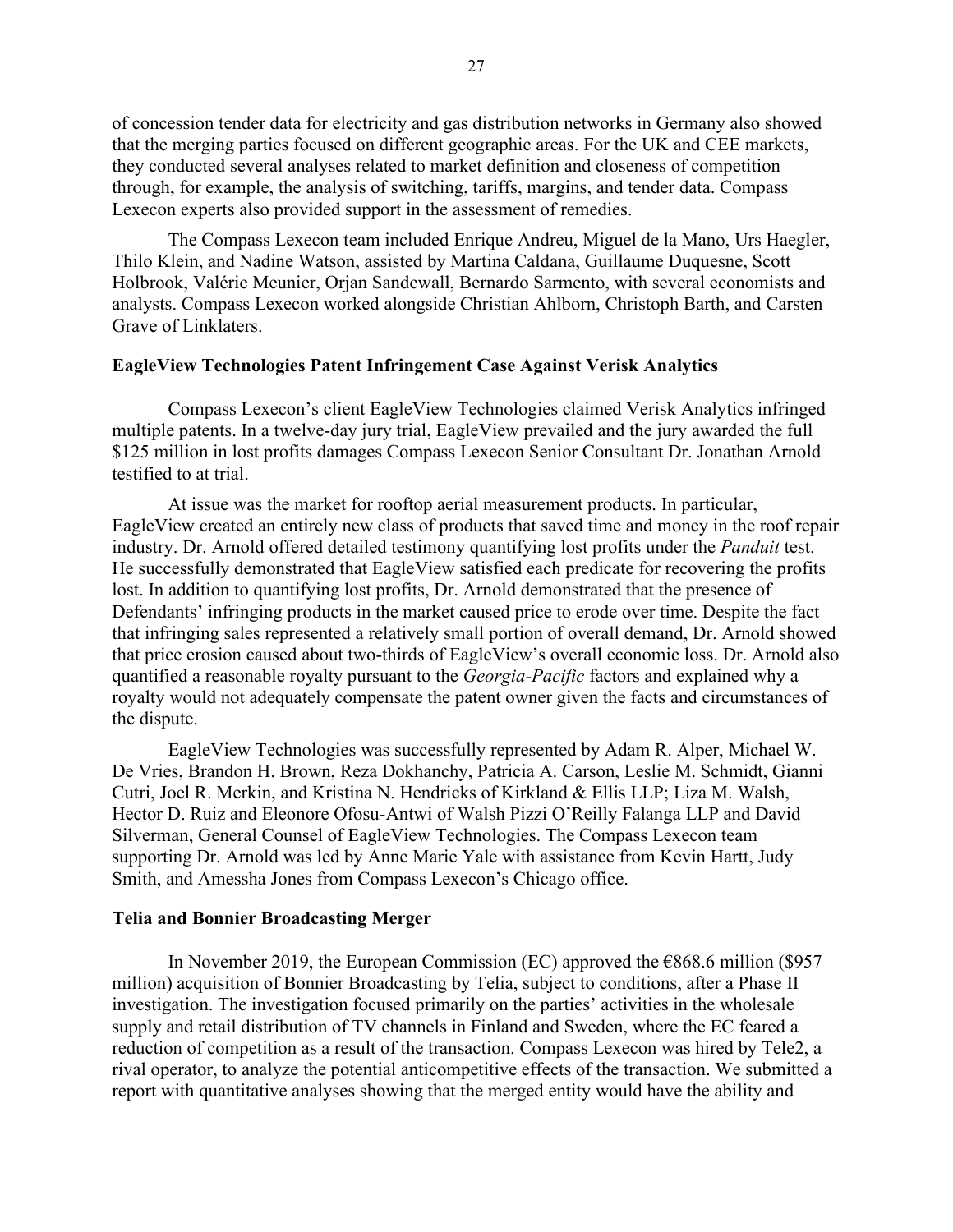incentive to implement a strategy of (partial) foreclosure in various segments of the market. The EC's approval of the transaction was subject to a commitments package that addressed these foreclosure concerns.

The Compass Lexecon team included Miguel de la Mano, Enrique Andreu, Thilo Klein, Guillaume Duquesne, Mats Holmstrom and Shiva Shekhar.

### <span id="page-27-0"></span>**Caverion Merger with Maintpartner**

In November 2019, the Finnish Competition and Consumer Authority (FCCA) conditionally approved the acquisition by Caverion of Maintpartner, after a Phase II investigation and commitments by Caverion. Caverion and Maintpartner are both active in industrial maintenance services. Caverion acquired all the shares of Maintpartner, including subsidiaries in Finland, Poland, and Estonia.

Compass Lexecon advised Caverion and assisted during the merger proceedings before the FCCA. We analyzed the Parties' tender data to address market definition and to investigate potential competitive effects arising from the transaction.

The Compass Lexecon team included Pekka Sääskilahti, Otto Toivanen, Nadine Watson, Lotta Väänänen, Eeva Hietamäki, Mats Holmström and Kristian Teromaa.

### <span id="page-27-1"></span>**NVIDIA Acquisition of Mellanox**

In March 2019, NVIDIA, a manufacturer of graphical processing units (GPUs) and other computer processing components, announced plans to acquire Mellanox, which manufacturers various network interconnects, for \$6.9 billion. Compass Lexecon experts Jonathan Orszag, Elizabeth Wang, Daniel O'Brien, and Mary Coleman were retained by counsel for NVIDIA and Mellanox to provide economic analysis concerning the merger and to assist the companies with the review of the deal by competition authorities in the U.S., Europe, China, and Mexico. NVIDIA is a leading supplier of GPUs used in high performance computing platforms with workloads in artificial intelligence, scientific computing, and data analytics, among others. Mellanox is a leading supplier of interconnects used in such platforms. Compass Lexecon provided economic analyses regarding potential bundling and foreclosure concerns raised by various competition authorities. The transaction was ultimately cleared by all authorities (with conditions in China).

The Compass Lexecon team also included Sophie Yang, Rodrigo Montes, Joel Papke, Jake Cheng, and Linchun Chen. Compass Lexecon worked closely with NVIDIA's outside counsel, Jones Day, led by Craig A. Waldman and Peter A. Julian in the U.S., Alexandre G. Verheyden and Phillipe Laconte in Europe, and Peter J. Wang and Yizhe Zhang in China; NVIDIA's co-counsel in Europe, Cleary Gottlieb Steen & Hamilton LLP, led by Francisco Enrique Gonzalez-Diaz and Conor Opdebeeck-Wilson; NVIDIA's co-counsel in China, T&D Associates, led by John Yong Ren; Mellanox's counsel, Latham & Watkins LLP, led by Joshua N. Holian and Yanyan Yang; and co-counsel in China, Sunland Law Firm, led by Yao Feng.

### <span id="page-27-2"></span>**Belsport and International Global Sourcing Merger**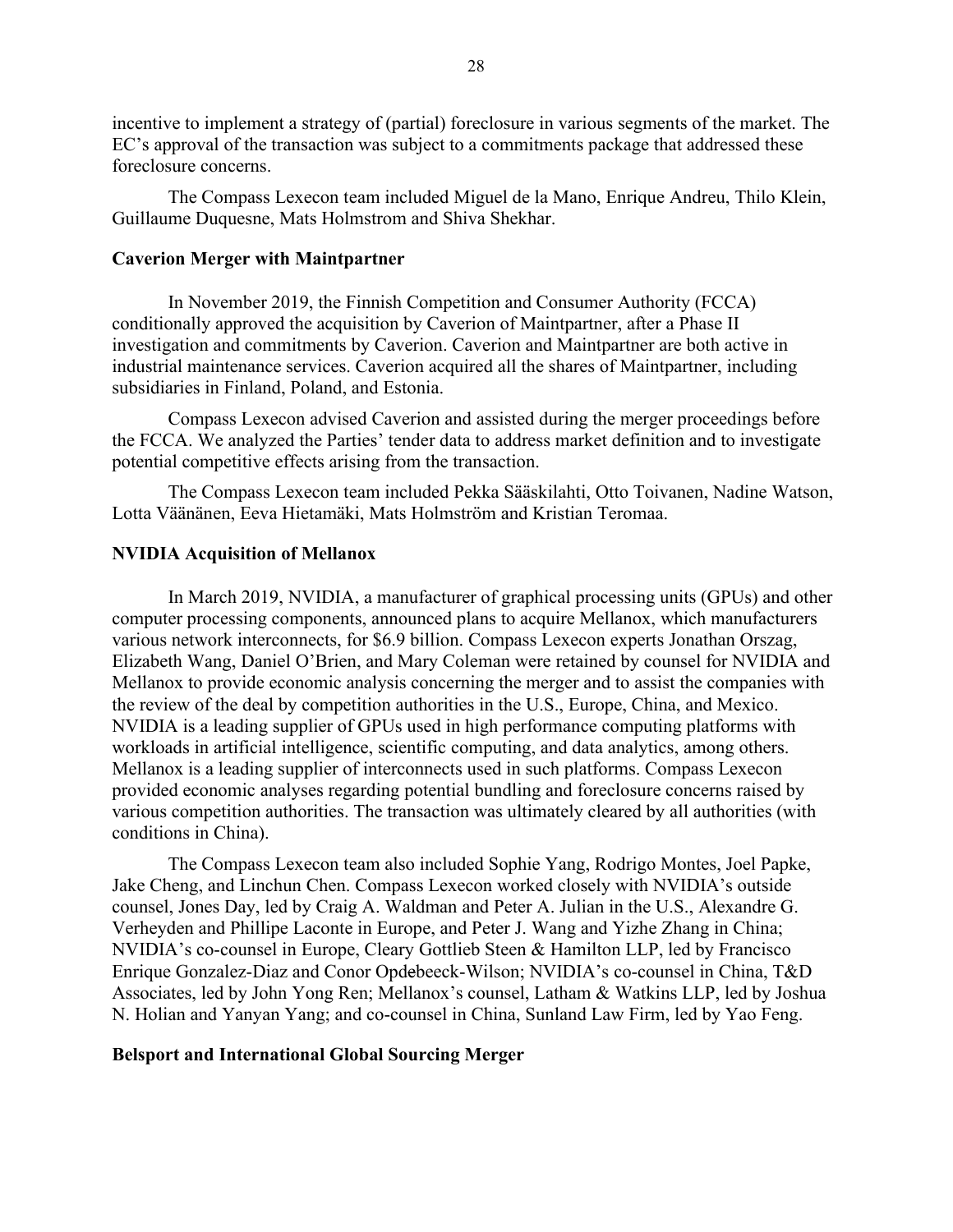In January 2020, the Chilean competition authority (FNE) approved the merger between Belsport and International Global Sourcing (IGS). Belsport is a sportswear firm, intensive in the marketing of footwear, while IGS is active in the production and marketing of footwear and apparel in different segments. The FNE analyzed the overlap between the parties' activities both in the wholesale and retail channels. It concluded that the transaction would not lead to significant anti-competitive effects on a horizontal or a vertical level.

Compass Lexecon provided the merging parties with an economic assessment of the proposed transaction. We produced a national market shares analysis and a local geographical analysis, calculating market shares around each party's retail store using road travel time obtained via geographical information systems.

The Compass Lexecon team, led by Fernando Coloma and Enrique Andreu, included Jaime Coronado Hinojosa, Sara Cosimo and Nathan Viles.

### <span id="page-28-0"></span>**Cofina Merger with Media Capital**

In January 2020, the Portuguese competition authority (AdC) approved the  $\epsilon$ 255 million transaction by which Cofina acquired sole control of Media Capital. Both parties are active in the supply of basic pay-TV channels, in the market for digital press and contents, as well as in TV and online advertising markets. The AdC concluded that the merger was unlikely to harm competition in any of the relevant markets, as the increase in market share was small and did not give rise to competitive concerns. This conclusion was also underwritten by the sector regulator for communications (ANACOM) and the sector regulator for media (ERC), who did not oppose the merger.

Compass Lexecon assisted Cofina with an economic analysis of the potential competitive effects arising from the transaction. We identified the overlaps between the Parties, assessed their position in the relevant markets, and analyzed the potential unilateral and conglomerate effects of the transaction.

The Compass Lexecon team included Enrique Andreu, Jorge Padilla, Nadine Watson, Bernardo Sarmento, Miguel de la Mano, and Joanna Hornik.

# <span id="page-28-1"></span>**Hearst Litigation re: Below Cost Pricing**

In January 2020, the Court of Appeal of the State of California unanimously affirmed the trial court's grant of Summary Judgment in favor of Defendant Hearst Corporation (owner of the San Francisco Chronicle), rejecting Plaintiff San Francisco Print Media's (owner of the San Francisco Examiner) suit contending that Chronicle sold certain types of print advertising at prices below cost in violation of California's Unfair Practices Act and Unfair Competition Law.

Compass Lexecon Senior Consultant, Professor Daniel Rubinfeld was retained by counsel for Defendant Chronicle to analyze Plaintiff Examiner's expert's analyses of "cost, causation and damages." Professor Rubinfeld filed two reports criticizing the Examiner's expert's analyses on numerous grounds. The trial court excluded the Examiner's expert's "cost, regression and yardstick" testimony pursuant to the *Sargon* standard. Because such exclusion meant that Examiner could not show a triable issue of fact as to the elements of below-cost sales, loss leader sales, or secret unearned discounts, the trial court granted Hearst Corporation's Motion for Summary Judgment.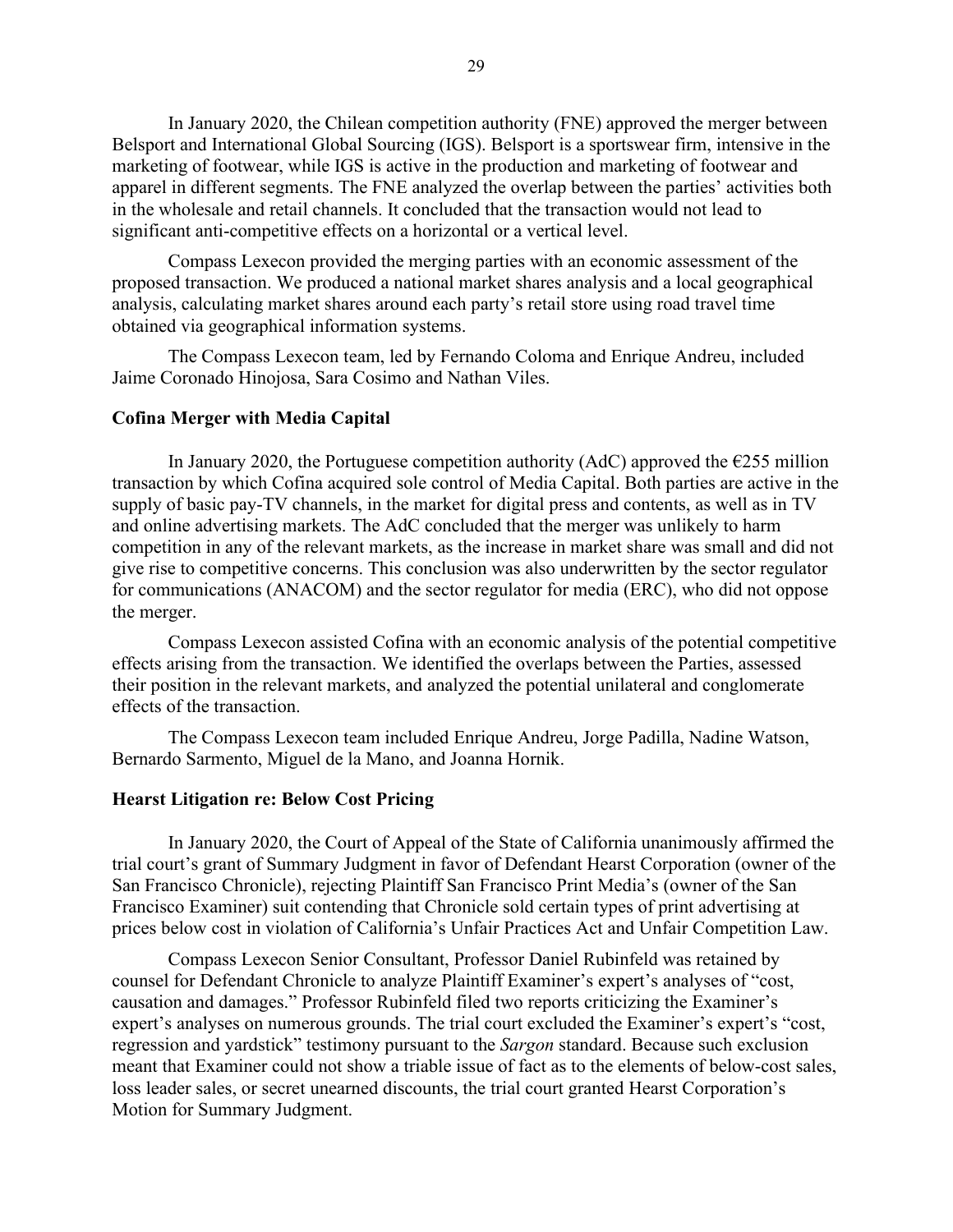Professor Rubinfeld was retained by Stephen L. Saxl and Alan Mansfield of Greenberg Traurig LLP, counsel for Chronicle. Professor Rubinfeld was assisted by Duncan Cameron and Christopher Fasel in Compass Lexecon's Pasadena office.

### <span id="page-29-0"></span>**TDR Capital/Stonegate Pub Acquisition of El Group**

In February 2020, the UK Competition and Markets Authority (CMA) approved Stonegate Pub Company's anticipated acquisition of EI Group (formerly Enterprise Inns), subject to commitments proposed by the merging parties. The £3 billion transaction between the two pub groups was not found to raise potential national concerns, however, after an analysis of the potential impact of the merger in more than 500 local areas, the CMA identified significant competition concerns in 51 local areas. The merging parties proposed undertakings – the divestment of 42 sites – to overcome the specific local concerns.

Compass Lexecon assisted TDR Capital, the private equity firm that owns Stonegate Pub Company, in relation to the merger proceedings before the CMA. We analyzed the competitive impact of the transaction. In particular, we conducted a catchment area analysis by producing isochrones around the merging parties' pubs to study the local overlaps. We also advised TDR on its proposed remedy package based on this local overlap analysis.

The Compass Lexecon team, led by Neil Dryden, included Scott Holbrook, Gwilhem Charbonnier, Pawani Malhotra, Juho Anttila, and Richard Kamp.

#### <span id="page-29-1"></span>**Deutsche Bank National Trust Company RMBS Settlement**

Bank of America offered \$39.9 million to settle claims relating to representations and warranties on mortgages conveyed to an RMBS Trust. An investor in the Trust petitioned the New York State Supreme Court to direct the Trustee, Deutsche Bank National Trust Company, to reject the settlement on the ground that it provided inadequate consideration. The Trustee responded to the petition and asked the New York State Supreme Court to approve the settlement. Justice Marcy S. Friedman of the New York State Supreme Court asked the Trustee to retain an expert to evaluate the settlement. Michael S. Kraut and Susan F. DiCicco of Morgan, Lewis & Bockius LLP, counsel to the Trustee, retained Compass Lexecon's President Professor Daniel R. Fischel to provide an independent opinion of the reasonableness and adequacy of the settlement.

Professor Fischel, supported by a team at Compass Lexecon, analyzed the risk associated with rejecting the proposed settlement, the support and opposition to it, and compared the proposed settlement to recent settlements involving similar issues. Professor Fischel provided a report outlining his methodology and his recommendation that the proposed settlement was reasonable and adequate. He then provided a rebuttal report responding to arguments made by experts retained by the investor objecting to the settlement.

Justice Friedman cited Professor Fischel's analyses and recommendations in concluding that the Trustee exercised its discretionary power reasonably and in good faith in approving the proposed settlement. Professor Fischel was supported by a team at Compass Lexecon led by Jerry Lumer that included Neal Lenhoff, Kevin Hartt, and Donald Hong in Compass Lexecon's Chicago office.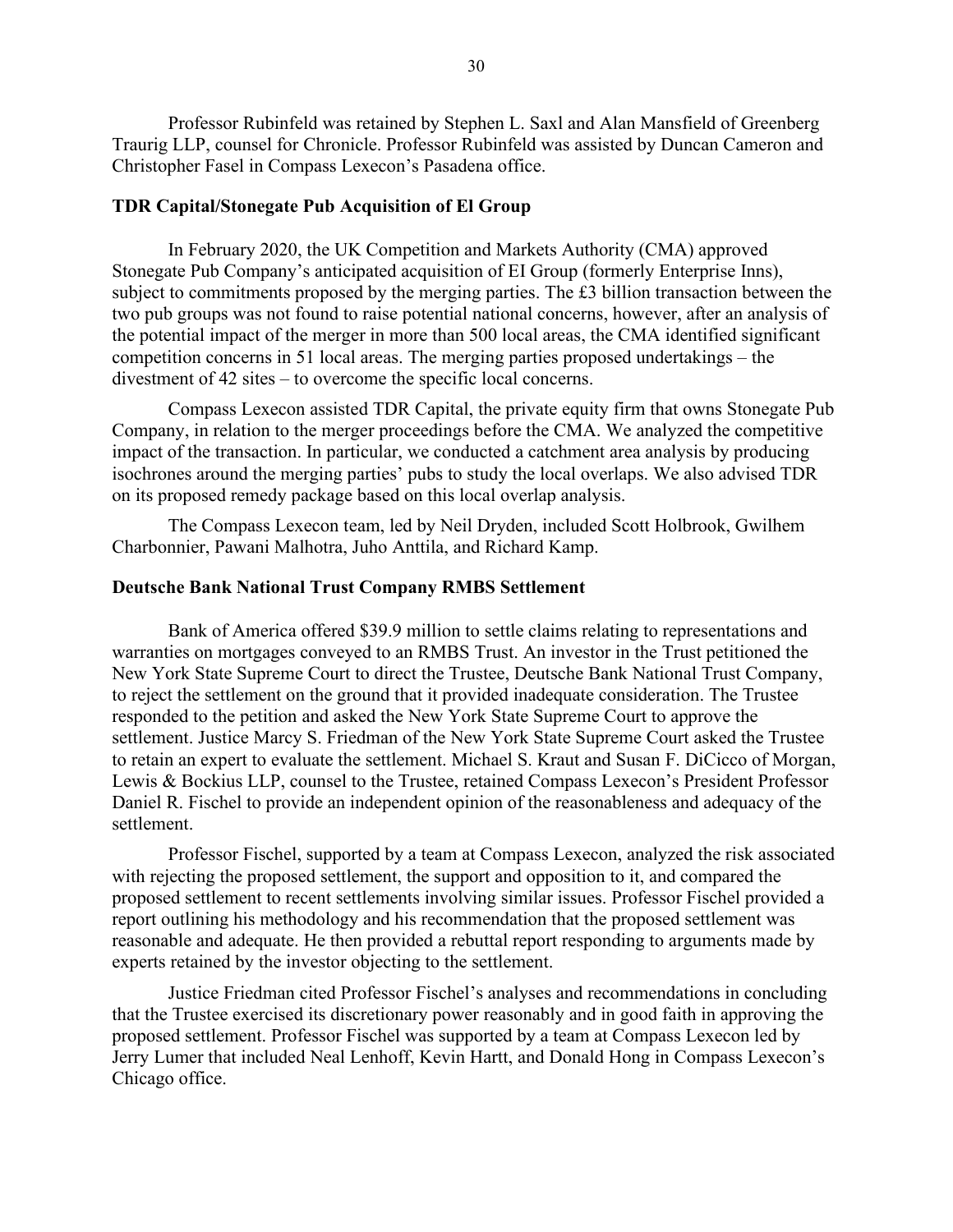# <span id="page-30-0"></span>**Vodafone Hutchison Australia/TPG Merger**

In February 2020, the Federal Court of Australia ruled in favor of Vodafone Hutchison Australia Pty Limited (VHA) and TPG Telecom Limited (TPG) against the ACCC, concluding that the proposed AUD15 billion (US\$10.1 billion) VHA/TPG merger should be permitted to proceed.

VHA is one of Australia's three mobile network operators. TPG is primarily active in fixed-line services, but also sells some mobile services relying on access to VHA's network. In April 2017, TPG announced plans to roll out its own mobile network in parts of Australia but later abandoned its plans due to commercial and regulatory challenges. After a lengthy review, the ACCC blocked the merger, arguing that there was a "real chance" (as defined by case law) that TPG would roll out its own mobile network and compete to build its customer base. The ACCC contended that future competition would be stronger without the merger than with the merger.

Compass Lexecon's Senior Managing Director [Dr. Jorge Padilla](https://www.compasslexecon.com/professionals/jorge-padilla/) testified at the trial in Melbourne regarding the likelihood that future competition in Australia's mobile retail markets would be more intense with the merger than without the merger. Dr. Padilla's testimony focused on the analysis of the competitive dynamics of Australia's retail mobile market, including whether the combination of the parties' assets would make for a more effective competitor to the benefit of consumers than if the parties remained as separate entities. The Court concluded that the merger would not have the effect, nor be likely to have the effect, of substantially lessening competition. Justice Middleton found that TPG was extremely unlikely to roll out a mobile network or become an effective competitor absent the merger and that the merged entity would be a stronger competitive force against the two main mobile network operators in Australia, Telstra and Optus.

Dr. Padilla and Compass Lexecon were retained by Fiona Crosbie, Chris Prestwich, Robert Walker, and Anita Thompson of Allens, acting for VHA. Dr. Padilla was supported by a Compass Lexecon team that included [Thilo Klein,](https://www.compasslexecon.com/professionals/thilo-klein/) [Paul Reynolds,](https://www.compasslexecon.com/professionals/paul-reynolds/) and [Cecilia Nardini.](https://www.compasslexecon.com/professionals/cecilia-nardini/)

#### <span id="page-30-1"></span>**Damages Claims Against Lactalis**

In February 2020, the Paris Commercial Court rejected all damages claims made by distribution companies against dairy manufacturers before the Consular Court. The damages claims followed a cartel in the sector for fresh dairy products in France (including price fixing and volume allocation) which was fined by the French Competition Authority in March 2015. One of the claims against our client, dairy producer Lactalis, was by retailing company Cora and its purchasing unit Provera.

A Compass Lexecon team provided economic support to Lactalis during the 3 years of litigation. We produced two expert reports rebutting opposing experts' opinions on which the damages claims were based. For instance, we tested whether the economic hypotheses considered by Provera were in line with the alleged practices, by using multinomial regression analysis for the overcharge, present value scenarios, and pass-on defense. Our expert David Sevy also testified during a court hearing. In its rejection of the claims, the Paris Commercial Court primarily underlined the need for a causal link between the practices and the alleged damages and relied on Compass Lexecon's analysis to conclude that such a causal link was not proven.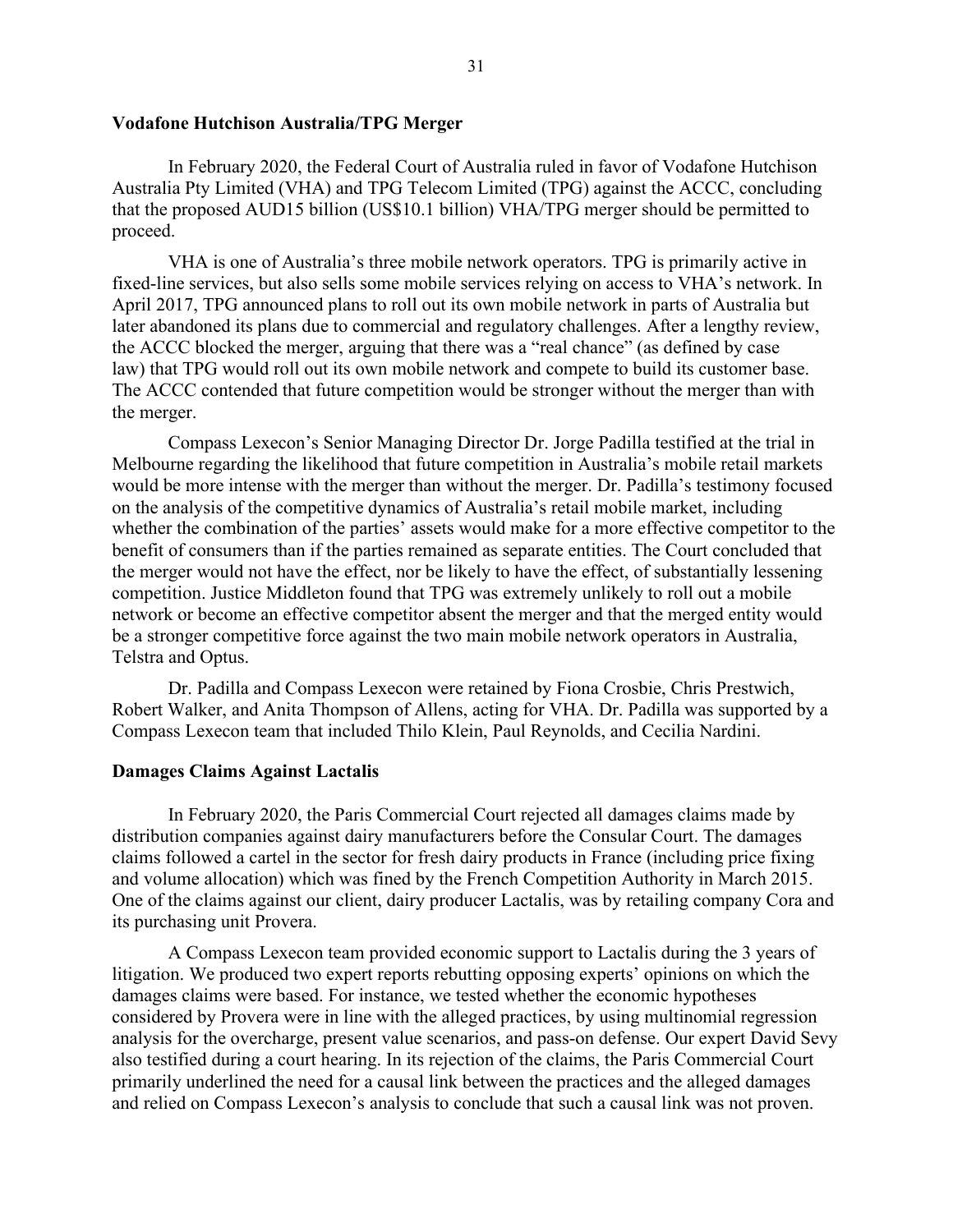The Compass Lexecon team comprised, at various stages of the litigation, David Sevy, Jeremiah Juts, Thibaut de Bernard, and Jaime Coronado.

#### <span id="page-31-0"></span>**CenturyLink and CenturyLink Investment Management ERISA Class Action**

Plaintiffs in this litigation claimed that Defendants breached their fiduciary duties by creating the Active Large Cap U.S. Stock Fund and maintaining it as an investment option for Plan participants and as one of the investments underlying the Plan's target date funds. In March 2020, United States District Judge Christine M. Arguello, of the District of Colorado, ruled in favor of Compass Lexecon clients CenturyLink and CenturyLink Investment Management (CIM), granting Defendants' motion for summary judgement.

Compass Lexecon provided support for Charles M. Porten, an investment management industry expert who was retained by CenturyLink and CIM to review the processes that Defendants used to design, manage, operate, and administer the disputed funds and to provide an opinion regarding Defendants' compliance with industry standards. The Court recognized Mr. Porten's more than three decades of experience in the investment management industry and relied on Mr. Porten's opinions that Defendants' design, management, oversight, and monitoring of the Active Large Cap U.S. Stock Fund and the Plan's target date funds were consistent with industry standards. In particular, the Court found that "CIM has shown that it satisfied its duty of prudence with respect to the Fund's design" based on "the robust procedures involved in designing the Fund and Mr. Porten's assessment that those procedures were comprehensive and consistent with industry standards…" Likewise, the Court found that "CIM has shown that it satisfied its duty of prudence with respect to its monitoring procedures" based on, among other things, Mr. Porten's conclusion that "the process used by CIM to monitor the [Fund] was very comprehensive, analytical and reflects thorough due diligence, consistent with industry standards."

Mr. Porten was assisted by a team at Compass Lexecon led by Adel Turki and Constance Kelly. Compass Lexecon worked closely with attorneys at Jenner & Block LLP, including Craig C. Martin, Matt D. Basil, Amanda S. Amert, Laura L. Norris, and Michele L. Slachetka.

### <span id="page-31-1"></span>**Mutares Acquisition of Ruukki Building Systems**

In April 2020, the Finnish Competition and Consumer Authority (FCCA) conditionally approved the transaction by which Donges Teräs Oy (owned by Mutares) acquired Ruukki Building Systems Oy (a subsidiary of SSAB Group). Both parties are steel structure suppliers with Ruukki Building Systems specializing in the design, manufacture, and installation of building frame, envelope, and bridge structures out of steel. The FCCA identified competition concerns in the market for steel frame structures for business premises and industrial buildings, as well as in the market for turnkey deliveries of steel bridge structures. These concerns were removed by commitments given by the Parties.

Compass Lexecon provided economic support to Mutares and its portfolio company Donges Teräs (Donges Steel) during the merger proceedings. We investigated market definition and the potential unilateral effects arising from the transaction. We analyzed tender data and conducted a B2B survey together with the national competition authority.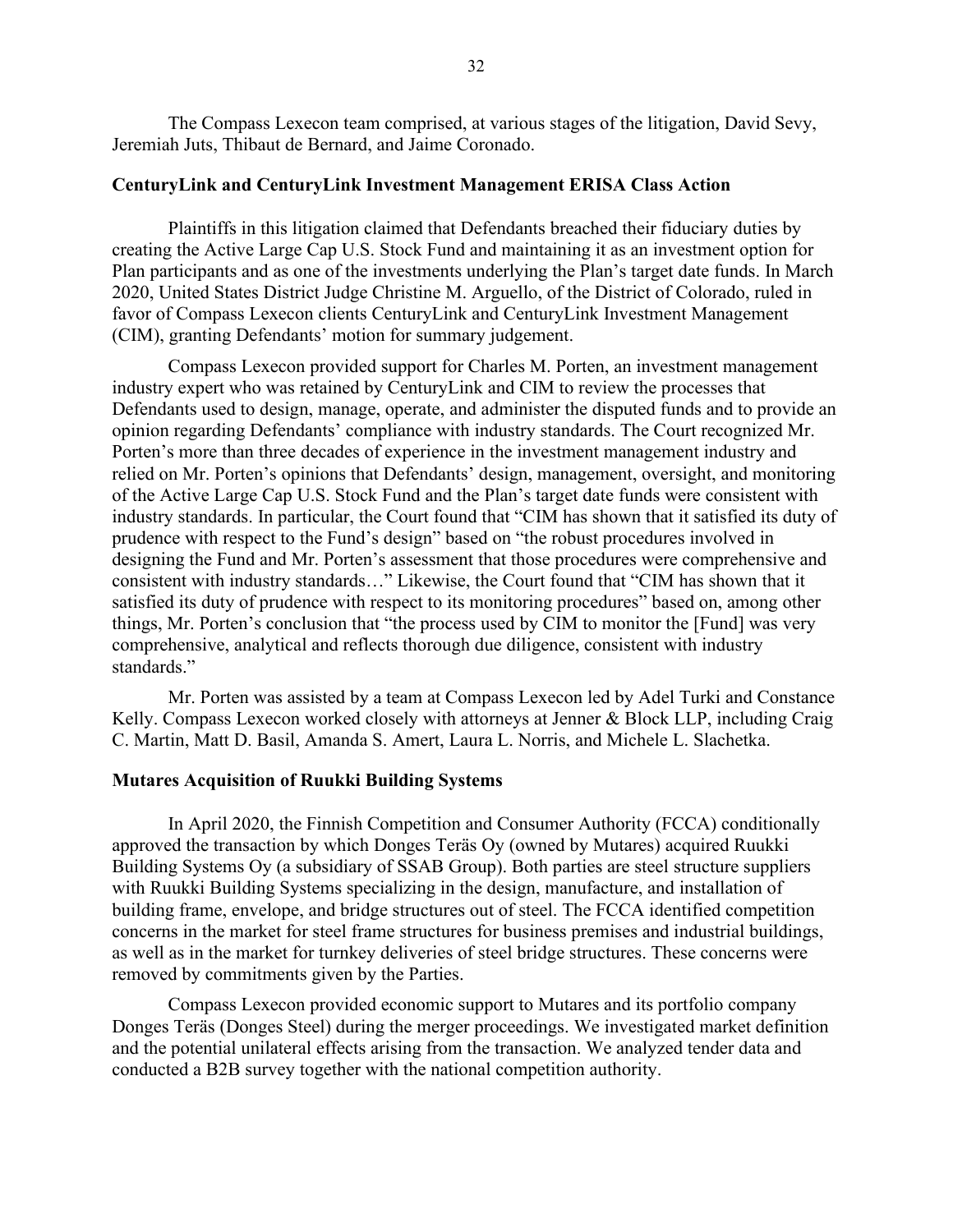The Compass Lexecon team included Pekka Sääskilahti, Lotta Vaananen, and Eeva Hietamaki, with support from Nadine Watson.

#### <span id="page-32-0"></span>**Airline Payroll Support Agreement with U.S. Treasury Department**

In April 2020, the U.S. Treasury Department announced that it had reached agreements with ten U.S. passenger carriers (Alaska Airlines, Allegiant Air, American Airlines, Delta Air Lines, Frontier Airlines, Hawaiian Airlines, JetBlue Airways, United Airlines, SkyWest Airlines, and Southwest Airlines) for their portion of the \$25 billion in payroll support allocated to U.S. passenger airlines as part of the Coronavirus Aid, Relief, and Economic Security Act (CARES) Act.

Airlines for America retained a team of airline experts from Compass Lexecon—Dr. Eric Amel, Dr. Darin Lee, and Dr. Ethan Singer—to quantify the economic benefit of the payroll support to the U.S. Treasury, state treasuries, and the broader U.S. economy. Their report demonstrates that by preventing involuntary furloughs and pay rate reductions at U.S. passenger airlines for the next six months, the CARES Act provides a critical and essential bridge for airlines and their employees so that they are in the position to provide the most efficient, effective, and economical air service to help fuel the U.S. economy's rebound. By analyzing wage data for nearly 500,000 different airline employees, Compass Lexecon's analysis calculated that the CARES Act's payroll support to U.S. airline employees will yield an estimated \$18.0 to \$27.8 billion in primary benefits to the U.S. economy (including increased state and federal tax revenue, avoided unemployment insurance payments, increased spending flowing directly from the payment of airline employees' wages, additional supply chain activity, domestic traffic stimulation, and more international visitors). Compass Lexecon's analysis also demonstrated that because the CARES Act creates the strong incentive and capability for U.S. carriers to restore capacity faster than they otherwise would, it will lead to incremental capacity that will add another \$24.9 billion in direct benefits over the next two years, plus an additional \$46.2 billion in secondary GDP benefits by enhancing U.S. passenger airlines' unique ability to accelerate the rebound in the U.S. economy.

Drs. Amel, Lee, and Singer were supported by members of Compass Lexecon's Bostonbased airline team including Amy Feldman, Neha Georgie, Jackie Glasheen, Erin Secatore, and Pramish Thapa.

### <span id="page-32-1"></span>**Republic of Guatemala Damages Appeal**

In a resubmitted investment treaty claim by TECO Guatemala Holdings LLC, economic experts Manuel Abdala and Julian Delamer successfully assisted the Republic of Guatemala to defend against a US\$202.3 million claim involving an undue regulatory process leading to low electricity distribution tariffs on TECO's subsidiary EEGSA. The award, dated April 27, 2020, resulted in a US\$26.7 million plus interest ruling to Claimant, or 13% of the total sum demanded. Dr. Abdala and Mr. Delamer provided regulatory and economic evidence to help demonstrate that the effects of the tariff reduction for the 2008-2013 regulatory process could not be extended over subsequent tariff review cycles, a key position of Guatemala's defense.

Dr. Abdala and Mr. Delamer were supported by a Compass Lexecon team led by Alan Rozenberg in Madrid and included Federico González Loray in London and Andrés Barrera in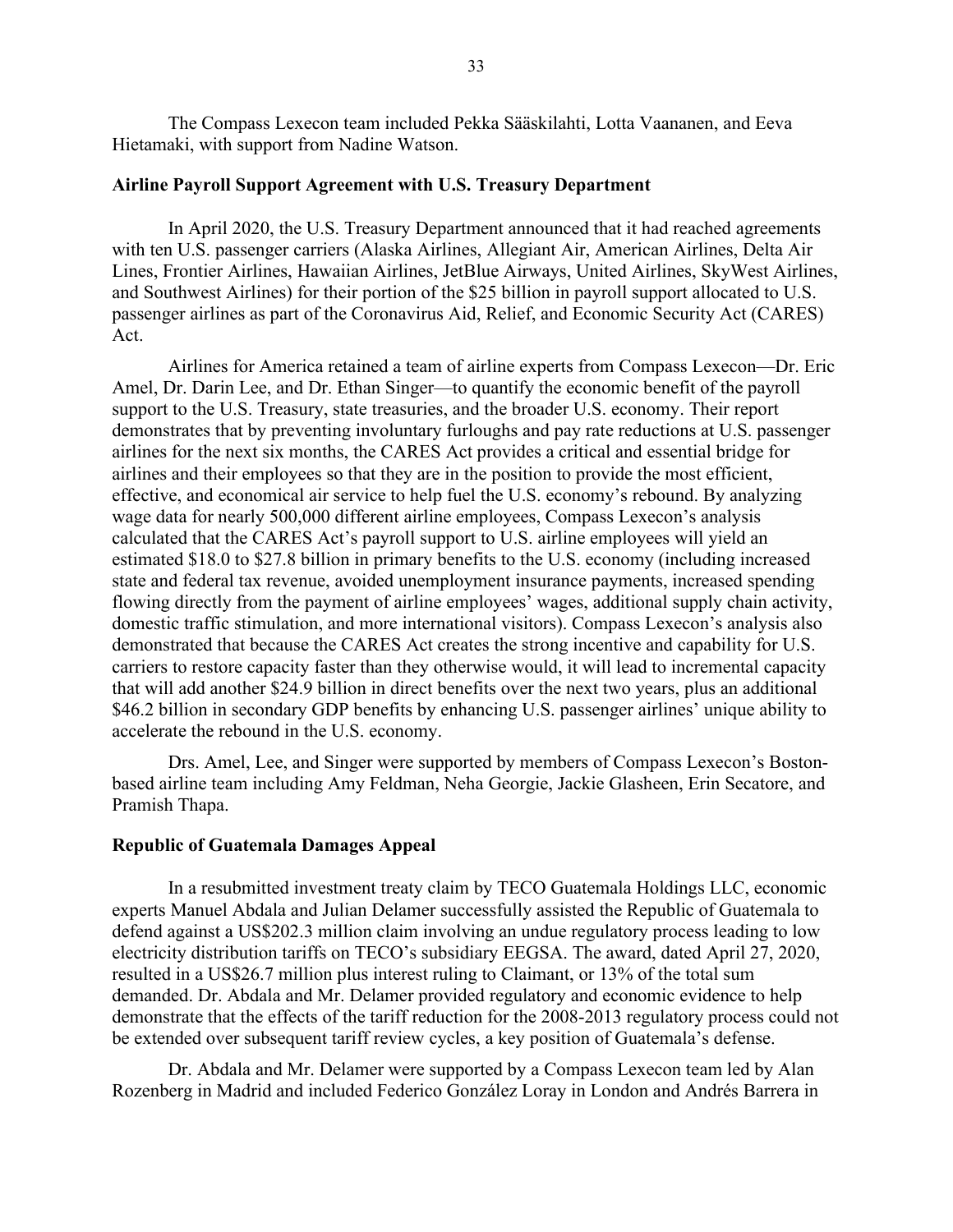New York. Compass Lexecon's experts were retained by Nigel Blackaby, Lluís Paradell Trius, and Francesca Loreto of Freshfields Bruckhaus Deringer LLP, and Jean-Paul Dechamps of Dechamps International Law.

#### <span id="page-33-0"></span>**Faurecia Merger with SAS Automotive Systems**

In January 2020, the European Commission (EC) announced an investigation into the EUR 225 million merger transaction by which international automotive parts manufacturer Faurecia acquired the remaining 50% share capital of SAS Automotive Systems (SAS). As a result of the transaction, Faurecia became the sole owner and controller of SAS. The parties received approval for the transaction from the EC, as well as from competition authorities in Turkey, Mexico, and Brazil.

Compass Lexecon assisted Faurecia with the pre-notification proceedings before the EC, including conducting a competitive assessment of the merger's economic effects, which enabled the transaction to be approved in a short timeframe.

The Compass Lexecon team was led by Miguel de la Mano.

# <span id="page-33-1"></span>**Colorado Attorney General Investigation of Aurora Police**

In 2020, the Attorney General of Colorado, Philip J. Weiser, appointed a team to investigate whether the Aurora Police Department and Aurora Fire Rescue had exhibited a pattern and practice of violating state and federal law. The investigation, the first of its kind under Senate Bill 217 (a law enforcement accountability bill enacted in the summer of 2020 in the wake of large-scale protests against police brutality following the murder of George Floyd by a Minneapolis police officer), focused on police stops, arrests, uses of force, and possible discrimination in enforcement activities conducted by the Aurora Police Department and Aurora Fire Rescue.

Compass Lexecon, along with Dr. David K. A. Mordecai and Samantha Kappagoda of Risk Economics, Inc. conducted extensive statistical and empirical analyses of data retrieved from the Aurora Police Department related to police interactions, arrests, and uses of force. The team presented statistical evidence that police interactions, arrests, and uses of force occurred disproportionately and disparately with people of color, and particularly Black people, relative to white people in the City of Aurora. Based on this work, the investigation team concluded that "[They] observed statistically significant racial disparities — especially with respect to Black individuals — in nearly every important type of police contact with the community, from interactions to arrests to uses of force," and that "[t]hese disparities persisted across income, gender and geographic boundaries." This evidence played a critical role in supporting the Attorney General's findings that Aurora Police engages in racially biased policing, treating people of color (and Black people in particular) differently from their white counterparts.

As a result of these findings, Attorney General Philip J. Weiser will seek to create a legally binding consent decree with the Aurora Police Department that will outline the steps his office believes necessary to fix the problems uncovered by the investigation. The investigative report and its findings have been mentioned by the New York Times, the Wall Street Journal, and the Guardian, among others.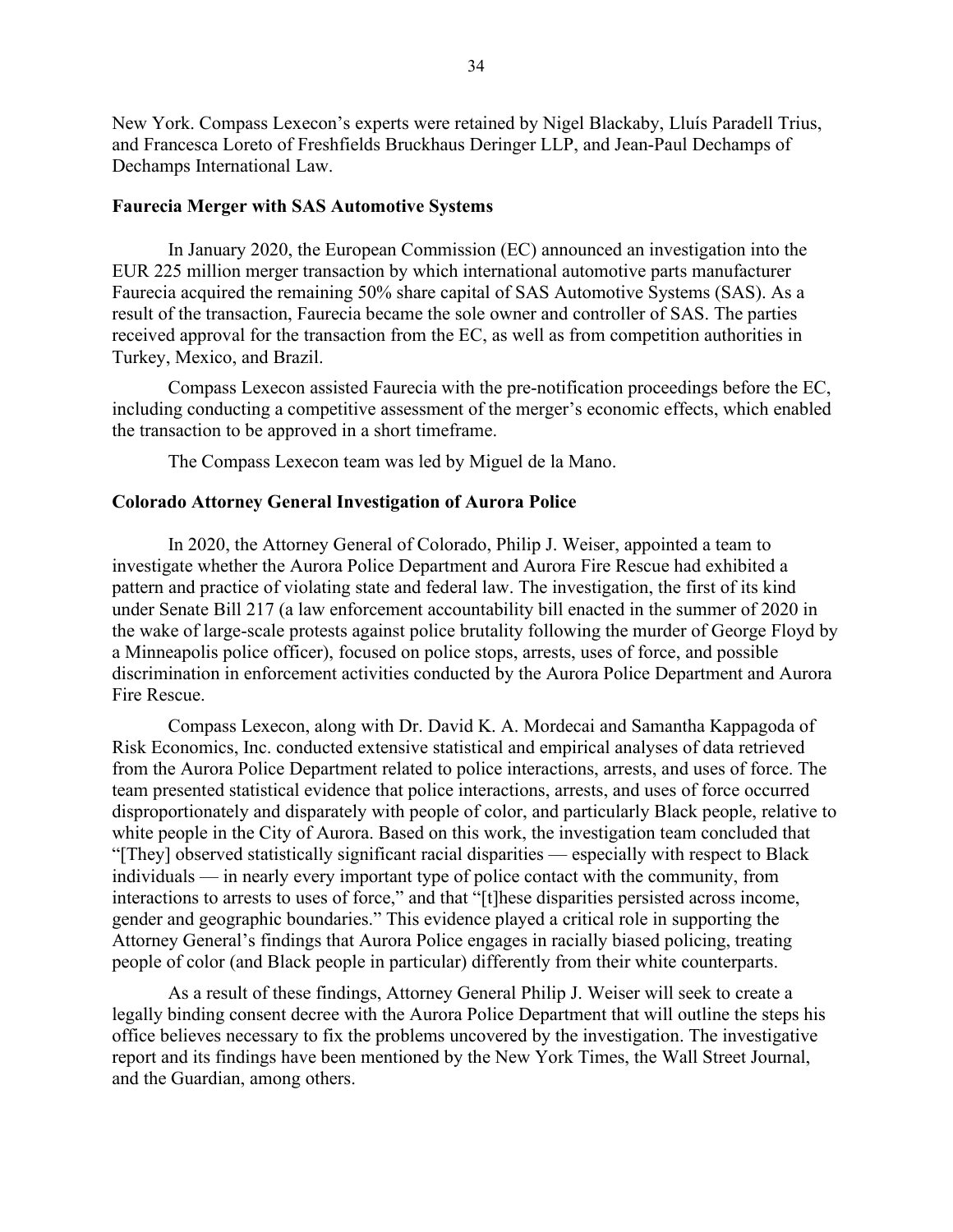The Compass Lexecon team included Michael Kwak, Mihir Gokhale, Noah Mathews, and Peter Horvath from our New York Office.

#### <span id="page-34-0"></span>**UK Interchange Fee Litigation**

In June 2020, the UK Supreme Court issued a landmark judgment in relation to three sets of proceedings involving Mastercard, Visa, and various claimant retailers. The judgment found in favor of Compass Lexecon's retailer clients, drawing on analysis provided by Compass Lexecon expert [Neil Dryden.](https://www.compasslexecon.com/professionals/neil-dryden/)

The appeal concerned aspects of the analysis of restriction of competition under Article 101(1) TFEU and of efficiencies under Article 101(3) TFEU, applied to interchange fees. In two previous cases at the High Court, Neil Dryden gave extensive evidence, contested by the card schemes, that the merchant indifferent test (MIT) framework developed by Professors Jean-Charles Rochet and Jean Tirole needed to be applied taking account of the degree of pass through of interchange fees by issuers to card holders and of the extent of "always card" transactions.

In its 2018 judgment, the Court of Appeal relied heavily on that evidence in its judgment, making numerous references to Neil Dryden's "framework" for balancing the costs and benefits of interchange fees. In particular, the Court held that this framework identified "a critical aspect of the balancing exercise required".

The UK Supreme Court confirmed that approach and clearly stated that interchange fees complying with the MIT do not automatically qualify for exemption and that a balancing exercise needs to be performed taking account of the variables mentioned above. In so doing, the Court has confirmed the need for economic empirical evidence in the context of applying Article 101(3).

Neil Dryden was assisted on this matter by a team at Compass Lexecon including [Stefano](https://www.compasslexecon.com/professionals/stefano-trento/)  [Trento,](https://www.compasslexecon.com/professionals/stefano-trento/) [Laura Phaff,](https://www.compasslexecon.com/professionals/laura-phaff/) [Robin Rander,](https://www.compasslexecon.com/professionals/robin-rander/) [Catalina Campillo,](https://www.compasslexecon.com/professionals/catalina-campillo/) [Gwilhem Charbonnier,](https://www.compasslexecon.com/professionals/gwilhem-charbonnier/) [Scott Holbrook,](https://www.compasslexecon.com/professionals/scott-holbrook/) [Orjan Sandewall,](https://www.compasslexecon.com/professionals/orjan-sandewall/) [Segye Shin,](https://www.compasslexecon.com/professionals/segye-shin/) and [Daniel Westrik.](https://www.compasslexecon.com/professionals/daniel-westrik/) Compass Lexecon worked closely with a team at Stewarts Law LLP led by Kate Pollock, including Inge Forster, Stuart Carson, Matthew Tighe, and Zachary Sananes. Compass Lexecon also worked closely with the barrister team including Jon Turner QC, Meredith Pickford QC, Christopher Brown, Max Schaefer, and Laura Elizabeth John.

### <span id="page-34-1"></span>**General Motors and Polaris Class Action Product Defect Cases**

Compass Lexecon experts provided analysis in two recent and successful outcomes in consumer class action cases alleging product defects. The first was GM's class settlement of economic loss claims resulting from recalls of ignition switch assemblies, side airbags, and electronic power steering systems covering millions of vehicles. The second was the denial of class certification in an action against Polaris, a manufacturer of all-terrain vehicles (ATVs).

In the GM matter, Plaintiffs claimed in court filings that class members suffered more than \$77 billion in damages. However, they agreed in late March to settle for less than 1% of that amount following summary judgment rulings in favor of GM on key issues. Compass Lexecon supported multiple experts who rebutted Plaintiffs' damage claims, which relied on conjoint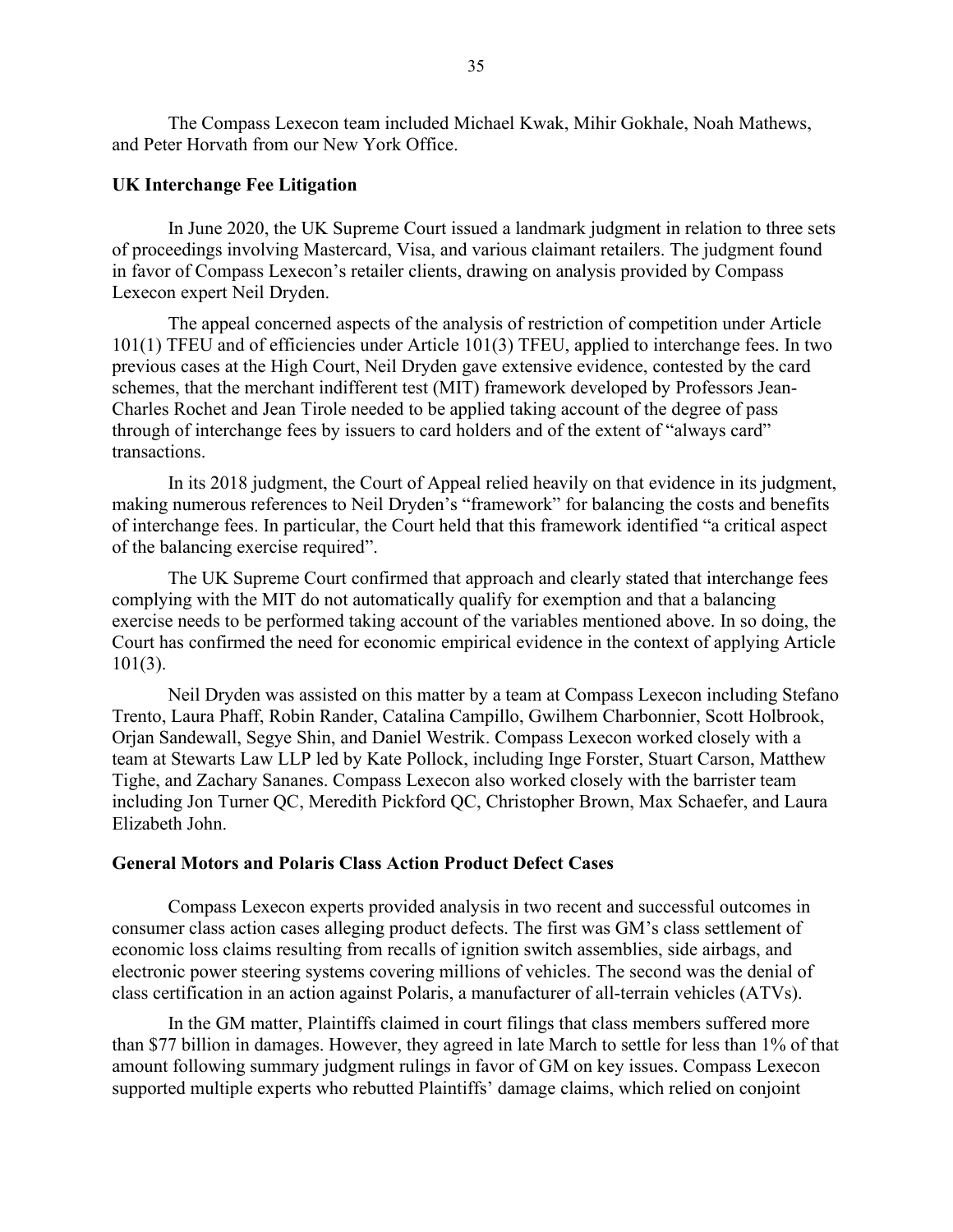surveys to evaluate the impact of GM's alleged misrepresentations about product reliability on the price of vehicles purchased by Plaintiffs.

Compass Lexecon Senior Consultant Professor John List of the University of Chicago testified for GM about the deficiencies of Plaintiffs' damage analysis and showed that their conjoint-based analysis was unreliable and failed to establish the impact of the alleged defects on prices paid by Plaintiffs. Compass Lexecon Senior Consultant Professor Robert Willig of Princeton University showed that Plaintiffs' experts failed to establish class-wide impacts. Dr. Laurentius Marais, Executive Vice President at Compass Lexecon, showed that the survey methods and statistical analysis applied by Plaintiffs' expert were unreliable. Professor Peter Rossi of UCLA, who was supported by Compass Lexecon, testified about the deficiencies of Plaintiffs' expert's conjoint survey and damage analysis.

Although the damage methodology used by Plaintiffs' experts was similar to those previously accepted by other courts, Judge Jesse M. Furman (SDNY) concluded that Plaintiffs' experts' analyses failed to meet the requirements of Plaintiffs' "benefit of the bargain" damage theory by failing to establish the price of vehicles that would have prevailed in the absence of the alleged misrepresentation. Judge Furman also concluded that Plaintiffs' experts failed to establish that Plaintiffs were injured. His conclusions were consistent with opinions expressed by the Compass Lexecon experts whose reports were submitted by GM in support of its successful summary judgment motion.

In the Polaris case, Judge Nancy E. Brasel (DMinn) denied certification of a class of purchasers of ATVs who alleged heat-related safety defects. Plaintiffs' experts in this case also attempted to use conjoint surveys and market simulation analysis to establish that customers overpaid for ATVs due to Polaris' alleged misrepresentations of product quality. The Court, however, ruled that Plaintiffs' expert-driven overcharge theory was insufficient to meet class certification requirements in that it failed to "supplant required showings of causation, injury and damages."

Professors List and Rossi were supported by a Compass Lexecon team based in Chicago that included Hal Sider, Evan McKay, Yoad Shefi, Ron Laschever, Peter Clayburgh, and Jonnie Tompkins. Professor Willig was supported by a Compass Lexecon team based in Oakland that included Jith Jayaratne, Gilad Levin, and Yoad Shefi. Professor Uri Gneezy of the University of California San Diego also worked closely with the Compass Lexecon teams on both cases. Compass Lexecon previously assisted counsel for GM in settling thousands of personal injury claims related to the recalls.

The Compass Lexecon experts were retained by Richard C. Godfrey, Wendy L. Bloom, and Andrew B. Bloomer of Kirkland & Ellis LLP in Chicago. *The American Lawyer* named this group as "Litigators of the Week" in April for their successful representation of GM and Polaris in the 2 cases.

#### <span id="page-35-0"></span>**PKN Orlen Merger with Lotos**

In July 2020, the European Commission cleared the merger between PKN Orlen, the largest oil refiner in Poland, with its smaller counterpart Lotos, to create an integrated oil and gas supplier with a market capitalization of around \$14bn. The approval is conditional on a range of commitments including divesting a 30% stake in Lotos's refinery in Gdansk, divestment and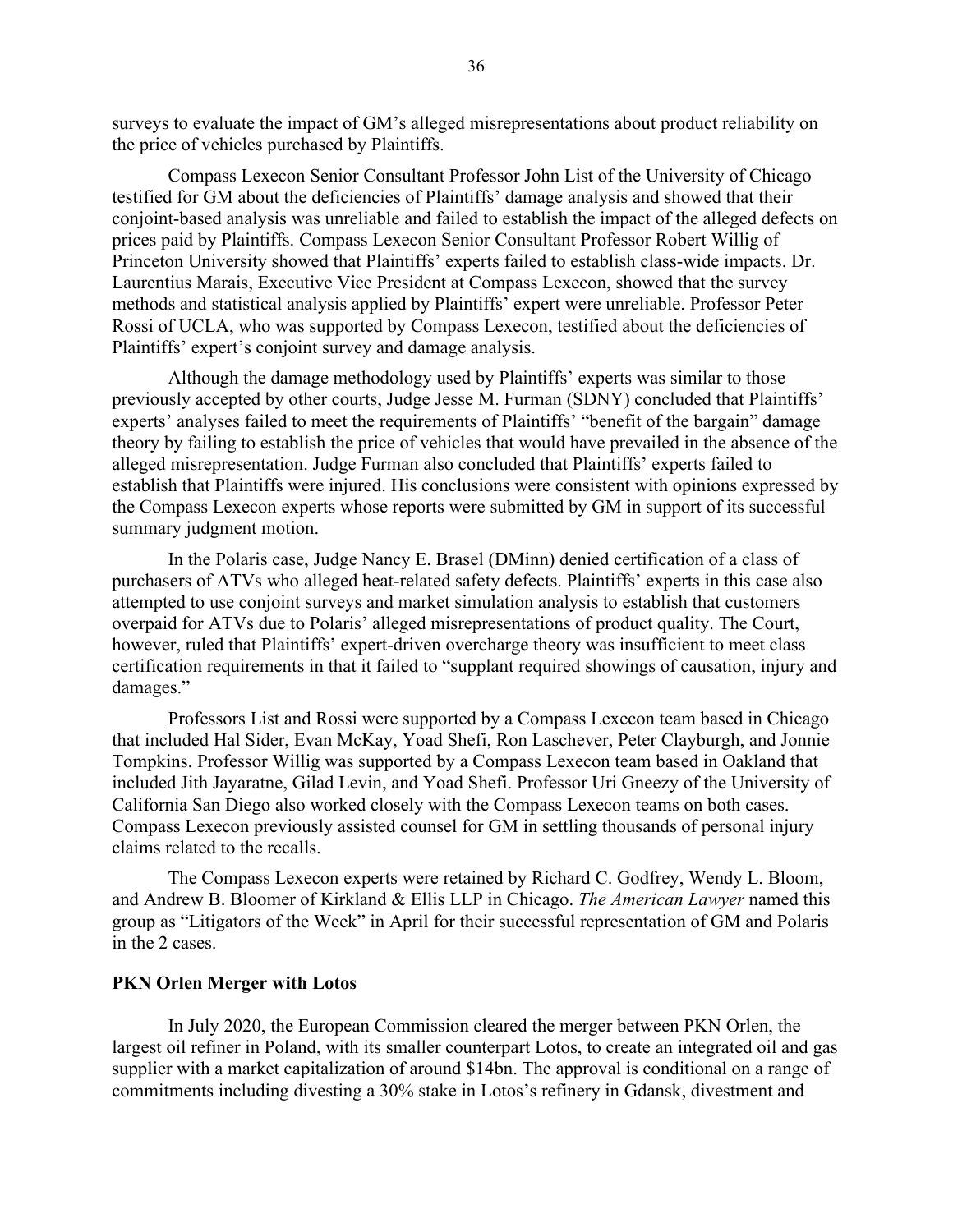contractual opening of much of the country's fuel distribution infrastructure, and divestment of retail stations.

Compass Lexecon advised PKN Orlen throughout the process, from pre-notification over two years ago, and through Phase I and Phase II assessments, including participating in the Phase II Hearing. Our economic analysis focused on demonstrating the role of imports in constraining domestic suppliers in wholesale fuels, as well as detailed area-by-area analysis of local competitive effects in retail by applying multiple rules to geocoded data assessing competitive effects using overlaps, market shares, monitoring data, and other criteria, then optimizing to find the minimum divestment required to satisfy the Commission that all local competition concerns had been solved. We also supported PKN Orlen and the four law firms advising them in all quantitative submissions and responses to the Commission, across the many products supplied by the merging parties in Poland and neighboring countries, using techniques including bidding data analysis, price correlation analysis, and critical loss analysis.

The Compass Lexecon team was led by John Davies, with Martina Caldana as project manager. The core team was Marta Adembri, Verdi Choo, and Alessia Paulicelli, along with many others from Compass Lexecon's London, Paris, and Brussels offices. PKN Orlen's legal advisors were Euclid Law, Geradin Partners, Gide Loyrette Nouel, and SMM Legal.

#### <span id="page-36-0"></span>**Alstom Acquisition of Bombardier**

Following a Phase I investigation, the European Commission (EC) approved the acquisition of Bombardier Transportation by Alstom, subject to conditions in markets for very high-speed rolling stocks, mainline rolling stocks, and mainline signaling. The proposed transaction followed the recent prohibition of the acquisition of Alstom by Siemens in 2019, where Alstom and Siemens did not offer remedies sufficient to clear the EC's competition concerns. The acquisition of Bombardier Transportation by Alstom would have raised similar concerns absent the right remedies. Compass Lexecon experts assisted in identifying the remedies package. This resulted in this complex transaction being cleared in Phase I without delays.

More generally, Compass Lexecon experts advised Bombardier Transportation throughout the merger control proceedings. They developed economic arguments and analyses to assess the likelihood of horizontal, vertical, and conglomerate effects of the proposed transaction*. Inter alia*, they prepared bidding analyses to assess the closeness of competition between Alstom and Bombardier Transportation. They analyzed the merged entity's ability and incentive to leverage its installed base in the mainline rolling stock market to foreclose competitors in the signaling on-board unit market.

The Compass Lexecon team included Enrique Andreu, Guillaume Duquesne, Catalina Campillo assisted by Jaime Coronado, with several economists and analysts. Compass Lexecon worked alongside Bernard Amory, Charles de Navacelle, Lucia Stoican, and Henry de la Barre of Jones Day.

# <span id="page-36-1"></span>**IC Power Asia Development Tax Claim Against Republic of Guatemala**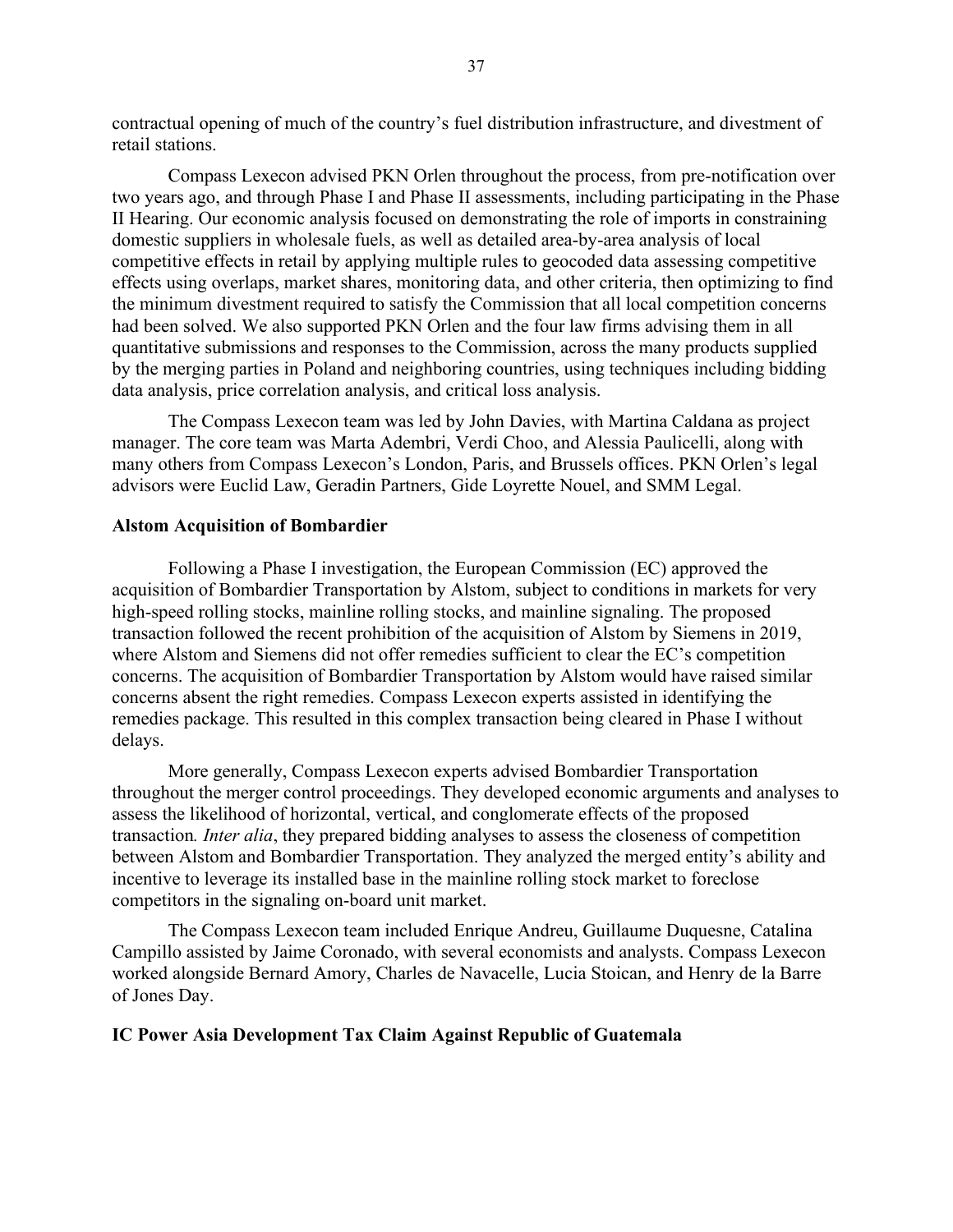Compass Lexecon's experts Marcelo Schoeters, Gustavo De Marco, and Alan Rozenberg successfully assisted the Republic of Guatemala (Respondent) in getting a tax claim of over \$100 million raised by IC Power Asia Development Ltd (Claimant) dismissed.

The Claimant owned two power distribution companies in Guatemala (DEOCSA and DEORSA, collectively known as Energuate), acquired in January 2016 and sold in December 2017. IC Power claimed Energuate's past and future tax savings related to the deduction of interest expenses and amortization of goodwill arising from a leveraged buy-out of Energuate performed by the previous owner in 2011. Compass Lexecon's experts provided an opinion on characteristics of leveraged buy-out transactions, the reasonability of goodwill estimations, the tax due diligence of Claimant's acquisition of Energuate, and its implication on the alleged damages' assessment. The Tribunal dismissed all claims and ordered IC Power to pay for twothirds of Respondent's costs.

Compass Lexecon's experts were supported by Pedro Legris in the Buenos Aires office. Compass Lexecon worked with a legal team led by Eduardo Silva Romero, José Manuel García Represa, and Juan Felipe Merizalde Urdaneta of Dechert LLP.

# <span id="page-37-0"></span>**European Commission Revision of the State Aid Guidelines for EU Emission Trading Scheme**

In September 2020, the European Commission (EC) adopted the revised [European](https://ec.europa.eu/competition/state_aid/what_is_new/2020_ets_revision/consultants_study_ets_guidelines.pdf)  [Emission Trading Scheme \(ETS\) State Aid Guidelines](https://ec.europa.eu/competition/state_aid/what_is_new/2020_ets_revision/consultants_study_ets_guidelines.pdf) aimed at reducing the risk of carbon leakage related to indirect ETS costs (through electricity prices) for the next phase of the EU ETS (2021-2030). These Guidelines define the sectors eligible for compensation and the methodology for defining the compensation that can be granted by member states to the different sectors.

A team of Compass Lexecon experts assisted DG COMP in the retrospective evaluation of the State Aid Guidelines for the compensation of these eligible industrial sectors, and the prospective impact assessment of the future Guidelines post 2021:

- We provided the EC with an economic analysis of the different factors affecting the risk of carbon leakage for 41 electro-intensive industries whose competitiveness might be negatively impacted by the ETS indirect carbon costs.
- Our economists also assisted the EC in evaluating the methodology for the calculation of the compensation that can be awarded to the eligible sectors. This analysis covered the different relevant parameters considered for the compensation of indirect carbon costs such as the emission factor, the aid intensity, and the gradual decrease of the aid.

The Compass Lexecon team included [Fabien Roques,](https://www.compasslexecon.com/professionals/fabien-roques/) [Catherine Doulache,](https://www.compasslexecon.com/professionals/catherine-doulache/) David de Magalhaes, and [Anastasia Tseomashko.](https://www.compasslexecon.com/professionals/anastasia-tseomashko/)

#### <span id="page-37-1"></span>**Ex Libris Acquisition of Innovative Interfaces Inc.**

In December 2019, Ex Libris, a ProQuest Company, signed an agreement to acquire Innovative Interfaces Inc., a leading provider of integrated library systems for public, academic, and other types of libraries.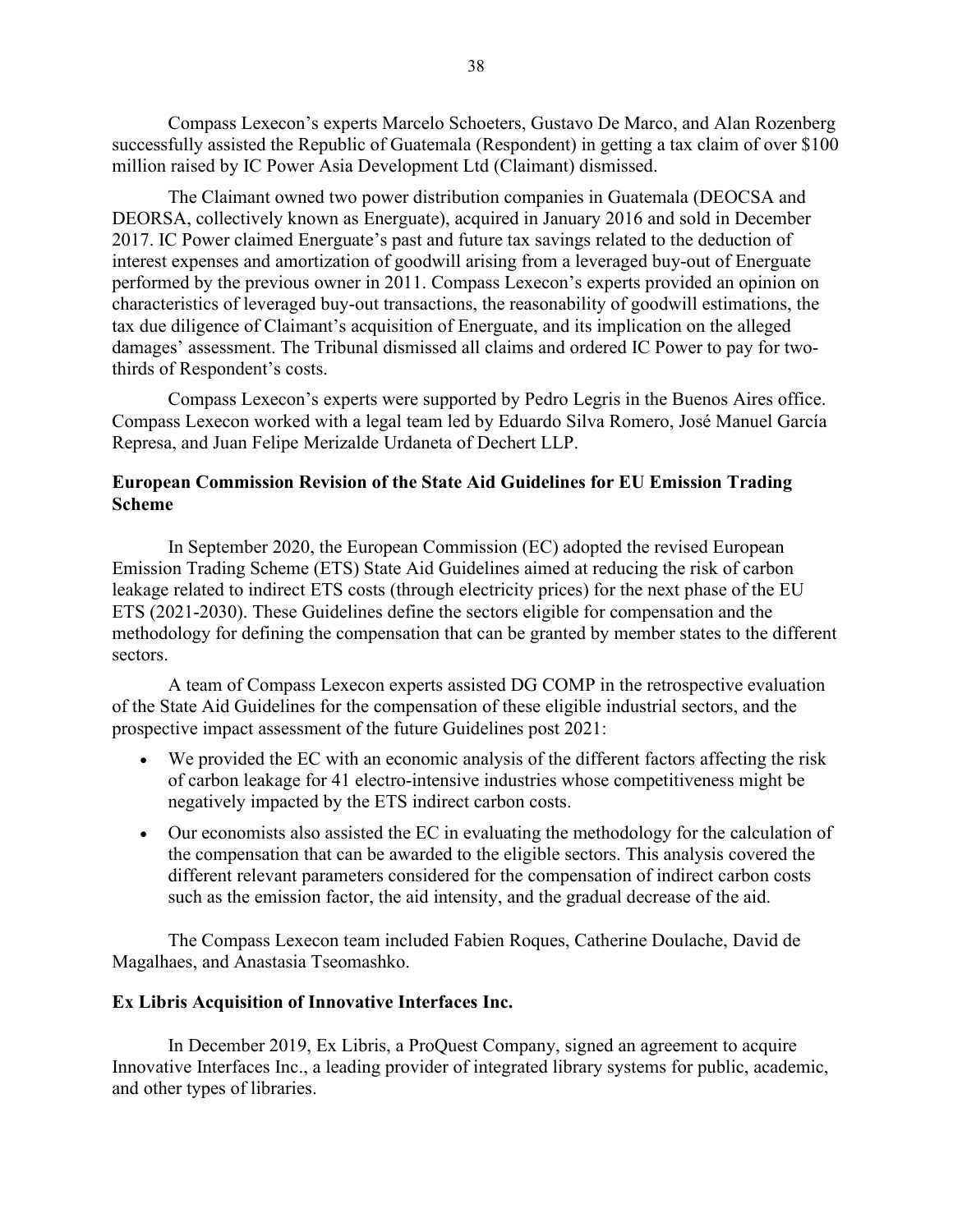Dr. Mark Israel and Compass Lexecon assisted the parties during all phases of the U.S. Federal Trade Commission's (FTC's) investigation of the transaction. Compass Lexecon conducted an in-depth analysis of the likely competitive effects of the acquisition, demonstrating that it would not harm competition, but rather would create pro-competitive benefits. Among other things, this analysis quantified the de minimis extent of head-to-head competition between Ex Libris and Innovative, as well as the effect of recent industry trends – including the recent decline of Innovative – on the evaluation of competitive effects. Dr. Israel presented his work to the FTC first in March 2019, and then in several subsequent follow-up meetings and submissions. The FTC closed its investigation, allowing the acquisition to proceed unchallenged, in October 2020.

Dr. Israel was supported by a team led by Matt Schmitt, which also included Carlos Paez, John Campbell, Siyi Chen, Jai Choudhari, Chris He, and Aaron Wolfe. Compass Lexecon worked closely with Nathaniel L. Asker and Aleksandr B. Livshits of Fried, Frank, Harris, Shriver & Jacobson LLP, and Arthur J. Burke, Jon Leibowitz, and Suzanne Munck of Davis Polk & Wardwell LLP.

# <span id="page-38-0"></span>**Swedish Competition Authority Dominance Investigation Into Insurance Company Folksam**

The Swedish Competition Authority (SCA) has decided to close a long-running investigation into whether insurance company Folksam ömsesidig sakförsäkring (Folksam) was abusing a dominant position by selling below cost. Folksam could have been liable to pay a fine of up to 10% of its annual turnover if the SCA had found it was abusing a dominant position. Compass Lexecon advised Folksam on the economic arguments in the SCA's investigation. The SCA assessed whether Folksam had a dominant market position in the supply of certain niche insurance products and whether Folksam had sold such insurance at prices that could exclude rival insurance companies. Compass Lexecon analyzed Folksam's market position to support the contention that niche insurance products formed part of a wider product market and that Folksam, therefore, could not have a dominant position.

The Compass Lexecon team developed arguments and evidence to demonstrate that it would be easy for rival insurance providers, not currently present in niche insurance, to launch niche insurance products. This threat of entry means that Folksam could in practice not have a dominant position. The team further developed arguments and evidence to demonstrate that there is competition between different distribution channels for niche insurance. Such competition would be inconsistent with Folksam having a dominant position. In its decision to close the investigation, the SCA refers to the ease with which rivals can launch niche insurance products and competition between distribution channels.

Compass Lexecon's team comprised [Pekka Sääskilahti,](https://www.compasslexecon.com/professionals/pekka-saaskilahti/) [Mats Bergman,](https://www.compasslexecon.com/professionals/mats-bergman/) [Nadine Watson,](https://www.compasslexecon.com/professionals/nadine-watson/) [Robin Rander,](https://www.compasslexecon.com/professionals/robin-rander/) and Mats Holmström. The team worked alongside a legal team from law firm Cederquist, comprising Fredrik Lindblom, Elsa Arbrandt, and Fanny Fernlöf.

## <span id="page-38-1"></span>**Fiat Chrysler Automobiles N.V. / Peugeot S.A. Phase II Merger**

In December 2020, the European Commission approved the proposed \$52bn (£38bn) merger between automotive companies Fiat Chrysler Automobiles N.V. (FCA) and Peugeot S.A.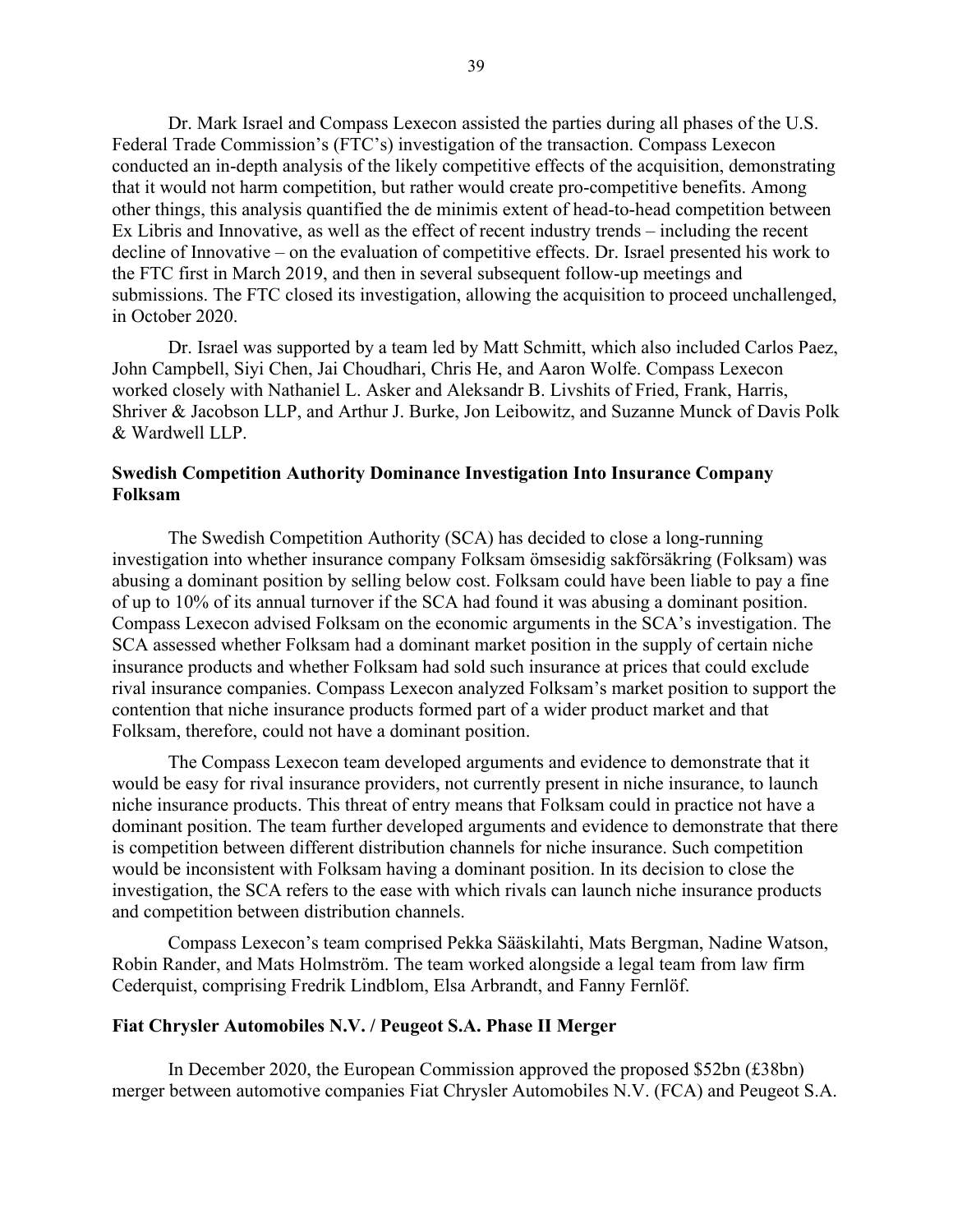(PSA) following a Phase II investigation, subject to conditions. Both companies are active worldwide, with a strong manufacturing base in the European Economic Area (EEA). The transaction will lead to the creation of the fourth largest automotive group in the world, to be called "Stellantis".

Compass Lexecon advised the Parties throughout the Commission's in-depth investigation. The Commission had concerns that the transaction would harm competition in the market for light commercial vehicles (LCV) in nine EEA Member States (Belgium, Czechia, France, Greece, Italy, Lithuania, Poland, Portugal, and Slovakia), where the companies have high combined market shares and are particularly close competitors.

Our experts assisted the Parties in responding to these concerns by analyzing the closeness of competition between the Parties and price effects in the markets in question, using market shares, diversion patterns, and detailed margin information to determine price pressure indices (GUPPIs). We submitted price and customer analyses for the LCV segment and an efficiencies analysis to the Commission. Our analyses demonstrated that the LCV segment is characterized by several strong competitors, which could exert a competitive constraint on the Parties post-merger. They also showed that the deal could lead to material market efficiencies to the benefit of consumers. We also supported the Parties in designing a remedy package to allay the Commission's competition concerns in the LCV market in the EEA. In addition, we supported the Parties in their interactions with several other competition agencies reviewing the merger, including Tunisia, Turkey, Ukraine, Mexico, Brazil, and Chile.

The Compass Lexecon team included David Sevy, Lorenzo Coppi, Martina Caldana, Thibaut de Bernard, Aleksandra Khimich, and Cecilia Nardini, supported by a team of analysts. The work before the Chilean competition authority also involved Fernando Coloma.

# <span id="page-39-0"></span>**American Airlines Antitrust Trial**

In January 2021, Judge Sean H. Lane of the U.S. Bankruptcy Court for the Southern District of New York ruled in favor of AMR Corporation *et al*. in a case related to the AMR/US Airways merger. Private parties brought suit in August 2013 alleging that the then-proposed merger between AMR Corporation—the owner of American Airlines—and US Airways Group violated Section 7 of the Clayton Antitrust Act because its "effect . . . may be substantially to lessen competition, or to tend to create a monopoly in the transportation of airline passengers in the United States." Shortly after the suit was filed, the U.S. Department of Justice (DOJ) and several states filed a complaint against AMR and US Airways seeking to enjoin the merger. In December 2013, AMR and US Airways reached agreement on a settlement in the DOJ action, and the merger was completed in 2014. The private action continued.

A trial was held in March 2019. Defendants presented written expert testimony from three Compass Lexecon experts—Professor Dennis Carlton, Daniel Kasper, and Professor Janusz Ordover—each of whom testified at trial. Judge Lane ruled for Defendants on all issues, citing the testimony of all three Compass Lexecon experts, and concluded that Plaintiffs failed to show that the merger lessened competition. Judge Lane further concluded, based on the evidence presented by Professor Carlton, that the merger was procompetitive, writing that "Dr. Carlton's three econometric analyses and his related testimony credibly demonstrate that the Merger has expanded airline output, and that it has resulted in a reduction of average fares, an increase in the number of total passengers, and an increase in the number of seats available." Judge Lane also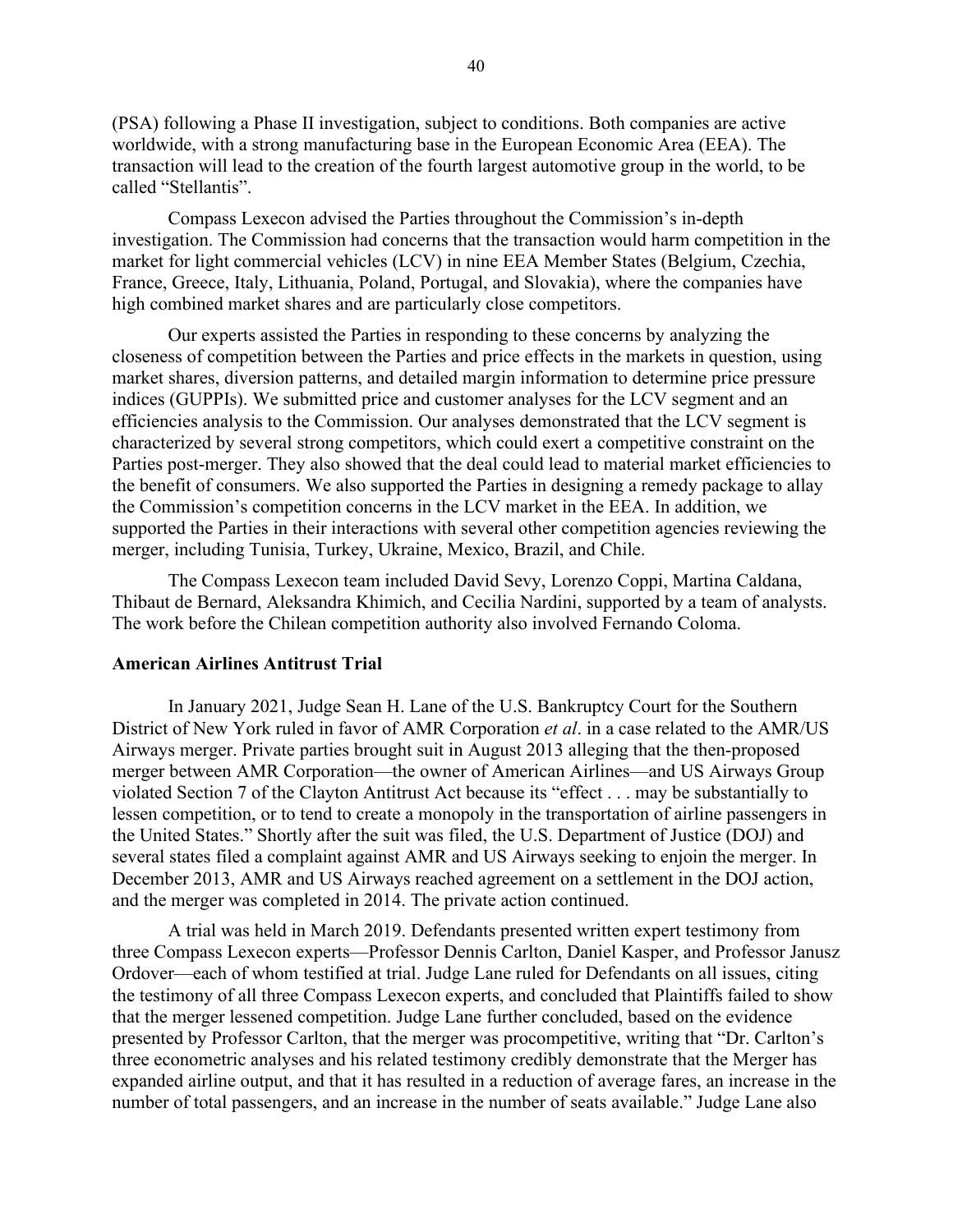cited a published study authored by several Compass Lexecon economists, which showed that the series of mergers of "legacy" carriers creating the current American, Delta, and United Airlines have been pro-competitive, both separately and collectively.

Compass Lexecon was retained by Daniel M. Wall and Sadik Huseny of Latham & Watkins LLP, and also worked with American Airlines' inside counsel, including Stephen Johnson and Bruce Wark. Professor Carlton was supported by a Compass Lexecon team that included Gustavo Bamberger, Lynette Neumann, and Eugene Orlov; Mr. Kasper was supported by a Compass Lexecon team that included Darin Lee, Eric Amel, and Ethan Singer; and Professor Ordover was supported by a Compass Lexecon team that included Yair Eilat and Eric Amel.

### <span id="page-40-0"></span>**Mylan EpiPen Antitrust Litigation**

In December 2020, the U.S. District Court for the District of Kansas granted summary judgment in favor of Compass Lexecon's client Mylan Inc. on antitrust claims brought by Sanofi-Aventis U.S. LLC (Sanofi). Sanofi alleged that Mylan entered rebate agreements with pharmacy benefit managers (PBMs) for favorable and exclusive formulary placement of Mylan's EpiPen Auto-injector that had the effect of excluding Sanofi's rival product, Auvi-Q, from the market. Applying a rule of reason standard, the Court concluded that the summary judgment facts presented no triable issue whether Mylan's rebate offers to PBMs were anticompetitive or that Sanofi sustained antitrust injury sufficient to support its claims.

Favorably citing the opinions of Compass Lexecon expert Professor Robert Willig, the Court found that Mylan's use of rebates to compete for exclusivity on certain formularies did not foreclose Sanofi from competing in the market for epinephrine auto-injectors (EAI). Rather, the Court found that Mylan's rebate offers "promoted competition in the EAI market – something the antitrust laws encourage." In particular, the Court observed that Mylan's rebates for formulary exclusivity were "not the product of any unlawful coercion on Mylan's part," but rather the result of PBM negotiating strategies to use exclusive formulary placement as a tool to stimulate competition among therapeutic equivalents in order to obtain higher rebates and thus lower prices paid to Mylan and Sanofi. The evidence also indisputably showed that Sanofi was able to compete effectively for the same business, and that PBMs were able to shift the vast majority of demand to Auvi-Q by excluding EpiPen from a formulary. Critically, the Court concluded that Professor Willig's analysis demonstrated that Mylan's rebate offers lowered prices for EAIs below the prices that would have existed but for the challenged rebates, meaning they were pro-competitive. Finally, the Court concluded that the evidence supported neither Sanofi's expert's claim that there was a large fraction of demand that was "non-contestable" for which Auvi-Q was unable to compete, nor the related claim that Mylan's conditional rebates imposed such a large "tax" on its rivals that an equally efficient competitor could not win sales with above-cost pricing.

Compass Lexecon was retained by Philip A. Sechler and Roy T. Englert, Jr. of Robbins, Russell, Englert, Orseck and Untereiner. Professor Willig was supported by a Compass Lexecon team that included Bret Dickey, Kun Huang, Tully Lillis, and Todd Bettisworth.

# <span id="page-40-1"></span>**First Connecticut Bancorp Proxy Statement Litigation**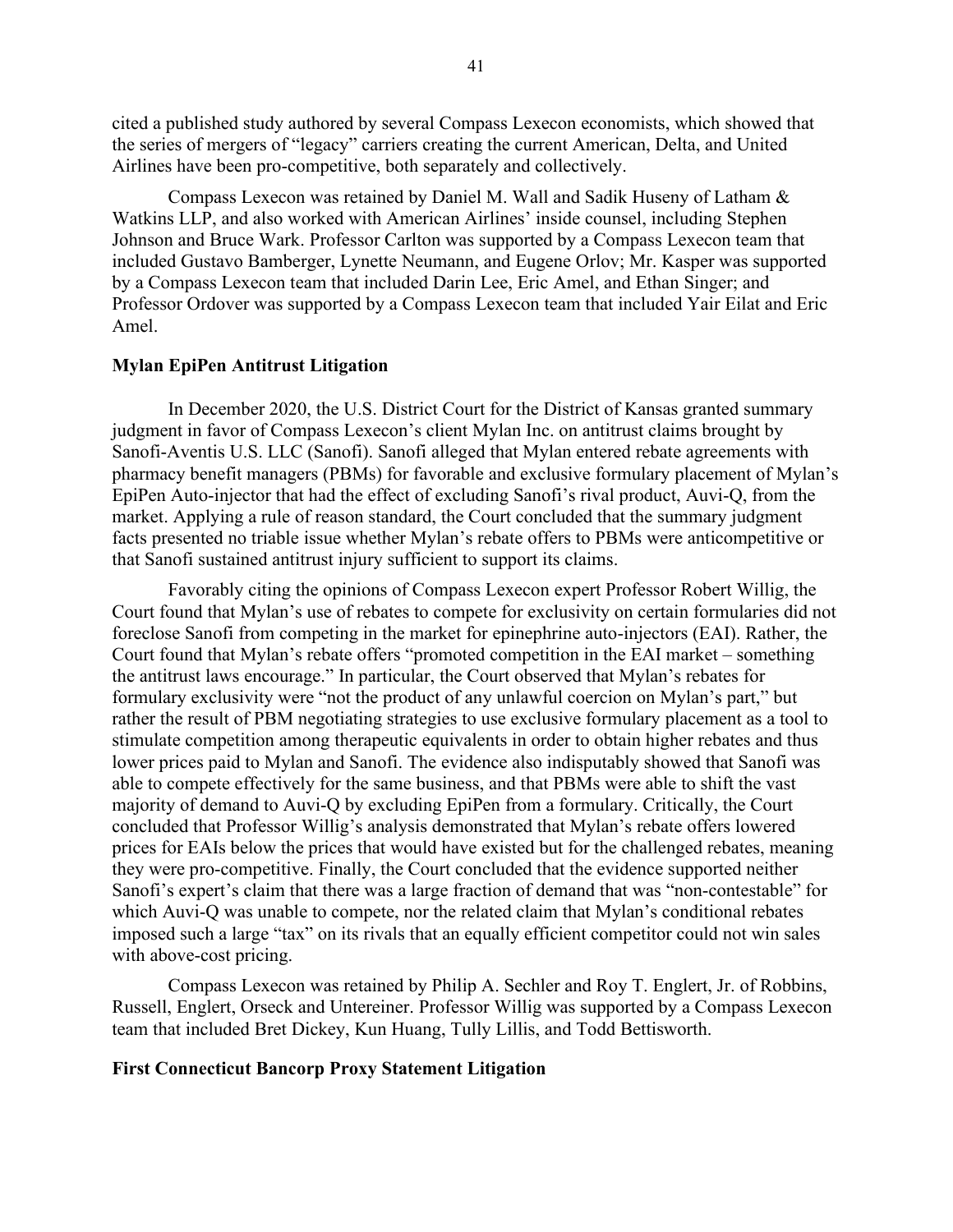In April 2021, the U.S. District Court for the District of Maryland granted summary judgment in favor of Compass Lexecon's clients First Connecticut Bancorp, Inc. and its board of directors on all claims made by a shareholder plaintiff proposing to represent a class of all First Connecticut shareholders. Plaintiff had alleged that, in the acquisition of First Connecticut by People's United Financial, Inc., the merger proxy statement issued to First Connecticut shareholders failed to disclose certain projections for after-tax free cash flows, and that the First Connecticut directors negligently failed to properly review the merger proxy statement appropriately.

In dismissing Plaintiff's claims in their entirety, the court relied on the testimony of Compass Lexecon expert Dr. Adel Turki. The court cited Dr. Turki's empirical study of comparable bank mergers, which showed that less than 3% of proxy statements in these mergers provided the type of projections that Plaintiff claimed should have been included in First Connecticut's proxy statement. The court stated that, in light of this fact, "[t]o hold that the omission of cash flow projections in the context of [the First Connecticut acquisition] would fly in the face of regular practice and is simply unsupported by the record in this case." The court also cited Dr. Turki's conclusion that the omission of cash flow projections could not have caused economic harm to the First Connecticut shareholders in concluding that there is no issue of material fact on the issue of loss causation.

The court also favorably cited the testimony of a second expert, Jonathan Foster, who was supported by a Compass Lexecon team. Mr. Foster demonstrated that, as a matter of custom and practice, directors of the selling company review the merger proxy statement but do not decide on the inclusion or exclusion of specific items or seek to verify specific information in the proxy statement. The court stated that "Plaintiffs have not provided any evidence that refutes this testimony."

Compass Lexecon was retained by Robert R. Long, Elizabeth Gingold Clark, and Timothy J. Fitzmaurice of Alston & Bird LLP, who represented First Connecticut and its directors. Dr. Turki was supported by a Compass Lexecon team led by Cliff Ang, and Mr. Foster was supported by a Compass Lexecon team led by Todd D. Kendall.

#### <span id="page-41-0"></span>**UK Telecoms Merger Between Liberty Global and Telefónica**

In May 2021, the UK CMA cleared the £31.4 billion (\$38.45 billion) transaction by which Liberty Global and Telefónica combine their British telecom operations Virgin Media and O2 in a joint venture. The deal brings together the UK's second-largest broadband network (Virgin Media) with the largest mobile network (O2), creating a player with the assets required to compete in the fixed-mobile converged (FMC) space.

The acquisition was initially notified to the European Commission, but upon request referred to the UK CMA, where it was fast-tracked to a Phase-II investigation. Compass Lexecon provided economic support to Telefónica/O2 throughout the processes of both authorities. The CMA's investigation focused on theories of input foreclosure related to the provision of leased lines for mobile backhaul and wholesale access to mobile networks.

We assessed horizontal and vertical theories of harm in mobile markets, showing inter alia that the JV would not have the ability or incentive to increase prices in the retail mobile market, or to foreclose access to its network to competing mobile virtual network operators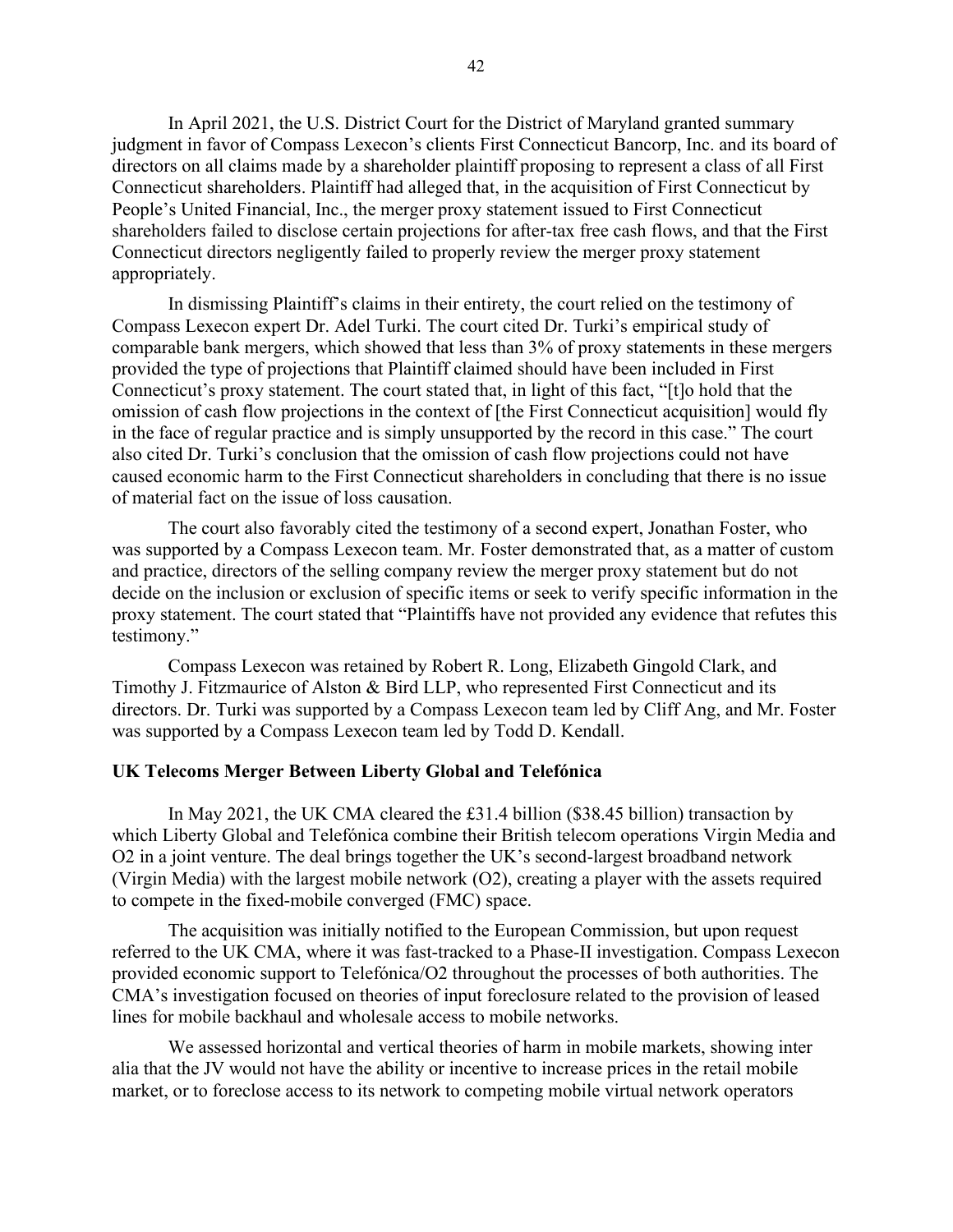(MVNOs). We also assisted in the design and analysis of a survey to understand consumers' propensity to switch in response to a price increase, particularly in the FMC space.

The team, led by Miguel de la Mano and Thilo Klein, included Scott Holbrook, Cecilia Nardini, and Angelos Stenimachitis with the assistance of Gytautas Karklius, Sara Cosimo, Nathan Viles, Nikki Hui, Pawani Malhotra, and Bo Bourke. We worked closely with Telefónica's legal advisers of Clifford Chance (led by Jenine Hulsmann and Miguel Odriozola) and Cleary Gottlieb Steen & Hamilton LLP (led by Francisco Enrique González Díaz).

# <span id="page-42-0"></span>**Hewlett-Packard Breach of Contract Appeal**

In June 2021, a California appellate court rejected arguments by Oracle Corporation (Oracle) and affirmed a trial court ruling and jury award of more than \$3 billion in damages to Hewlett-Packard Company (HP) in a breach of contract dispute between the companies.

Compass Lexecon Senior Managing Director Jonathan Orszag testified on behalf of HP in the 2016 trial regarding the amount of damages suffered by HP as a result of Oracle's breach and the jury awarded HP the exact amount of damages calculated by Mr. Orszag: \$3.014 billion. Oracle appealed the jury award, arguing that Mr. Orszag's testimony on damages should have been excluded because his damages model contained a fundamental flaw and was impermissibly speculative.

In its ruling, the Court of Appeal concluded in extensive detail that Mr. Orszag's damages model was not subject to the flaw claimed by Oracle, dismissing completely each of Oracle's arguments. It also rejected Oracle's argument that the model was impermissibly speculative after "carefully consider[ing] Oracle's arguments with respect to Orszag's methodology and assumptions." The Court of Appeal concluded that Mr. Orszag "appropriately relied" on a variety of different data and sources and rejected completely each of Oracle's contentions.

Compass Lexecon was retained by Jeffrey T. Thomas and Samuel Liversidge of Gibson, Dunn & Crutcher LLP. Mr. Orszag was supported by a Compass Lexecon team that included Kevin Green, Michael Smith, and Stephen Stanis.

# <span id="page-42-1"></span>**White Paper on U.S. Export Control Policy Impacting Vendors of EDA Tools**

In October 2020, Compass Lexecon was retained by Cadence Design Systems, Inc., a U.S.-based electronic design automation (EDA) firm that provides software to design computer chips, to evaluate the economic implications of a potential unilateral U.S. export restriction on EDA tools.

Dr. Elizabeth Wang, Dr. Sophie Yang, and Dr. Stephen Cacciola prepared a white paper that was submitted as part of Cadence's response to the Advance Notice of Proposed Rulemaking issued by the Department of Commerce, Bureau of Industry and Security regarding Foundational Technology implementation of the 2018 Export Control Reform Act (ECRA) of 2018. The white paper provided detailed analyses of foreign (non-U.S.) availability of EDA tools and possible Chinese customers' work-arounds to the potential unilateral export control restrictions of U.S. EDA tools. Our white paper concluded that Chinese customers have ample short-term, medium-term, and long-term solutions at different stages of the semiconductor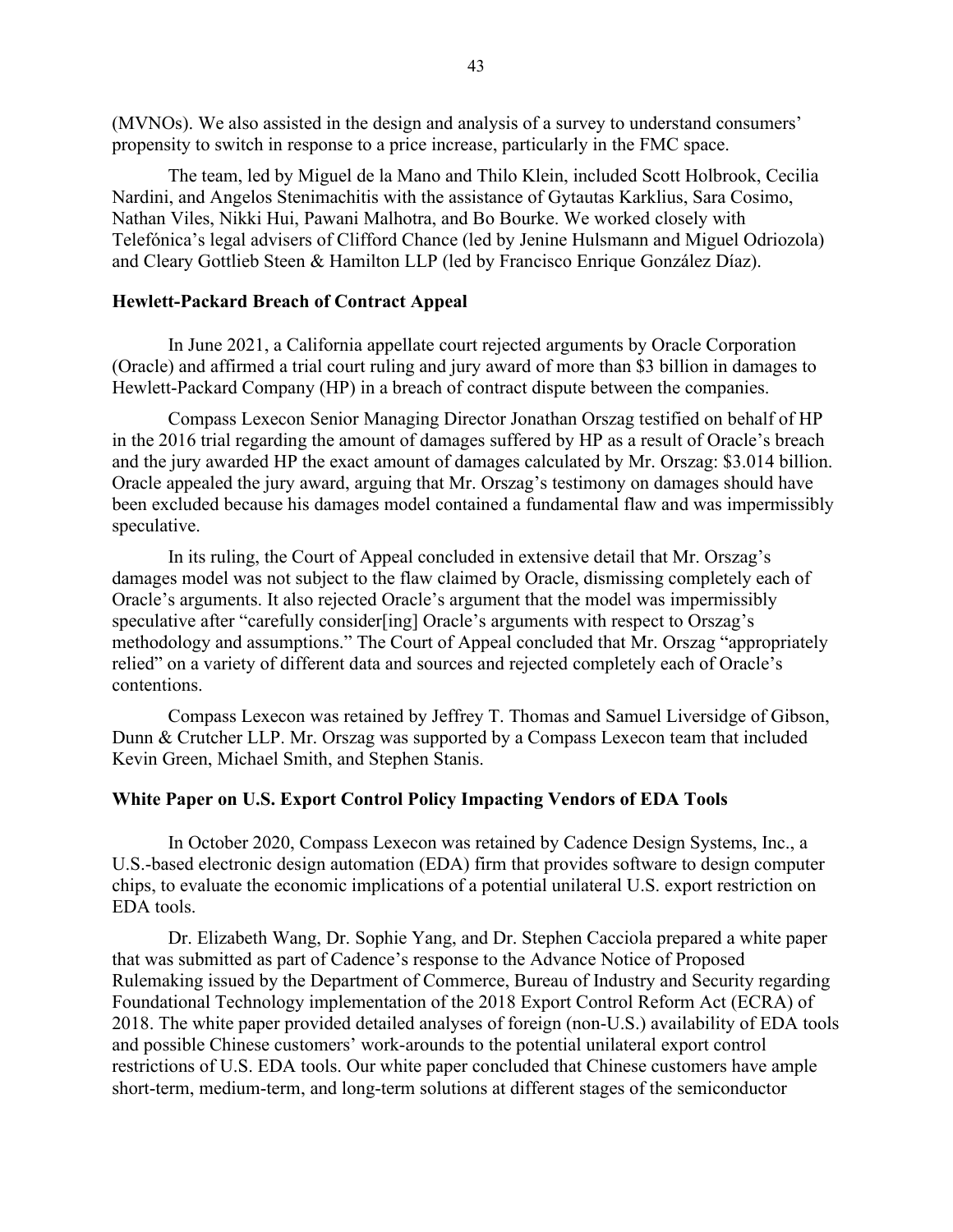production chain that will render stricter, unilateral export controls ineffective in stemming Chinese semiconductors by means of denying access to EDA tools.

Dr. Wang, Dr. Cacciola, and Dr. Yang led a team that included Vendela Fehrm, Daisy Sun, Rafael del Villar, Sharon Jiang, Showroop Pokhrel, and Judy Yan. The Compass Lexecon team worked closely with a team at Cadence, as well as Kevin Wolf, Shiva Aminian, Cono Carrano, Sohrab Hajarian, and Brock Wilson from Akin Gump Strauss Hauer & Feld LLP.

#### <span id="page-43-0"></span>**APP / Bohui Merger**

In December 2019, Asia Pulp & Paper, one of the largest pulp and paper companies in the world, announced its acquisition of Shandong Bohui, a leading Chinese supplier of pulp and paper. Compass Lexecon was retained by Asia Pulp & Paper to provide economic analysis to assist with its regulatory approval in China. The Compass Lexecon team applied various economic tools to determine the appropriate antitrust relevant markets and demonstrated through economic analyses that the transaction is unlikely to have any anticompetitive effects.

In June 2020, the State Administration for Market Regulation (SAMR) of China approved the transaction without condition.

A Compass Lexecon team, led by Dr. Elizabeth Wang, including Dr. Kun Huang, Dr. Aston Zhong, and Dr. Lily Chen, worked closely with Zhifeng Chai of King & Wood Mallesons on this matter.

#### <span id="page-43-1"></span>**Cisco/Acacia Merger**

On January 19, 2021, China's State Administration for Market Regulation (SAMR) issued a conditional approval of Cisco Systems, Inc. (Cisco) acquisition of Acacia Communications, Inc. (Acacia). Cisco is a manufacturer of networking and telecommunication equipment and software. Acacia designs and manufactures advanced high-speed optical interconnect technologies. The transaction was largely vertical where Acacia's digital signal processors, photonic integrated circuits, and optical transceiver modules are used in optical transport systems and routers manufactured by Cisco and others.

Dr. Elizabeth Wang submitted two reports to SAMR to address its potential concerns. The first report evaluated whether the proposed transaction would result in harm to competition through vertical input foreclosure utilizing vertical arithmetic analyses. The second report evaluated the possibility of conglomerate effects due to the proposed transaction.

Dr. Wang was supported by Thomas Stemwedel, Dzmitry Asinski, Daniel Stone, and Narsid Golic in Compass Lexecon's Chicago office and Sophie Yang and Sharon Jiang in Compass Lexecon's Boston office. The team worked closely with closely Gil Ohana from Cisco, Andrew Foster and Kexin Li from Skadden, Arps, Slate, Meagher & Flom LLP, and Yao Feng and Shipo Xie from Beijing Sunland Law Firm.

### <span id="page-43-2"></span>**Tencent Music Entertainment's Acquisition of China Music Corp.**

In February 2021, Compass Lexecon was retained by Tencent Music Entertainment Group (TME), China's largest digital music streaming platform, to evaluate the competitive effects of TME's acquisition of China Music Corp (CMC). The acquisition was initiated in 2016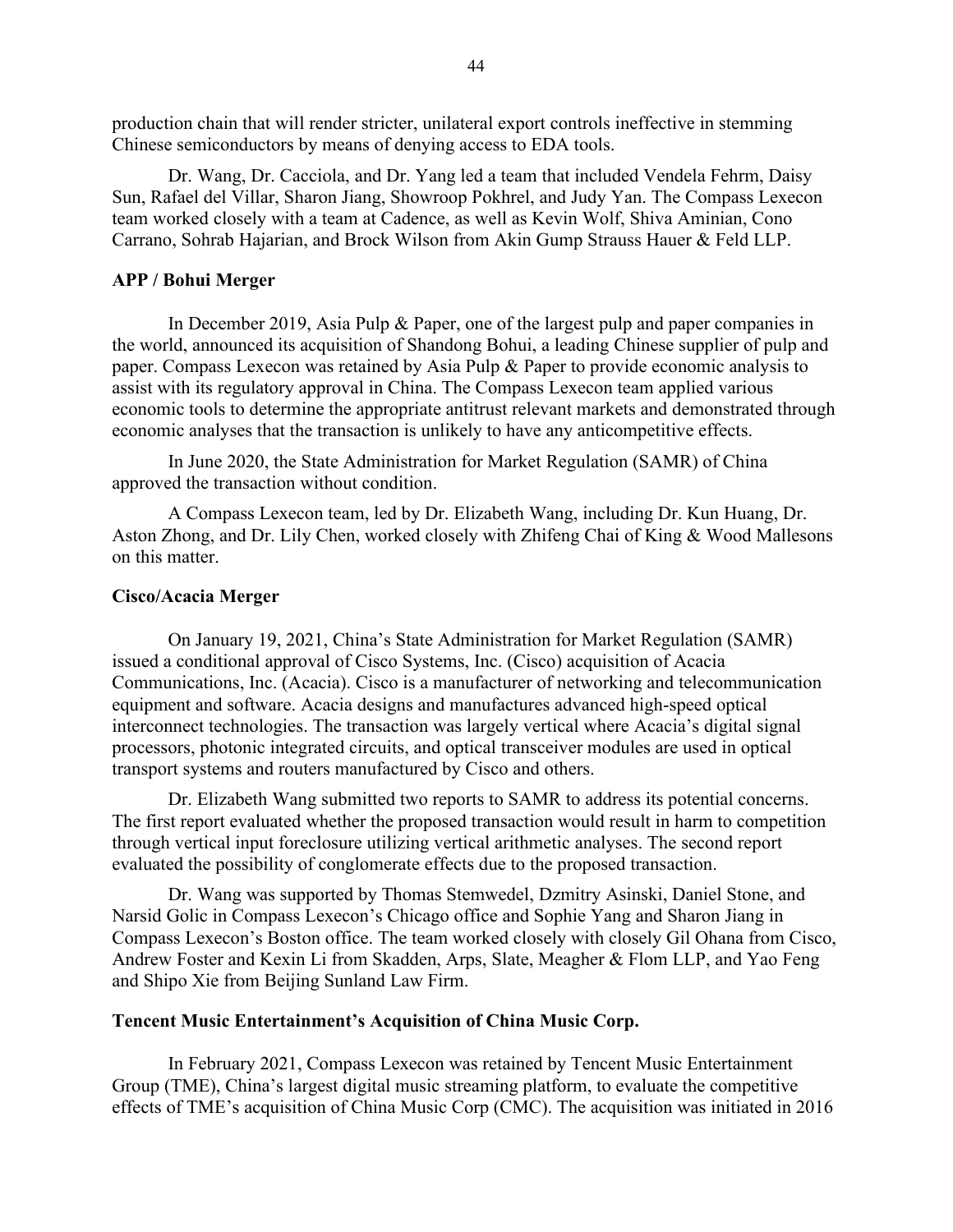and consummated in 2017, but the merger was not filed with China's State Administration for Market Regulation (SAMR). In 2020, SAMR launched an investigation into this merger and the resulting impacts on digital music streaming in China.

The Compass Lexecon team, led by Dr. Elizabeth Wang, submitted a report to evaluate issues related to market definition, TME's market power, and the competitive effects of this merger on the relevant markets. The team utilized factual evidence, economic data, and econometric models to evaluate the actual competitive impact of this consummated merger, including its impact on consumer prices, digital music output, and the innovation of music streaming platforms. In addition, the Compass Lexecon team also performed a comprehensive review of the business model of digital music licensing in China.

Dr. Elizabeth Wang was supported by a Compass Lexecon team across the Beijing and U.S. offices, including Dr. Kun Huang, Dr. Jason Wu, Dr. Aston Zhong, Jake Cheng, Bella Li, Wendy Wei, and Wenye Sun. The team worked closely with Xie Lin, Tian Chen, and Jiang Ning at TME.

# <span id="page-44-0"></span>**Salesforce's Acquisition of Slack**

In July 2021, the United States Department of Justice (DOJ) closed its investigation of Salesforce's proposed acquisition of Slack, allowing Salesforce to complete the \$27.7 billion transaction. The deal combines Salesforce's innovative customer relationship management software solutions with Slack's dynamic enterprise communications platform.

Compass Lexecon was retained by Salesforce to assist with obtaining U.S. regulatory clearance of its acquisition of Slack, working closely with Salesforce's legal advisors at Covington & Burling LLP and Wachtell, Lipton, Rosen & Katz. The Compass Lexecon team was led by Dr. Mary Coleman and Professor Dennis Carlton and also included Drs. Rodrigo Montes, Loren Poulsen, Josephine Xu, and Ms. Margaret Hlebowitsh further assisted by Rudra Ramchandran, Zain Ul Abideen Shahid, Belen Goicoechea, and Carlos Paez.

#### <span id="page-44-1"></span>**Jimmy John's No-Poach Litigation - Class Certification Stage**

Compass Lexecon's client Jimmy John's defeated a motion for certification of a putative class of Jimmy John's restaurant employees in *Conrad v. Jimmy John's*, relying in part on the expert testimony of Compass Lexecon Senior Consultant Dr. Janusz A. Ordover. The case is one of the first fast food franchise no-poach cases for which a motion for class certification has been decided. Plaintiff alleged that the so-called "no-poach provision" contained in Jimmy John's franchise agreements constituted a per se horizontal agreement to suppress the wages of employees of Jimmy John's branded stores. Judge Nancy J. Rosenstengel denied Plaintiff's motion for class certification, finding that it did not meet the Rule 23 standards for adequacy, typicality, and predominance. In particular, Judge Rosenstengel ruled that Plaintiff had not shown that common issues predominated over individualized issues. Judge Rosenstengel elaborated that, while Plaintiff's economic expert (who was excluded under *Daubert* in an opinion citing Dr. Ordover's analysis) claimed that all putative class members' wages were suppressed, Dr. Ordover "ably demonstrated that—after adjusting for [Plaintiff's expert's] error—'managers paid on an hourly basis had an average wage suppression of approximately two percent, while salaried managers suffered no suppression at all.'"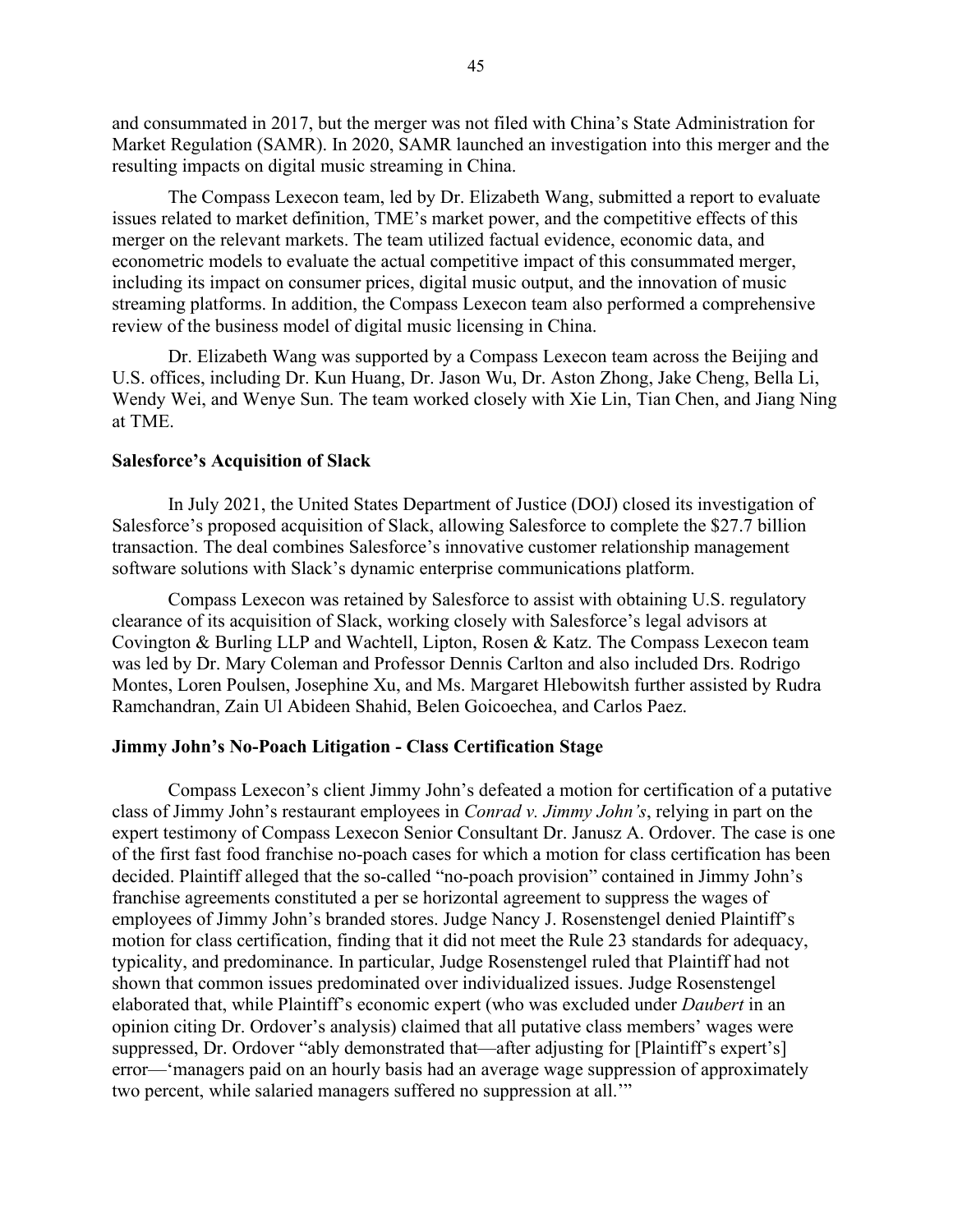Further, Judge Rosenstengel held that Plaintiff's allegations should be analyzed under the rule of reason, necessitating an analysis of the relevant market, which Plaintiff's expert narrowly defined as employment at Jimmy John's branded restaurants. Judge Rosenstengel found that the relevant market was much broader, stating that "the Court remains of the same mind as Dr. Ordover … whose prudent analyses revealed that the relevant labor market includes not merely Jimmy John's franchisees but also other quick-service restaurants (QSRs). Dr. Ordover recognized, for example, that 'it is likely that the putative class members seek employment in a labor market (or multiple labor market) that is (or are) much broader than Jimmy John's branded stores.' … He then aptly demonstrated that '99 percent of Jimmy John's branded stores have at least ten other QSR brands within ten miles, with an average number of nearby brands of 53' and 'an average number of QSR locations of nearly 257.'"

Dr. Ordover was supported by a Chicago-based Compass Lexecon team that included Thomas A. Stemwedel, Ron Laschever, Alice Kaminski, and Deborah Healy. Jimmy John's was successfully represented by Rachel S. Brass and Caeli A. Higney of Gibson Dunn & Crutcher LLP.

### <span id="page-45-0"></span>**Motorola ITC Proceedings**

In this matter, Compass Lexecon's client, Motorola Solutions claimed that certain Hytera products infringed Motorola's patents and sought (i) a determination from the U.S. International Trade Commission that certain products exported to the U.S. from China should be subject to exclusion and cease and desist orders and (ii) a bond from respondent Hytera to compensate for any further economic injury caused by importation during the "presidential review period." Hytera sought to avoid such a determination by arguing, among other things, that no "domestic industry" was implicated by the products in dispute.

Compass Lexecon Senior Consultant Dr. Jonathan Arnold testified on economic aspects of the domestic industry and the nature and availability of non-infringing alternatives at the hearing. In November 2018, the ITC issued a Notice of Final Determination confirming that certain Hytera products infringe four Motorola Solutions U.S. patents and issued exclusion and cease-and-desist orders for three of those patents. In its Notice of Final Determination, the ITC made repeated references to Dr. Arnold's testimony relating to the existence of a Domestic Industry.

Motorola also sought a substantial bond sufficient to protect it from any injury arising from continued importation during the 60-day presidential review period. Dr. Arnold testified that such a bond should be set at 44 percent (based on a certain measure of Motorola's profitability) of the value of estimated imports. The Commission also relied on Dr. Arnold's testimony and rejected Hytera's argument relating to the size of bond Hytera was required to provide to protect against any ongoing infringing activities.

Motorola Solutions was successfully represented by Adam R. Alper, Michael W. De Vries, Anders P. Fjellstedt, Jonathan Jones, and Justin Singh of Kirkland & Ellis LLP, and Mark S. Hacker, General Counsel of Motorola Solutions. The Compass Lexecon team supporting Dr. Arnold was led by Dzmitry Asinski with assistance from Joseph Dykstra and Amessha Jones from Compass Lexecon's Chicago office.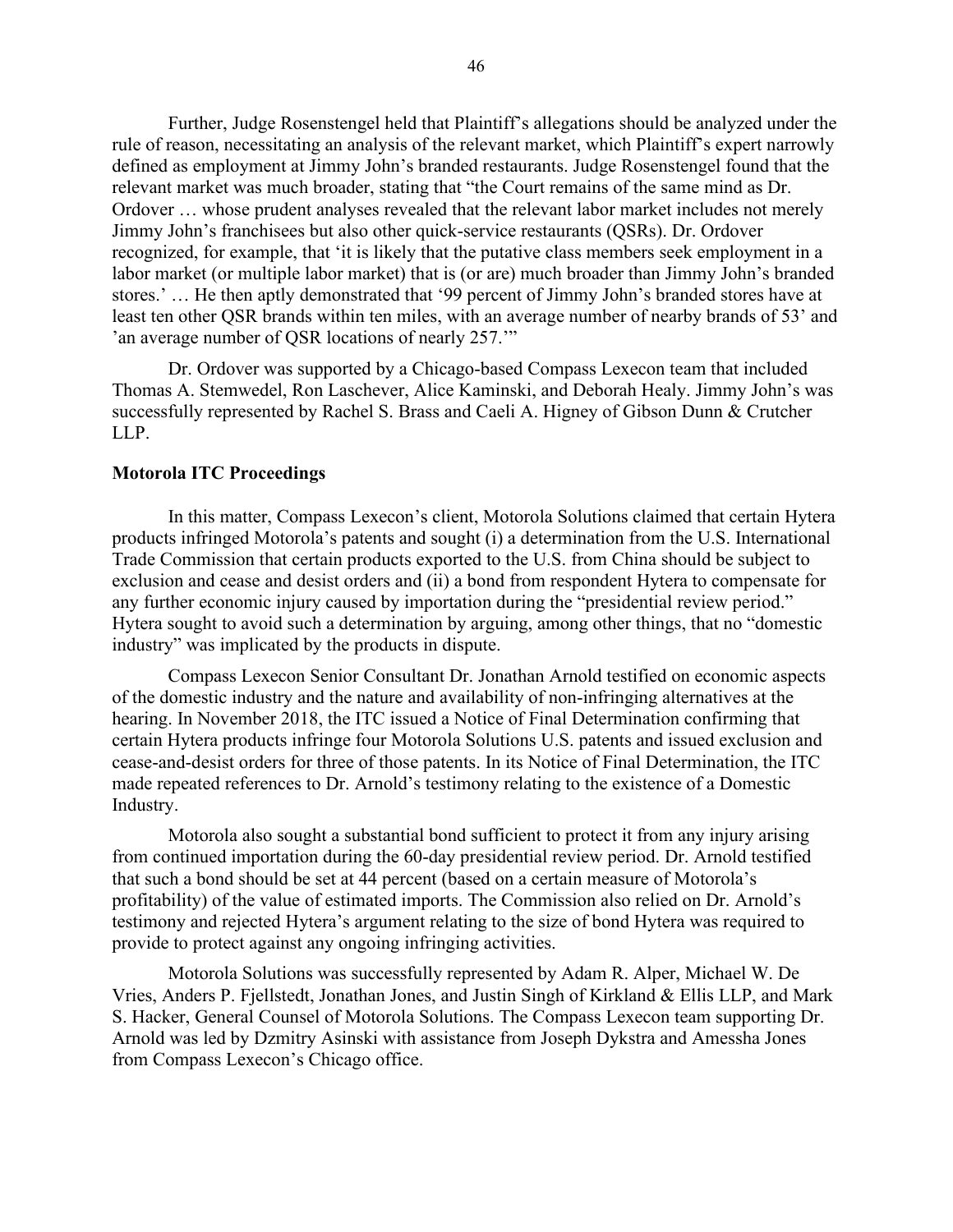# <span id="page-46-0"></span>**D.E. Shaw Composite Holdings, L.L.C. and Madison Dearborn Capital Partners IV, L.P. Contractual Payment Dispute**

Compass Lexecon's clients D.E. Shaw Composite Holdings, L.L.C and Madison Dearborn Capital Partners IV, L.P., (Plaintiffs), obtained a successful summary judgment ruling awarding them \$230,893,998.54 in damages relating to a contractual payment due under a Purchase and Sale Agreement. Compass Lexecon expert Rajiv Gokhale submitted expert reports in which he provided a damage estimate which was relied upon for the award.

The case concerned whether TerraForm LLC and TerraForm Inc. (collectively, TerraForm or the Defendants) were liable for an earnout payment due under a Purchase and Sale Agreement (the PSA). TerraForm LLC acquired First Wind's operating renewable energy facilities and non-party SunEdison acquired the rest of First Wind's portfolio. The PSA defined TerraForm LLC and SunEdison as "Buyers". Under the PSA, an "Accelerated Earnout Payment" would become immediately due and payable by both Buyers upon the occurrence of a specified "Acceleration Event," which occurred in May 2016 after SunEdison's bankruptcy filing.

Plaintiffs sought to hold TerraForm LLC liable for the aggregate Accelerated Earnout Payment and to hold TerraForm Inc. liable as a guarantor of TerraForm LLC's payment obligation. Plaintiffs moved for summary judgment arguing that the PSA unmistakably established TerraForm LLC's primary liability for the accelerated payment as one of the delineated Buyers, and that damages should be computed based on the PSA's definitions and formulas.

Defendants responded that the word "Buyers" appeared in the PSA in reference to the Accelerated Earnout Payment only because of a mutual mistake, and instead should have read that SunEdison would deliver the accelerated payments. Defendants also argued that the acceleration obligation was unenforceable because the PSA did not set forth clearly the amount owed.

Compass Lexecon and Rajiv Gokhale were retained by Plaintiffs through their counsel Debevoise & Plimpton, LLP. Mr. Gokhale filed reports and was deposed. Mr. Gokhale concluded that the aggregate Accelerated Earnout Payment due was \$230,893,998.54, and that contemporaneous economic evidence demonstrated that TerraForm was expected to benefit from its purchase of First Wind.

In December 2020, the Honorable Jennifer G. Schecter of the Supreme Court of the State of New York found that the PSA must be enforced as written, and therefore granted summary judgment to Plaintiffs on the mutual-mistake defense. The Court found TerraForm Inc. to be liable as guarantor of TerraForm LLC's obligation. The Court further rejected Defendants' argument that the PSA did not contain any formula for computing the Accelerated Earnout Payment and ruled that Plaintiffs were entitled to the full amount of their requested award of \$230,893,998.54 in damages, plus 9% statutory pre-judgment interest, as Mr. Gokhale's opening expert report estimated.

Compass Lexecon worked closely with counsel from Debevoise & Plimpton including Shannon Rose Selden, Wendy B. Reilly, and Melanie Burke, who successfully represented Plaintiffs in this matter. In addition to Mr. Gokhale, the Compass Lexecon team included Pavithra Kumar, Noah Mathews, and Monica Xie in Compass Lexecon's New York office.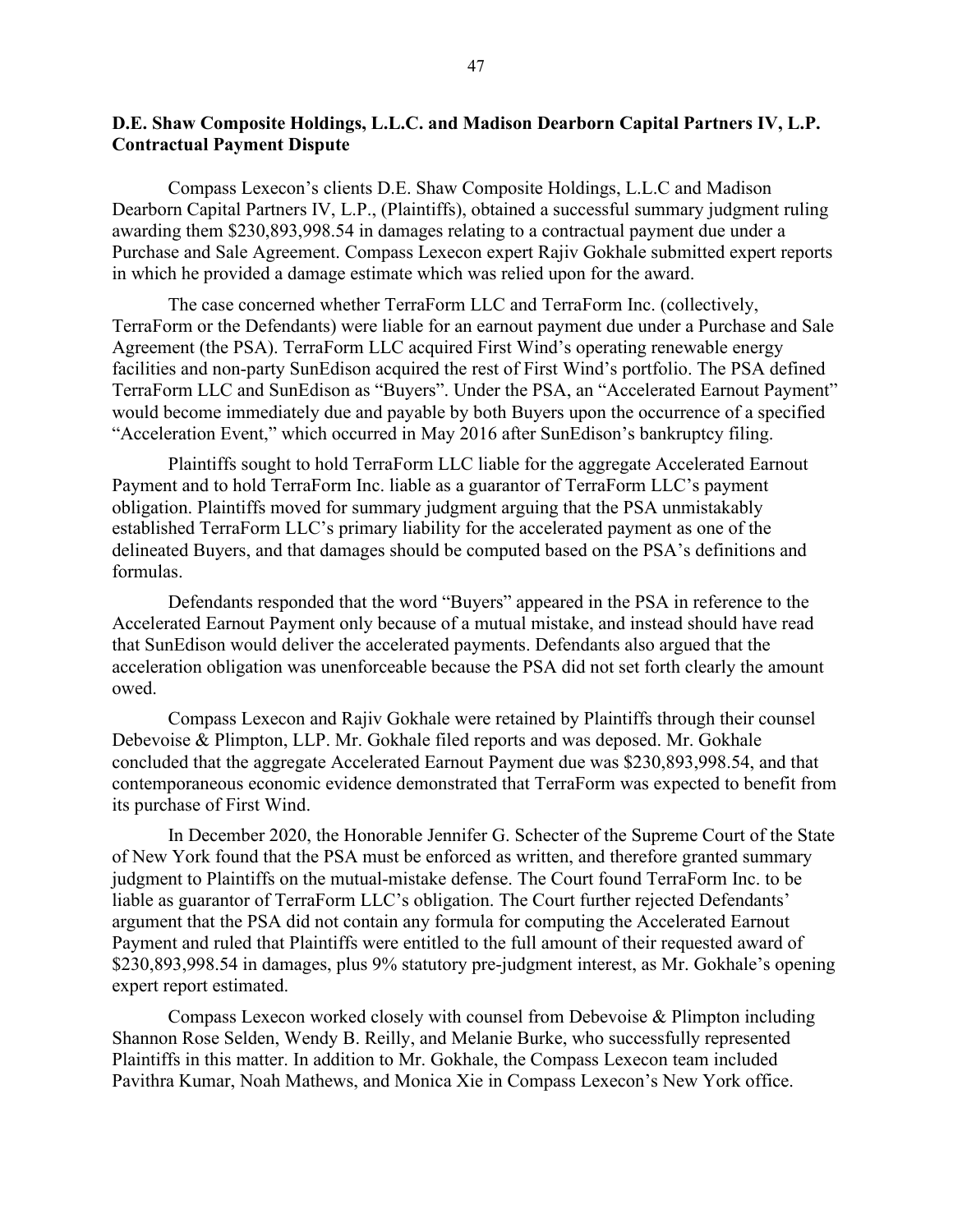# <span id="page-47-0"></span>**WESCO International Acquisition of Anixter International**

In August 2020, following agreement with the Competition Bureau of Canada (CBC), WESCO International completed regulatory clearance of its \$4.5 billion acquisition of Anixter International. WESCO and Anixter are two prominent distributors of electrical, communications, and utility components in North America. Compass Lexecon was retained by counsel for WESCO and Anixter to evaluate the competitive effects of the transaction in the U.S. and Canada. After HSR termination in the U.S., the investigation focused on Canada. CBC expressed concerns about potential adverse competitive effects from the transaction in the distribution of datacom products and pole line hardware products.

Compass Lexecon worked closely with counsel to analyze and present the parties' sales and bid data and to respond to the CBC's supplementary information request. Compass Lexecon also submitted white papers presenting econometric evidence showing that the presence of the merging parties in certain Canadian provinces had no statistically significant effect on each other's profit margins. CBC ultimately approved the merger following an agreement with WESCO and Anixter to divest certain legacy utility and datacom assets in Canada, which generate revenues that amount to a de minimis share of the parties' total revenues.

The Compass Lexecon team was headed by Jonathan Orszag and Aren Megerdichian and included support from Christopher Fasel, Marc Huntley, Linchun Chen, Rob Foley, Todd Bettisworth, Kelvin Huang, Akawin Tanjitpiyanond, Yu Zhu, and Donovan Kaddis. Compass Lexecon worked closely with Ilene Gotts and Emily Samra of Wachtell, Lipton, Rosen & Katz; and Mark Katz, Charles Tingley, and Dajena Pechersky of Davies Ward Phillips & Vineberg LLP.

#### <span id="page-47-1"></span>**Simon Property MAE Litigation**

In February 2020, Simon Property Group (Simon) and Taubman Centers (Taubman) entered into a merger agreement in which Simon agreed to acquire an 80% ownership interest in Taubman by acquiring all of Taubman's common stock for \$52.50 per share and one-third of the Taubman family's 30% ownership interest for a total consideration of approximately \$3.6 billion. Simon filed a complaint in June 2020 alleging that Taubman had suffered a material adverse effect (MAE) that allowed Simon to terminate the merger and refuse to close without penalty. Simon claimed that Taubman was affected disproportionately by the COVID-19 pandemic as compared to other companies that operated in the same industries as Taubman.

Counsel for Simon retained Compass Lexecon and several of our experts. Compass Lexecon Senior Consultant Professor Kenneth Lehn was retained to analyze Taubman's actual and expected financial performance in light of the pandemic. Professor Dhruv Grewal was retained to analyze the impact of the COVID-19 pandemic on Taubman and the industry in which it operates. Compass Lexecon Senior Consultant Robert Daines was retained to evaluate the economic evidence regarding industry definitions in light of the contract language. Jonathan Foster was retained to evaluate certain Taubman financing actions during the COVID-19 pandemic. Compass Lexecon also supported several medical and epidemiology experts.

On November 15, 2020, shortly before trial, the parties reached an agreement to move forward with the deal at a lower price of \$43 per share, a reduction of 18% from the initially agreed upon price.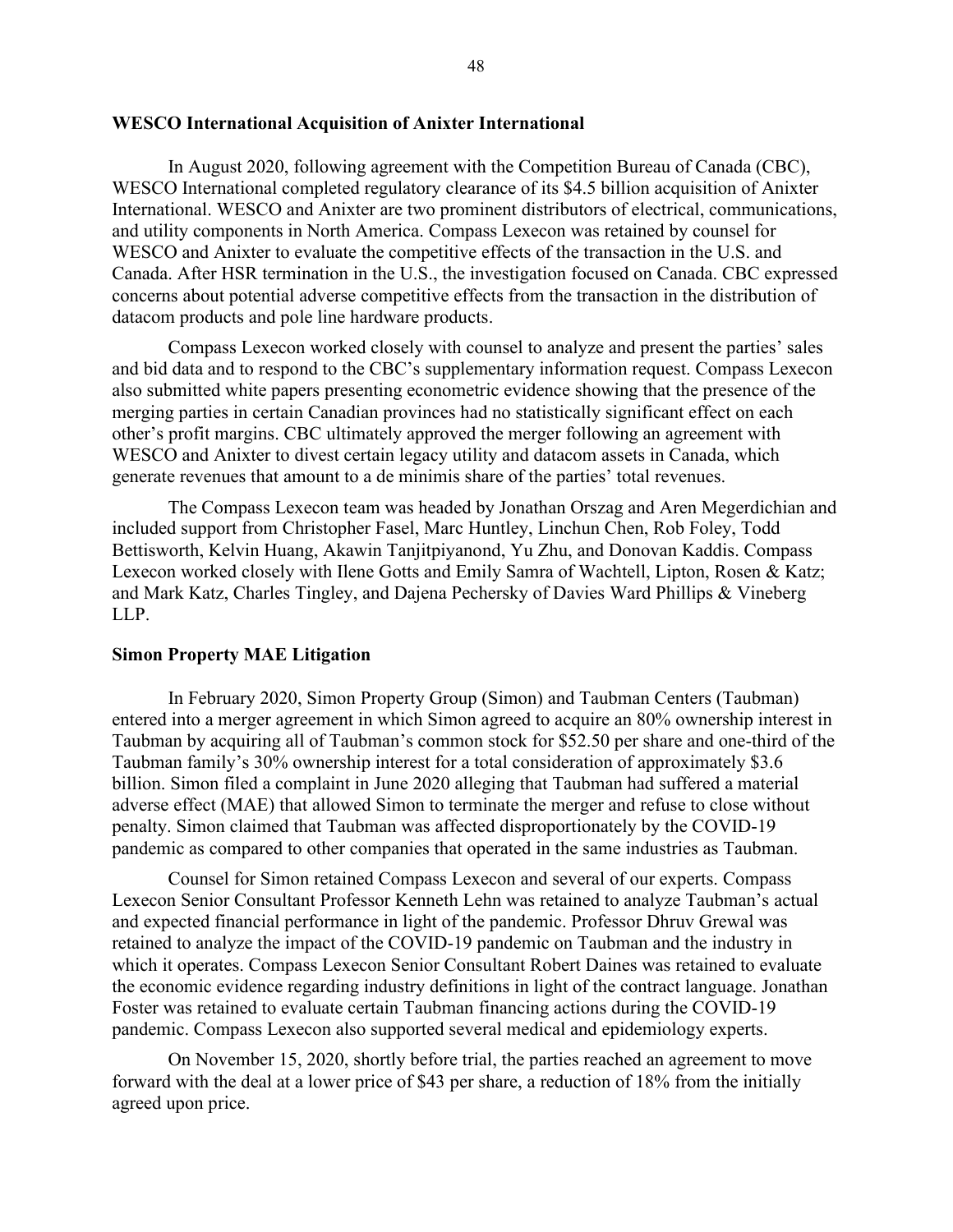We worked with Lewis Clayton, Bruce Birenboim, Brette Tannenbaum, Paul Paterson, Arianna Markel, and others of Paul Weiss and Thomas Cranmer, Michael Palizzi, and others of Miller, Canfield, Paddock and Stone, P.L.C. The Compass Lexecon team was led by Adel Turki, with assistance from Cliff Ang, Ed Grgeta, Todd Kendall, Jessica Mandel, Avisheh Mohsenin, Robin Stahl, Samuel Hollander, Kevin Hartt, and others.

# <span id="page-48-0"></span>**Acquisition of Teksid by Tupy**

Compass Lexecon economist Mark Israel was retained by Weil, Gotshal & Manges to conduct economic analysis of Tupy's proposed acquisition of Teksid. Both companies supply cast-iron automotive components. Drs. Israel and Weiskopf submitted several white papers to the U.S. Department of Justice (DOJ) highlighting the results of their economic studies. After issuing a second request for additional information, the DOJ ultimately allowed Tupy to acquire Teksid's operations in Brazil and Portugal but prohibited Tupy from purchasing Teksid's operations in Mexico.

Compass Lexecon worked closely with John Scribner, Carolina Velarde, and Rob Meyer at Weil, Gotshal & Manges and Bradley Smith, Samantha Hynes, and Steven Holley at Sullivan & Cromwell LLP. Drs. Israel and Weiskopf were supported by a Compass Lexecon team in our Washington, D.C. office that included Bo Bourke, Zain Ul Abideen Shahid, and Chris He.

#### <span id="page-48-1"></span>**U.S. Bank RMBS Settlement Approval**

In this matter, Bank of America offered a \$77 million settlement to U.S. Bank, the Trustee for two RMBS Trusts, to settle claims relating to representations and warranties on mortgages conveyed to the Trusts. The claims had been litigated in the New York State Supreme Court and survived motions to dismiss and a motion for summary judgment. U.S. Bank retained Compass Lexecon expert Gerald Lumer to provide an independent opinion on the reasonableness of the settlement for one of the Loan Groups in each Trust and to identify the factors the Trustee should consider in evaluating the settlement as a whole.

Dr. Lumer analyzed the settlement, explained his methodology to the Trustee, and advised the Trustee that the settlement was reasonable for each Loan Group. He also identified the factors the Trustee should consider when evaluating the settlement as a whole. The Trustee relied on the advice of Dr. Lumer and concluded the settlement was in the best interests of the Trusts.

The Trustee then asked the District Court of the State of Minnesota to approve the settlement. Two investors in the Trusts filed objections to the settlement and subsequently retained experts who submitted expert reports opining that the settlement was inadequate. The Trustee asked Dr. Lumer to review the objections and expert reports. Dr. Lumer submitted two reports, explaining his analysis of the settlement and the reasons the objectors' experts' reports did not change his views on it. In April 2021, the District Court held a proceeding on the settlement. Dr. Lumer testified for two days before Judge Laura Nelson of the District Court of the State of Minnesota. He explained his methodology, the basis for his conclusions, and the reasons the objectors' experts' reports did not change his views. In her opinion, Judge Nelson described Dr. Lumer as "highly qualified and experienced" and repeatedly relied upon his analyses and opinions. She authorized and approved the Trustee's entry into the settlement and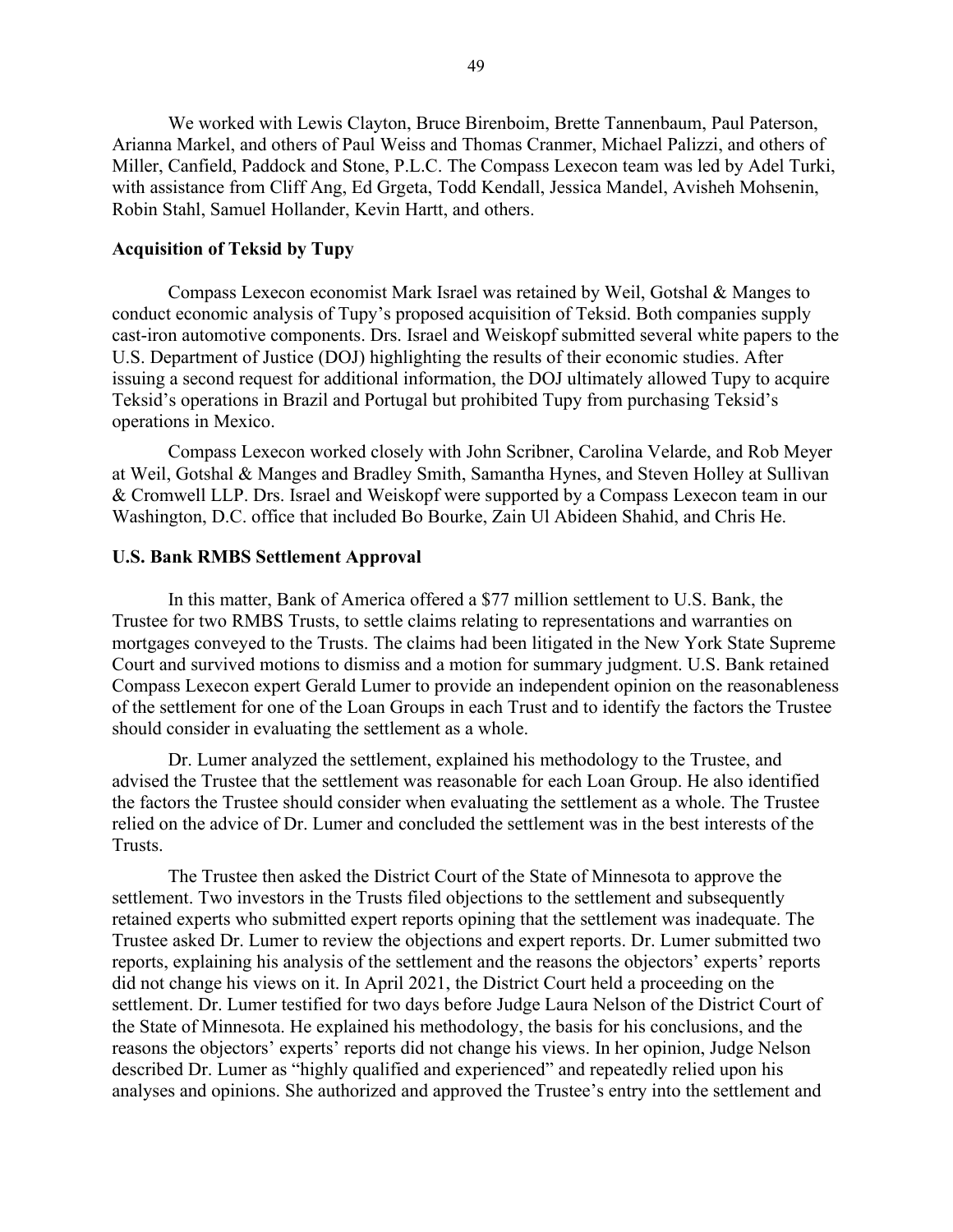ruled that its conduct had been in good faith and reasonable and in the best interests of the Trusts.

U.S. Bank was successfully represented by Michael C. McCarthy, James F. Killian, and Michael L. Sheran of Maslon LLP. Dr. Lumer was supported by Kevin Hartt and Donald Hong of Compass Lexecon's Chicago office.

# <span id="page-49-0"></span>**Foundation Resolution Corp. Pension Committee vs. Aon Hewitt Investment Consulting, Inc. and Alight Solutions**

Plaintiffs (Foundation Resolution Corp. Pension Committee (FRC)) in this litigation claimed that Defendants (Aon Hewitt Investment Consulting, Inc. (AHIC) and Alight Solutions, (collectively Aon)) breached their fiduciary duties with regards to the management of a defined benefit pension plan sponsored by Plaintiffs, resulting in alleged millions of dollars of losses to the pension plan.

Compass Lexecon Affiliate, Professor Laura T. Starks, the Charles E. and Sarah M. Seay Regents Chair in Finance and Co-Executive Director of the Social Innovation Initiative at McCombs School of Business, University of Texas at Austin, was retained by Defendants to review and analyze Plaintiffs' claims regarding AON's management of the Plan's investment portfolio and to offer opinions regarding whether the investment decisions made by AON Hewitt were reasonable, and also to respond to Plaintiffs' expert. Professor Starks offered the following opinions: (i) Aon made reasonable investment choices on behalf of the Plan over the relevant period; (ii) Aon appropriately managed and monitored the Plan's asset portfolio over the relevant period, which resulted in a reduced deficit; (iii) Aon clearly disclosed the risks associated with its investment policy and with the winding down of an underfunded defined benefit pension plan; (iv) Plaintiffs' expert's claims that Aon's investment choices on behalf of the Plan were deficient were fundamentally flawed; (v) Plaintiff's expert's loss analysis was fundamentally flawed and could not be relied upon to estimate the damages incurred by Plaintiffs as a result of Aon's alleged misconduct; and (vi) there was no basis to conclude that Aon breached its fiduciary duty to the Plan and thus there is no basis to conclude that Plaintiff was entitled to damages. At trial, Professor Starks testified to these opinions as Defendants' last witness. The Court ultimately found that Defendants' actions were appropriate, reasonable, and prudent.

Compass Lexecon worked closely with counsel from Willkie Farr & Gallagher LLP led by Craig C. Martin, that included Matthew J. Thomas and Aaron J. Hersh. Professor Starks was assisted by a team in Compass Lexecon's Chicago and New York offices that included Adel Turki, Compass Lexecon affiliate Andrea Neves, Joseph Goodman, Constance Kelly, Mihir Gokhale, and Pat Cuscaden.

### <span id="page-49-1"></span>**Fincantieri/ Chantiers de l'Atlantique**

Compass Lexecon advised the Italian shipbuilder Fincantieri during its proposed acquisition of French shipbuilder Chantiers de l'Atlantique. The transaction was under an indepth Phase II investigation by the European Commission, but without obtained approval, it was withdrawn in January 2021 to accommodate for the unprecedented circumstances of the Covid-19 health crisis and its impact on the shipbuilding market. The European Commission mainly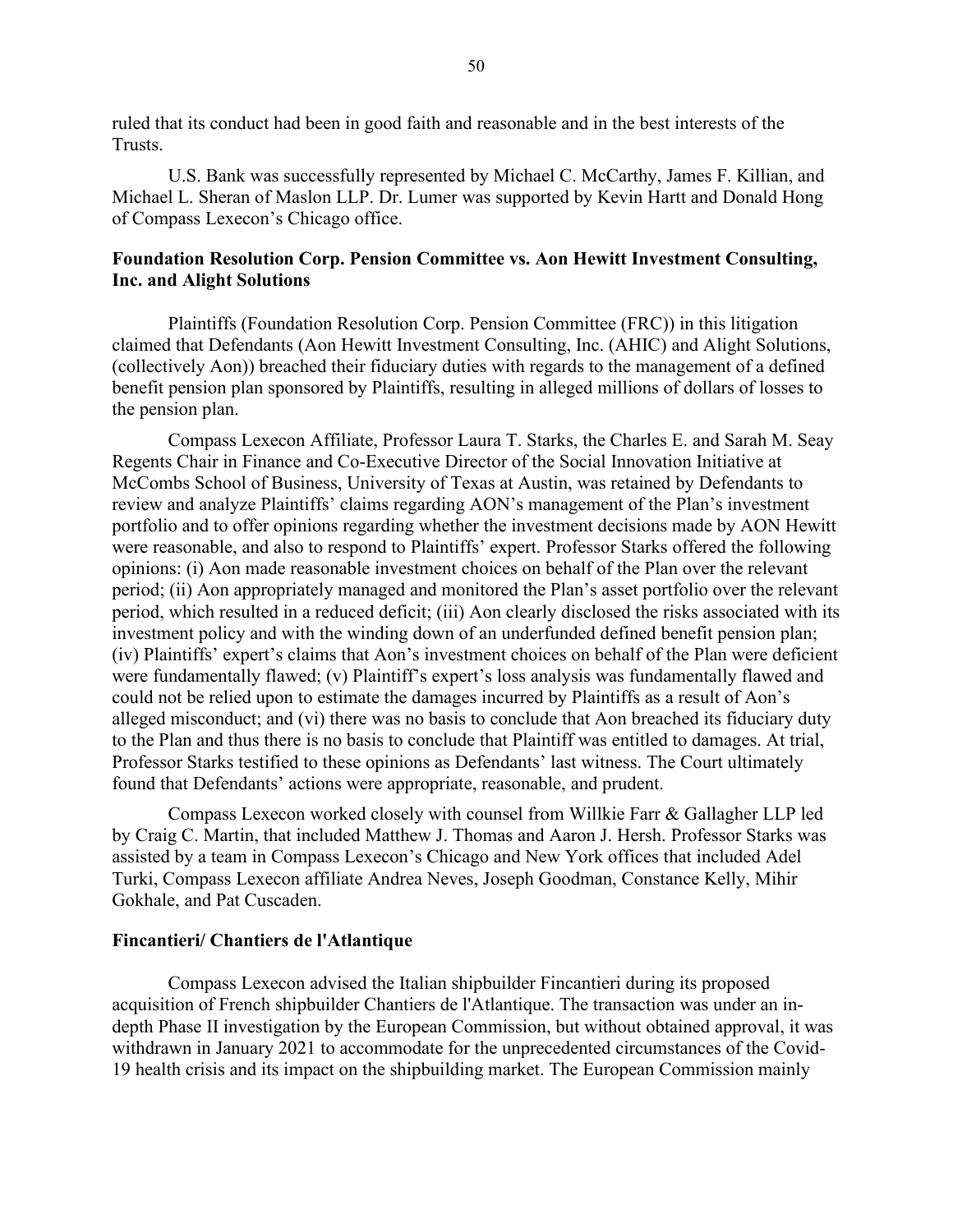expressed concerns related to competition in the global cruise shipbuilding market, a concentrated market characterized by capacity constraints and high entry barriers.

Compass Lexecon assisted the parties throughout the notification process, Phase I and Phase II proceedings. We calculated market shares and conducted a bidding analysis to assess the closeness of competition between the merging parties. We also put forth a paper with an assessment of the unilateral effects arising from the transaction, including a price concentration analysis (regression analysis and GUPPI) and a cost and profitability analysis that supported the argument that cruise operators discipline the parties by means of their buyer power. Finally, we discussed the different efficiencies arising from the transactions.

The Compass Lexecon team was led by Lorenzo Coppi and included Alan Rozenberg, Kadambari Prasad, Ferenc Peto, Gianmarco Calanchi, Cecilia Nardini, James Wong, James Andrews, Valentina Bianchi Vimercati, Josep Peya, Salvatore Piccolo, Martina Kaplanova, A Schwegmann and Julian Alves. They worked closely together with the team from Van Bael & Bellis, led by Porter Elliott.

# <span id="page-50-0"></span>**Fraikin/Via Location**

In September 2020, the French competition authority (FCA) conditionally approved the acquisition of Via Location by Fraikin. The parties are active in the short and long-term rental of dry and refrigerated commercial and industrial vehicles in Europe. The FCA analyzed the competitive effects of the transaction and concluded that there was a risk of significant competitive harm on local French markets where post-merger there would be insufficient alternatives for the rental of certain types of vehicles. During the Phase I investigation, the Parties offered the divestment of a limited number of agencies and vehicles, which was deemed sufficient to overcome the FCA's concerns in local markets.

Compass Lexecon assisted during the merger proceedings before the FCA. We assessed competitive effects on a local level, based on travel distances and actual footprints. We also analyzed the potential coordinated effects of the transaction. Our analyses were submitted as notes to the FCA. Our team also assisted with the responses to several Requests For Information (RFIs) from the FCA and with the proposed remedy package to address residual local concerns.

The Compass Lexecon team led by David Sevy included Thibaut de Bernard and Alexandre Nouvel. We worked with Jacques-Philippe Gunther, Mathilde Saltiel, Laure Maes, and Amine Mansour from Latham & Watkins.

#### <span id="page-50-1"></span>**Restaurant Voucher Cartel France**

In December 2019, the French Competition Authority (FCA) fined the four big providers of meal vouchers for a total of nearly 415 M $\epsilon$ , for infringing Article 101 TFEU, arguing that the companies Edenred, Up, Natixis and Sodexo restricted competition by exchanging commercially sensitive information as well as by locking the highly concentrated market for meal vouchers.

Compass Lexecon provided economic analysis to meal voucher issuers during the proceedings in front of the FCA. We examined the economic foundations of the claims laid out by the FCA in its Statement of Objections and submitted several expert reports on these claims, one of which with an econometric analysis of the hypothetical effects of the information exchanges upon commissions charged to firms using meal vouchers.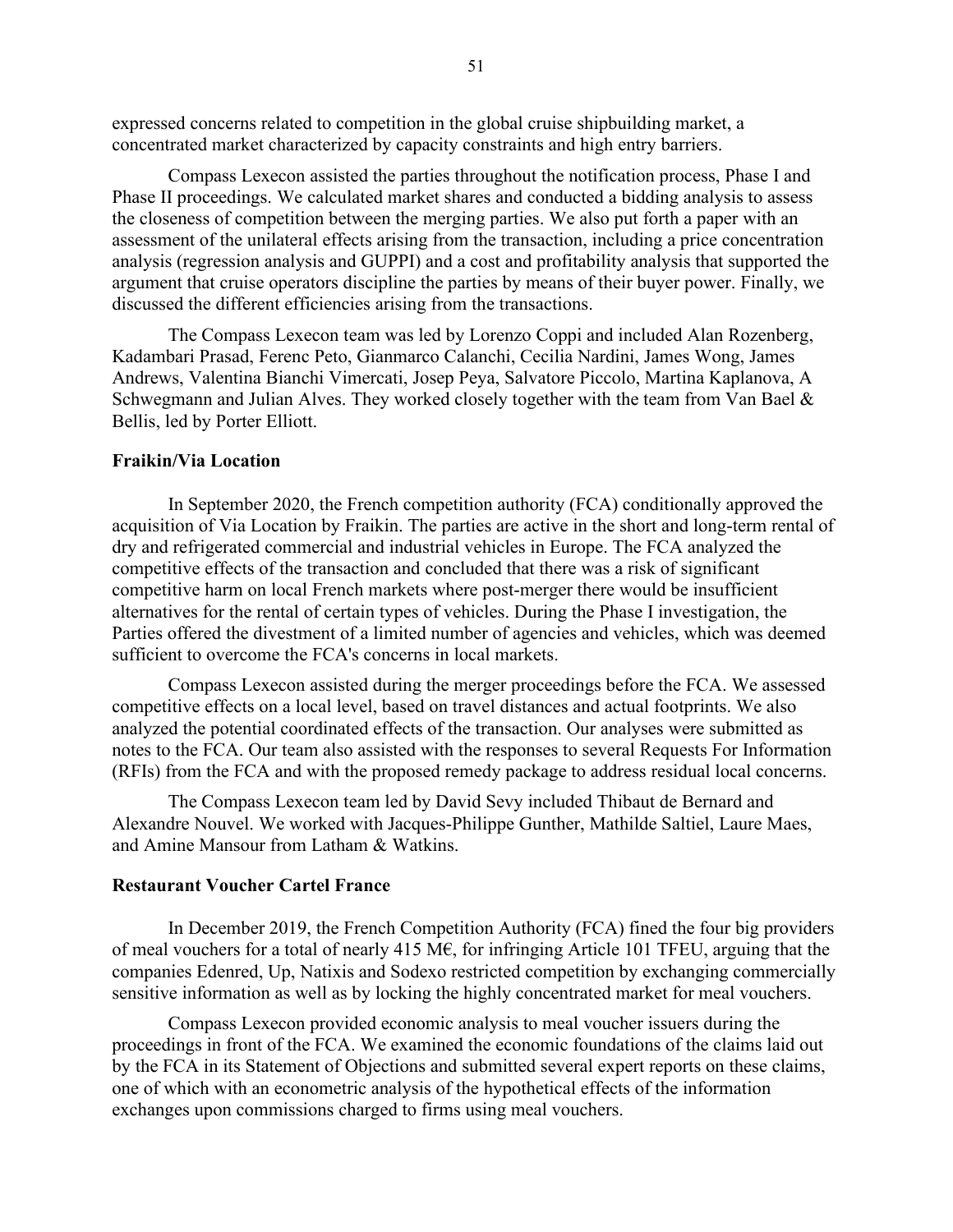Our teams were led by David Sevy, Damien Neven, and Valerie Meunier and included Patricia Lorenzo, Jérémiah Juts and Thibauit de Bernard.

### <span id="page-51-0"></span>**La Poste**

As per Decision n° 20-D-06 of 2 April 2020, the French competition authority has accepted commitments from La Poste which ended a decade-long investigation about potentially abusive pricing practices in the sector of parcel deliveries.

La Poste, historical incumbent in the postal sector in France, has been targeted by a complaint of one of its main competitors for an array of potentially anticompetitive practices, including the pre-emption of delivery points, predatory pricing, and loyalty rebates.

We have assisted La Poste in addressing a number of issues raised by the FCA during the investigation and in particular in designing a "quasi-incremental" rebate scheme that would alleviate exclusionary concerns while maintaining the business logic favored by La Poste. We have also analyzed the objective justification of some individual contracts that retained some loyalty-inducing properties. We have submitted several technical notes during the investigation, assisted in the negotiation of the commitments, and presented the main conclusions of our analysis in the hearing.

The Compass Lexecon team included David Sevy, Thibaut de Bernard, and Alexandre Nouvel. They worked together with a team from La Poste, with Bernard Lesage, head of a legal department in the La Poste Group's European and national regulation department, Denis Joram, head of the economics team, and a Bredin Prat team comprising Marie-Cécile Rameau, Anne Jussiaux, and Guillaume Vatin.

#### <span id="page-51-1"></span>**Orange vs SFR**

In July 2021, Orange and SFR eventually settled one of the largest ever follow-on claims in respect of unilateral conduct in France (above €3 billion), lodged by SFR against Orange before the Paris commercial court. SFR's claim followed a decision by the French competition authority from 2015 in which it concluded that Orange abused its dominant position in the market(s) of telecommunication services to corporates and SMEs. We advised Orange during the whole litigation process, which included attending data room and submitting several expert reports and rebuttals with complex economic arguments. David Sevy testified at three successive hearings on the claimed damages on the mobile and fixed markets respectively.

The Compass Lexecon team included David Sevy, Jérémiah Juts, and Alexandre Nouvel.

### <span id="page-51-2"></span>**Orange Romania/TKR**

In July 2021, the European Commission cleared conditionally the acquisition by Orange Romania, the first mobile operator and nascent convergent operator in Romania, of TKR, the fixed telecommunication arm of the telecommunication business of Deutsche Telekom in Romania (case M.10153). The phase I clearance was conditional upon the divestiture of the minority ownership stake held by TKR in TRMC, the mobile business kept by Deutsche Telekom (which also required the approval of the Romanian Government). We supported Orange throughout the whole notification and phase I investigation processes, calculating market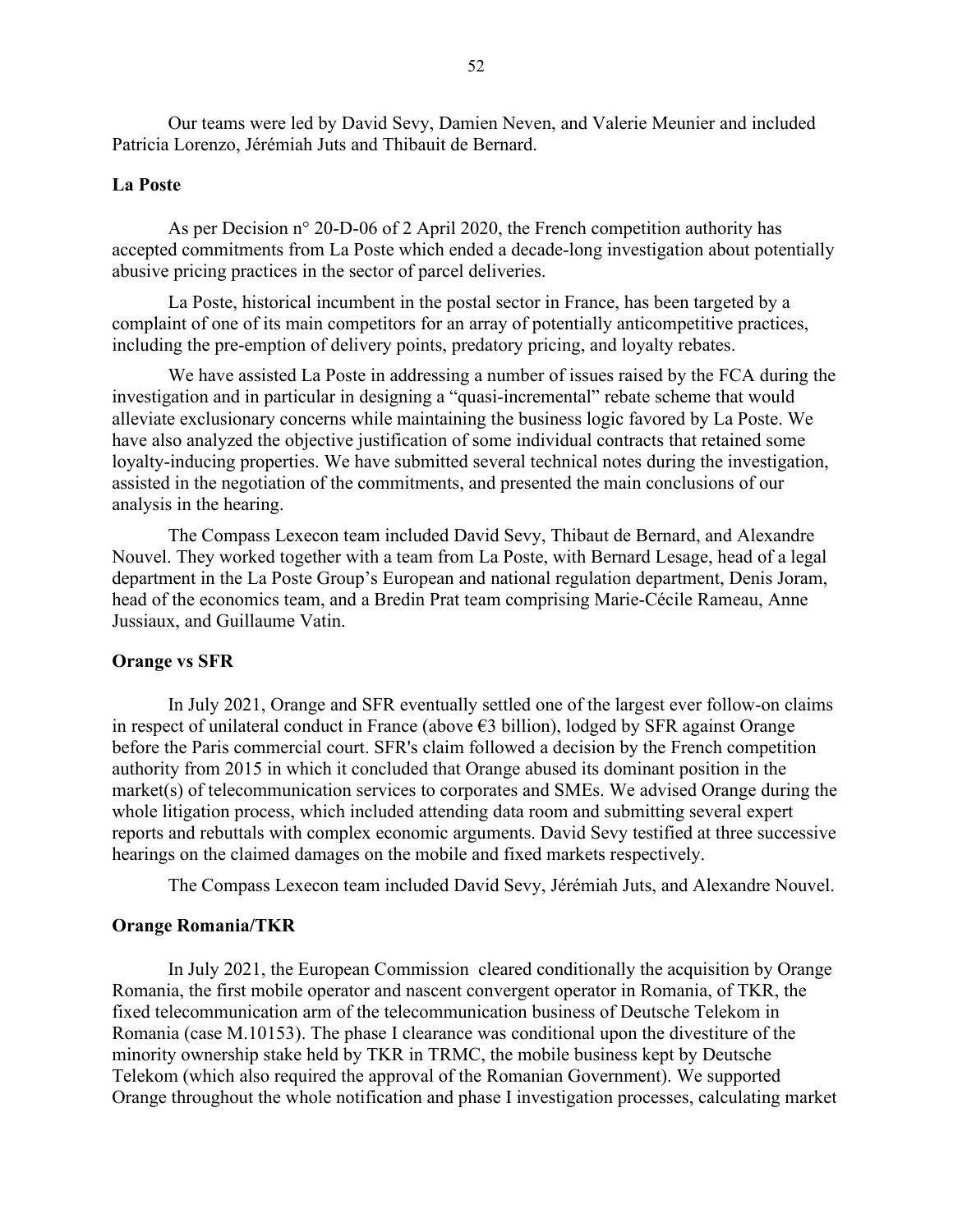shares on the multiple affected markets, assessing horizontal and vertical effects (or the lack thereof) on several residential and corporate markets, and investigating the efficiencies that the merger could generate.

The CL team comprised David Sevy, Jérémiah Juts, Alexandre Nouvel, Hippolyte Brosse. We worked closely with Orange's advisors, a Latham Watkins team led by Jacques-Philippe Gunther and Adrien Giraud, with Clément Pradille, Mathilde Ayel and Juliette Raffaitin.

## <span id="page-52-0"></span>**Forescout MAE Litigation**

In February 2020, Advent agreed to acquire Forescout for \$33 per share in cash for total consideration of approximately \$1.9 billion. Following the start of the COVID-19 pandemic, on May 15, 2020, Advent notified Forescout that it would not close the transaction as originally scheduled, arguing that a material adverse effect (MAE) had occurred and was continuing. In May 2020, Forescout filed suit in the Delaware Court of Chancery seeking to compel Advent to comply with their contractual obligation to close the transaction. The Court agreed to expedite the trial and set a trial date in July 2020.

Counsel for Forescout retained Compass Lexecon and Professor Daniel R. Fischel to evaluate the economic evidence and opine on the MAE issue. Professor Fischel filed several reports and was deposed in the case. He opined, among other things that Forescout had not experienced a substantial decline in financial and operating performance, consistent with the MAE definition in the merger agreement, that Forescout's performance was not disproportionately poor relative to its peers, and that Advent's expert's analyses were fundamentally flawed. Shortly before trial, the parties reached an agreement to move forward with the deal at a lower price of \$29 per share, a reduction of 12% from the initially agreed upon price and a premium of nearly 16% to Forescout's most recent closing stock price.

Compass Lexecon President Professor Daniel R. Fischel was retained by Wilson Sonsini Goodrich & Rosati, counsel for Forescout, to analyze the valuation effects of the alleged adverse events on Forescout's standalone value. Professor Fischel was assisted by a team that included Ed Grgeta, Constance Kelly, Quinn Johnson, Jessica Mandel, and others. We worked with Steven Guggenheim, Ignacio Salceda, Becky Epstein, and others of Wilson Sonsini.

#### <span id="page-52-1"></span>**Recapitalization of Air France**

We provided economic advice to Air France-KLM during the state aid investigation by the European Commission regarding a recapitalization of Air France by the French State. The recapitalization was made in the context of the COVID-19 crisis and its significant negative effects on the aviation sector. The aid was approved under the condition that Air France would make slots available at the congested Paris Orly airport.

Our team assessed geographic market delineation regarding the Paris airports and Air France-KLM's respective market positions in these airports based on, inter alia, the presence and proposed services offered by different airlines at the different Paris airports.

The CL team comprised of David Sevy, Miguel de la Mano, Urs Haegler, Thibaut de Bernard, and Alexandre Nouvel. We worked closely with Air France-KLM's legal advisors,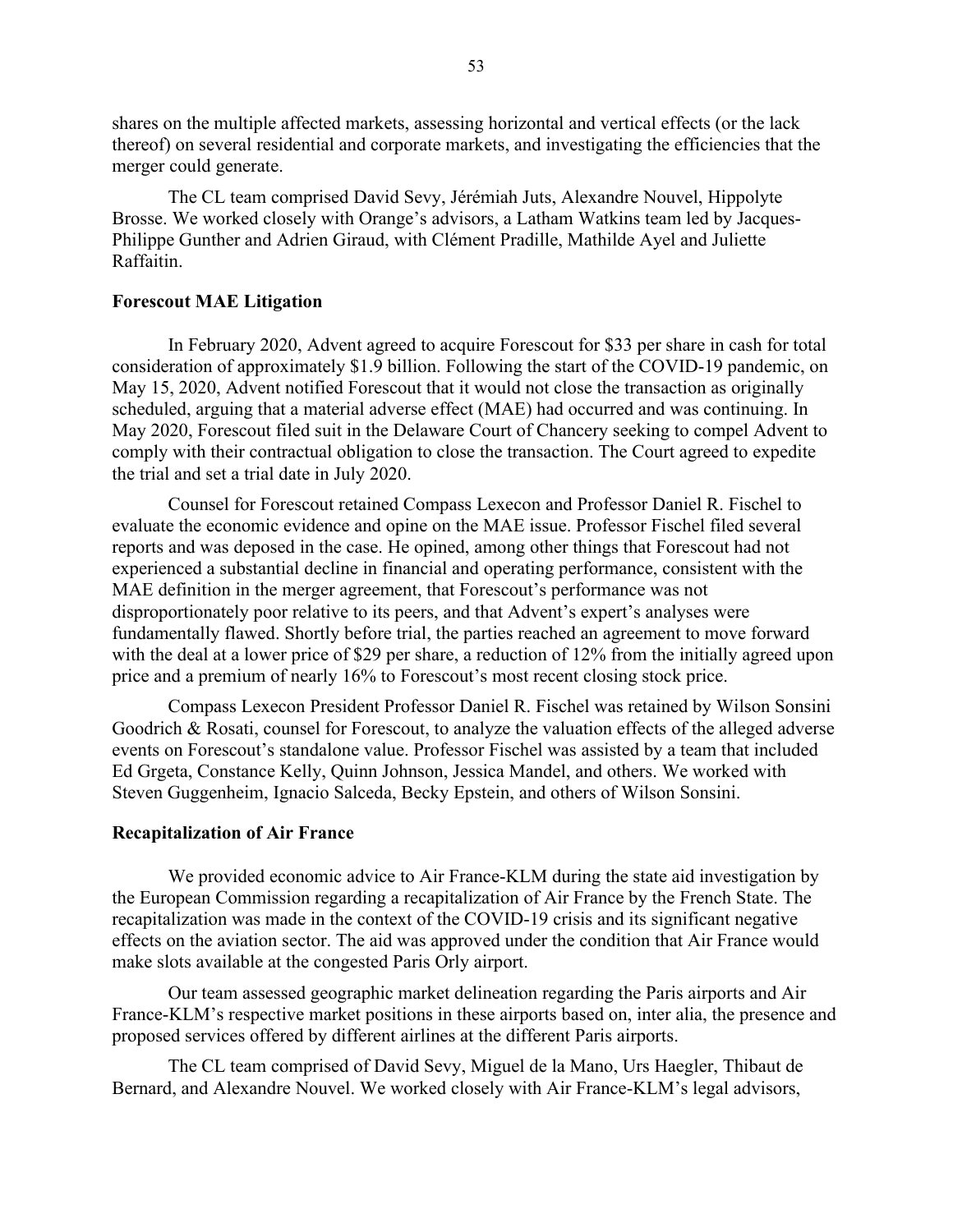Jacques Derenne and Dimitris Vallindas of Sheppard Mullin, and Faustine Viala and Maxime de l'Estang of Willkie Farr and Gallagher.

#### <span id="page-53-0"></span>**TDF/ITAS Abuse of Dominance Investigation**

In January 2020, the French NCA concluded that the transaction in the French broadcasting sector by which TDF acquired ITAS, completed in October 2016 without prior clearance, did not constitute an abuse of dominant position (Decision 20-D-01 of January 16, 2020). The French NCA investigated the transaction following a complaint by Towercast considering that TDF hampered competition due to a significant strengthening of its position by means of this transaction. Towercast noted that TDF enjoyed dominance on the upstream and downstream wholesale markets for digital terrestrial television (DTT) broadcasting, and that ITAS was one of its last competitors in that market. Despite TDF's strong position, the French NCA concluded that the acquisition in itself could not constitute an infringement of Article 102 TFEU and that TDF did not demonstrate any abusive conduct either.

Compass Lexecon provided economic advice to TDF. We analyzed the extent to which the acquisition of ITAS resulted in a strengthening of the alleged dominant position in the provision of broadcasting services to DTT channels or bundles of channels. We also established that contrary to Towercast's claim, the transaction had not resulted in a price increase, thus ruling out that the transaction could have led to an elimination of competition in a substantial part of the market.

The CL team comprised David Sevy, Jérémiah Juts and Alexandre Nouvel. We worked closely with TDF's advisors, Hugues Calvet and Yelena Trifounovitch of Bredin Prat and Fréderic Salat-Baroux of Weil Gotshal & Manges LLP.

#### <span id="page-53-1"></span>**Valassis Communications, Inc. v. News America Marketing In-Store Services LLC, et al.**

Valassis Communications, Inc. sued News America Marketing In-Store Services LLC (NAM) for alleged monopolization of a market for third-party in-store promotions (ISP). ISP are signs and other materials used to advertise consumer packaged goods in supermarkets and other retail stores. Third-party ISP providers, including NAM and Valassis, bid for contracts with retailers that granted the right to sell and place ISP in the retailers. Valassis alleged that NAM drove Valassis out of the third-party ISP business through NAM's contracting practices, thereby monopolizing the alleged market.

At a July 2021 jury trial in the U.S. District Court for the Southern District of New York, Compass Lexecon Senior Managing Director Dennis Carlton testified on behalf of NAM regarding damages. Professor Carlton found that Valassis's damages expert greatly overstated damages by, among other things, failing to account properly for lawful competition for retailer contracts that would have increased Valassis's costs. Accounting for this error, Professor Carlton found that Valassis's estimated damages were zero. At the end of a two-week trial, the case reached a successful conclusion.

NAM was represented by Kenneth A. Gallo, William B. Michael, Jane B. O'Brien, and Brette Tannenbaum of Paul, Weiss, Rifkind, Wharton & Garrison LLP. Professor Carlton was supported by Dr. Joseph Goodman, Dr. Mary Li, and Dr. Bradley Reiff of the Compass Lexecon's Chicago office.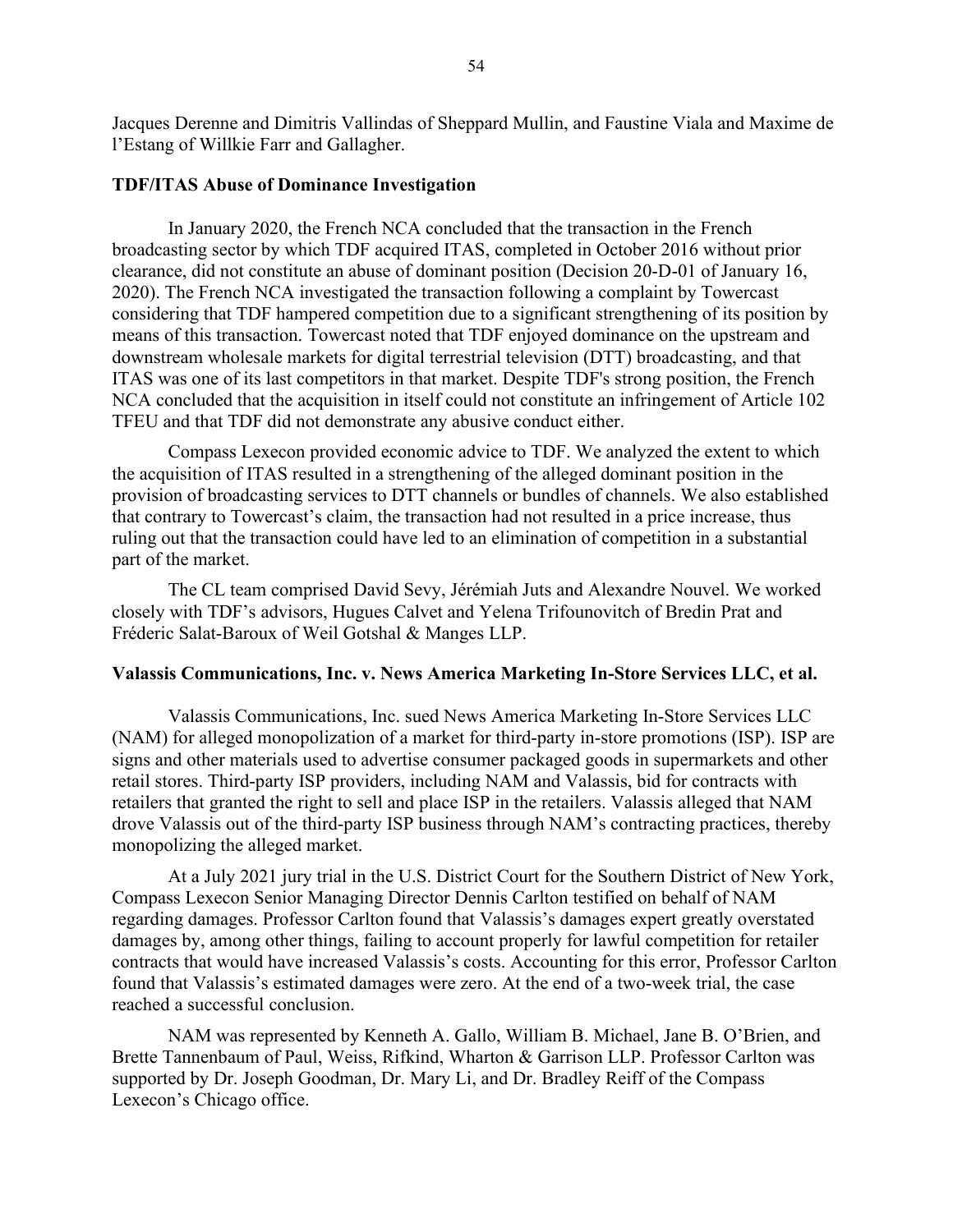## <span id="page-54-0"></span>**Anheuser-Busch InBev's Acquisition of the Craft Brew Alliance**

In 2020, Anheuser-Busch InBev (AB) acquired the Craft Brew Alliance (CBA). CBA consists of several craft beers, including Kona, Redhook, Widmer Brothers, and Omission. Prior to the full acquisition, AB owned approximately 30% of CBA. The Department of Justice (DOJ) investigated the proposed acquisition, focusing on potential competitive effects in Hawaii where the Kona brand originated and has a substantial share of sales.

Compass Lexecon Senior Managing Director Dennis Carlton filed a number of reports and made two presentations to the DOJ, leading to a settlement in which AB/CBA divested Kona's Hawaiian assets.

AB was represented by Steven C. Sunshine, Steven Albertson, and John R. Thornburgh II of Skadden, Arps, Slate, Meagher & Flom LLP, and Deborah A. Garza of Covington & Burling LLP. CBA was represented by Nelson O. Fitts and Emily E. Samra of Wachtell, Lipton, Rosen & Katz. Professor Carlton was supported by Zach Flynn, Bradley Reiff, Yoad Shefi, and Jonnie Tompkins of Compass Lexecon's Chicago office.

### <span id="page-54-1"></span>**Argentine Fishing Industry Dispute Arbitration**

Compass Lexecon Experts Sebastian Zuccon and Marcelo Schoeters were retained by Claimant to provide expert testimony in a commercial arbitration in the Argentine fishing industry. Compass Lexecon Experts assessed whether Respondents sold the shares of a major fishing company at a fair market value. The Claimant, formerly the company's major shareholder, entered a financing agreement and Stock Option Agreement ("SOA") with Respondents. Under the SOA, if the firm was sold to a third party, the Claimant was entitled to charge a commission of 30% of the selling price over a specific amount, already collected by Claimant within the framework of the previous transfer of shares to Respondents. A few months after the agreement, Respondents sold 100% of the company's shares to a related party for a meager price of US\$ 0.6 million, not generating any commission to Claimant.

Compass Lexecon experts performed multiple analyses and determined fair market value at the date of the transaction was US\$ 30 million. Their studies show that the sale price did not represent the company's fair market value. Based on Mr. Zuccon and Mr. Schoeters analysis and valuation, the ICC Tribunal ruled that the selling price was significantly lower than the fair market value, therefore granting damages to the Claimant.

Sebastian Zuccon and Marcelo Schoeters were supported by a team in Compass Lexecon's Buenos Aires office that included Julieta Fridland, and Emiliano Zenarruza. Compass Lexecon worked closely with legal teams from Philippi, Prietocarrizosa, Ferrero Du & Uría Abogados and Fiorito, Murray & Díaz Cordero Abogados.

### <span id="page-54-2"></span>**Report on Policy and Investment in the Mobile Telecoms Market**

A new report by three Compass Lexecon experts assesses how governments and regulators can facilitate the investment required to achieve widespread and timely 5G deployment in European mobile markets. The report highlights the material impact of merger and spectrum policies on investment and discusses how such policies can be adapted to better promote dynamic competition.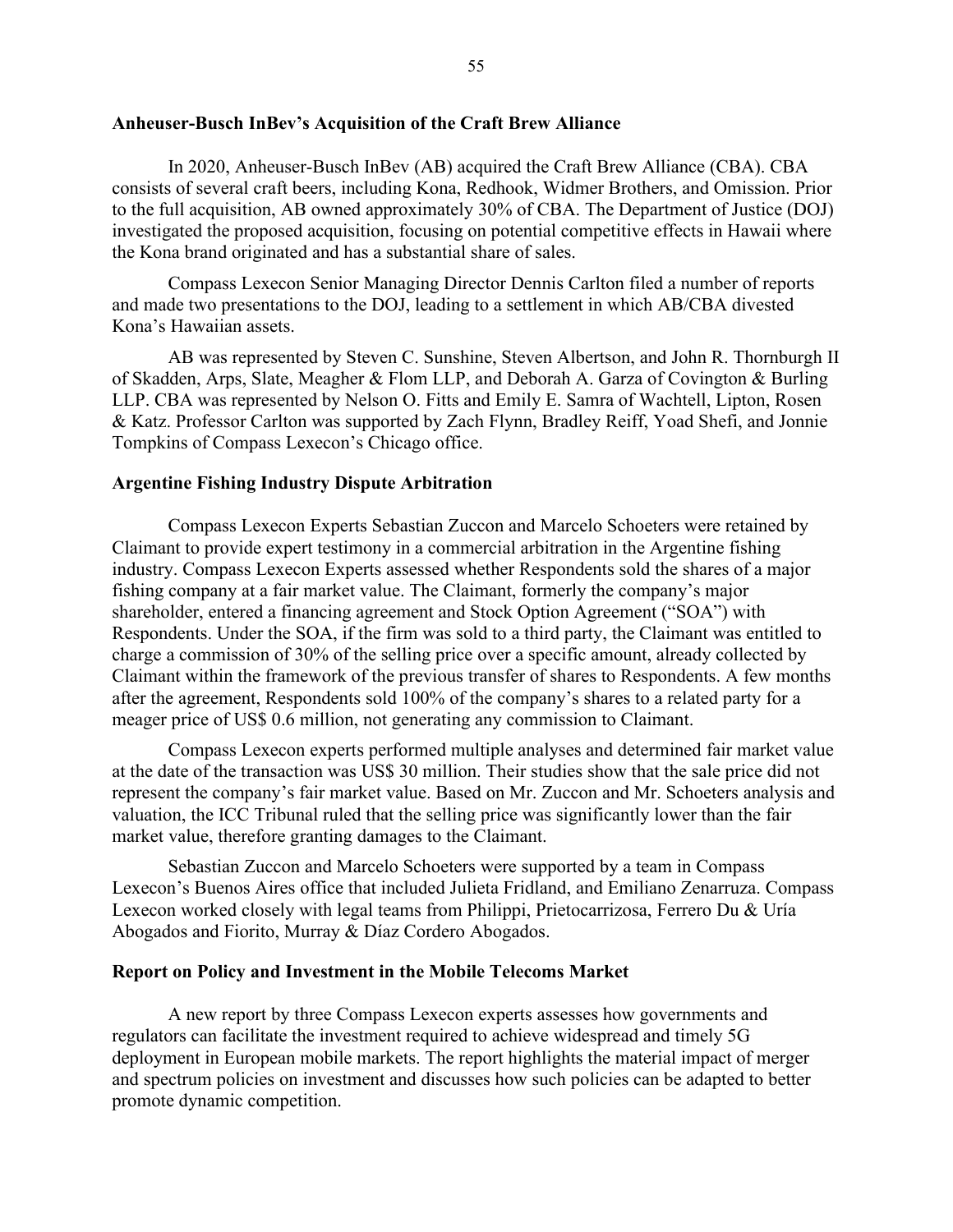The authors first review the record on the effect of investment in mobile network capacity and technology on capacity, quality, and quality-adjusted prices, and discuss the potential gains resulting from investment in 5G. Then, they investigate how certain policies designed to achieve and maintain particular market structures can affect investment. In particular, they show that an overly strict merger policy can deter investment in markets where demand is highly uncertain and investments must be sunk prior to the resolution of such uncertainty. In such cases, mergers serve to mitigate expected losses if investments turn out unsuccessful. This result suggests mobile merger assessments should place less weight on short-term pricing effects and more weight on dynamic competition and particularly rivalry in investment.

Finally, our experts discuss the impact of spectrum policies. They argue that the adoption of perpetual, tradeable, spectrum licenses would improve predictability and reduce the risk of regulatory opportunism. In their opinion, authorities should also avoid imposing new conditions on operators except at the time of releasing new spectrum when the cost of the obligation can be taken into account by operators in valuing the spectrum.

The report 'Mobile market structure: policy and investment', written by expert economists [Jorge Padilla,](https://www.compasslexecon.com/professionals/jorge-padilla/) [Paul Reynolds,](https://www.compasslexecon.com/professionals/paul-reynolds/) and [Joe Perkins](https://www.compasslexecon.com/professionals/joe-perkins/) (September 2021), was commissioned by Vodafone.

### <span id="page-55-0"></span>**Anthem-Cigna Merger Litigation**

This multi-year litigation stemmed from the failure of the \$54 billion Anthem-Cigna merger in 2017. Anthem argued that Cigna breached its obligations under the merger agreement's efforts covenants, which required the parties to try to close the merger and sought expectation damages of \$21.1 billion. Cigna argued that Anthem breached its obligation under the merger agreement's regulatory efforts covenant which required the parties to take any and all actions necessary to avoid any legal impediment to the merger that a governmental entity might raise and sought expectation damages of \$14.7 billion. Cigna separately sought to recover a reverse termination fee in the amount of \$1.85 billion.

Following a 10-day trial in late February and early March 2019, Vice Chancellor J. Travis Laster ruled that Anthem proved that Cigna breached its obligations under the efforts covenants, opining that "[rather] than seeking to complete the Merger, Cigna sought to derail it." However, the Vice Chancellor also ruled that Anthem failed to prove that Cigna's breaches led to causally related damages, noting in his opinion that causation analysis is "difficult to conduct in such a complex and multi-faceted case." Vice Chancellor Laster also ruled that Cigna failed to prove that Anthem breached its obligations under the regulatory efforts covenants, opining that "Anthem sought at all times to complete the Merger." Lastly, Vice Chancellor Laster ruled that Anthem had validly terminated the merger agreement and was therefore not liable for the \$1.85 billion reverse termination fee.

Compass Lexecon and Professor Daniel R. Fischel were retained by counsel for Anthem to analyze the complex damage issues in the case. At trial, Professor Fischel testified about the economic harm suffered by Anthem resulting from the failure of the merger and responded to Cigna's expert's damages calculation. Professor Fischel was supported by a team in Compass Lexecon's Chicago and Pasadena offices that included Rajiv Gokhale, Gerald Lumer, Constance Kelly, Kevin Hartt, Robin Stahl, Nabila Lotayef, James Tam, Shawn Chen, Eugenia Vinogradsky, and Yili Wang. Professor Fischel and Compass Lexecon worked closely with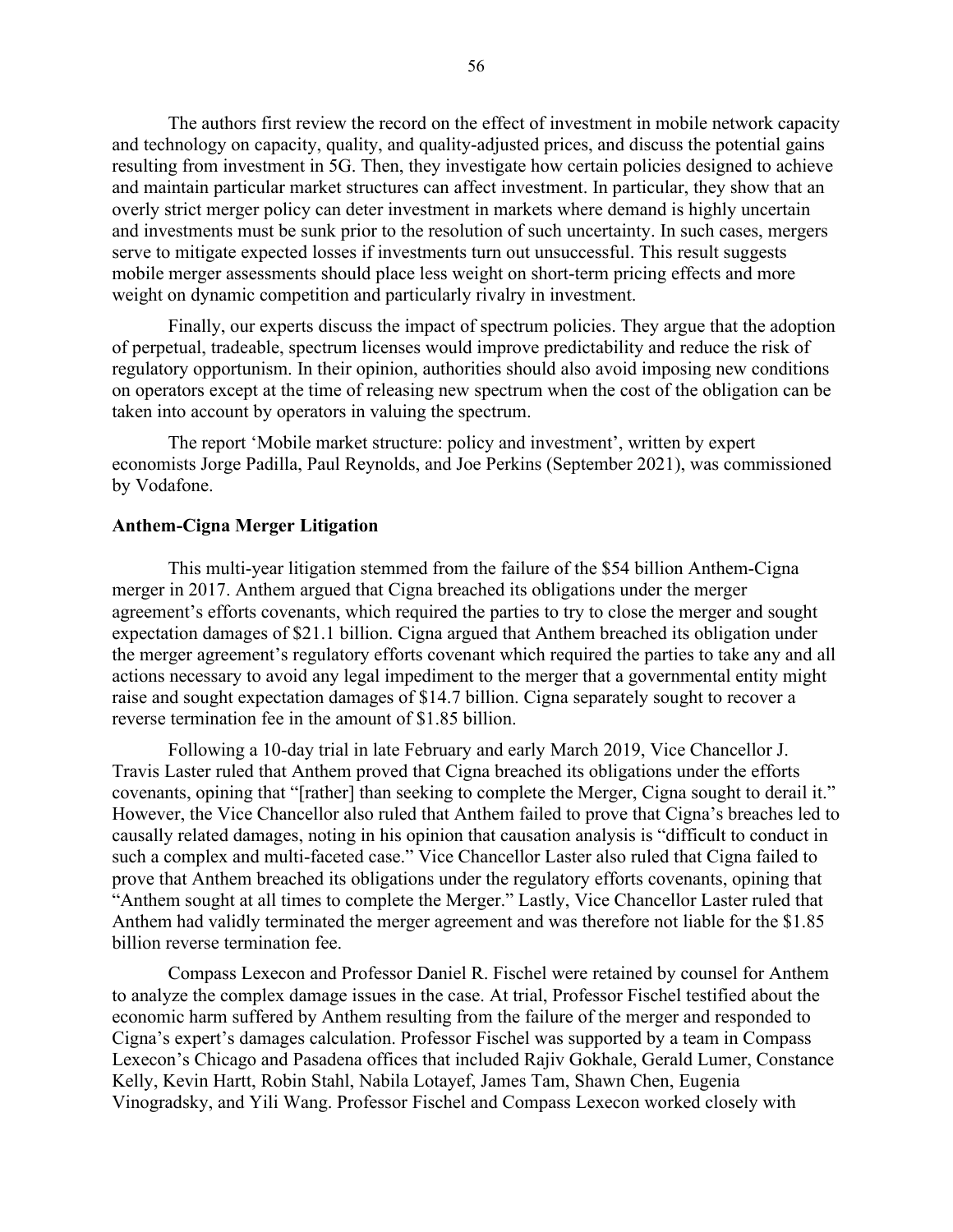attorneys at White & Case LLP, including Glenn M. Kurtz and Andrew W. Hammond, who successfully represented Anthem.

# <span id="page-56-0"></span>**Turnitin/Ouriginal Merger**

Turnitin, an international provider of non-instructional educational software completed its acquisition of Ouriginal (incorporating Urkund and PlagScan). Both companies are active in the sale of anti-plagiarism software.

The completion of the transaction comes after the Australian Competition and Consumer Commission ("ACCC") cleared the acquisition, concluding the ACCC's 5 month-long investigation and follows unconditional approvals by the National Commission on Markets and Competition ("CNMC") in Spain and the Competition Markets Authority ("CMA") in the UK, as well as inquiries from other national authorities.

Compass Lexecon assisted the Parties throughout the merger review process before the CMA, CNMC, and the ACCC. The authorities assessed whether the transaction may result in a reduction in competition where the companies have high combined market shares and are particularly close competitors, with preliminary concerns over barriers to entry. They concluded, among other things, that recent entrants into the provision of anti-plagiarism software were likely capable of scaling and exerting a competitive constraint on the combined entity.

Compass Lexecon analyzed market shares and tender data, as well as switching patterns and barriers to entry and expansion to help the Parties address the authorities' concerns over the potential effects of the transaction on competition.

The Compass Lexecon team led by Lorenzo Coppi included Angelos Stenimachitis with the assistance of Justice Yennie, Vicky Britton, and Pasi Mawalage. We worked with global counsel Juan Rodriguez and Suzanne Marton of Sullivan & Cromwell LLP, as well as with counsel from Uría Menéndez in Spain and King & Wood Mallesons in Australia.

Compass Lexecon has experience in providing economic expertise in some of the most high-profile multi-jurisdictional merger proceedings in the world. Our economists, based in the United States, Europe, Middle East, South America, and Asia-Pacific, work seamlessly together to provide cohesive economic analysis and support to the multiple teams of internal and external legal advisors involved in global transactions. Over the last ten years, Compass Lexecon has advised in over 100 jurisdictions and our experts' language capabilities extend our market coverage even further.

# <span id="page-56-1"></span>**Tinder Valuation Dispute**

In this closely watched nationally publicized dispute and trial, the Plaintiffs, which included the founders and former executives of the dating app Tinder, agreed to settle their claims against Tinder's parent company, Match Group, and Match Group's former majority controlling shareholder, IAC Interactive Corp for \$441 million. The case involved a valuation dispute related to Tinder stock options granted to Plaintiffs in 2014. Plaintiffs claimed that Defendants undermined the option valuation process and cheated Tinder option holders of billions when their Tinder options were converted to Match options in July 2017 at a \$3 billion valuation. Plaintiffs claimed that Tinder was actually worth \$13.2 billion at the time, amounting to damages of approximately \$2 billion.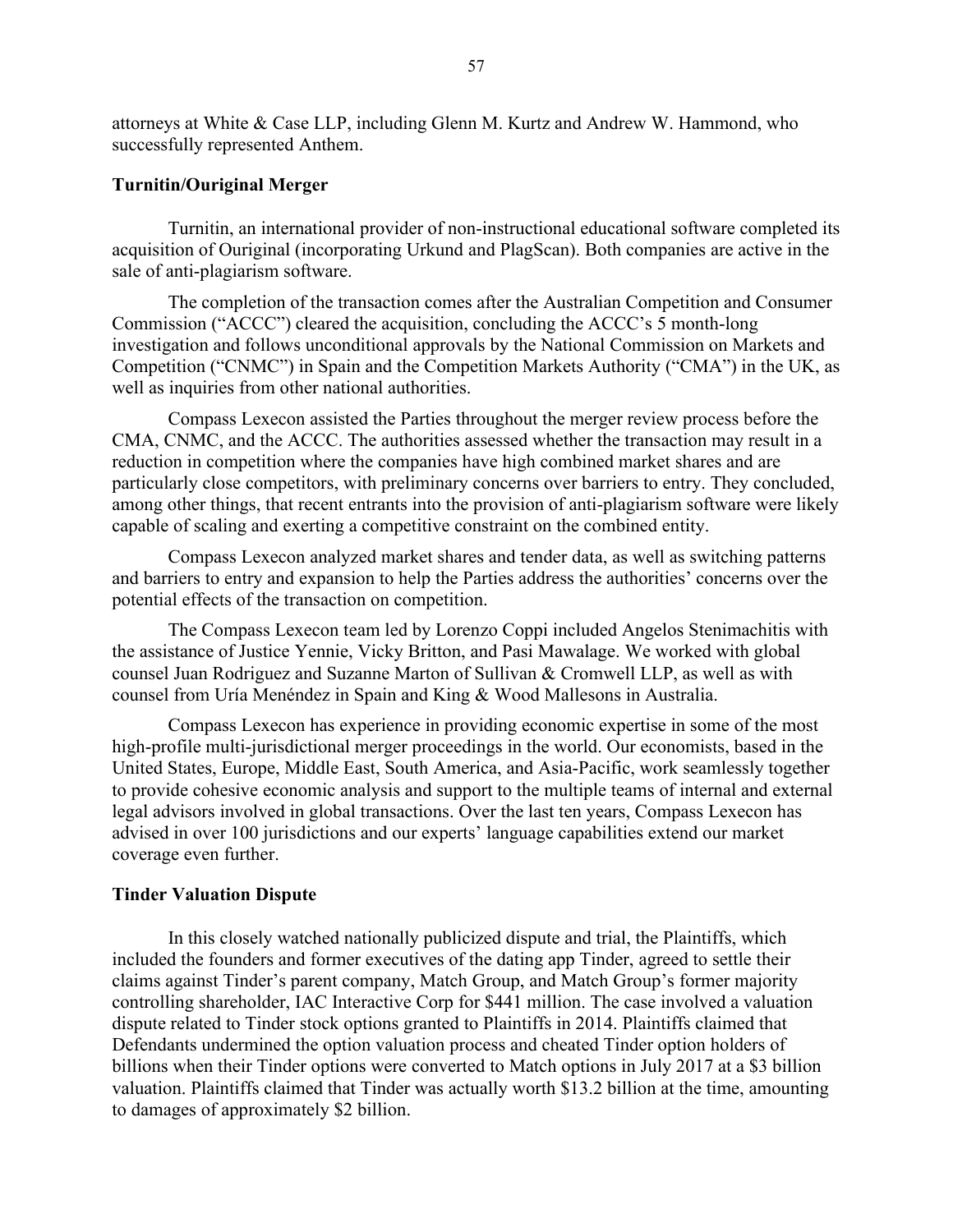Compass Lexecon expert, Anindya Ghose (the Heinz Riehl Chair Professor at New York University's Stern School of Business), filed an expert report and provided deposition testimony concerning the economics of digital companies, mobile apps, and monetization of the digital economy. Using Tinder's growth and performance data over the years, Professor Ghose explained how Defendants' experts' opinions were flawed because they ignored Tinder's innovations, overstated the risks, and understated the growth prospects of Tinder at the time of the valuation. The claims were settled on the eve of Professor Ghose's trial testimony and closing arguments.

Plaintiffs were successfully represented by Orin Snyder, Laura Kathryn O'Boyle, Matt Benjamin, Connor S. Sullivan, and others at Gibson, Dunn & Crutcher LLP and Josh Dubin of Dubin Research & Consulting, Inc. Peter Clayburgh, Todd Kendall, James Tam, Mihir Gokhale, Neil Ries and others in Compass Lexecon's Chicago, New York, and Pasadena offices provided support to Professor Anindya Ghose and worked extensively with the Gibson Dunn team over the three-year litigation.

#### <span id="page-57-0"></span>**Chesapeake Energy Bankruptcy Litigation**

This litigation arose from Chesapeake Energy Corporation's (Chesapeake) Chapter 11 filing and subsequent plan of reorganization. Chesapeake was once the second-largest U.S. natural gas producer, but, following declines in oil and gas prices, in November 2019 Chesapeake announced concerns about its ability to continue as a going concern under its thencurrent debt load. In an effort to avoid bankruptcy and address going concern issues, Chesapeake executed two transactions in December 2019 (Restructuring Transactions) to consolidate assets and reduce total debt. The decline in oil and gas prices, however, accelerated with the onset of the COVID-19 pandemic and spot prices for crude oil briefly went negative on April 20, 2020, an unprecedented event. Chesapeake ultimately filed voluntary petitions for reorganization under Chapter 11 of the Bankruptcy Code in the United States Bankruptcy Court for the Southern District of Texas on June 28, 2020.

A committee of unsecured creditors (Committee) asked the Court to reject Chesapeake's plan of reorganization. The Committee alleged, among other things, that the Restructuring Transactions improperly subordinated certain unsecured creditors' claims and saddled Chesapeake with debt for which they did not receive reasonably equivalent value and that Chesapeake was insolvent at the time of, or became insolvent as a result of, the Restructuring Transactions. The Committee sought a judgment against Franklin Advisers, Inc. and Franklin Resources, Inc. (Franklin) and others finding that the Restructuring Transactions constituted fraudulent transfers and sought to have such transfers avoided and recovered.

In January 2021, after a monthlong trial, Judge David R. Jones confirmed Chesapeake's Chapter 11 plan of reorganization allowing it to emerge from bankruptcy protection. Under the confirmed plan, Chesapeake will emerge from bankruptcy with about \$3 billion in new debt, a \$7 billion reduction in the company's debt load. The confirmed plan also includes a \$600 million new rights offering with parties, including Franklin, Chesapeake's largest stakeholder, who agreed to backstop the offering.

Compass Lexecon was retained by Franklin, through their counsel Akin Gump Strauss Hauer & Feld LLP to analyze the reasonably equivalent value and solvency issues raised by the Committee and provide support at deposition and trial. The Compass Lexecon team included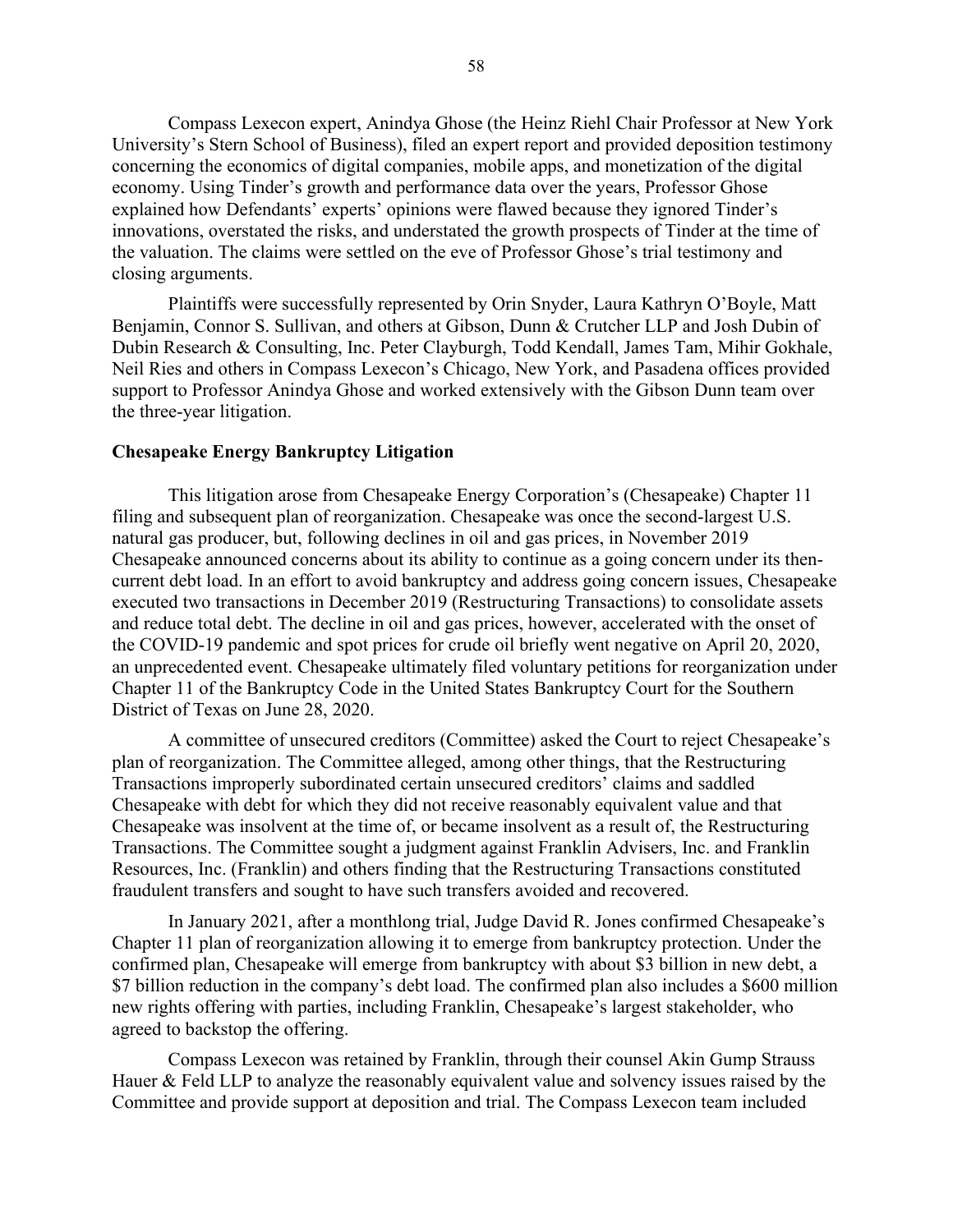Daniel Fischel, Rajiv Gokhale, Quinn Johnson, Mike Keable, Constance Kelly, and Jessica Mandel. Compass Lexecon worked closely with attorneys at Akin Gump, including David M. Zensky and Abid Qureshi.

# <span id="page-58-0"></span>**Thermo Fisher Scientific/PPD Merger**

Compass Lexecon provided economic advice and analysis in the \$17 billion global acquisition of PPD, Inc by Thermo Fisher Scientific Inc. PPD is a contract research organization and a lab service provider that supports pharmaceutical companies in the conduct of clinical trials. Thermo Fisher Scientific is a global provider of pharmaceutical contract development and manufacturing services and a global manufacturer and supplier of analytical, research, and bioprocessing products.

The merger required economic analysis across various products and jurisdictions. Compass Lexecon provided support for submissions in several jurisdictions, including those to competition authorities in the United States, the European Union, United Kingdom, Singapore, Brazil, Russia, Argentina, and South Korea, and conducted a detailed vertical arithmetic to analyze potential vertical foreclosure issues, which was critical to achieving clearance with the European Commission.

In November 2021, the Federal Trade Commission and in December 2021 the European Commission and the CMA unconditionally approved the transaction.

The Compass Lexecon team in the U.S. was led by Mary Coleman and Jonathan Bowater and included Rodrigo Montes, Josephine Xu, and Grace Nie. The EMEA team working on all other jurisdictions was led by Jorge Padilla, Lorenzo Coppi, and John Davies and included Antoine Gracia Victoria, Cecilia Nardini, Thibaut de Bernard, Mallika Arora, Alexandre Nouvel, William Lobo, Valentina Bianchi Vimercati, Rebecca Reichert, Richie Zhang, Adrien Damade, Krister Rasmussen, Ram Smaran Suresh Kumar, and Vicky Britton.

We worked closely with Debbie Feinstein, Axel Gutermuth, Matthew Shultz, John Holler, Charlotte Simphal, Louis van der Werff, Athanasia Gavala, and Ewa Kontkiewicz from Arnold & Porter and Simon Pritchard, Neil Hoolihan, and Aoife Monaghan at Linklaters.

# <span id="page-58-1"></span>**Honors, Publications, and Presentations**

- Manuel Abdala, Alan Rozenberg, and Ria Abichandani presented a seminar on "Renewable Energy & Government Opportunism – with focus on Europe and Asia," on the DLA Piper Global Call (EMEA/Asia), April 2021. Dr. Abdala was also joined by Pablo López Zadicoff and Paola Gutiérrez in presenting a seminar on "Renewable Energy Investments in Mexico: Changes and Challenges Ahead," on the DLA Piper Global Call (Americas), April 2021.
- Manuel Abdala and Pablo López Zadicoff also presented the seminar "Market for Renewable Energy in Mexico: Overview and Challenges Ahead," at King & Spalding's virtual symposium, March 2021; and the seminar on "Market for Renewable Energy in Mexico" at Freshfields Bruckhaus Deringer's CLE credit course (Europe, U.S., and Latin America), October 2020.
- Amy Affelt was honored with the Special Libraries Association (SLA) Legal Community Thomson Reuters Outstanding Achievement Award 2021, which is bestowed upon an SLA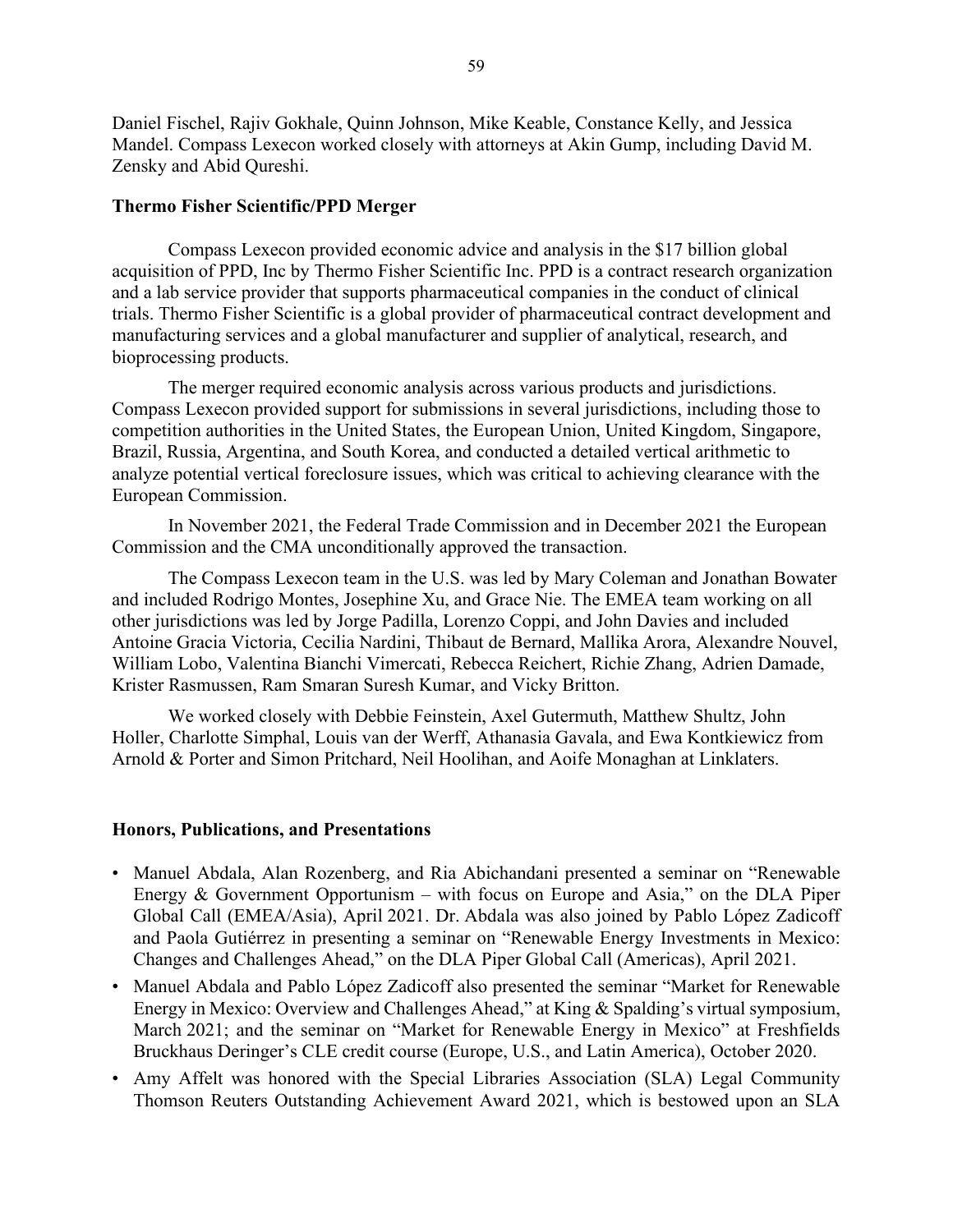member who has demonstrated "significant contributions toward innovation and/or creative solutions to improved resources, programs, services, or operations for law library professionals and the clients they serve". She was interviewed by the American Association of Law Libraries (AALL) regarding her views on the challenges of leadership during the COVID-19 pandemic, *AALL Spectrum Magazine*, January/February 2021.

- Affelt published *All That's Not Fit To Print: Fake News and the Call to Action for Librarians and Information Professionals*, Emerald Publishing, May 2019, as well as "Supply Chain Disruption: What Is 'The New Toilet Paper'?" *Information Today*, September 2021; "Avoiding a Public Health Hunger Games: The Role for Libraries," *Information Today*, June 2021; "Parler Games," *Information Today*, March 2021; "Stop, Look, and Listen: Helping Students Spot the Fakes," *Computers In Libraries*, March 2021; "Local Isn't What It Used To Be: Finding Community News in the Algorithmic Era," *Online Searcher*, July/August 2020; "The Coronavirus Infodemic," *Information Today*, July/August 2020; "No Takebacks," *Information Today*, April 2020; "It's Not What You Look At, It's What You See: Data Visualization Tools Update," *Information Today*, January/February 2020; "Creating and Curating Controversial Content," *EContent*, Fall 2019; "Creating a Playbook To Combat Fake News," *Online Searcher*, July/August 2019; and "Can Blockchain Combat Fake News?" *EContent*, Spring 2019. She presented at Computers In Libraries (CIL) Virtual Conference, March 2021, and Washington, D.C., March 2019; SLA Annual Conference, October 2020; CIL/IL Connect Conference, September 2020; and Internet Librarian Conference, Monterey, CA, October 2019.
- Luis Agosti and Boaz Moselle wrote the article "LNG Disputes Beyond Price Reviews," in *OGEL Journal*, May 2020. Mr. Agosti and Dr. Moselle also published the chapter "Natural gas price review arbitrations: issues in adopting hub indexation," in *Gas and LNG Price Arbitrations: A Practical Handbook*, 2nd edition, March 2020.
- Enrique Andreu, Kirsten Edwards-Warren, Urs Haegler, Alyssa Lam, Miguel de la Mano, Jorge Padilla, Roy Rosenberg, Pekka Sääskilahti, David Sevy, and Nadine Watson made a submission in response to the European Commission's market consultation on the 1997 notice on market definition. Their paper, "Comments for the European Commission's evaluation of the 1997 Market Definition Notice," was submitted to the European Commission in May 2020.
- Clifford Ang published the 2nd edition of his financial modeling textbook, *Analyzing Financial Data and Implementing Financial Models Using R* with Springer Publishing, June 2021. He provided expert analysis to *Law360* titled "How The Pandemic Is Changing Stock Volatility Calculations," with Andrew Roper, September 2020; and "It's Time For Valuation Experts To Let Go Of The Size Premium," June 2020. Cliff coauthored "If an Investment Strategy Looks Too Good to Be True, Look Under the Hood," with Merritt Lyon, in the CFA Institute's *Enterprising Investor*, May 2020. He also published two articles in the *National Association of Certified Valuators and Analysts (NACVA) QuickRead*: "The Valuation Impact of Using the Wrong Leverage Ratio to Unlever Betas," with Andrew Lin, April 2020; and "Terminal Values in DCFs and Runaway Valuations," November 2019. In December 2020, Cliff conducted webinars at Business Valuation Resources on "The Absence of a Size Effect: Letting Go of the Size Premium" and "Side Effect of COVID-19: Beta Changes Impacting Business Valuations," the latter with Andrew Roper.
- Jonathan Baker published *The Antitrust Paradigm: Restoring a Competitive Economy*, with Harvard University Press, May 2019. Professor Baker also wrote "Oligopoly Coordination, Economic Analysis, and the Prophylactic Role of Horizontal Merger Enforcement," with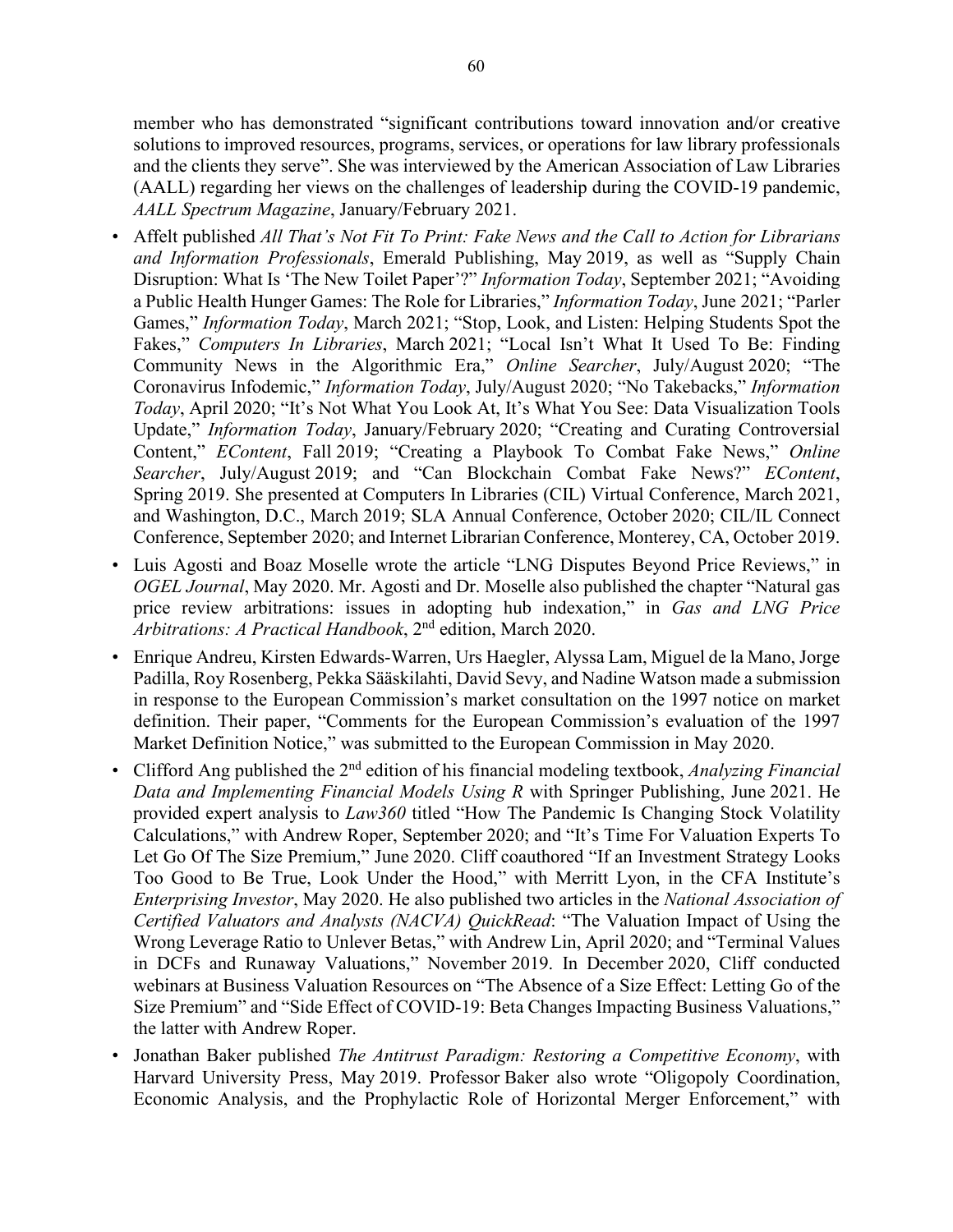Joseph Farrell in the *University of Pennsylvania Law Review*, June 2020; "Five Principles for Vertical Merger Enforcement Policy," with Nancy Rose, Steven Salop and Fiona Scott Morton for *Antitrust*, Summer 2019; and "Accommodating Competition: Harmonizing National Economic Commitments," in *William & Mary Law Review*, March 2019.

- Jonathan Baker gave the keynote speech, "National Champions, National Competitiveness, and Antitrust: From the US in the 1980s to Europe Today," during the Icelandic Competition Authority's webinar on Protectionism and Anti-trust Enforcement, June 2020.
- Dennis Beling participated in a panel discussion on vertical restraints and vertical mergers at the China Institute of International Antitrust and Investment and UN Conference on Trade and Development's Fourth Annual Antitrust Symposium, Beijing, November 2019.
- Hendrik Bessembinder published "Chinese and Global ADRs: The US Investor Experience," with Te-Feng Chen, Goeun Choi and K. C. John Wei in *Financial Analysts Journal*, September 2021; "Wealth Creation in the US Public Stock Markets 1926–2019," in *The Journal of Investing*, April 2021; "A Survey of the Microstructure of Fixed-Income Markets," written with Chester Spatt and Kumar Venkataraman, in *Journal of Financial and Quantitative Analysis*, February 2020; and "Liquidity Provision Contracts and Market Quality: Evidence from the New York Stock Exchange," with Jia Hao and Kuncheng Zheng in *The Review of Financial Studies*, January 2020.
- Dennis Carlton received the 2020 Best *Economic Inquiry* Article Award for "Antitrust Treatment of Nonprofits: Should Hospitals Receive Special Care?" published July 2020 with coauthors Cory Capps and Guy David. The paper extends the rationale used to provide nonprofit hospitals with favorable tax treatment to determine if different antitrust standards should also be applied to these institutions. Carlton's article, "Vertical Most-Favored-Nation Restraints and Credit Card No-Surcharge Rules," written with Ralph Winter in the May 2018 edition of *The Journal of Law & Economics*, won a 2019 Antitrust Writing Award. Carlton also gave the keynote address on "Merger retrospectives" at the 32nd Annual Workshop of the Competition Law & Policy Institute of New Zealand, August 2021.
- Carla Chavich was featured on the Hot Tubbing Experts panel during the inaugural New York Arbitration Week, launched by New York International Arbitration Center and the New York Branch of the Chartered Institute of Arbitrators, November 2019. She also participated in the Damages panel of the 2<sup>nd</sup> ICC Colombia Arbitration Day, Bogotá, May 2019.
- Ruxandra Ciupagea and Boaz Moselle contributed to *The Investment Treaty Arbitration Review*, 4<sup>th</sup> edition, May 2019, with their chapter "Principles of Damages for Violations other than Expropriation".
- George Clemens wrote the Expert Opinion "Leading by Example: Could denying leniency to ringleaders create trust among cartel members?" with Holger Rau, September 2019.
- Fernando Coloma Ríos presented "Mergers in Differentiated Products Markets and Multiproduct Firms: Acquisition of Nutrabien by Ideal," at the APEC Seminar on Merger Analysis, Santiago, Chile, March 2019.
- Daniele Condorelli and Jorge Padilla published "Harnessing Platform Envelopment in the Digital World," in the *Journal of Competition Law and Economics*, June 2020.
- Justin Coombs, John Davies, and Rameet Sangha published "The new regime for digital competition in Europe – who is the gatekeeper?" in *Financier Worldwide*, March 2021.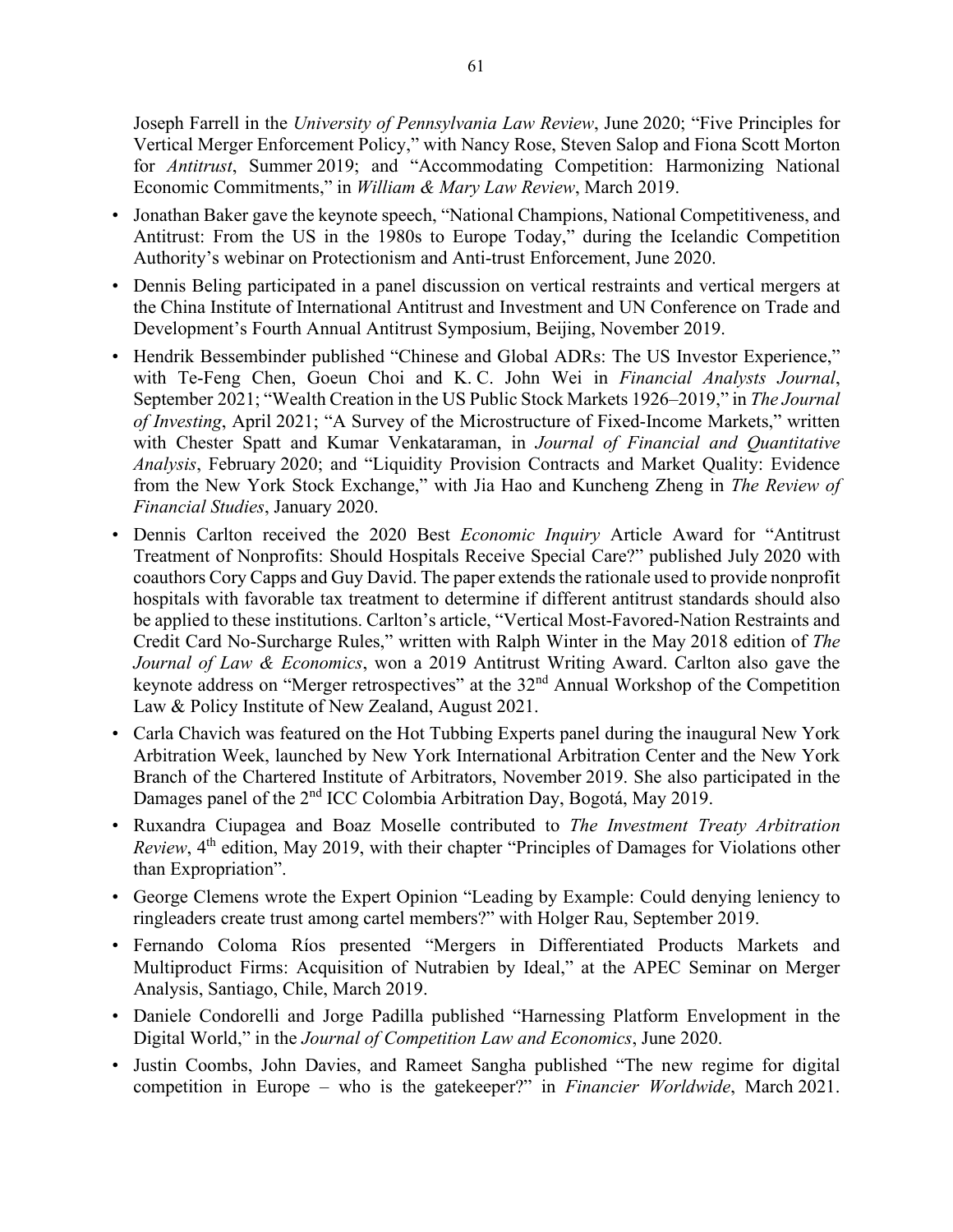Coombs, Davies, and Sangha were joined by Jorge Padilla in discussing the European Commission's new competition tool with *Financier Worldwide*, January 2021.

- John Davies and Jorge Padilla wrote the Expert Opinion "Excessive intervention? Should competition authorities take on excessive pricing cases in markets with no barriers to entry?" July 2019. Additionally, Davies provided an economist's perspective on abusive prices in the fourth installment of Concurrences' Quarantine Webinar Series, "Antitrust: Price-fixing, excessive prices, crisis cartel," April 2020. The webinar was organized by Concurrences with 50% of proceeds going to Doctors Without Borders.
- Miguel de la Mano, Valérie Meunier, Angelos Stenimachitis, and Zsolt Hegyesi published "The Digital Markets Act: Back to the 'Form-Based' Future?", May 2021, commissioned by Google in response to the publication of the European Commission's Digital Markets Act proposal.
- Miguel de la Mano and Jorge Padilla wrote the Expert Opinion "The Pros and Cons of Big Tech Banking," July 2019. Dr. de la Mano also wrote "Estimating the Pass-On Effect in Antitrust Damage Cases: Relative Strengths and Weaknesses of the 'Comparator' Method vs. the 'Pass-On Rate' Method," with Christopher Milde, April 2019. Dr. de la Mano and Guillaume Duquesne, with Karthik Balisagar, wrote "Blockchain, fintech and competition: Is blockchain the next coordination device in the banking sector?" for *Concurrences Review*, February 2019.
- In August 2019, *Financier Worldwide* moderated a discussion between Miguel de la Mano, Thilo Klein, Frédéric Palomino, and David Sevy on the effective use of expert witnesses in competition disputes.
- Gustavo De Marco spoke at the International Association of Young Lawyers' Half-Year Conference during a session titled "Future evidence – Proving your case in the 2020s," Miami, November 2019.
- Bret Dickey presented his paper, "Pharmaceutical Product Hopping: Is There a Role for Antitrust Scrutiny?" which was cowritten with Daniel Rubinfeld and Kun Huang, to the ABA's Pricing Conduct and Health Care and Pharmaceuticals Committees, February 2020.
- Neil Dryden, Jorge Padilla, and Helder Vasconcelos wrote "On the Competitive Effects of Single-Homing: The Case of Hybrid Marketplaces," in *CPI Antitrust Chronicle*, February 2021. Dryden and Joe Perkins commented on the UK Competition and Markets Authority's November 2020 draft revised merger assessment guidelines, January 2021. Additionally, Dryden, Jorge Padilla, and Sergey Khodjamirian published "The Simple Economics of Hybrid Marketplaces," in *Competition*, Fall 2020.
- Antón Garcia participated in a discussion on antitrust and competition challenges in the energy and utilities sector, which was hosted by *Financier Worldwide*, August 2020.
- Richard Gilbert published *Innovation Matters: Competition Policy for the High-Technology Economy*, with The MIT Press, July 2020.
- Ed Grgeta published "Analyzing Country Risk Premium in ICSID Awards," with Mark Berberian and Jeffrey Cohen in *TDM Journal*, February 2020; "In All Probability: An Economic Reading of Damages Under *Factory at Chorzów*," with Jeffrey Cohen and Federico Temerlin in *ICSID Review: Foreign Investment Law Journal*, Fall 2019; and "3 Aspects of Value Preservation For Restructuring Cos.," with Ran Wei and Gaurav Jetley in *Law360*, January 2019.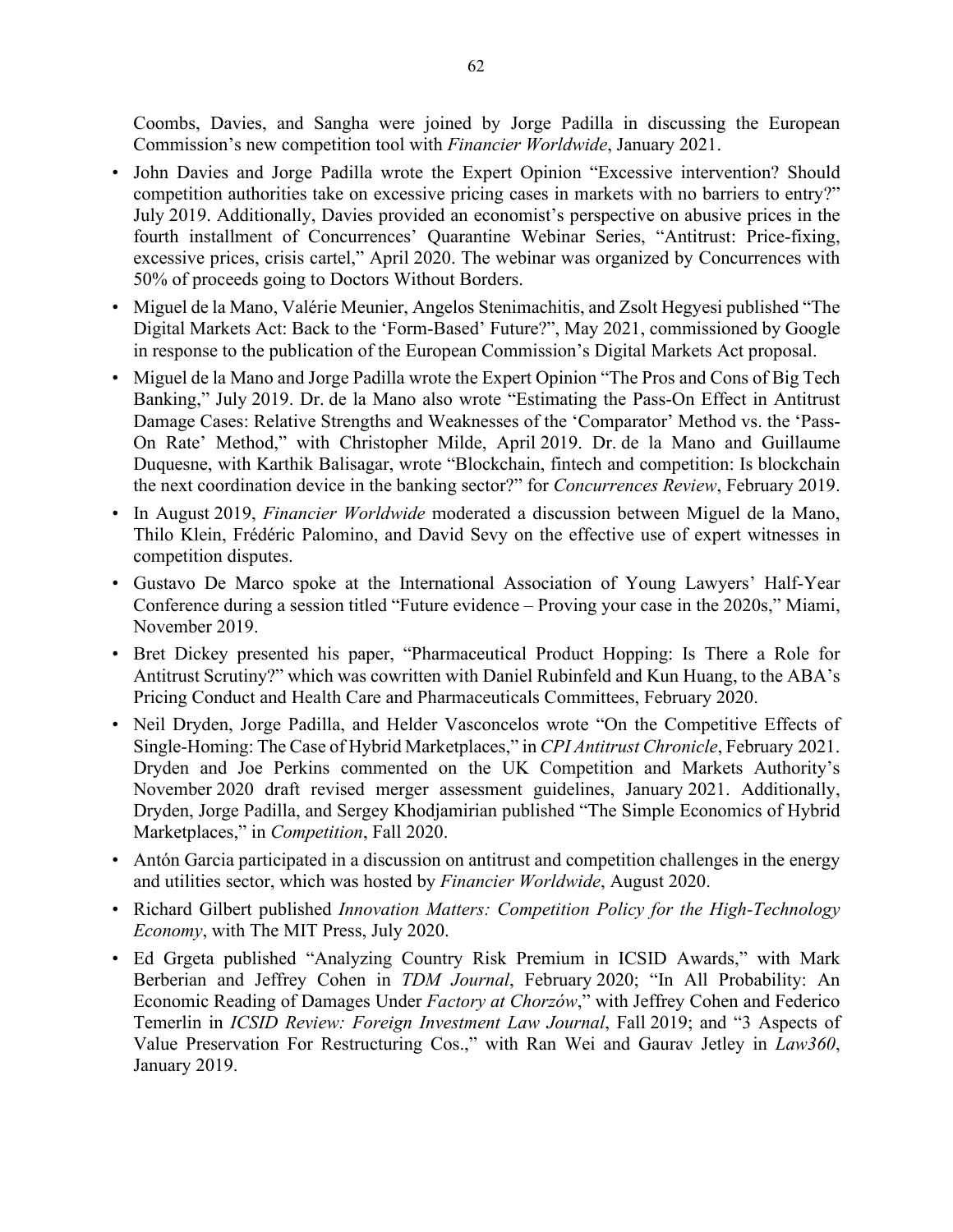- Urs Haegler and Georges Siotis wrote the Expert Opinion "State aid in response to COVID-19 and implications for competition," July 2020.
- Eric Henson gave statements to the U.S. Equal Employment Opportunity Commission, *Commission Hearing on the Civil Rights Implications of the COVID-19 Pandemic*, April 2021; the U.S. Secretary of the Treasury, with Joseph Kalt, Randall Akee, and Miriam Jorgensen, *Allocation of Covid-19 Response Funds to American Indian Nations*, April 2020; and the U.S. House of Representatives, *Hearing on Tribal Energy Resources: Reducing Barriers to Opportunity*, July 2018. Henson is a peer reviewer for the *Journal of Human Rights* at the John F. Kennedy School of Government at Harvard University.
- Eric Henson and Joseph Kalt published the following policy briefs with the Harvard Project on American Indian Economic Development: *Recommendations for Allocation and Administration of American Rescue Plan Act Funding for American Indian Tribal Governments*, April 2021; *Federal COVID-19 Response Funding for Tribal Governments: Lessons from the CARES Act*, July 2020; *Emerging Stronger than Before: Guidelines for the Federal Role in American Indian and Alaska Native Tribes' Recovery from the COVID-19 Pandemic*, July 2020; *Proposal for a Fair and Feasible Formula for the Allocation of CARES Act Covid-19 Relief Funds to American Indian and Alaska Native Tribal Governments*, May 2020; *The Need for a Significant Allocation of Covid-19 Response Funds to American Indian Nations*, May 2020; and *Dissecting the U.S. Treasury Department's Round 1 Allocations of CARES Act Covid-19 Relief Funding for Tribal Governments*, May 2020.
- Kun Huang and Elizabeth Xiao-Ru Wang published "Convergence or Divergence: How Does China Analyse Innovation Concerns in Merger Review?" with Rachel Brandenburger in the *Journal of Antitrust Enforcement*, September 2021. Dr. Huang and Dr. Wang joined Todd Kendall, Jason Wu, and Sophie Yang in writing "Antitrust Enforcement in China: Merger Review and the Role of Economic Analysis," in *Competition Law & Policy Debate*, March 2020. Dr. Huang, Bret Dickey, and Daniel Rubinfeld also published "Pharmaceutical Product Hopping: Is There a Role for Antitrust Scrutiny?" in the American Bar Association's *Antitrust Law Journal*, 2019.
- Mark Israel and Dennis Carlton published "Effects of the 2010 Horizontal Merger Guidelines on Merger Review: Based on Ten Years of Practical Experience," in *Review of Industrial Organization*, February 2021. Dr. Israel and Dr. Carlton were joined by Allan Shampine in writing "Lessons from AT&T/Time Warner," published in *CPI Antitrust Chronicle*, July 2019. Dr. Israel also wrote, with Dr. Shampine, Georgi Giozov and Nauman Ilias, "Vertical Integration in Multichannel Television Markets: Revisiting Regional Sports Networks Using Updated Data," in *The Criterion Journal of Innovation*, March 2019; and "Are You Pushing Too Hard? Lower Negotiated Input Prices as a Merger Efficiency," with Thomas Stemwedel and Ka Hei Tse in ABA's *Antitrust Law Journal*, 2019. Dr. Israel was a panelist for the ABA's Section of Antitrust Law's committee program, "Nuts & Bolts of Presenting Economic Evidence to the Agencies: Common Pitfalls and Best Practices," October 2019. He also gave the keynote speech at Dechert LLP's Annual Antitrust Spring Seminar, Philadelphia, March 2019.
- Sean Iyer presented on "The *Humira* Decision and Reverse Payments After *Actavis*," to the ABA Antitrust Section IP Committee, March 2021.
- Michael Katz published "Multisided Platforms, Big Data, and a Little Antitrust Policy," in the *Review of Industrial Organization*, June 2019; "*Ohio v. American Express*: Assessing the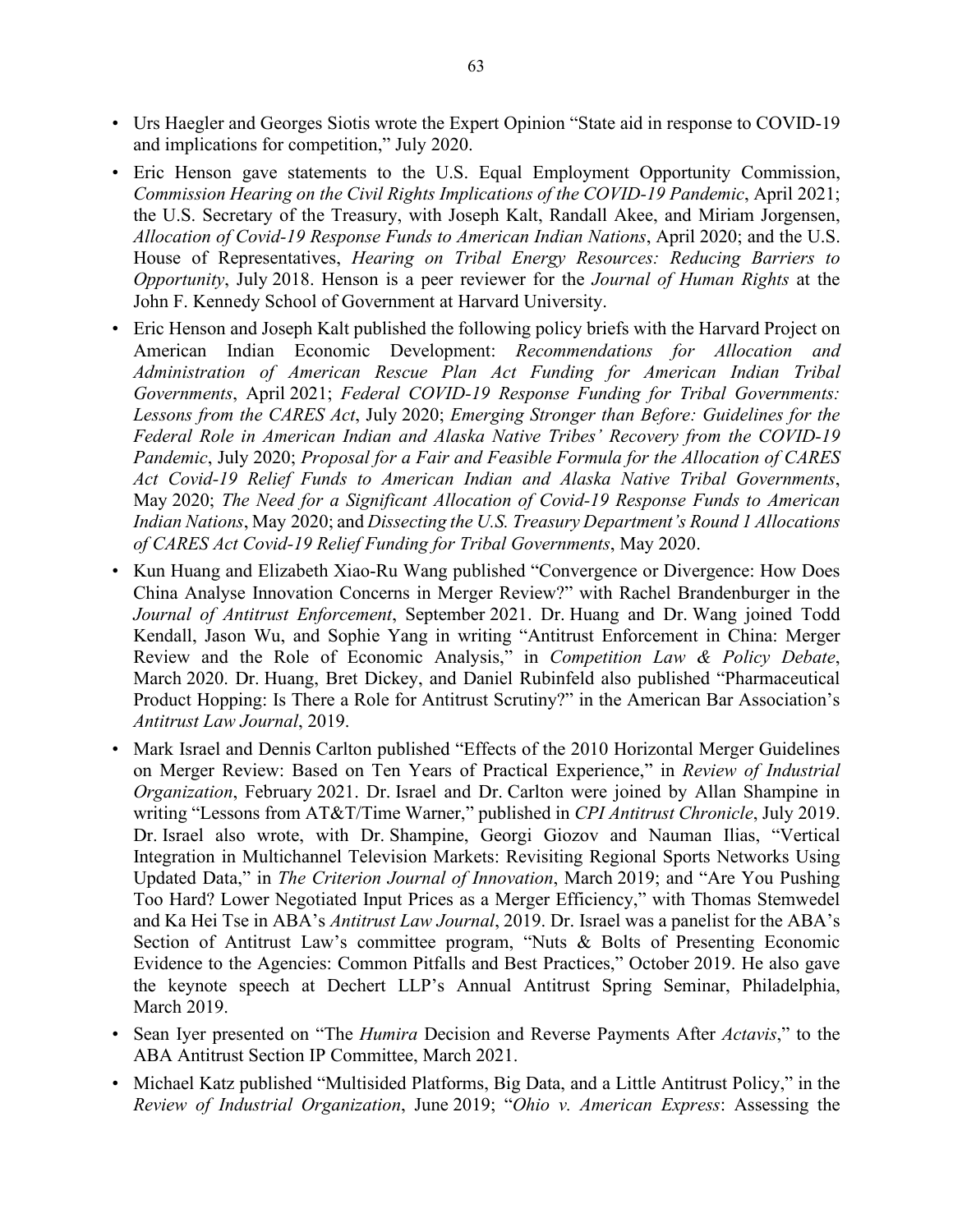Threat to Antitrust Enforcement," in *CPI Antitrust Chronicle*, June 2019; and "Platform economics and antitrust enforcement: A little knowledge is a dangerous thing," in the *Journal of Economics & Management Strategy*, Spring 2019.

- Bryan Keating presented on "Establishing the existence of a class by surveys and statistics," at the 3rd International Conference on Class Actions, Haifa, Israel, March 2019.
- Thilo Klein spoke about the GWB Digitization Act on Taylor Wessing's Competition Cast podcast, February 2020.
- Ron Laschever published "The Credit Card Debt Puzzle and Noncognitive Ability," with Hwan-sik Choi in the *Review of Finance*, October 2018.
- Darin Lee was invited to present on the topic "Consolidation in the U.S. Airline Industry: Myths vs Facts," at ABA's Air & Space Law Update Conference, Washington, D.C., February 2020.
- Kenneth Lehn published "Corporate governance and corporate agility," in the *Journal of Corporate Finance*, February 2021.
- Pablo López Zadicoff spoke on the topic "Charting Recent Changes in Damages," at the 6th Annual Harvard International Arbitration Conference, February 2020.
- Colleen Loughlin coauthored a paper with Nobel Laureate James Heckman, "Athletes Greatly Benefit from Participation in Sports at the College and Secondary Level". It is a working paper currently available from the National Bureau of Economic Research, July 2021. Dr. Loughlin also coauthored an article with James Heckman and Gregory Curtner titled "Ending amateurism would be disastrous for student-athletes," which appeared in *The Hill*, March 2021. In addition, Dr. Loughlin was interviewed by Mike Johnson for the BBC World Business Report on payfor-play and college sports for a segment airing July 4, 2021.
- Niall MacMenamin wrote "Cigar Association of America et al. v. United States Food and Drug Administration et al.," with Rene Befurt and Genna Liu for the Food and Drug Law Institute's Top Food and Drug Cases, 2020 & Cases to Watch, 2021. MacMenamin also contributed "Evaluating Section 230 Liability in the Sharing Economy," with Diego Focanti, Andrew Myers, Michael Williams, Haimin Zhang, and Janos Zsiros to *Law360*, September 2019. MacMenamin presented on "Best Practices in Evaluating Section 230 Liability in the Sharing Economy," with Diego Focanti and Michael Williams during a live webcast hosted by The Knowledge Group, January 2020.
- Aren Megerdichian published "Economic Analysis of Optimal Sample Size in Legal Proceedings," in the *International Journal of Statistics and Probability*, July 2019, presenting an economic model that shows how a court's disutility for relatively larger margins of error, among other inputs, can be an important factor in the determination of optimal sample size by a party that is presenting statistical evidence in a legal proceeding.
- Rashid Muhamedrahimov and Andrew Tuffin wrote the Expert Opinion "Analysing EC merger decisions: How well has the European Commission's merger process balanced accuracy and speed?" April 2021, in which they provide some preliminary insight into how the EC merger review process is working based on analysis of a unique dataset of EC merger decisions built by Compass Lexecon's Data Science team.
- Miguel Nakhle provided an overview of historical gas price decoupling and arbitration for the 31<sup>st</sup> Annual ITA Workshop and Annual Meeting, Plano, TX, June 2019.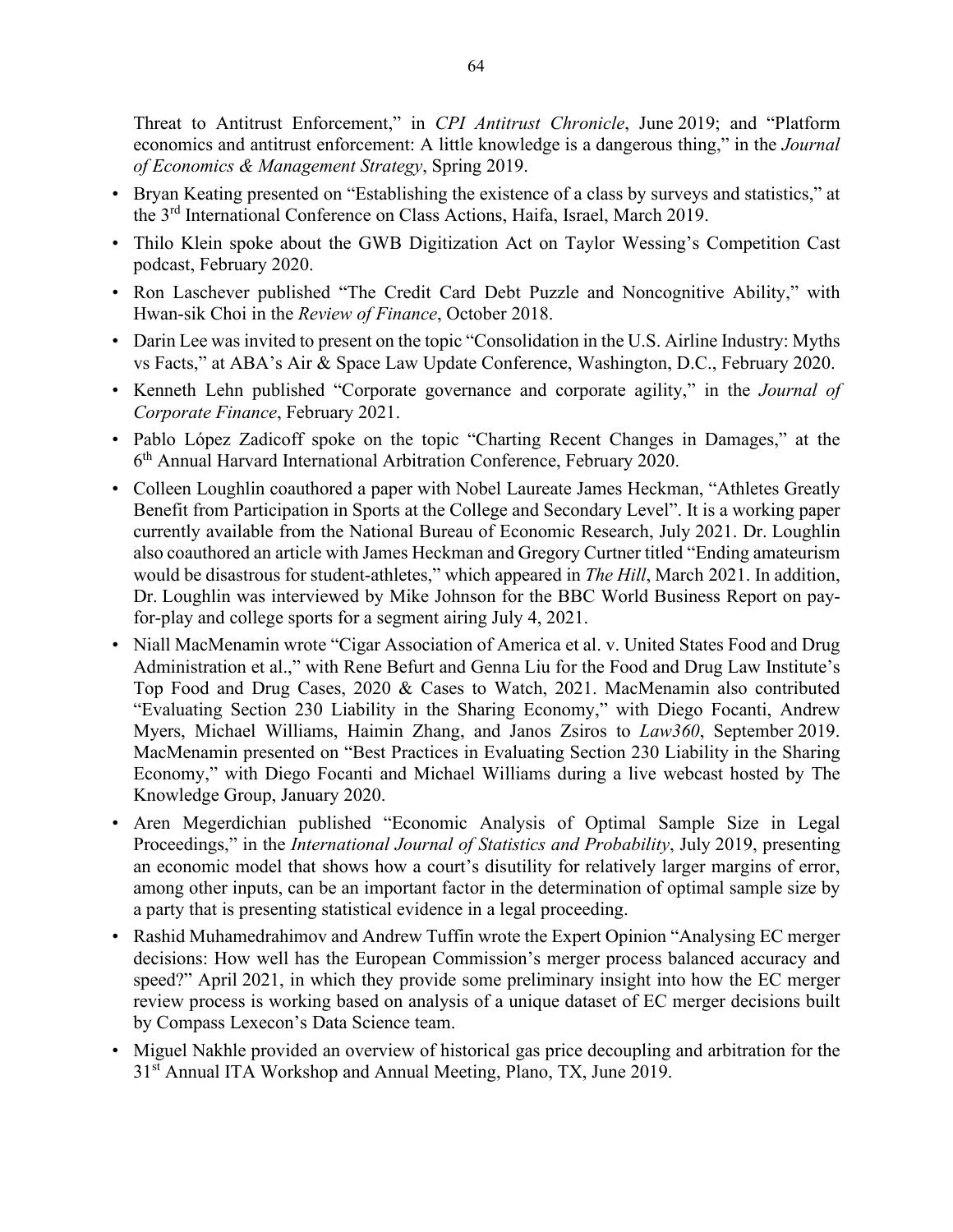- Daniel O'Brien published "The Competitive Effects of Common Ownership: Theory, Applications, and Mis-Applications," in *CPI Antitrust Chronicle*, May 2019. He took part in a roundtable and was a panelist on "New Perspectives for Vertical Merger Analysis: Challenges in the Application of Remedies and Use of Quantitative Methods," at the Brazilian Institute for Competition, Consumer and International Trade's 25<sup>th</sup> International Seminar on Competition Policy, Campinas, Brazil, November 2019. Dr. O'Brien also gave a keynote speech, "Price Discrimination Policy in Intermediate Markets," at the Bergen Center for Competition Law and Economics' 5<sup>th</sup> annual conference on competition policy, April 2019.
- Johannes Odenkirchen published "An experiment on partial cross-ownership in oligopolistic markets," with Volker Benndorf in the *International Journal of Industrial Organization*, September 2021. The article provides novel theoretical predictions about the impact of partial cross-ownership between direct competitors on prices, demonstrating potential harms for consumers and implications for competition policy.
- Jonathan Orszag gave a keynote speech at the Investment Education Symposium 2019, held in conjunction with the Louisiana Trustee Education Council, New Orleans, February 2019.
- Jorge Padilla's article "Antitrust Analysis Involving Intellectual Property and Standards: Implications from Economics," written with Douglas Ginsburg and Koren Wong-Ervin in *Harvard Journal of Law & Technology*, Fall 2019, won a 2019 Antitrust Writing Award.
- Jorge Padilla published the 3rd edition of his book, *Law and Economics of Article 102 TFEU*, coauthored with Robert O'Donoghue of Brick Court Chambers, Hart Publishing, August 2020, which examines the legal and economic principles that underpin the application of Article 102 TFEU to the behavior of dominant firms. Dr. Padilla also wrote a number of articles, including: "The Value of Standard Essential Patents and the Level of Licensing," with Bowman Heiden and Ruud Peters in *AIPLA Quarterly Journal*, March 2021; "Balancing Incentives to Innovate in Upstream Wireless Technology Markets with Exit Concerns in Midstream Component Product Markets," with Koren Wong-Ervin in *Douglas H. Ginsburg: An Antitrust Professor on the Bench,* Liber Amicorum, Vol. II, December 2020, which considers the merits of recent complaints about the common practice in technology industries of licensing patents to manufacturers of consumer devices (as opposed to midstream component manufacturers), and of calculating compensation by using the entire value of an end device as the royalty base; "A Keynesian antitrust response to the COVID-19 crisis," in the *Journal of Antitrust Enforcement*, July 2020; "Competition policy and the Covid-19 opportunity," with Nicolas Petit in *Concurrences*, April 2020; "BigTech 'Banks', Financial Stability and Regulation," in *Financial Stability Review*, Spring 2020; and the Expert Opinion "Patent errors: Setting straight some common misconceptions about the economics of patents, licensing and technical standards," with Koren Wong-Ervin, January 2020.
- Jorge Padilla was interviewed alongside Jacques Crémer on "How to make competition policy fit for the digital age?", *Concurrences*, May 2020. The interviewees addressed, among other topics, reforms the European Commission should undertake as part of its new Digital Strategy to improve competition policy. Dr. Padilla also participated in a discussion on defense and damages in antitrust litigation, hosted by *Financier Worldwide*, April 2020.
- Frédéric Palomino and Guillaume Duquesne wrote the Expert Opinion "A new paradigm for damage claim valuation?" June 2020.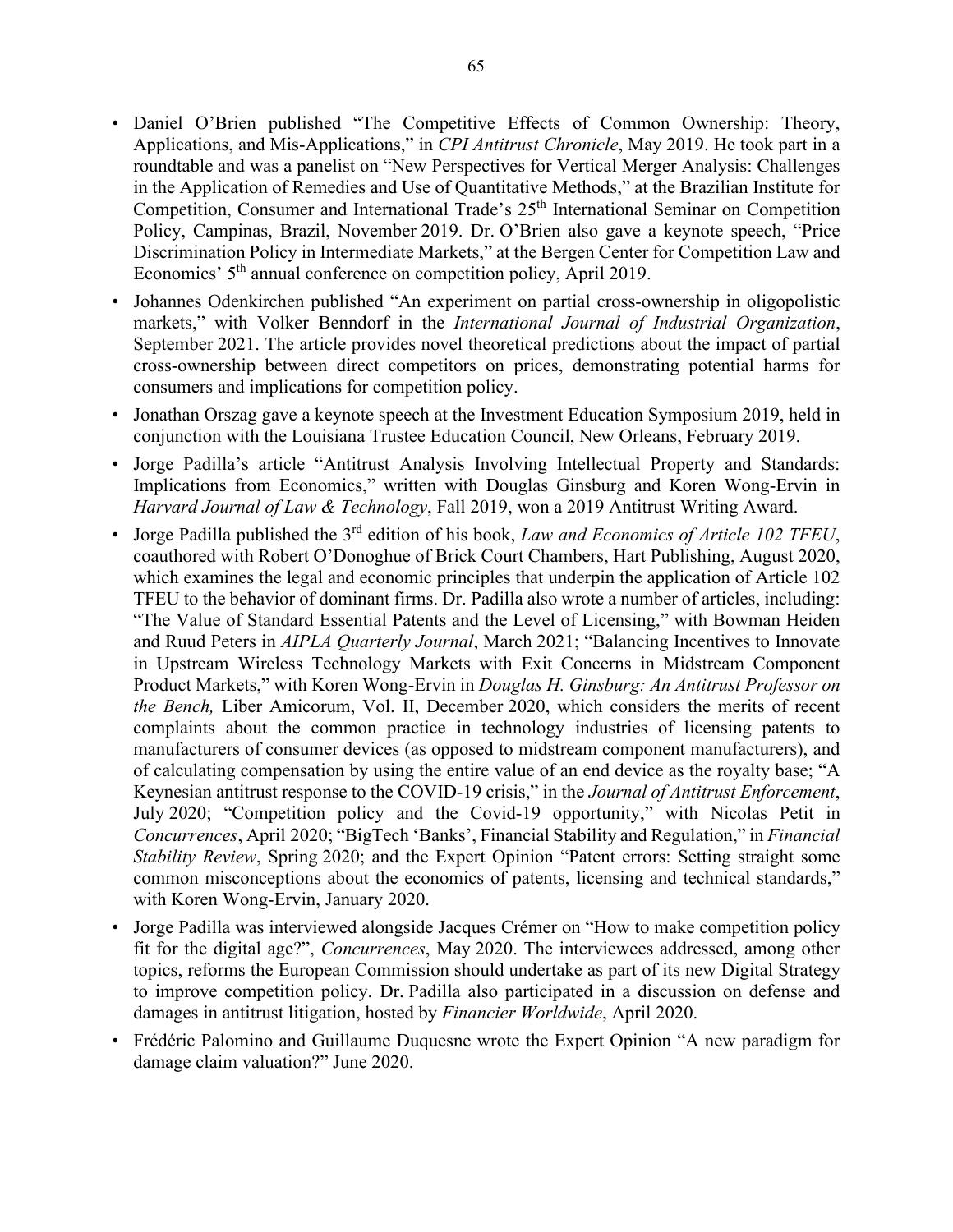- Andy Parkinson participated in a Q&A with *Financier Worldwide*, August 2021, joining lawyers from Baker Botts, Hogan Lovells, and Latham & Watkins LLP in providing a UK and EU perspective on recent developments in vertical merger enforcement.
- Salvatore Piccolo, Jorge Padilla, and Nadine Watson published "The Simple Economics of Wholesale Price-Parity Agreements: The Case of the Airline Tickets Distribution Industry," in the *Journal of Competition Law & Economics*, June 2021. Piccolo also published "Does direct connect benefit travellers?" with Dr. Padilla in *Economics Letters*, March 2020; and "Organized Crime, Violence and Politics," with Alberto Alesina and Paolo Pinotti in *Review of Economic Studies*, March 2019.
- Salvatore Piccolo, Patricia Lorenzo, Guillaume Duquesne, Kadambari Prasad, and Paul Reynolds discussed competition and antitrust issues in digital markets with *Financier Worldwide*, August 2021.
- Kadambari (Kadu) Prasad chaired Compass Lexecon's 15<sup>th</sup> Annual UK Competition Policy Forum, which brought together a distinguished group of senior competition law practitioners, economists, academics, and regulators to discuss topical matters at the intersection of competition law and economics, March 2021.
- Alejandro Requejo, Jorge Padilla, and Patricia Lorenzo wrote "Consumer Preferences for Personal Data Protection in Social Networks: A Choice Modelling Exercise," October 2020, in which they assessed and quantified German social network users' willingness to accept the use of personal data in exchange for better targeted advertisement.
- Paul Reynolds and Alejandro Lombardi wrote "When are departures from a market-based approach to spectrum licensing warranted?" as part of a Vodafone public policy paper titled *An Industrial 5G Spectrum Policy for Europe*, November 2019.
- Alan Rozenberg spoke at the ICC Young Arbitrators Forum seminar "Experts versus Expertise: The added value of experts over in-house expertise," Amsterdam, November 2019.
- Daniel Rubinfeld published *Democratic Federalism: The Economics, Politics, and Law of Federal Governance* with Robert Inman, Princeton University Press, June 2020. Professor Rubinfeld also wrote "Merger policy for developing countries: Is there a special role for the BRICS countries?" in *Concurrences Review*, May 2020; "Common Ownership and Coordinated Effects," with Edward Rock in ABA's *Antitrust Law Journal*, 2020; "Data Standardization," with Michal Gal in *New York University Law Review*, October 2019; and "Some Thoughts on Cartel Sanctions," with Margaret Guerin-Calvert, Keith Hylton, Gregory Werden, Koren Wong-Ervin and Terry Calvani in the *Antitrust Source*, June 2019.
- Pekka Sääskilahti and Jorge Padilla published "Revisiting the Bizarre SEP Level of Licensing Antitrust Controversy," in the *Journal of European Competition Law & Practice*, June 2021. Sääskilahti also published "Prospect Theory, Fairness, and the Escalation of Conflict at a Negotiation Impasse," with Topi Miettinen and Olli Ropponen in *The Scandinavian Journal of Economics*, October 2020.
- Rameet Sangha published "Qualcomm/NXP: A Textbook Conglomerate Merger?" with Mat Hughes and Ben Forbes in *The International Comparative Legal Guide to: Merger Control*  2019, 15<sup>th</sup> edition. Sangha was a panelist on the topic of "Abuse, dominance and pricing: lessons for life sciences" at CDR Life Sciences Litigation Symposium, London, June 2019.
- Matt Schmitt published "The Competitive Implications of Private Label Mergers," with Loren Smith in ABA's *Antitrust Law Journal*, 2021; "Employer Consolidation and Wages: Evidence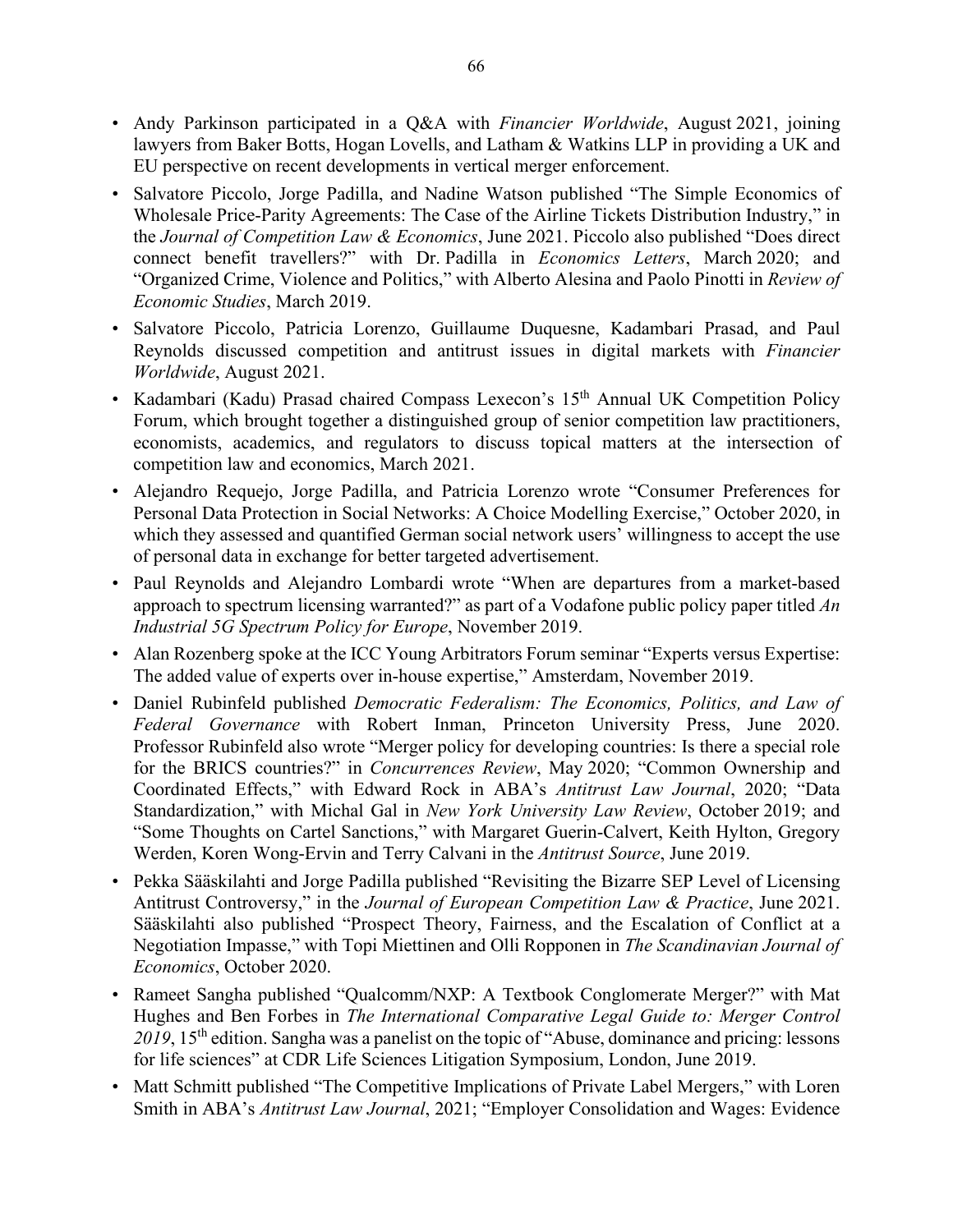from Hospitals," with Elena Prager in *American Economic Review*, February 2021; and "Who cares about a label? The effect of pediatric labeling changes on prescription drug utilization," with Christopher Ody in the *International Journal of Health Economics & Management*, December 2019.

- Marcelo Schoeters presented on the topic "How do experts assess damages?" at the Peruvian Institute of Arbitration's (IPA) Arbitration Week, August 2020. He also presented on "The Expert Report and Testimony in a Hearing," at IPA's XIII Congreso Internacional De Arbitraje, Lima, Peru, April 2019.
- David Sevy coauthored the chapter "International Report," with Christophe Lemaire in *Competition Law Analysis of Price and Non-price Discrimination & Abusive IP Based Legal Proceedings*, March 2021, the 8<sup>th</sup> edition of the LIDC Contributions on Antitrust Law, Intellectual Property and Unfair Competition book series, which compiles reports presented by practitioners and academics at the League's Annual Congress. Dr. Sevy also published "Trends in merger control," in *Financier Worldwide*, February 2021. Additionally, Dr. Sevy, Jorge Padilla, Lorenzo Coppi, Rameet Sangha, and Urs Haegler participated in a discussion on managing antitrust risks during COVID-19, hosted by *Financier Worldwide*, August 2020.
- Allan Shampine published "A Legal Practitioner's Guide to Event Studies," in the *Antitrust Source*, December 2019.
- Shiva Shekhar wrote "Superstar exclusivity in two-sided markets," with Elias Carroni and Leonardo Madio, January 2021. Shekhar also wrote the Expert Opinion "Competition between ad-funded digital platforms: Could merging platforms harm consumers, even if they offer free services?" December 2020.
- Ethan Singer was named to Global Competition Review's 40 Under 40 list of top young antitrust lawyers, May 2020. Dr. Singer and Jan Brueckner published "Pricing by international airline alliances: A retrospective study," in *Economics of Transportation*, December 2019.
- Georges Siotis provided an economist's perspective on the European Commission's 2020 Temporary Framework in the third installment of Concurrences' Quarantine Webinar Series, "State aid in the COVID-19 context," April 2020. The webinar was organized by Concurrences with 50% of proceeds going to Doctors Without Borders.
- Pablo Spiller was named a permanent member of the National Academy of Economics, Uruguay, 2021. Additionally, Dr. Spiller published "Political contestability and public contracting," with Marian Moszoro in the *Journal of Public Economic Theory*, October 2019.
- Maria Stoyadinova authored "Towards Inclusive Competition Analyses: The Questions We Overlook" for the April 2021 edition of *CPI Antitrust Chronicle*. Ms. Stoyadinova also participated in a CPI panel on Inclusive Competition in July 2021. She organized and moderated a panel discussion in May 2021 called "Why Antitrust? Economist Careers in a Dynamic Field" at the Antitrust Section of the ABA. The panel focused on introducing antitrust economist careers to economics students and young economists interested in a career in the antitrust field.
- Stefano Trento and Jorge Padilla wrote "No barbarians at the gate? The relatively slow progress of Big Techs in EU and US retail banking," in *Concurrences*, November 2019, which identified various factors that may have hindered Big Tech's entry into retail banking in Western countries.
- Andria van der Merwe authored "Cryptocurrencies and Other Digital Asset Investments," in *The Palgrave Handbook of FinTech and Blockchain*, Palgrave MacMillan, Spring 2021.